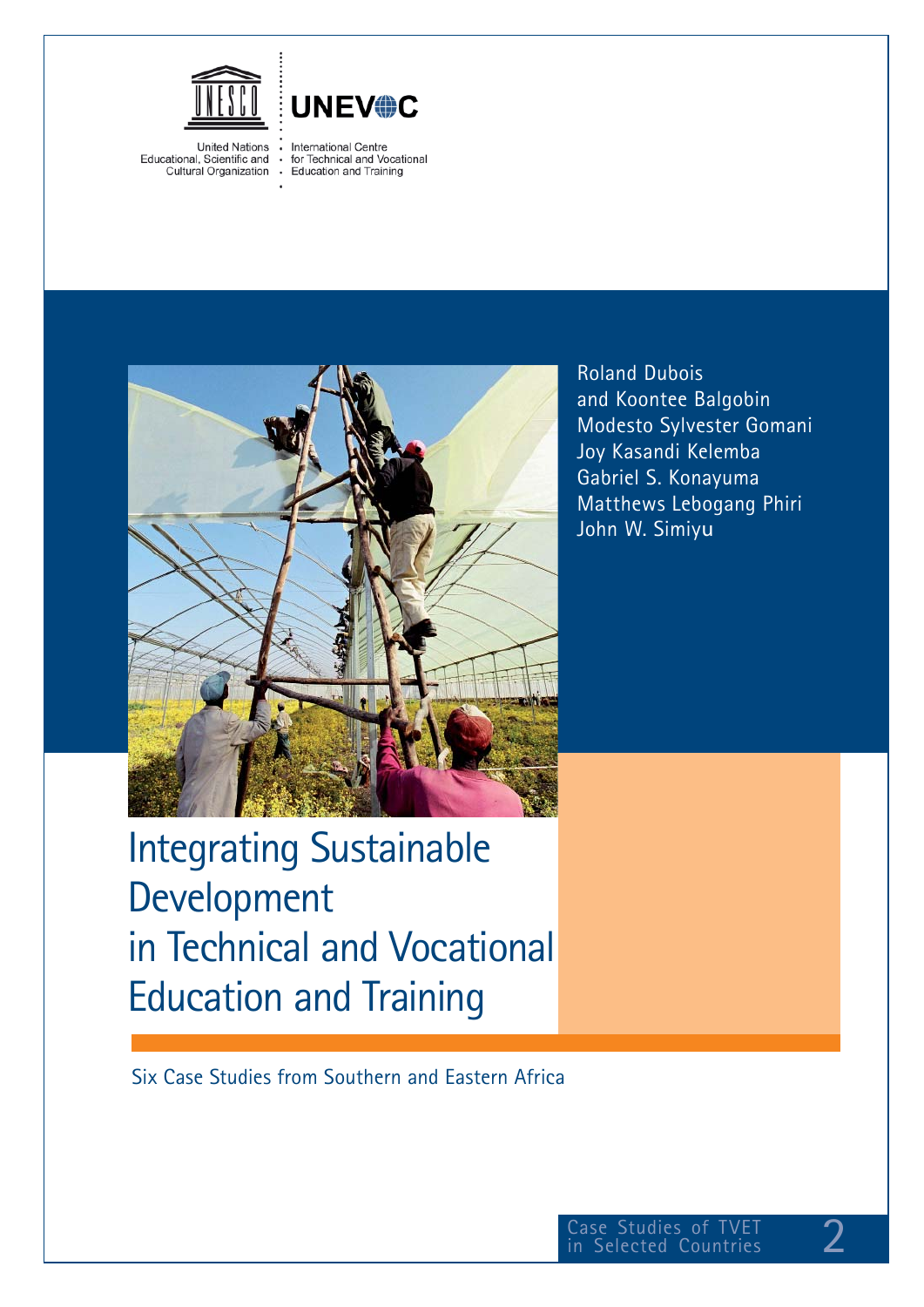#### UNESCO-UNEVOC CASE STUDIES OF TVET IN SELECTED COUNTRIES

- No. 1 Revitalizing a Technical Training Institute in Kenya
- No. 2 Integrating Sustainable Development in Technical and Vocational Education and Training

Published by:

UNESCO-UNEVOC International Centre for Technical and Vocational Education and Training Hermann-Ehlers-Str. 10 53113 Bonn Germany Tel: +49 228 815 0100 Fax: +49 228 815 0199 E-mail: publications@unevoc.unesco.org Website: www.unesco.org/unevoc

Cover photo: © ILO/M. Crozet

ISBN 978-92-95071-11-7 All rights reserved © UNESCO 2010

This document can be downloaded in PDF format from: www.unevoc.unesco.org/publications

The choice and presentation of the facts contained in this publication and the opinions expressed herein are not necessarily those of UNESCO and represent no commitment on the part of the Organization.

The designations employed and the presentation of material throughout this publication do not imply the expression of any opinion whatsoever on the part of UNESCO concerning the legal status of any country, territory, city or area or of its authorities, or the delimitation of its frontiers or boundaries.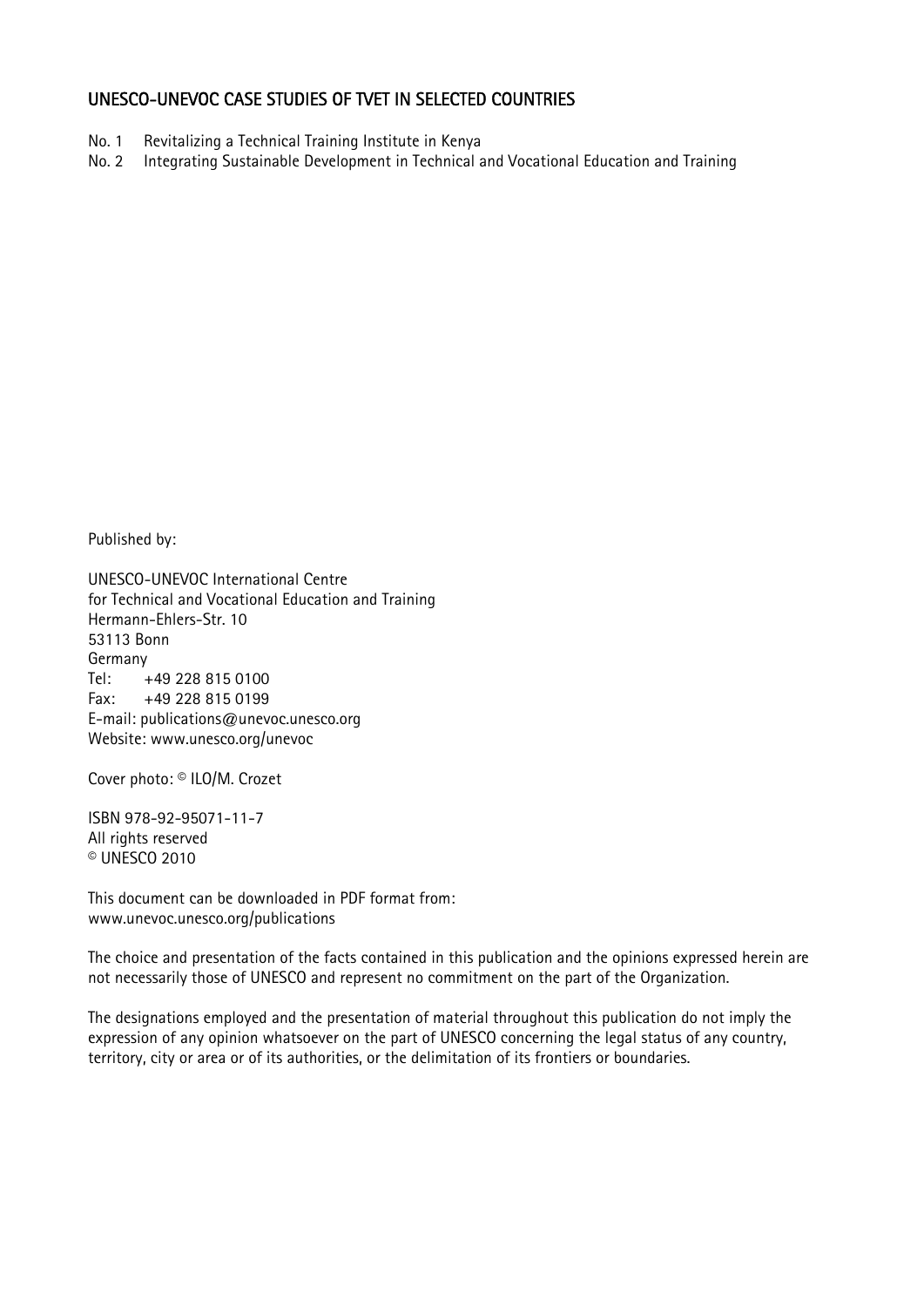# Table of contents

| A survey of experiences and practices in current use for integrating education   |  |
|----------------------------------------------------------------------------------|--|
| for sustainable development in TVET in Botswana                                  |  |
|                                                                                  |  |
| Case study for integrating education for sustainable development                 |  |
| in model youth polytechnics in Kenya                                             |  |
|                                                                                  |  |
| A study of a current model for integrating education                             |  |
| for sustainable development in centres of excellence in TVET in Kenya            |  |
|                                                                                  |  |
| A case study on initiatives in the current use of integrating education          |  |
| for sustainable development in TVET in Malawi                                    |  |
|                                                                                  |  |
| A case study of practices for integrating education for sustainable development  |  |
| in TVET for the tourism industry in Mauritius                                    |  |
|                                                                                  |  |
| A case study of practices in integrating sustainable development in TVET:        |  |
| The case of Mobile Mission Maintenance Vocational Training Centre, Ndola, Zambia |  |
|                                                                                  |  |
|                                                                                  |  |
|                                                                                  |  |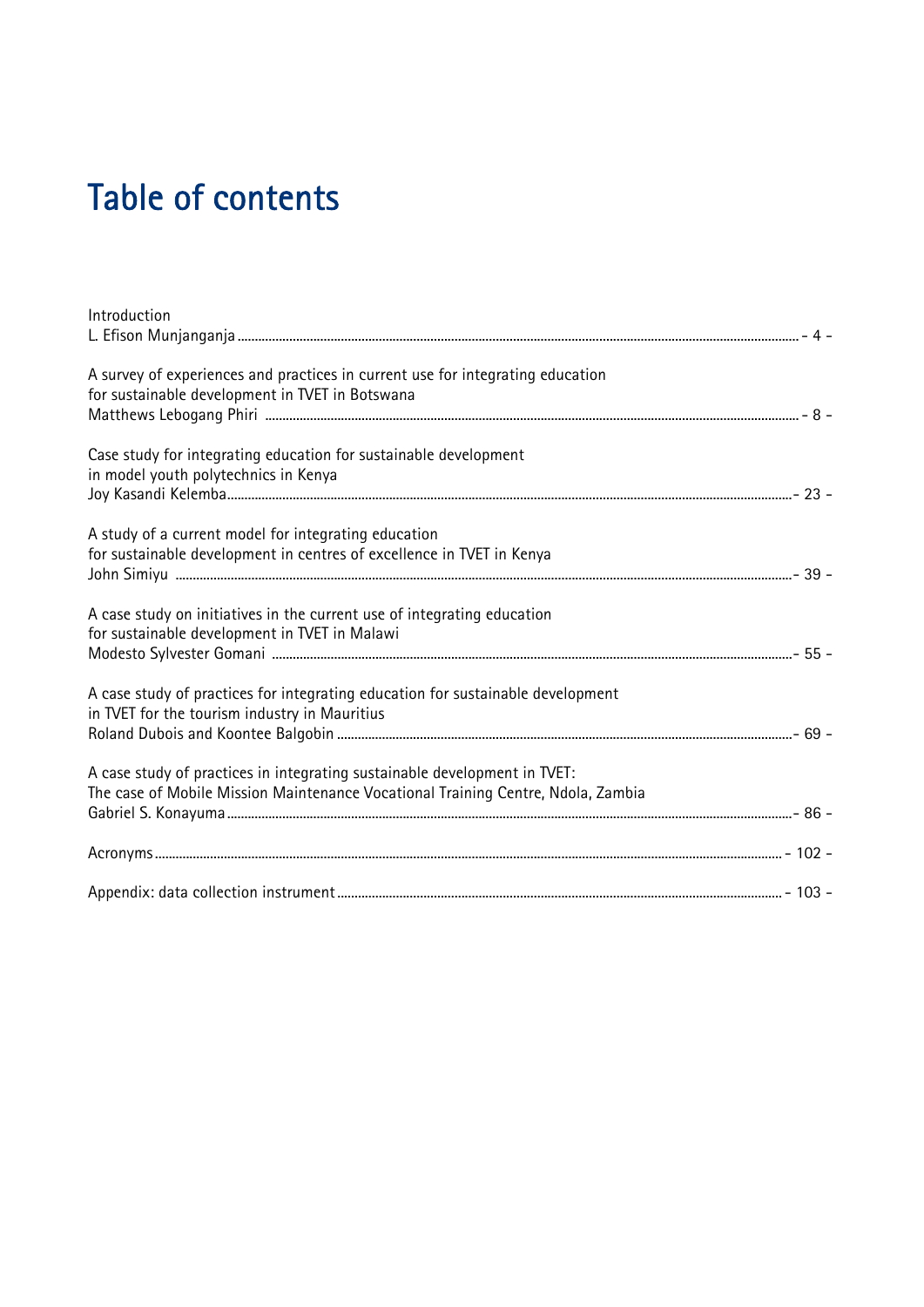# INTRODUCTION

### L. Efison Munjanganja

UNESCO-UNEVOC International Centre for Technical and Vocational Education and Training, Bonn, Germany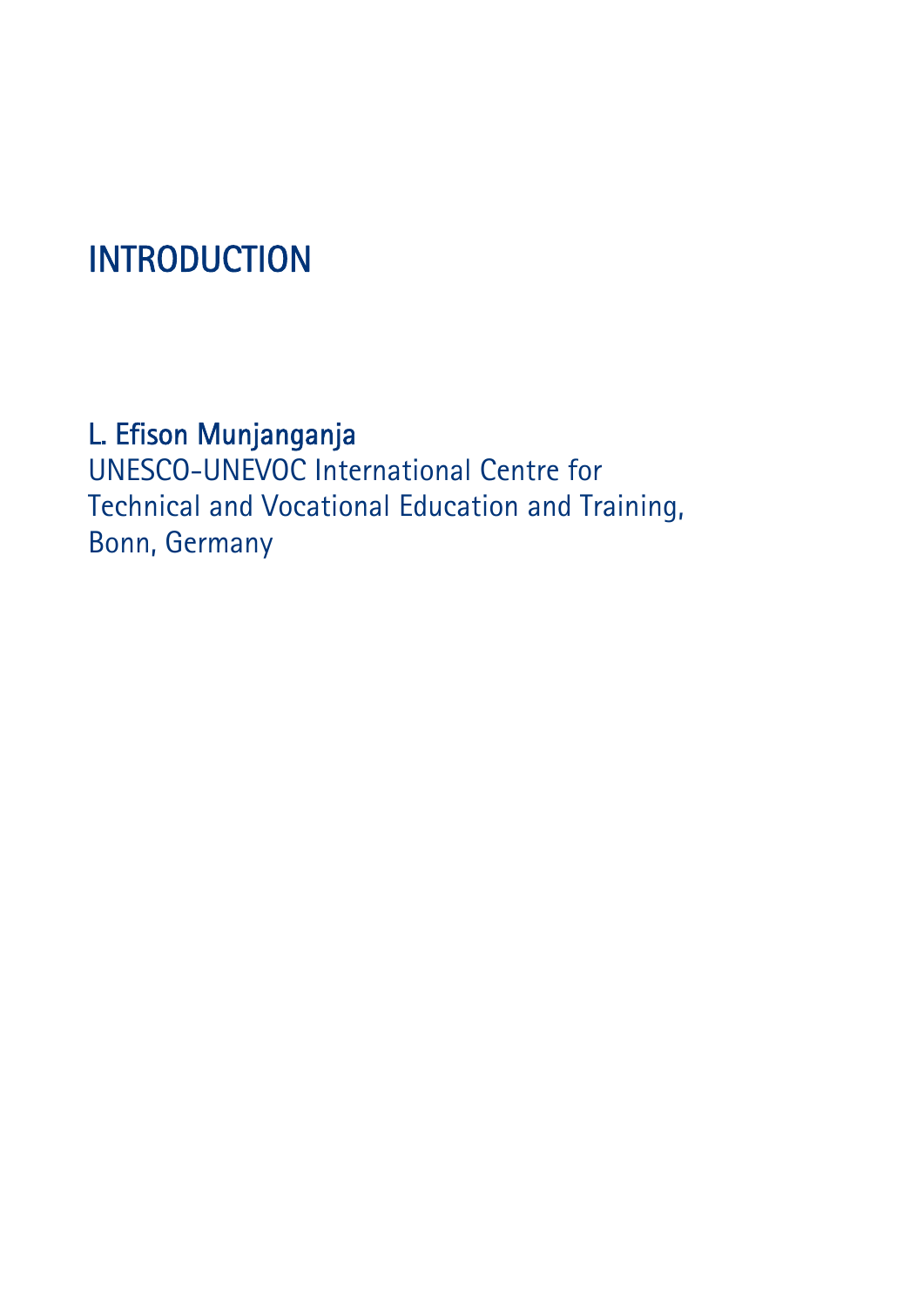Integrating issues concerning sustainable development, in particular Education for Sustainable Development (ESD), in technical and vocational education and training (TVET) is a subject that has been on the agenda of the UNESCO TVET Programme for over a decade. The Second International Congress on TVE held in Seoul, South Korea in 1999 drew attention to the need to do so by recommending that TVET be re-oriented to sustainable development. Five years later, an international experts meeting held in Bonn, Germany in 2004 highlighted this subject. The Bonn Declaration that was issued at the close of the meeting captured the continuing importance of re-orienting TVET to sustainable development. This can be seen in references in several paragraphs to phrases and clauses such as 'sustainable societies', 'sustainable industries', 'TVET initiatives that alleviate poverty...', and 'TVET initiatives…pivotal to human-centred sustainable development' (UNESCO, 2004a). Going further than the Second International Congress, the International Experts Meeting produced concrete suggestions for action planning, comprising the following:

advocacy and vision building; support for the review and development of national TVET policies; guidelines for planning and implementation; capacity building and training programmes; learning support materials and resources and equipment; networking and partnerships in TVET; and ongoing monitoring, evaluation and research (UNESCO, 2004b).

The Declaration of the UN Decade for Sustainable Development quickened the pace towards addressing practical concerns relating to integrating ESD in TVET. Evidence of this can be gleaned from the report of the actions and activities that were undertaken in various parts of the world, including Eastern and Southern Africa (UNESCO, 2009). Therefore, learning resources and exemplar materials such as tools for curricular development, innovation and assessment, case studies, best practices and success stories became necessary for TVET practitioners, especially vocational education leaders and planners looking for what works as they grapple with questions of integrating ESD in TVET. To move towards satisfying the need, a number of activities, including case studies in Southern and Eastern Africa, were undertaken.

The case studies in Southern and Eastern Africa were commissioned in Botswana, Kenya, Malawi, Mauritius and Zambia. They were carried out by writers connected with the UNEVOC Network as part of capacity building and of contributing to knowledge building and sharing. They have described and have analysed experiences, practices relating to integrating ESD in TVET programmes, primarily. Also, they have identified gaps for additional action so that the integration can be satisfactorily done. Through the case studies it is intended to build a pool of resources and tools of what works as part of the UNESCO-UNEVOC International Centre's clearinghouse. The case studies are, in alphabetical order by country:

- A survey of experiences and practices in current use for integrating education for sustainable development in TVET in Botswana, by Matthews Phiri;
- Case study for Integrating Education for Sustainable Development in Model Youth Polytechnics in Kenya, by Joy Kasandi Kelemba;
- A study of a current model for integrating education for sustainable development in centres of excellence in TVET in Kenya, by John Simiyu;
- A case study of initiatives in the current use for integrating education for sustainable development in TVET in Malawi, by Modesto Sylvester Gomani;
- A case study of practices for integrating education for sustainable development in TVET for the tourism industry in Mauritius, by Roland Dubois and Koontee Balgobin; and
- A case study of practices for integrating education for sustainable development in TVET: the case of Mobile Mission Maintenance Vocational Training Centre, Ndola, Zambia, by Gabriel S. Konayuma.

In spite of the fact that the terms ESD and sustainable development have become almost household names, following several international conferences and regional actions and reports relating to ESD, the case studies reveal that there is little understanding of the concept of ESD among most of the TVET educators who have been the focus of the studies. Definitions and descriptions of the concept 'ESD' and sustainable development are far from comprehensive, ranging from single issues relating to environment, to economic and cultural concerns, with some being closer to the universal conceptions of sustainable development. The conceptions refer to utilizing the earth's resources without jeopardizing future generations. Specifically, the International Experts Meeting adopted the following conception of sustainable development: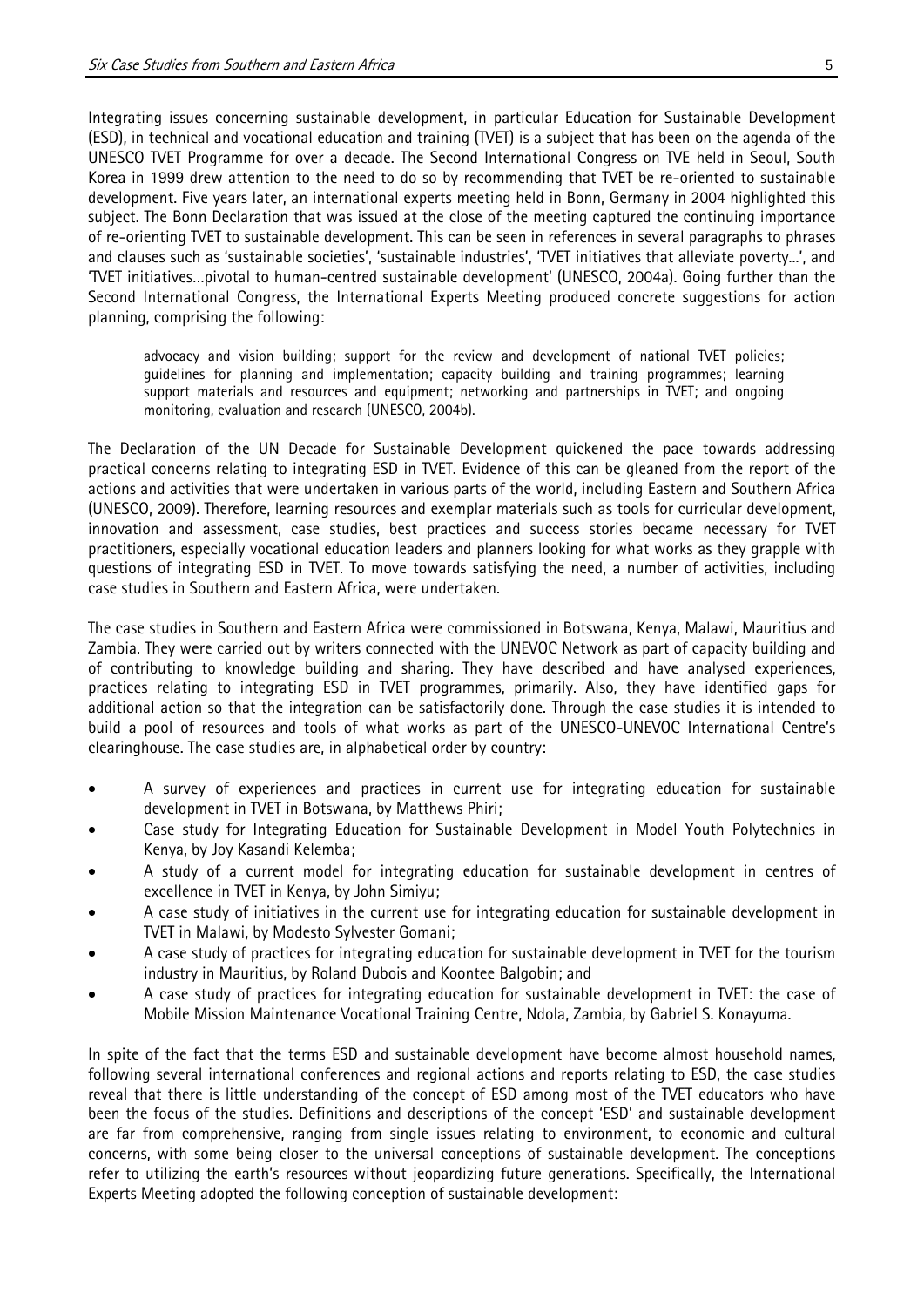…Sustainable development is not a fixed concept; rather it is a culturally-directed search for a dynamic balance in the relationships between social, economic and natural systems, a balance that seeks to promote equity between countries, races, social classes and genders. The interdependence of people and the environment requires that no single development or environmental objective be pursued to the detriment of others. (UNESCO-UNEVOC, 2004c, p.8).

Notwithstanding the limited notion of ESD in some of the case studies, the prevalent view among the writers is that managers, lecturers and instructors is that ESD is relevant in TVET programmes and institutions. It is incorporated in the TVET curricula. Some of the case studies tell of ESD being part of the whole curriculum. Generally, the integration occurs through embedding ESD in TVET courses. The high point in embedding ESD in the institution and programmes is demonstrated by the case study on tourism studies in Mauritius where the word 'sustainable' is included in the name of the School of Tourism. One case seems to suggest that ESD is delivered as an add-on subject, in what is referred to in Mathews Phiri's case study as 'value integration sessions'.

A variety of approaches are employed to impart knowledge about ESD in TVET. Common among the approaches are the following: problem-solving, projects, demonstration, role-playing and role-modelling. Other methods are drama, dance, study tours, industrial placements, and ICT tutorials. In addition, there is wide use of conventional methods such as lectures, seminars and workshops. Of note is the use of what Matthews Phiri calls 'value integration sessions', during which knowledge of ESD is imparted.

The writers highlighted the importance of and need for qualified teachers and instructors. It can be concluded that the extent to which teaching staff uses innovative and learner-centred methods depends on their education and professional qualifications.

Although the integration of ESD in TVET is taking place, there are a number of barriers to doing so. Most common barriers are as follows: misunderstanding of ESD, lack of relevant course materials, lack of time to update courses, lack of staff expertise, lack of institutional drive and commitment, and awkward fit with subject area.

There appears to be an awareness of the importance of incorporating ESD in TVET curricula. Modes used to do so include embedding it in the curriculum and add-on. Improving the relevance of TVET programmes to the world of work seems to be behind the efforts to integrate ESD in TVET. However, success in integrating ESD in TVET is hampered by lack of expertise, lack of relevant learning materials, and lack of updated courses, among other barriers. Some lessons can be learnt from the different case studies. First is the lesson relating to capacity building for teachers and managers in institutions providing TVET. As would be expected, teaching staff that is lowly qualified and deficient in pedagogy and knowledge of ESD could not do a good job. Second, further action to disseminate ESD and to popularise it is needed, especially among managers and teaching staff at TVET institutions. The actions and activities related to the dissemination and popularisation of ESD in TVET would help to increase understanding of the concept, and put it in sharp relief. There are other suggested specific actions that are identified in the case studies. Third, related to popularisation is the need to have ESD written in TVET curricular documents. In cases where policy and curriculum documents are silent about it, there is a tendency not to place importance to it in lessons.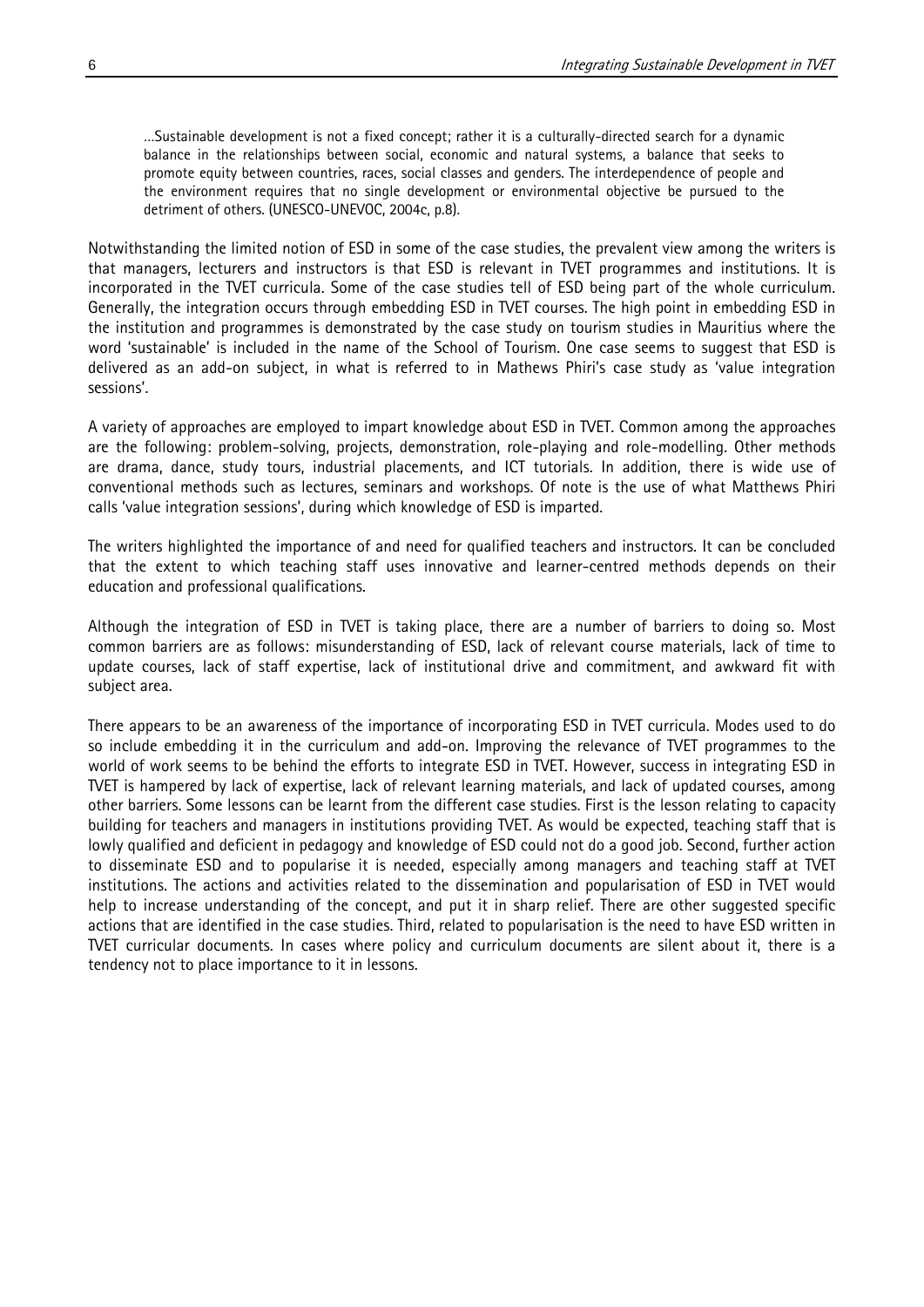### **References**

- UNESCO. 1999. Second International Congress on Technical and Vocational Education. Final Report. Seoul, Republic of Korea, 26-30 April 1999.
- UNESCO. 2009. World Conference on Education for Sustainable Development. Proceedings. Bonn, Germany, 31 March-2 April 2009.
- UNESCO-UNEVOC International Centre for Technical and Vocational Education and Training. 2004a. The Bonn Declaration. Bonn: UNESCO-UNEVOC.

<www.unevoc.unesco.org/fileadmin/user\_upload/pubs/SD\_BonnDeclaration\_e.pdf>

- UNESCO-UNEVOC International Centre for Technical and Vocational Education and Training. 2004b. United Nations Decade of Education for Sustainable Development. Suggestions to UNESCO for Action Planning in TVET for Sustainable Development. [UNESCO International Experts Meeting. Bonn, Germany, 25-28 October 2004.]
- UNESCO-UNEVOC International Centre for Technical and Vocational Education and Training. 2004c. Orienting Technical and Vocational Education and Training for Sustainable Development. A Discussion Paper. Bonn: UNESCO-UNEVOC.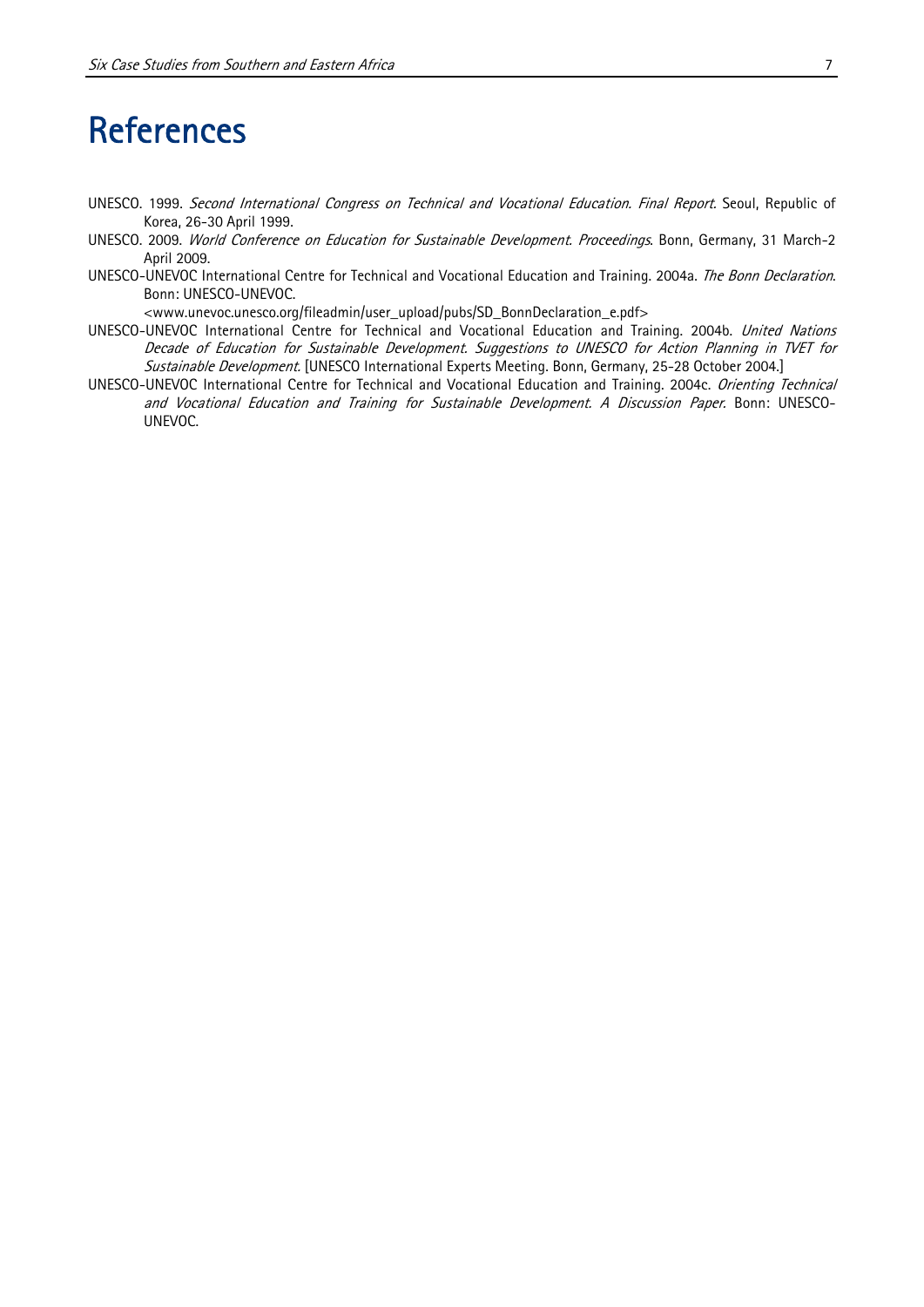# A SURVEY OF EXPERIENCES AND PRACTICES IN CURRENT USE FOR INTEGRATING EDUCATION FOR SUSTAINABLE DEVELOPMENT IN TVET IN BOTSWANA

Matthews Lebogang Phiri Botswana Training Authority (BOTA), Gaborone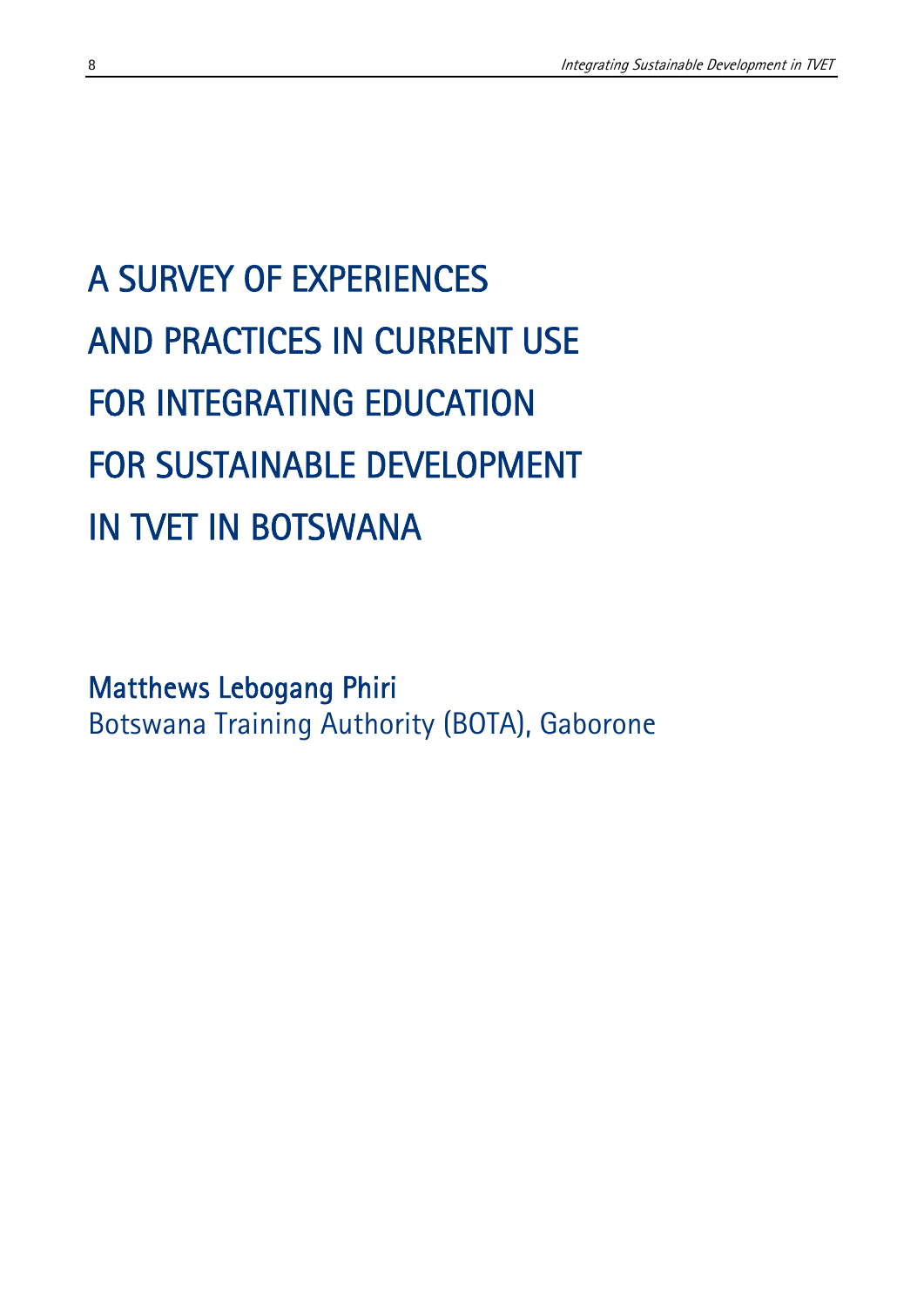The author would like to express his sincere gratitude to Thapelo Kenosi, Research Assistant at the Botswana Training Authority, who assisted with data collection whilst respecting the tight schedule.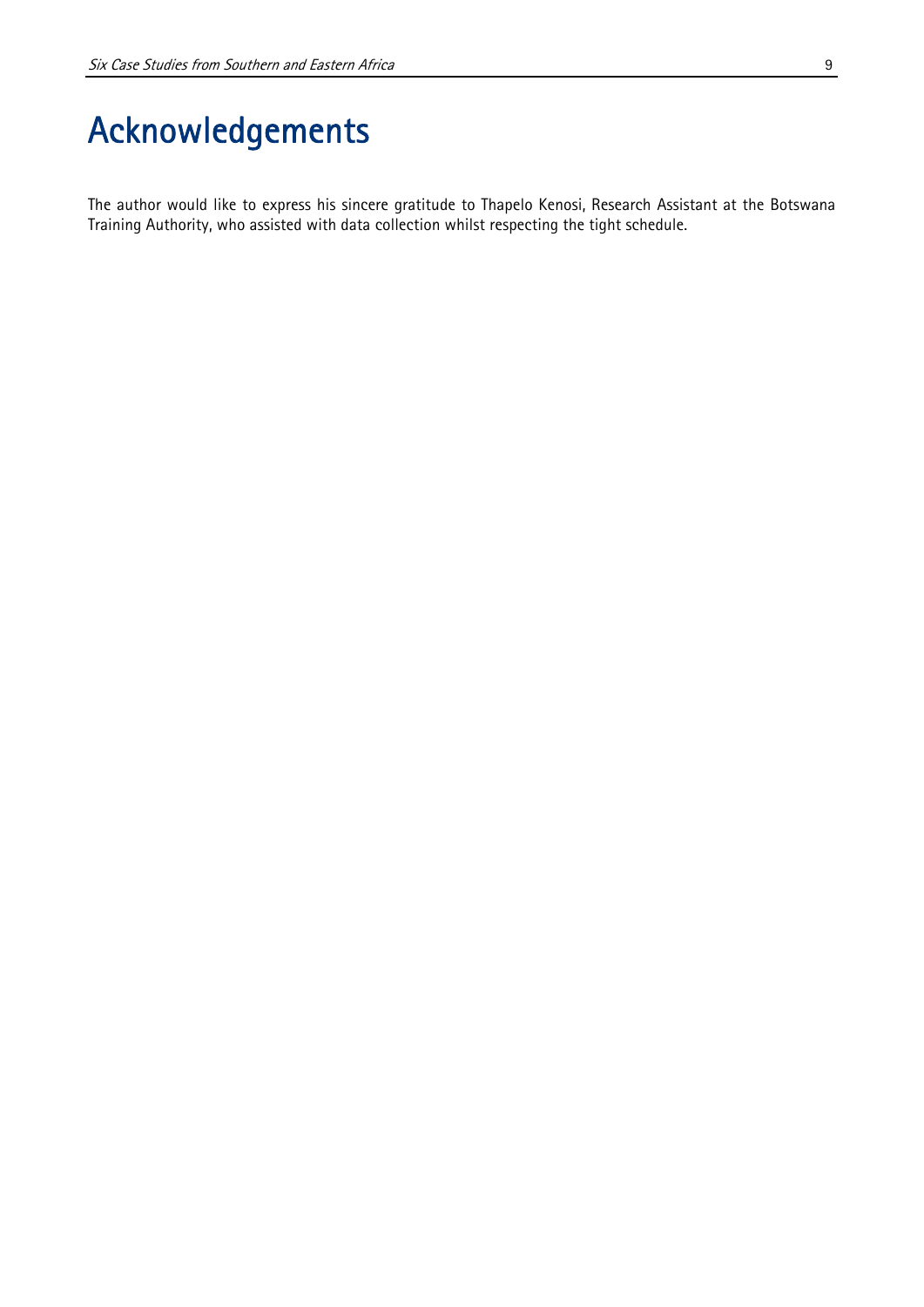# 1 Introduction

Education can be regarded as the principal foundation for any modern society that exists in the world today. Botswana can never hope to achieve sustainable development without education, which is a form of investment in human development that can reduce poverty and enhance the economic well-being of a nation. Education remains a key enabler in a nation's effort to alleviate poverty, disease, hunger, unemployment—to mention but a few perils. The major thrust for education for sustainable development (ESD) includes:

- Improving access to quality basic education;
- Re-orienting existing educational programmes;
- Developing public understanding and awareness;
- Providing training.

TVET can facilitate the transition to a sustainable economy by inculcating sustainable environmental values, and the application of environmentally appropriate knowledge and skills. Sustainable development can increase productivity, competitiveness, employment growth and living standards.

Botswana is one of the countries which signed for the Millennium Development Goals (MDGs). The country later revised its National Development Plan 9 and formulated Vision 2016 as a strategy to align itself with and to achieve the MDGs.

Botswana's economy continues to undergo a rapid transition from a predominantly traditional to a more modern economy in which skill acquisition will be the main vehicle for employment. The commitment of Botswana to sustainable development is evident from its effort to provide education and training for all and to all, and empowering communities by allowing them to operate skill-based schools known as 'brigades'. In addition, Botswana is involved in regional activities such as circles of support, which are aimed at providing assistance to orphans and the needy in society.

#### 1.1 Statement of the problem

Ever since Botswana obtained independence in 1966 poverty reduction and sustainable development have been the cornerstones of government policies and programmes. Nevertheless, questions still arise as to whether any meaningful progress has been made in this regard. Therefore, this study addresses itself to questions of understanding the initiatives and approaches being undertaken by the training institutions in Botswana to integrate education for sustainable development into their TVET programmes.

### 1.2 Research questions

The research questions will aim to solicit information as to whether the objectives of the study are being addressed. There is a need to establish exactly how ESD is being delivered by institutions and whether it is relevant to the needs of the programme and its intention. There will be an investigation of barriers to enacting ESD and the degree of severity of these barriers as perceived by instructors. There will also be an analysis of exactly what it means to be a well-equipped student who leaves the education system and starts working in a sustainable way.

Specifically, the following research questions guided the study:

- 1. What approaches are instructors using to integrate ESD into their teaching?
- 2. What are the barriers being encountered during the integration of ESD into training?

An effort will also be made to gauge what is understood by sustainable development and its relevance to training. An investigation will also be made on the means of ESD delivery.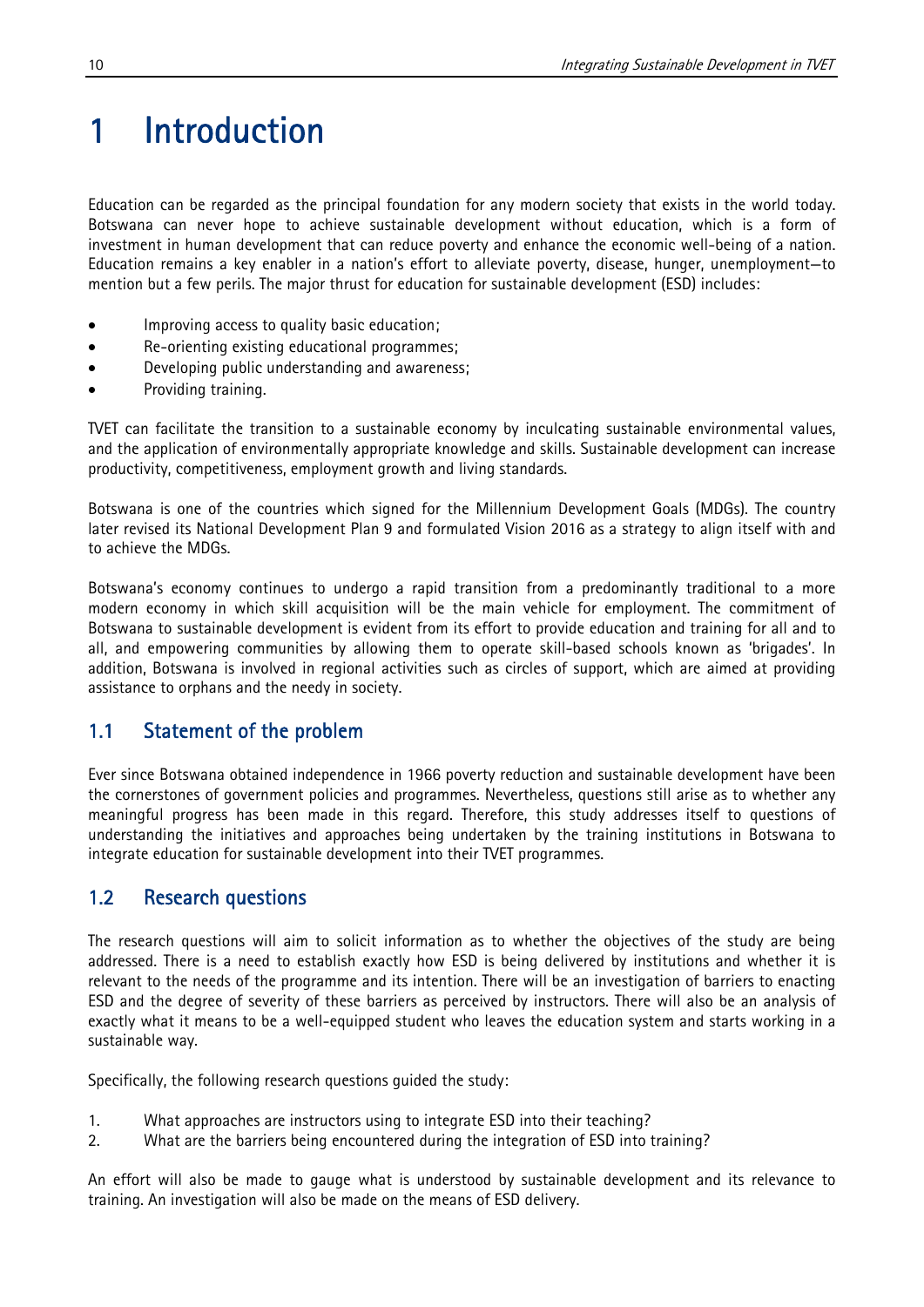#### 1.3 Literature review

The United Nations Decade of Education for Sustainable Development (2005–2014) was promulgated at the World Summit on Sustainable Development (Johannesburg, South Africa, 2002) and demanded a central role to be played by TVET as a basis for creating a democratic, human society. It also advocates the need to integrate ESD into all levels of TVET (United Nations, 2002).

There is a need to consolidate international understanding about the relevance of sustainable development within TVET settings and to disseminate strategies for addressing the questions, issues and problems that arise in developing policies and programmes based upon a reorientation of TVET towards sustainable development. These issues and problems come to the fore through reviewing the nature, purpose and scope of development and sustainable development, as well as the relevance of the changing discourse on TVET. In addition, analysing selected case studies of best practices in reorienting TVET for sustainable development highlights issues and problems (Goldney et al., 2007; Mazzotti, Murphy & Kent, 2007).

Furthermore, in a special lecture paper Majumdar (2009) mentioned that sustainable development has evolved in its meanings and purposes. He said there is a common understanding that education and learning cannot ignore the inter-connection between the environmental, social, economic and cultural aspects of sustainable development. Therefore, the parameters by which ESD must be understood have now been extended to the identification of specific skills and knowledge. Some of the relevant generic concepts that underpin the integration of sustainable development into TVET are carrying capacity, eco-space and line, to mention a few.

Valmonte (2005) was of the view that the time to re-orient TVET for ESD has begun. It has been mentioned that TVET for sustainable development calls for co-ordinated and co-operative approaches to ensure a greater and more sustainable impact. In addition, it was mentioned that the success of TVET for sustainable development depends on every individual/organization performing its proper role in a pro-active manner.

#### 1.4 Development of TVET

In Botswana, artisan training started around 1965 and technician training in 1979. At this time, the country was not able to produce all the manpower it required and had to rely on a great deal of foreign expertise to serve its fast-growing economy.

Within the Ministry of Education and Skills Development is the Department of Vocational Education and Training providing professional and financial support to forty-one community vocational schools, referred to as the 'Botswana Brigades'. There are also technical colleges providing training at certificate and diploma level. Through a College of Technical and Vocational Education (CTVE), it also provides pre-service training for lecturers and instructors intending to work in vocational training institutions, as well as being responsible for developing teacher training in this institution. Parallel to the public and community institutions is a small and growing private education and training sector, which was unregulated until 2000. The TVET system has been characterized by disjointed operations with little attention to quality. The government saw the need to set up a co-ordination mechanism to ensure that quality training and relevance served the needs of the economy in the drive for sustainable development.

### 1.5 Establishment of the Botswana Training Authority (BOTA)

Under the Vocational Training (VT) Act No. 22 of 1998, the Government of Botswana established the Botswana Training Authority (BOTA) to co-ordinate vocational training in the country. BOTA is a parastatal organization, which is mandated to regulate vocational training institutions, vocational training, operate a vocational training fund, as well as to appoint trainers and assessors. BOTA intervenes to ensure that the training delivered is of suitable quality for Botswana in order to provide relevant and quality skills contributing to sustainable development and national economic growth. Regulation is carried out through registration and accreditation of vocational training institutions, as well as of trainers and assessors.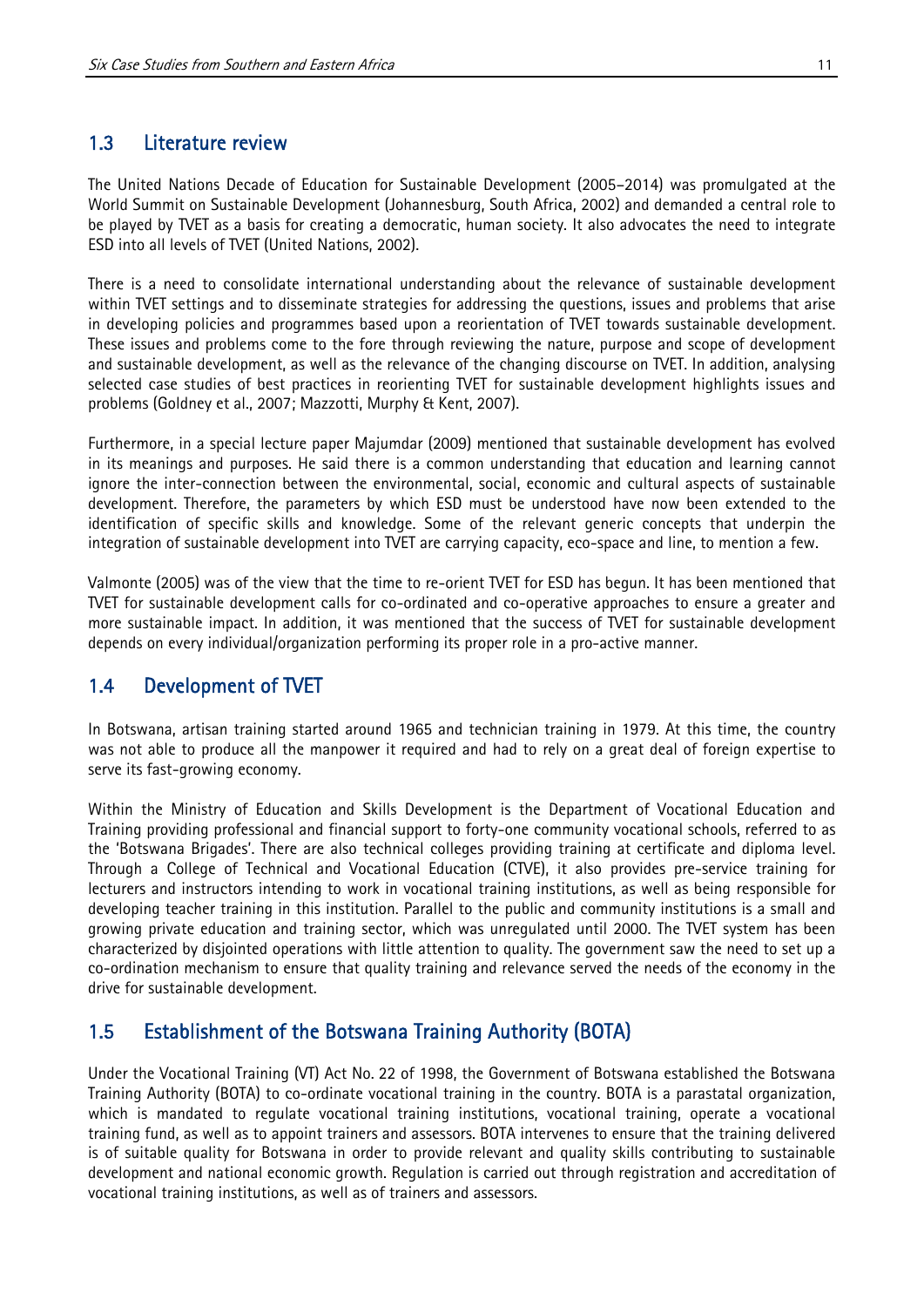The National Policy on Vocational Education and Training (Republic of Botswana, 1997) mandated BOTA to monitor and evaluate the performance of the vocational training system in order to ensure the successful performance of all training activities and also to advise on policy-related issues concerning vocational training. One of the reasons for supervising the delivery of vocational training is to improve access to quality basic education, to develop public understanding and to raise awareness through career fairs and literature. It is through the engagement of the government, private sector and non-governmental organizations that a common goal of integrating education for sustainable development in vocational training will be achieved. Therefore, the government has made all vocational training the responsibility of BOTA so that it can ensure quality delivery of skills and education for the whole country.

At this point, it is clear that education for sustainable development cuts across the sectors of education in Botswana, including vocational training which has been mandated to BOTA. To ensure that vocational education and training is geared towards ESD, BOTA has set up standard setting taskforces (SSTFs) which develop standards in line with the priority needs of each industry. This is aimed to ensure training that is industry relevant and hence can support growth and development. The SSTFs' members are drawn from the industry concerned by the field of learning in question. BOTA is merely a facilitator in the process.

The use of SSTFs consisting of stakeholders in each identified field of learning in vocational training is important to ensure the relevance of the training to sustainable economic development. Evidently, if training does not meet the needs of industry it would be of no value for the development of the economy. A TVET system without standards will fail to orient trainees towards learning fields that are sustainable and add meaning to their livelihoods. Since they determine the needs of their sector, SSTFs ensure that there is correspondence between skills supply and demand. A TVET system that does not meet the needs of a country's development agenda is counterproductive and cannot contribute to sustainable development.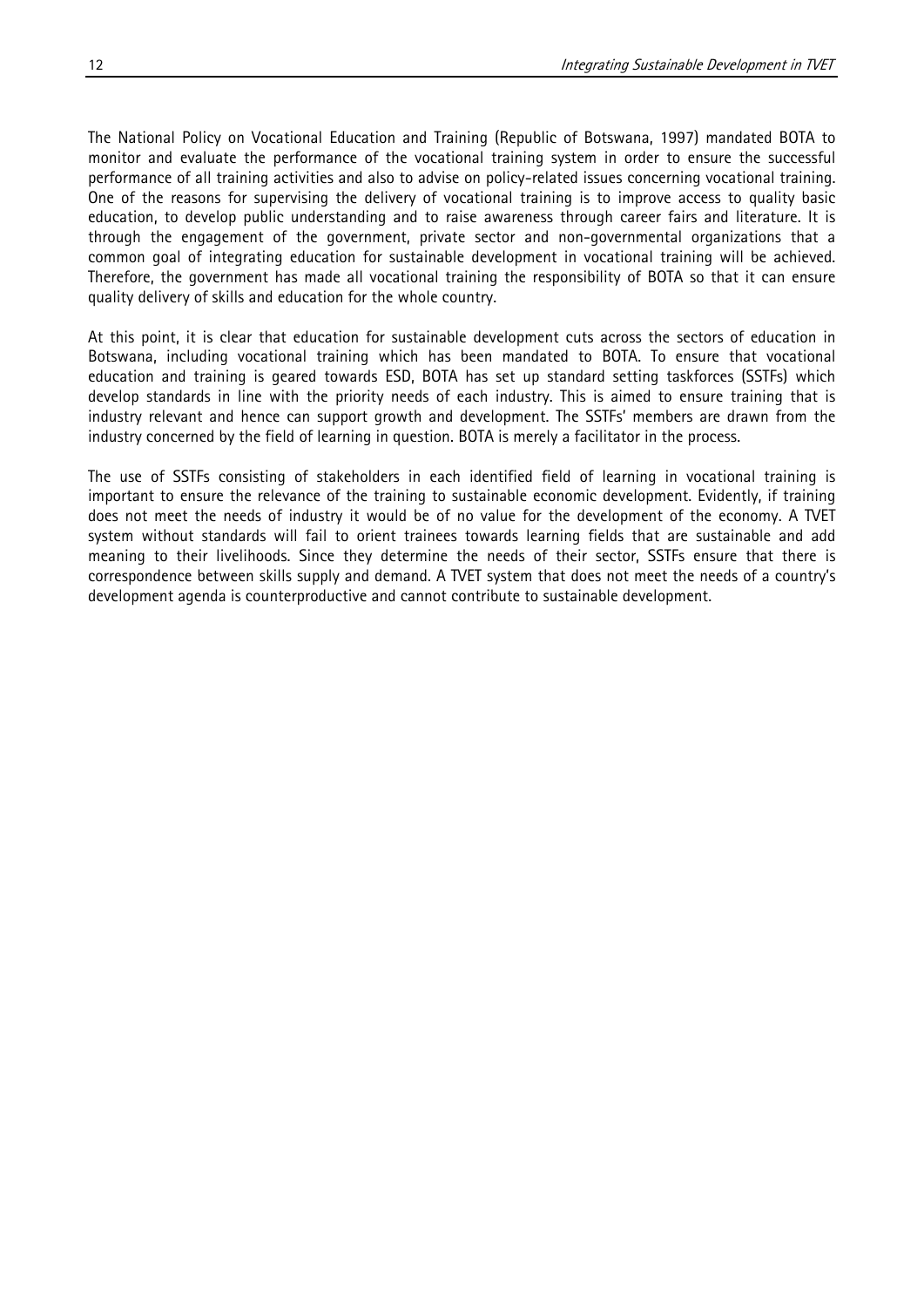# 2 Methodology

#### 2.1 Data collection

A qualitative approach was used for data collection through personal and focus-group interviews. Five institutions were selected from the Gaborone area and a request for a ten-minute interview with each of the institution's personnel (mainly instructors) was requested. Twenty personal interviews were conducted. Focus discussions were preferred by the institutions as they had the advantage of guaranteeing a specified time with a group of the institution's personnel, given the short notice of the request. The interviews actually ran well beyond the requested time, with some taking close to an hour. A total of twenty-six people participated in the group discussions. The study was developed through interactive short interviews/consultations and focus-group discussions averaging three participants. One focus-group discussion in one institution had six participants. The interviewer recorded the key elements of the discussions.

Some use was also made of secondary information. This entailed studies that were undertaken in the past on the vocational training system by BOTA and other authors. The draft report of this case study was sent to two BOTA heads of department to edit, highlight factual inaccuracies and to make comments where applicable. It was important to ensure that the information in the paper was correct. At the same time, care was taken to ensure that the findings remained intact since it would have been unethical to distort the results.

Since there was limited time available, oral interviews were seen to be the most appropriate method to maximize the outcome. This method was most convenient because there was secondary information available that could be used to further write up the case study. Documented information and the use of online information on the subject were employed to gather relevant information about integrating ESD in TVET.

### 2.2 Data analysis

Analysing the qualitative data about ESD in TVET is essentially a three-part process identifying, collecting and analysing. But when doing quality data analysis (QDA), one does not just identify, collect and analyse such data and then write a report. Rather, the process has the following characteristics:

- Quality data analysis is iterative and progressive because it is a cycle that keeps repeating. For example, when the data are examined, new elements come to light. You then collect and think about these new aspects. In principle the process is an infinite spiral.
- Quality data analysis is recursive because one part draws your attention back to an earlier part. For example, while you are busy identifying data, you might simultaneously start noticing new items that should have been collected.
- Quality data analysis is holographic in that each step in the process contains the entire process. For example, when you first identify data you are already mentally collecting and thinking about them.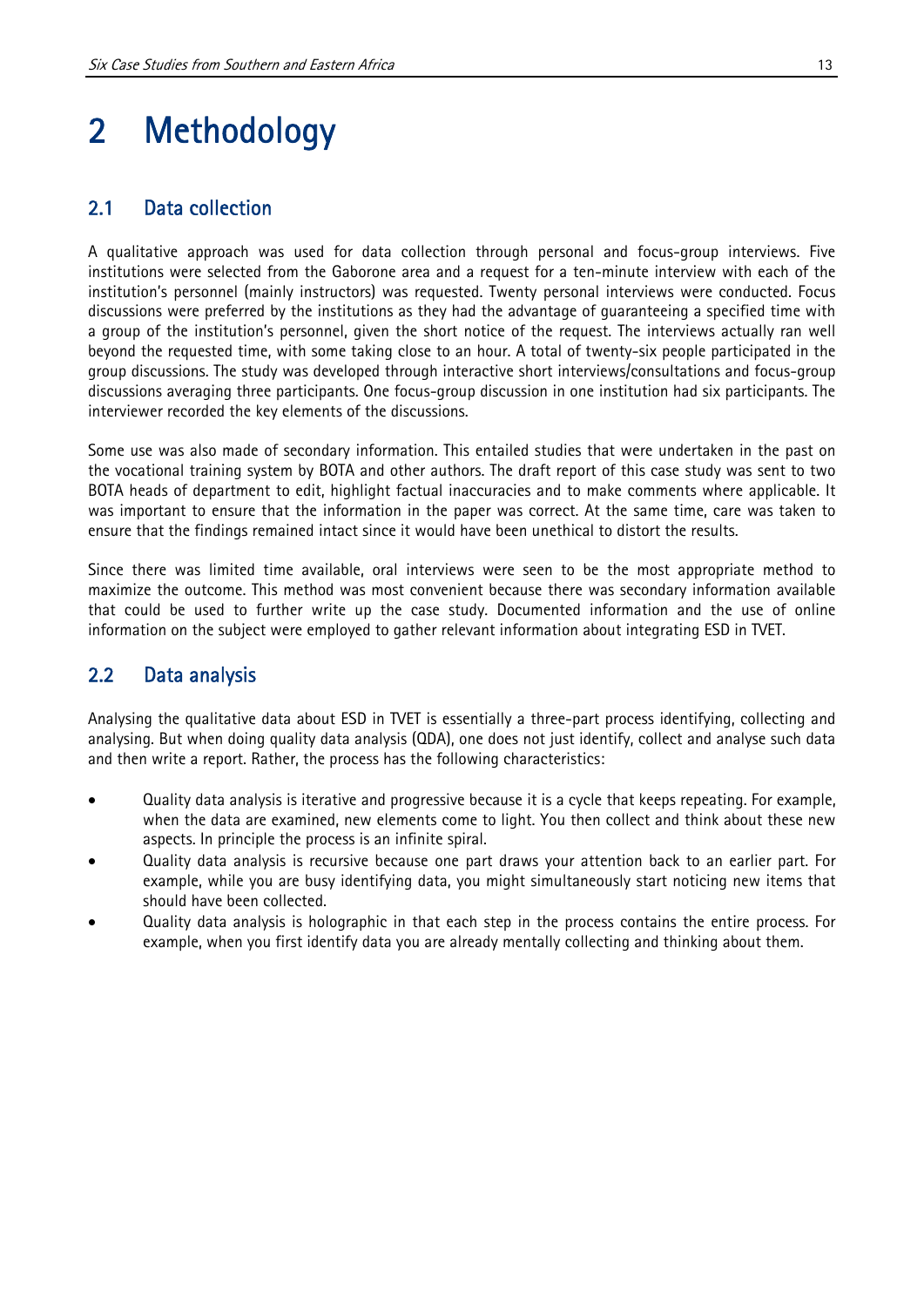### 3 Findings

### 3.1 Arts, HIV, AIDS and gender mainstreaming

Issues connected with alleviating the symptoms of HIV and AIDS are very important for sustainable development and this form of education should be fully integrated into the TVET system. Indications from institutions are that through drama and cultural activity there is a growing arts and culture industry in Botswana. BOTA and the Department of Arts and Culture currently run a programme of mainstreaming HIV and AIDS in vocational training institutions (VTIs). One aspect of this programme is carried out through dramatic activities and is a very popular exercise. Drama has been identified as a strong vehicle for mainstreaming and disseminating information on HIV, AIDS and gender mainstreaming issues. All institutions indicated that they taught HIV, AIDS and gender mainstreaming policies. Efforts have been made to develop and implement a HIV and AIDS curriculum for TVET institutions by BOTA, but the impact it is having remains to be established.

An increasing number of people gauge their livelihood through arts and drama activities. Interviewees feel that neglecting these emerging issues would be a disadvantage to society with such talent which they feel is abundant in Botswana and can even be exported.

### 3.2 Economic development agenda

Economically, Botswana is engaged in many projects, especially concerning the construction industry. A common complaint on the part of contractors is the lack of skilled artisans. Potential investors in the country have also drawn attention to the low level of skills amongst the population. With such a scenario, Botswana's economy could be adversely affected. Indications also show that the informal economy is a growing sector, albeit with very low (17%) levels of training. Women are the most affected as they constitute 60% of the informal sector (Central Statistics Office, 2006). The country has recently launched a Human Resource Development Strategy to address, amongst other matters, the issues of education, training and employment. This strategy is a result of a mismatch between the skills taught and the needs of industry. This is also designed to address the issue of producing graduates with little or irrelevant skills who are unable to earn a livelihood.

The lack of a national qualifications framework (NQF) was highlighted as an issue that has a negative impact on the structuring of education and training to meet national development goals, such as sustainable development. From the perspective of both individual progress and in-service training, the intention to create a complete NQF is a promising initiative in so far as it can ensure better articulation between the existing TVET system and higher education.

TVET certificates currently have limited currency at the University of Botswana. The NQF will be important to determine the levels of education required and to measure the qualifications in terms of their economic value. The success of skills development in Botswana is intimately connected with other developments, such as privatization and economic diversification.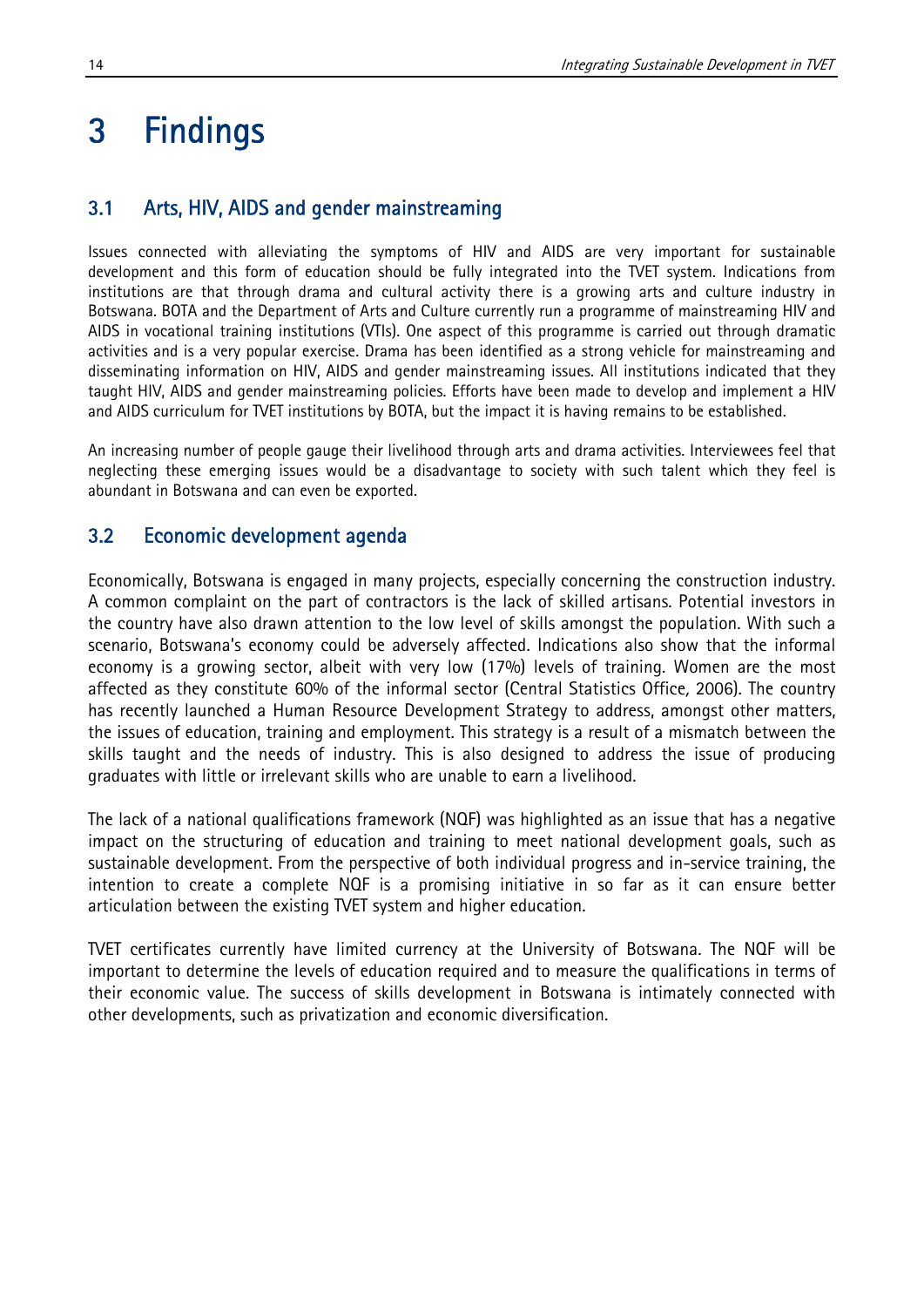#### 3.3 The definition of ESD

Some respondents in the focus-group discussions indicated that their understanding of ESD meant training learners to achieve their desired objectives in terms of career goals, creativity and market needs. They mentioned the need to offer solid ground for applying learned outcomes and the potential to advance in the education and training system. This could be understood as individual achievement contributing towards national success. In this sense, sustainable development is understood to be a purpose-driven activity. It was also said to concern the teaching and guidance of learners towards income-generating activities and to developing lifelong learning skills. Some respondents also indicated that sustainable development corresponds to a highly motivated institutional culture among school personnel and learners. Sustainable development is regarded as inclusive of skills for survival and its importance is associated with economic growth and social advancement. This was said to entail conserving natural resources and protecting the environment.

Sustainable development is also said to mean ensuring that today's development does not compromise the ability of future generations to meet their own needs. Resources should be used by the current generation with a view to how they will benefit future generations. There should also be a pattern of resource use that aims to fulfil human needs while preserving the environment. Sustainable development involves balancing the fulfilment of human needs with the protection of the environment so that needs can be met not only for the present but also for the indefinite future. Also highlighted is the need for quality in education, as well as institutional staff development to cope with the fast-changing world. Sustainable development can also be a system of continued national socio-economic policies and paradigms to provide sound governance and development.

Sustainable development was also understood to mean equipping people with the right skills and knowledge in order to live in a sustainable way, even during a time of unfavourable conditions. Its focus is on educating individuals for future roles both for the benefit of their own lives and for the community at large. Learning should contribute to the student's future and also to national development. There should be proactive and active achievements that can take one across an ever-growing dynamic occupational world. One should be equipped to face an ever-changing economic and social world.

Respondents observed the evolution of ESD overtime. They feel it must now be understood to go beyond simple environmental conditions to include specific skills and knowledge. It is a process for improving the quality of life by improving the quality of an individual. Environmental education actually also needs to be structured technically and academically as a body of knowledge and skills.

#### 3.4 The relevance of ESD

The relevance of ESD was found to be very important by all respondents for the purposes of quality assurance and developing skills matching economic needs. It was indicated that for ESD to be effective it needs to be integrated in programme and curriculum development. It was said that this is not at present the case in Botswana's TVET system. Respondents felt that the training system is divorced from the actual activities that the country needs for economic growth and employment creation. They cited a situation prevailing in Botswana where there are a lot of TVET graduates from vocational brigades and technical centres, but industry involved in major projects complains about a lack of skills. And consequently, a lot of these graduates are said to be roaming the streets with worthless qualifications. To the respondents, this indicated a lack of understanding or acknowledgement of the need to integrate education for sustainable development on the part of policy-makers. At present, institutions train on the basis of learner preference as is witnessed by the large number of unemployed vocational graduates in information technology. A national skills forecast study was indicated as a necessity to identify those skills that are critical for the economy and have the potential to ensure sustainability for both training and development.

Sustainable development ensures the ability of graduates to perform certain functions relevant to their qualifications and labour-market needs. Integrating sustainable development into TVET is relevant as training will always be matched to changes taking place in the economy. It also supports creativity and innovation as learners discover new ways of doing things. One institution which specializes in secretarial training indicated it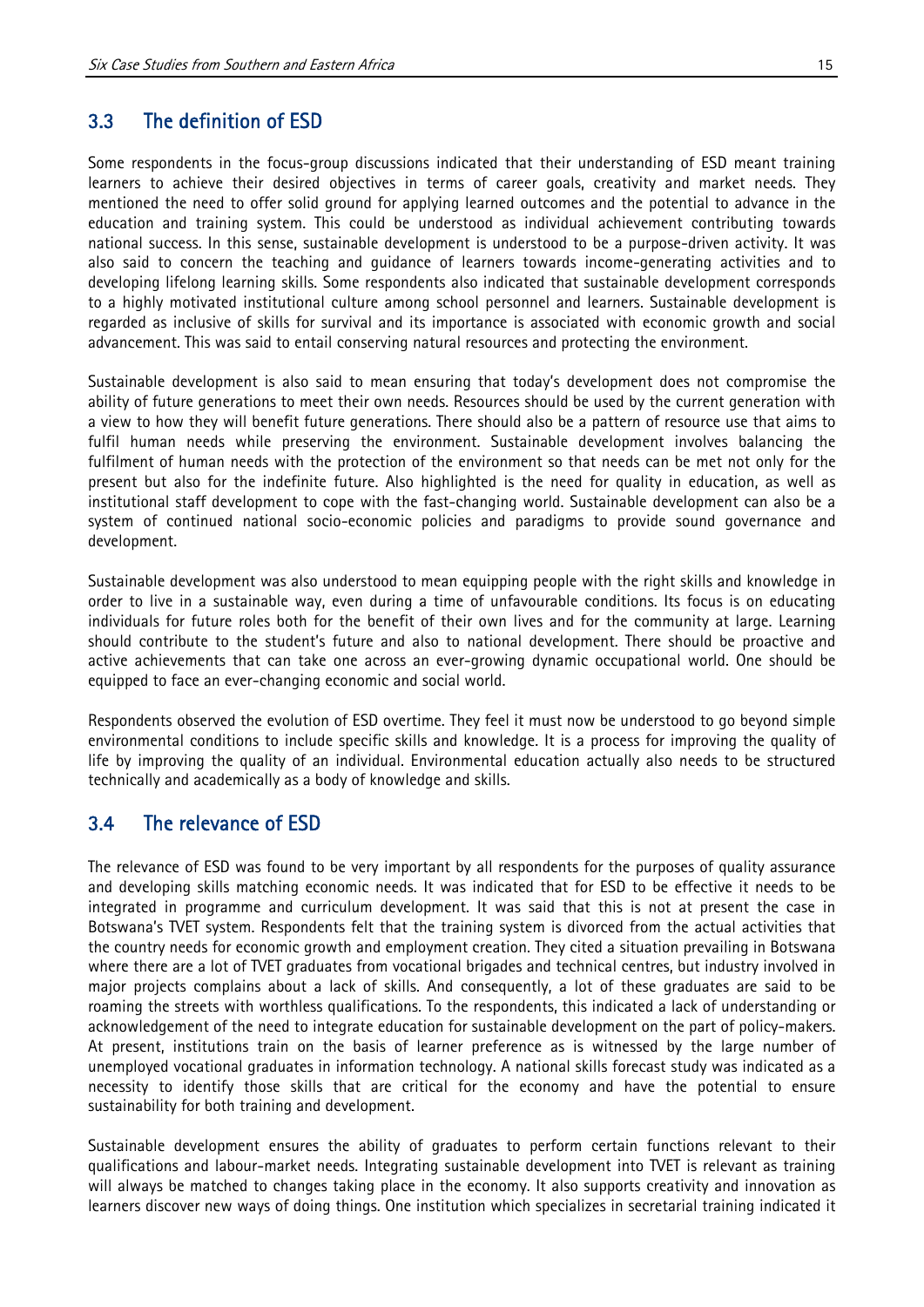has strong ties with the government in order to align its training with government needs. Some colleges feel the practical programmes they offer are important and relevant for sustainable development. This reduces irrelevance in that training is carried out taking economic growth parameters into account. It is believed that sustainable development can lead to respect and care of the environment by the community, ecological integrity (advocating clean power), social and economic justice, democracy and peace. Entrepreneurial subjects are deemed good examples of education for ESD as they equip learners with business skills. ESD is said to be relevant as it is a human capital investment and no investment is seen to be more important for any nation than its human resources. It is a pillar in human resource development and important for Botswana as it implements its Human Resource Development Strategy.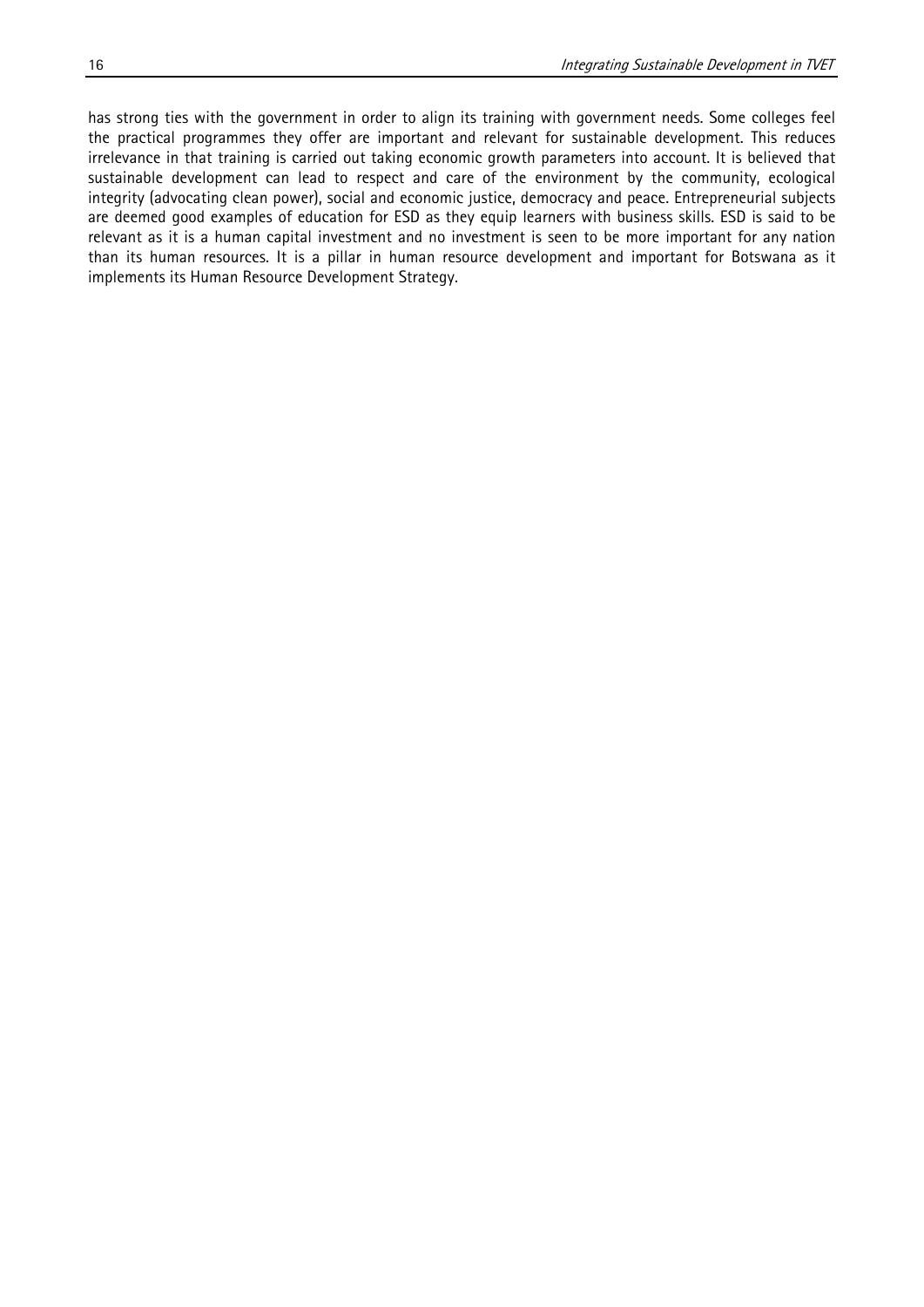## 4 Delivery of ESD in training

#### 4.1 ESD in teaching by traditional means

Most interviewees concurred that the present delivery of training is mainly through traditional means, i.e. lectures, seminars and tutorials. Most institution's facilities were perceived as satisfactory to convey this traditional means of ESD delivery.

The perceptions from the interviewees are that the qualifications of trainers and assessors are not satisfactory. Nevertheless, while some training is carried out by people without qualifications, most trainers are diploma holders. Interviewees felt that the quality of TVET teaching has a direct bearing on sustainable development in that poorly acquired skills cannot be value adding, but rather a burden to the system as further training is probably required. Therefore, in order to contribute to sustainable development, the quality of TVET should be assured. It was also pointed out that those fields of study where unqualified trainers can be found are the construction trades, craft trades and industrial programmes.

This concurs with the National Policy on Vocational Education and Training (NPVET) that for any training or programme to be relevant and value-adding to both the individual and national development goals there has to be quality. A poor quality TVET system will produce poor training products whose training will have no impact on sustainable development. Interviewees felt that the reforms being introduced by BOTA in facilitating standard-setting lead to ownership and relevance of the training by industry. By indicating what their needs are and by being able to set the standards of qualifications that they want from a training graduate, industry will ensure productivity in their supply of goods and services. Therefore, qualified trainers are a vital part of an institution's quality assurance mechanism. Trainers should be able to meet minimum standards for an effective TVET system that satisfies the needs of industry and ultimately the development agenda.

Other approaches include value integration sessions where there are open discussions with learners about possible sustainable livelihood and behavioural changes. There is much use of information and communication technology services, such as Internet and computer-based tutorials. Practical applications are widely conducted by the institutions providing hands-on training. There are also internship programmes in place to deliver ESD. Educational tours are also arranged for learners to places of relevance for their skills training. Distance learning is another mode that is used by some institutions, as well as part-time learning.

### 4.2 Enrolment of learners (access and equity)

Interviewees indicated that access and equity are very important issues for ESD delivery. ESD integration initiatives that do not relate to these will be meaningless if they cannot be accessed by all citizens, irrespective of their status. Issues of access and equity are still said to be problematic. It was indicated that most learners with disabilities are absorbed by non-governmental organizations (NGOs). A smaller number of learners with disabilities can also be found in brigades and company training centres. A baseline survey on vocational training conducted by BOTA (2006) indicated that at least 293 learners with disabilities constituted 1% of the total vocational training enrolment. Four out of the five institutions interviewed in this study indicated that they have special measures for learners with disabilities in terms of access to buildings, equipment and learning materials. Others actually have an enrolment quota. In order to realize sustainable development for all citizens, access creation and promotion is important. Interviewees are of the opinion that TVET reform is regarded as part of the poverty-reduction strategies of many countries and access is the major starting point. There is, for instance, little access for rural and female learners.

#### 4.3 Industrial attachment

Institutions are making a big effort to increase industrial attachment for learners, but the VTIs still encounter companies that do not appreciate the crucial need for on-the-job training and do not see it as part of their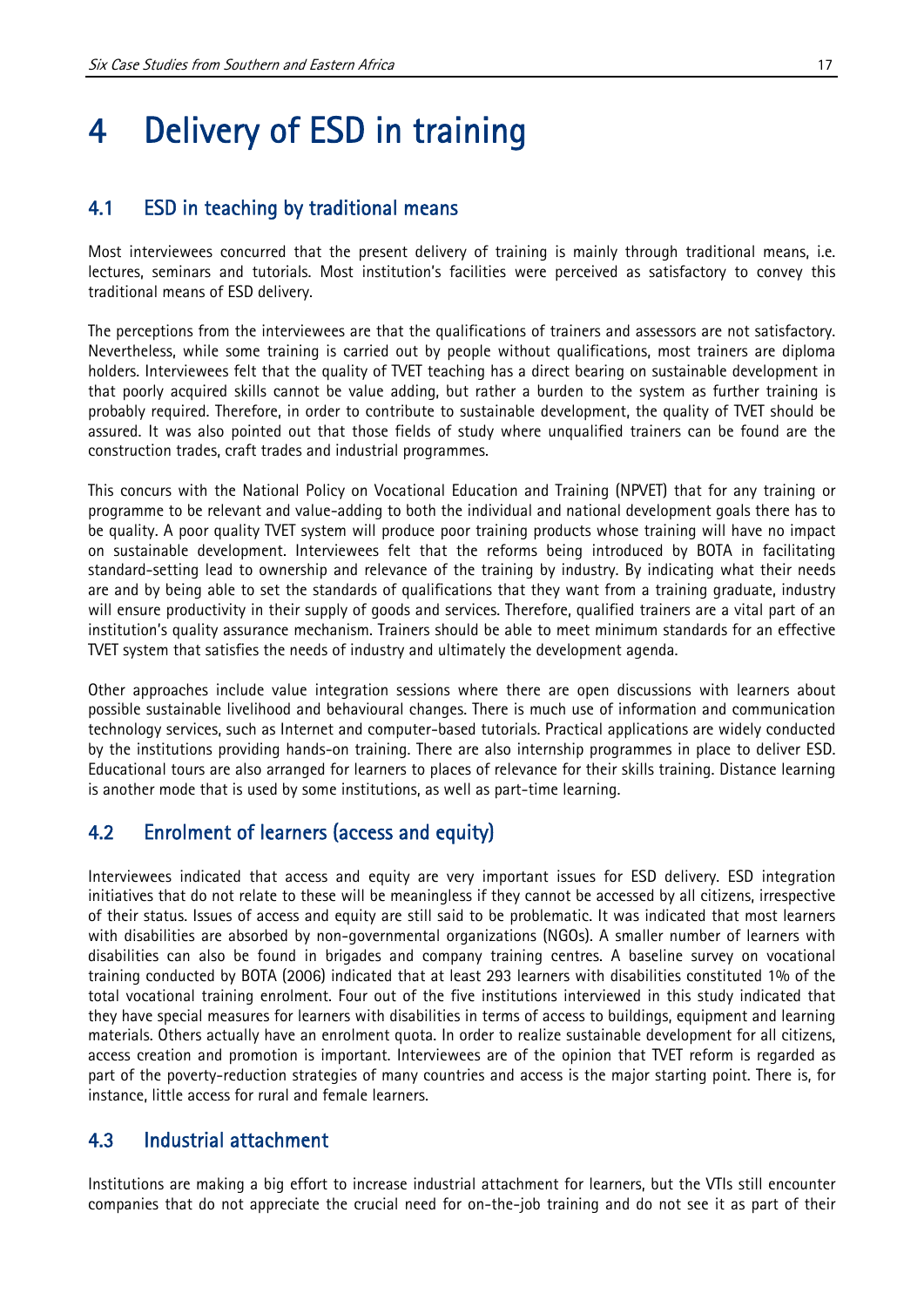social responsibility. There is also reluctance by employers to take up learners with disabilities as they consider them as slow and counterproductive. In general, employers regard these attached learners as hindering their production. Some institutions indicated that they send their learners to neighbouring countries for on-the-job training, mainly to South Africa. It was also revealed that employers want to employ these learners for free, i.e. without paying them a living allowance.

### 4.4 Barriers to enacting ESD

Interviewees were requested to indicate the degree of severity using a selected list of barriers as shown in Table 1, which depicts the total average scores per barrier by all respondents. The respondents were asked to give a score between 1 and 10, with 1 being the most severe barrier and 10 being the least severe barrier.

| Possible barriers                                                 | Severity of the barrier |
|-------------------------------------------------------------------|-------------------------|
| Awkward fit with subject area                                     | 3                       |
| Perceived irrelevance by staff                                    | 4                       |
| Curriculum too crowded already and lack of time to update courses | 3                       |
| Internal accreditation, validation systems, benchmarks            | 4                       |
| Requirements of professional associations                         | 5                       |
| Lack of staff expertise and the need to acquire new knowledge     | 5                       |
| Perceived irrelevance by students                                 | 2                       |
| Inability of students to grasp the issues                         | 3                       |
| Lack of institutional drive and commitment                        | 4                       |
| Lack of staff awareness                                           | 4                       |
| Financial restrictions                                            | 3                       |
| Confusion over what needs to be taught                            | 4                       |
| Lack of market for students                                       | 4                       |
| Lack of relevant course examples                                  | 4                       |
| Reality of future career conflicts with sustainability teaching   | 3                       |
| Lack of perception of big environmental problems                  | 4                       |
| Lack of academic rigor/misunderstanding                           | 4                       |
| No barriers identified                                            | 0                       |

From Table 1 it can be seen that there is little variation in the weighting of the barriers by the interviewees with the lowest rating being 2 and the highest 5. This does show that perceived irrelevance by students is the most important barrier to enacting ESD, followed by inability of the students to grasp the issues and the reality of future career conflicts. Interestingly, the lack of staff expertise is rated as one of the least severe barriers, though it had come to light during the discussions with the trainers that many of their colleagues were unqualified. The least issue of concern arising from the above data pertains to the requirements of professional associations as shown by the high scores (least severity), as well as the lack of staff expertise and the need to acquire new knowledge.

#### 4.5 Students' experiences

The knowledge, skills and attitudes that a student might require to live and work in a sustainable way include:

- Environmental protection;
- Gender sensitivity;
- Sustainable business practices;
- Responsibility;
- Persistence;
- Positive attitudes;
- Develop self-help characteristics;
- Self-reliance;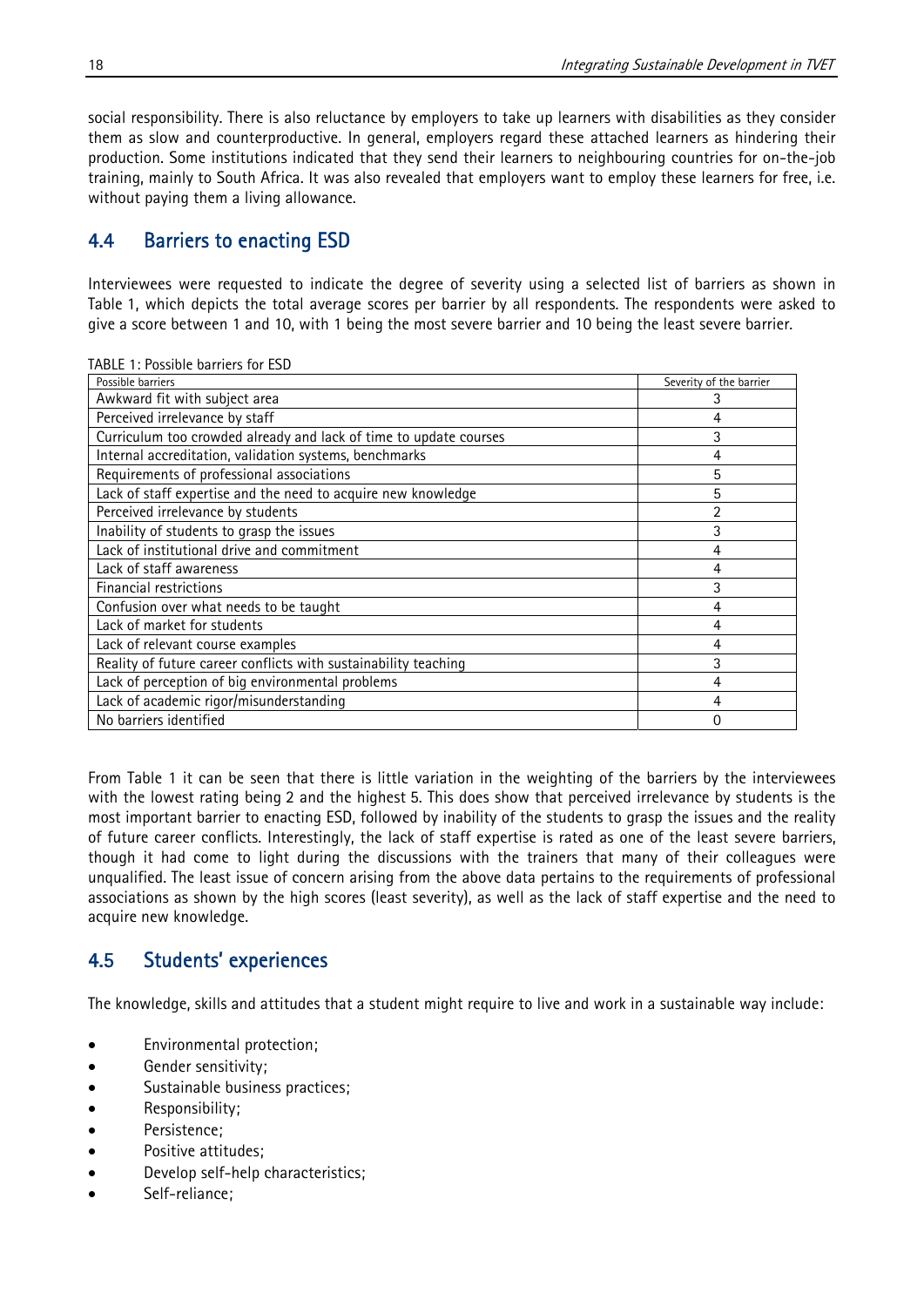- HIV/AIDS knowledge and attitude changes;
- **•** Entrepreneurial spirit;
- Self-discipline;
- Continuous learning;
- Computer literacy;
- Innovativeness;
- Accountability.

Lastly, respondents indicated the need for graduates to develop positive attitudes towards changes in development and to keep abreast of economic trends. Skills, such as information technology, have to be embraced by all as an enabler, a driver and a profession. Teamwork was stated by many as a vital need to be inculcated in learners' behaviour. Confidence and the application of learned outcomes were viewed as very important characteristics, but these attributes were seen to be lacking in most graduates.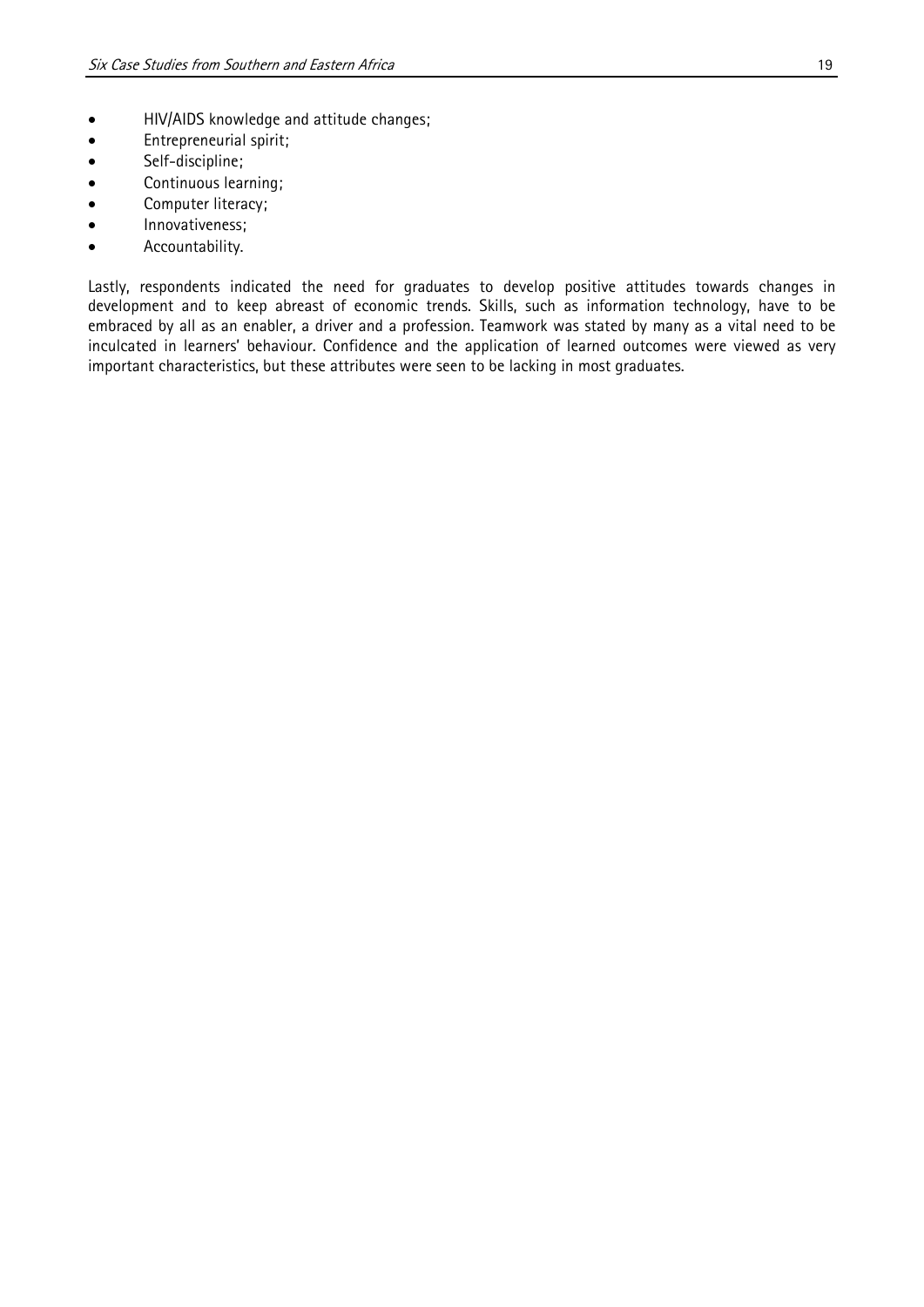### 5 Conclusion

As indicated in the findings, interviewees perceived access as being very important for integrating ESD into TVET. They regard this process as being constrained by several factors, including the selection process, institutional structures, staffing, funding, traditional attitudes and perceptions of the work place. They acknowledge that significant developments have taken place to improve access, including the expansion of technical colleges and the setting up of Brigades. The government takeover of Brigades, which are communitybased institutions that offer training with production at trade levels, is aimed at improving the management of these institutions as they were beginning to fall apart. There is a reform movement in education and training involving large number of teachers and lecturers—locally, regionally and abroad. There are also efforts to ensure TVET is of high quality respecting internationally recognized standards through quality assurance bodies, such as BOTA. Policies have been adopted to accommodate these developments.

There has been a move by the VTIs to integrate sustainable development into TVET by imparting such skills and concepts as carrying capacity, community-based natural resource management programmes, economic literacy, sustainable production and consumption, small micro-business skills, and re-use, re-cycle and repair perspectives. But these approaches are still at a formulation stage as mechanisms and logistics for delivering them are still being proposed and need to be further refined.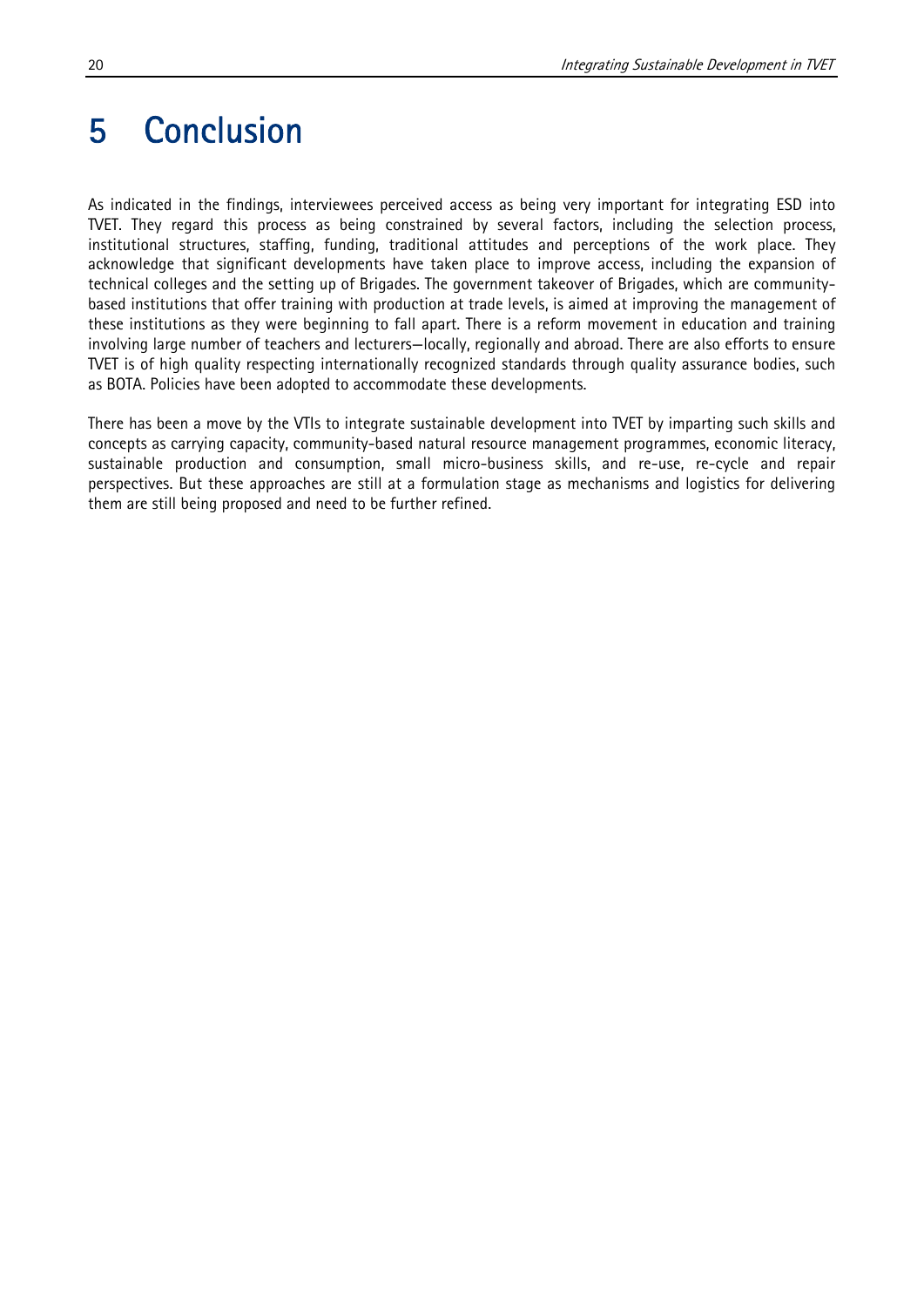### 6 Recommendations

- To create continuity in the system, the country needs to accelerate the establishment of a national qualifications framework ensuring uniformity in qualification and transferability of credit. This would also ensure that TVET programmes are aligned with the education system so that learners may advance smoothly from one level to the next.
- Inclusion of relevant generic concepts which underpin the integration of sustainable development should be carried out as a matter of priority.
- The perceptions of students on the relevance of the acquired knowledge, skills and attitudes need to be changed to support sustainable development initiatives.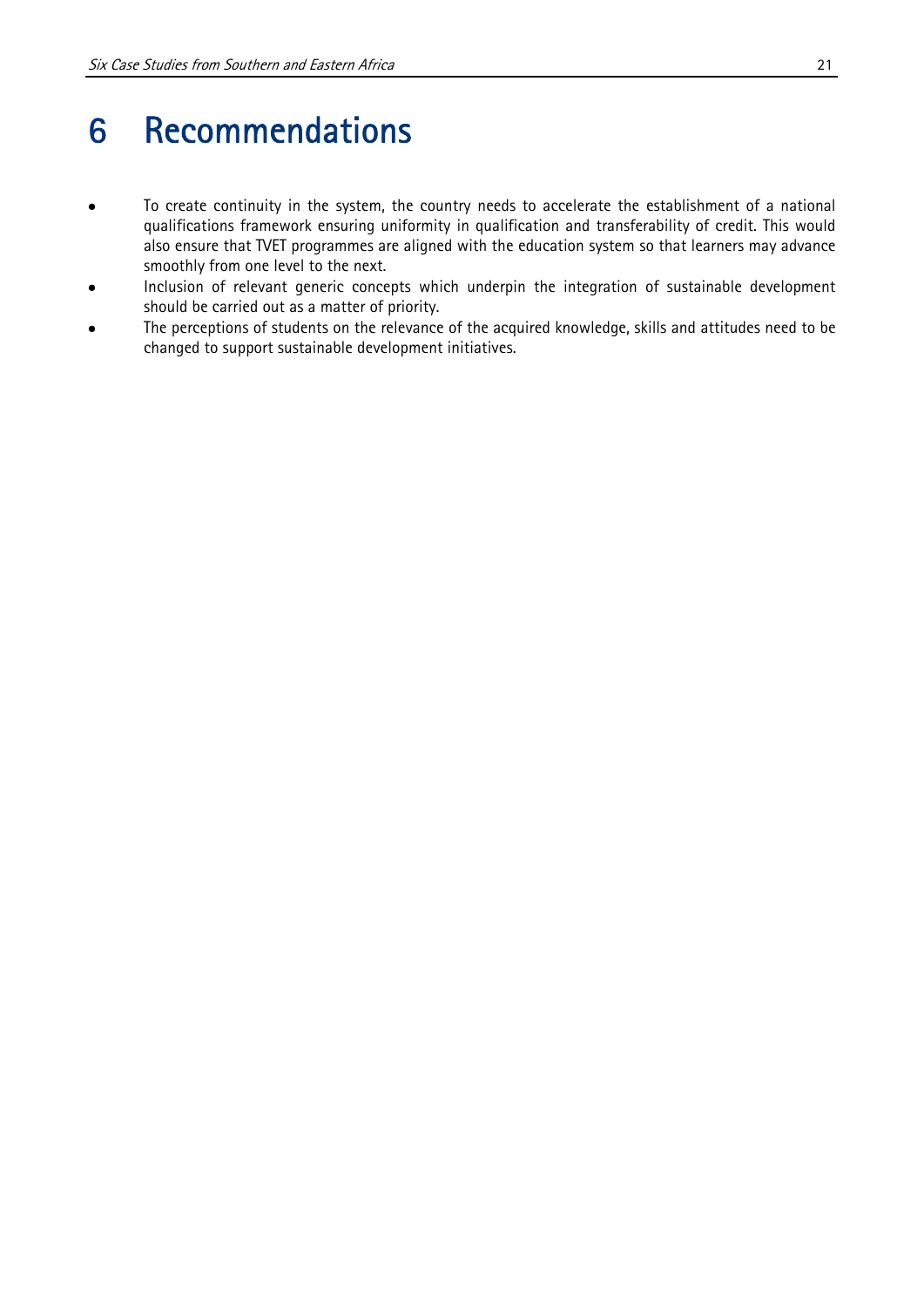### **References**

- Botswana Training Authority–BOTA. 2006. Learning in the workplace in Botswana, a baseline survey study. Gaborone: Direct Advertising.
- Central Statistics Office. 2006. Labour force survey report. Gaborone: Government Printer.
- Goldney, D. et al. 2007. Finding the common ground: is there a place for sustainability education in VET? Adelaide, Australia: National Centre for Vocational Education Research (NCVER).
- Majumdar, S. 2005. Major challenges in integrating sustainable development in TVET. Manila: Colombo Plan Staff College. <www.unevoc.unesco.org/up/DG\_Paper\_-\_Prof\_S\_Majumdar\_PhD.pdf>
- Mazzotti, L; Murphy, B; Kent, J. 2007. Finding the common ground: is there a place for sustainability education in VET? Support document. Adelaide, Australia: National Centre for Vocational Education Research (NCVER).
- Republic of Botswana. 1997. National policy on vocational education and training. Gabarone: Government Printer.
- United Nations. 2002. Report on the World Summit on Sustainable Development. New York, NY: United Nations. [A/CONF.199/20]
- Valmonte, L.D. 2005. Achieving sustainable development through TVET: experiences of international organizations working with member states in Asia and the Pacific. Bacnotan, Philippines: Don Mariano Marcos Memorial State University. [Paper prepared for the tenth International APEID Conference held in Bangkok, Thailand, from 6 to 8 December 2006.]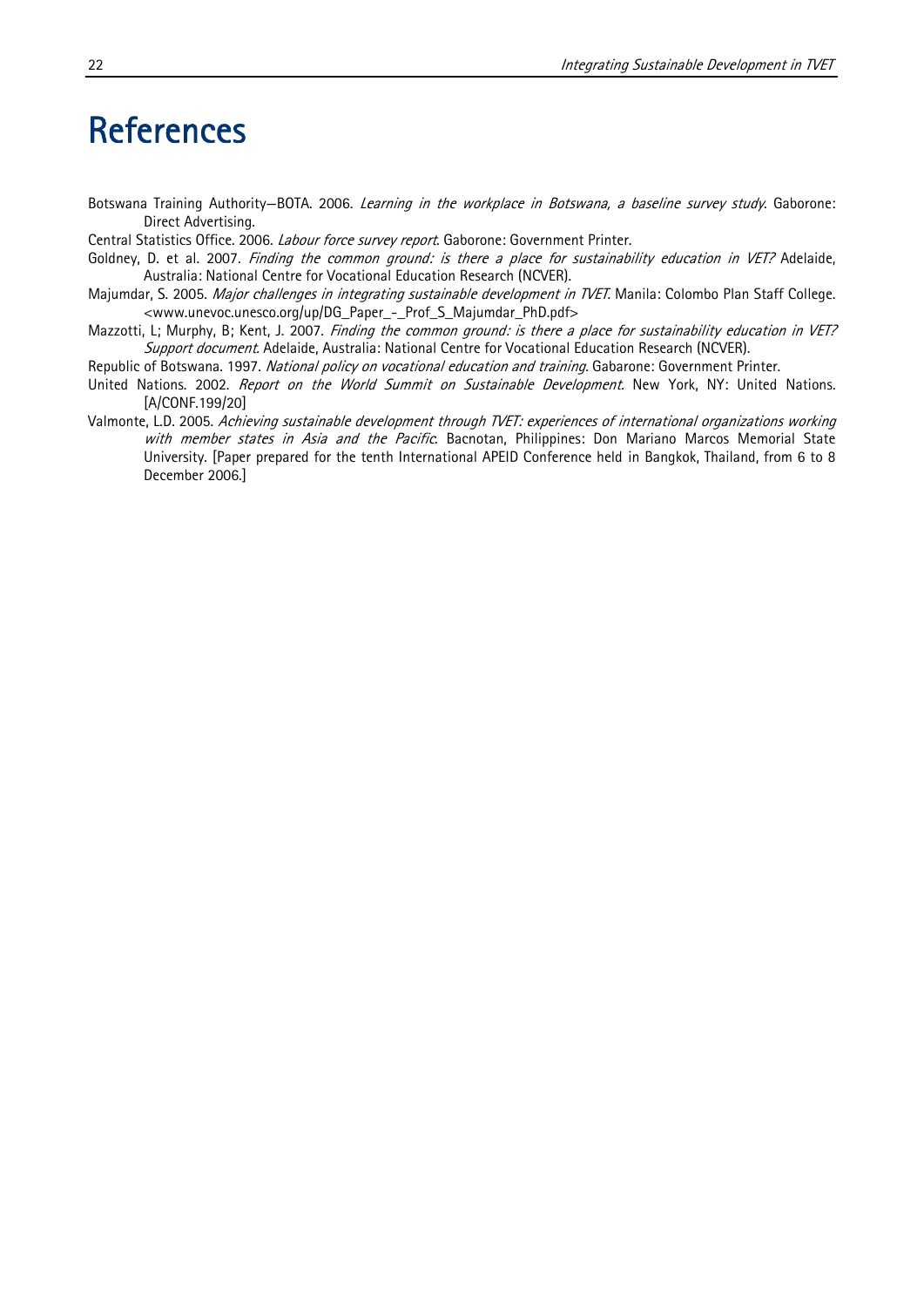# CASE STUDY FOR INTEGRATING EDUCATION FOR SUSTAINABLE DEVELOPMENT IN MODEL YOUTH POLYTECHNICS IN KENYA

Joy Kasandi Kelemba Ministry of Youth Affairs and Sports, Nairobi, Kenya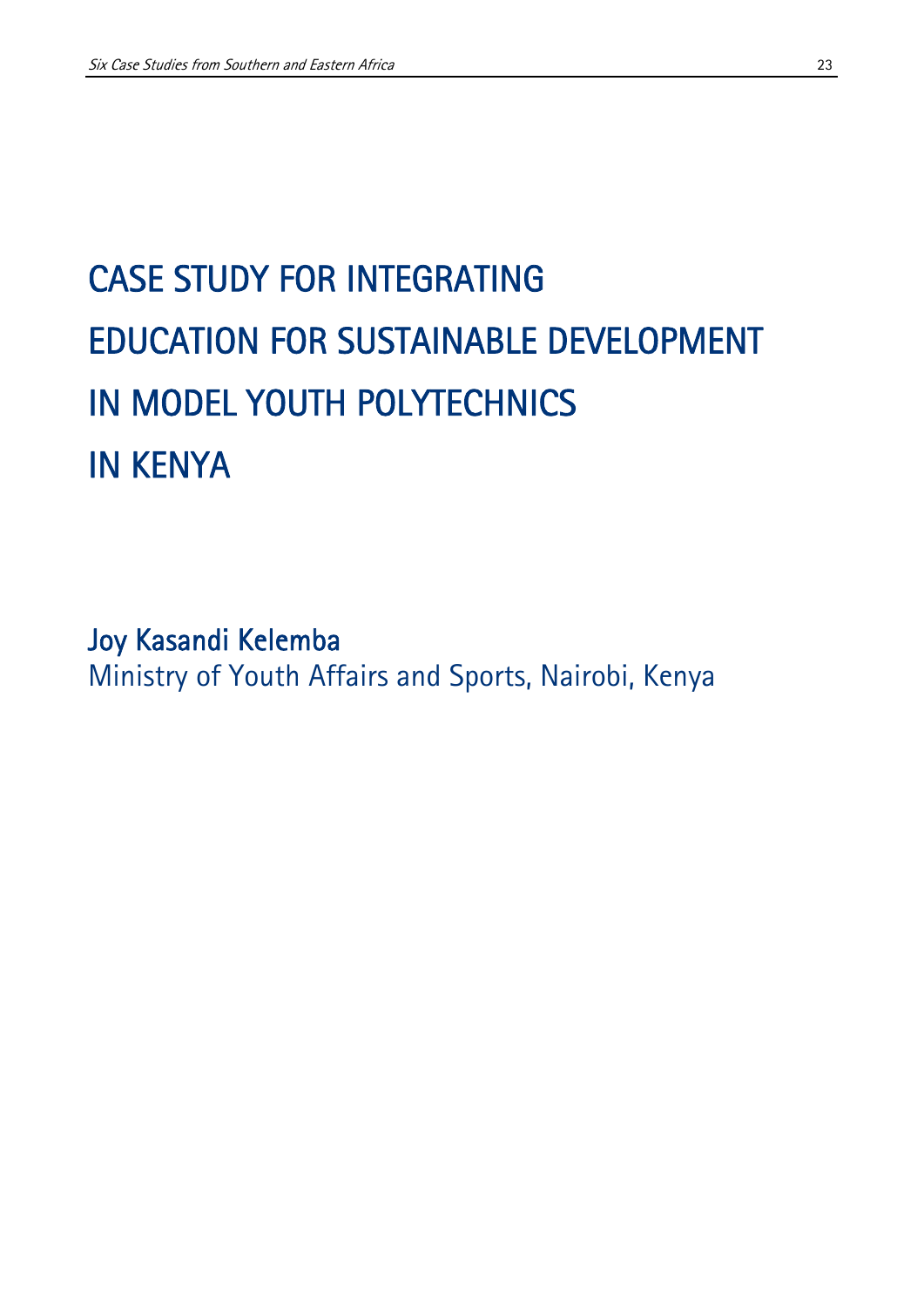### Acknowledgements

The author of this report wishes to acknowledge the support of individuals who in one way or another contributed to the successful data collection exercise which formed part of the case study.

I am grateful for moral and logistical support from the Permanent Secretary, Director Youth Training and the entire staff of the Ministry of Youth Affairs and Sports. I would also like to extend my gratitude to managers and instructors for sparing the time to participate in the face-to-face interviews which formed part of this case study. Special thanks go to the managers for granting permission for the data collection exercises to take place in their institutions. I sincerely wish to extend my gratitude to John Simiyu, the case study co-ordinator, for professional advice.

Last but not least, I am very grateful to the International Centre for Technical and Vocational Education and Training of the United Nations Educational, Scientific and Cultural Organization (UNESCO-UNEVOC) for funding the study.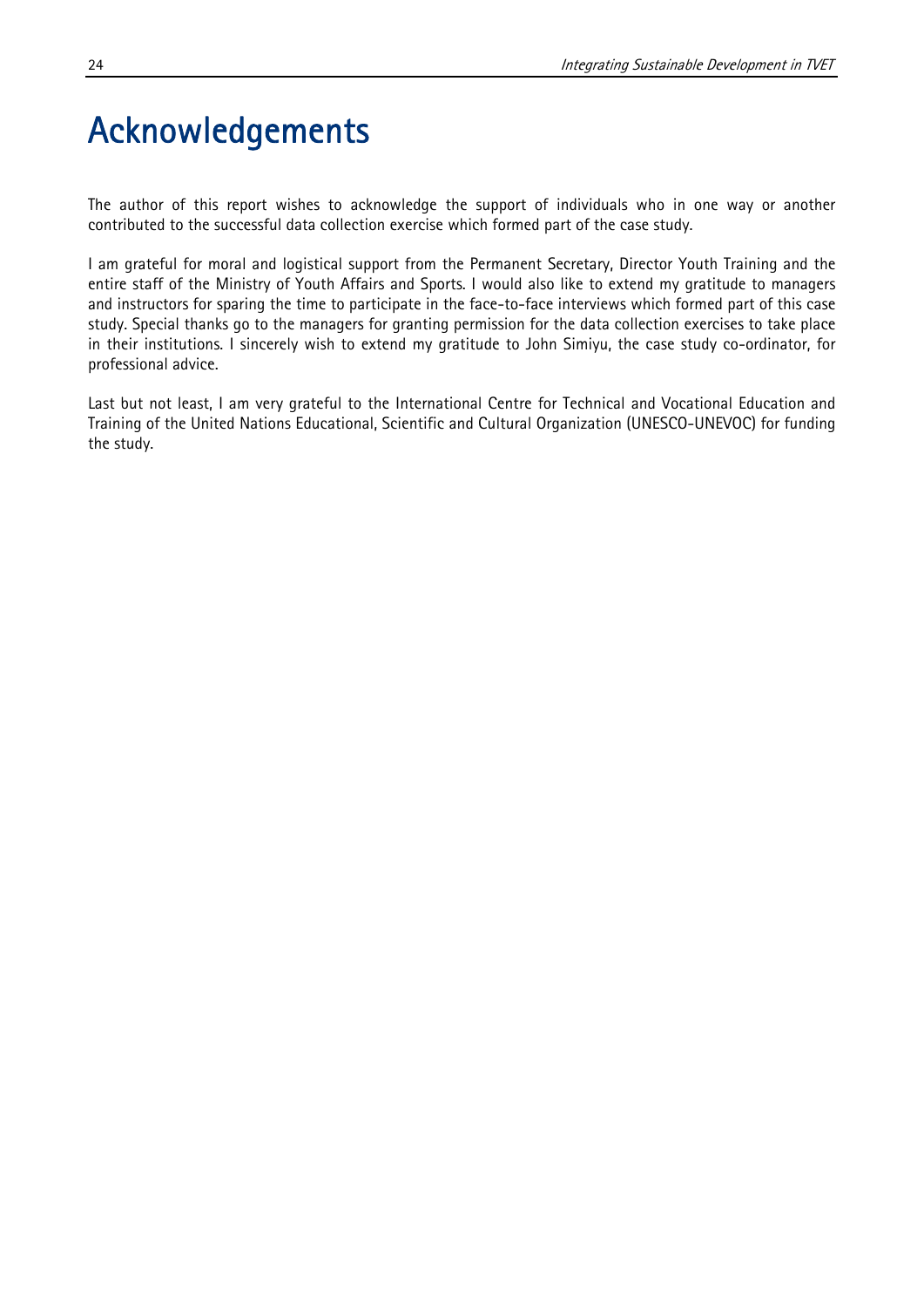### Abstract

Youth polytechnics were established in Kenya after a conference organized by the National Council of Churches of Kenya (NCCK) in 1966 whose theme was: 'After School What?' Currently, the transition rate of pupils from primary to secondary school level stands at 70%; hence, the remaining 30% of primary school graduates and drop-outs from primary and secondary schools provide the catchment for youth polytechnics. Although there are about 817 youth polytechnics spread across the country, which have been mapped by the Ministry of Education, the institutions are yet to operate as centres of choice rather than as centres of 'last resort' (MoE, 2009).

This report seeks to highlight the role being played by model youth polytechnics in the realization of Vision 2030, the Millennium Development Goals (MDGs) and Education for All (EFA). Further, model youth polytechnics are being positioned to increase access, equity, parity and quality education and training as outlined in Sessional Paper 1 (MOEST, 2005).

This case study was undertaken in two model youth polytechnics in Kenya. Individual interviews were held with one manager and three instructors in each institution. The study also involved documentary analysis and nonparticipant observations.

The researcher sought to gain an insight into initiatives made by youth polytechnics in integrating education for sustainable development (ESD) in training programmes in youth polytechnics. The researcher also examined barriers to the teaching of ESD in youth polytechnics being encountered by managers and instructors.

The results indicated that instructors have not yet understood the meaning of sustainable development, despite the fact that they were aware of the relevance of sustainable development for the socio-economic development of the country. In addition, managers and instructors still used teacher-centred methods when teaching, such as lecturing. However, the managers and some instructors were using learner-centred methods, such as project work, demonstration and problem-solving. While there are several barriers which hinder integration of ESD in TVET, the trainees themselves are not very clear about how to live in a sustainable manner.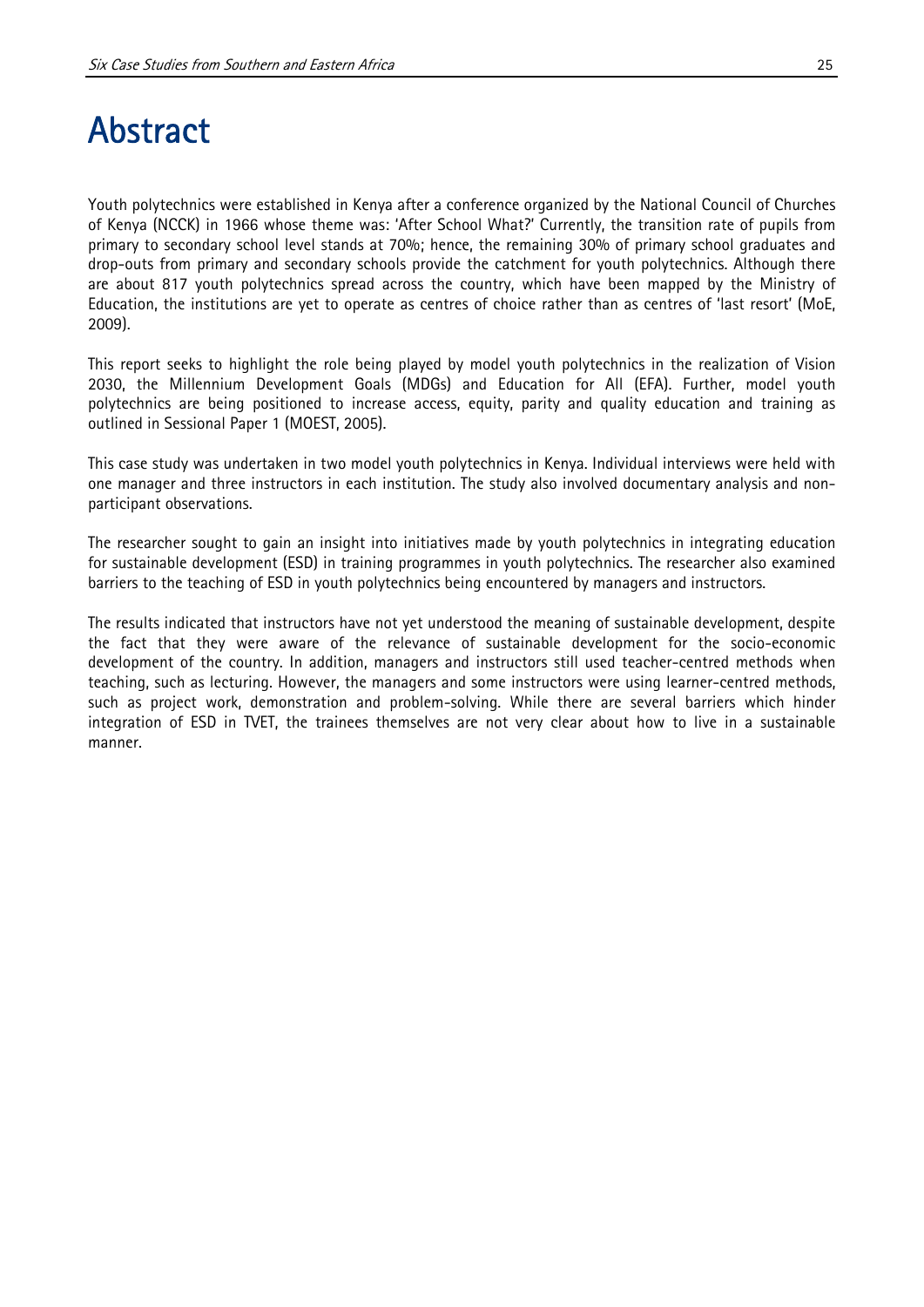### 1 Introduction

### 1.1 Background information

During the colonial period, racial segregation in education placed Africans in vocational and agricultural education with the aim of supplying cheap manual labour for the colonial masters (Sorobea, 1992; Sheffield, 1971) as cited in various education reports, including: Fraser, 1902; Phelps Stokes, 1924; and Beecher, 1949. Academic education was reserved for whites and the sons of chiefs who supported the colonial government (Sifuna, 1976; Bogonko, 1992). Subsequently, a commission set up to review the education system in Kenya abolished the racial system of education, removed agriculture from the syllabus and recommended the development of a national curriculum with emphasis on both academic and technical education (Republic of Kenya, 1964). Youth polytechnics, formerly village polytechnics due to their frequency in rural areas, were established in Kenya after a conference organized by the National Council of Churches of Kenya (NCCK) in 1966 whose theme was: 'After School What?'

Although the Gachathi (Republic of Kenya, 1976), MacKay (Republic of Kenya, 1981) and Koech (Republic of Kenya, 1999) reports respectively recommended the development of vocational and technical education, no emphasis was placed on technical training. Consequently, the quality of training deteriorated to the extent that village polytechnics were regarded as inferior institutions reserved for school failures and dropouts. Some of the challenges facing these institutions included: (a) a lack of policy framework for governance and management; (b) poor infrastructure; (c) inadequate and obsolete tools and equipment; (d) a lack of social amenities and recreational facilities; and (e) a varied curriculum lacking quality-assurance mechanisms. Further, there were neither vertical nor horizontal linkages nor collaboration with other educational and training institutions. Therefore, the graduates of village polytechnics possessed inadequate technical and entrepreneurial skills required by the labour market (MOYA, 2006a; Mwinzi & Kelemba, 2009).

Rehabilitation of village polytechnics commenced with the creation of the Ministry of Youth Affairs and Sports (MOYA) in December 2005. Subsequently, the ministry renamed the village polytechnics as youth polytechnics with the dual purpose of countering the negative perception of these institutions by the public and giving them a national outlook as opposed to a local outlook. Since then, there has been a draft sessional paper on youth polytechnics and vocational training centres, which is awaiting approval by parliament. The policy paper addresses all challenges cited earlier, including development of new market-driven and flexible curriculum comprising twelve technical courses and nine general subjects (MOYA, 2006b–n; Republic of Kenya, 2006; MOYAS, 2008).

The government recognizes that the development of technical, industrial, vocational and entrepreneurship training (TIVET) is fundamental in Kenya's efforts to lower levels of poverty and to create opportunities for outof-school youth. Further, Vision 2030 places great emphasis on science, technology and innovation in general and TIVET in particular as the means for socio-economic and technological transformation. Vision 2030 is the country's new development blueprint covering the period 2008–2030. It aims at making Kenya a globally competitive and prosperous nation with a high quality of life by the year 2030. This policy comprises three pillars: economic, social and political. The social pillar, which is geared towards a just and cohesive society enjoying equitable social development in a healthy and secure environment, outlines issues on education and training.

In its quest for promoting lifelong education and training at artisan level, the Government of Kenya upgraded some youth polytechnics to 'model' status.

A model youth polytechnic is defined in the context of the expected desirable outputs and outcomes. It is conceptualized as a training institution that focuses on: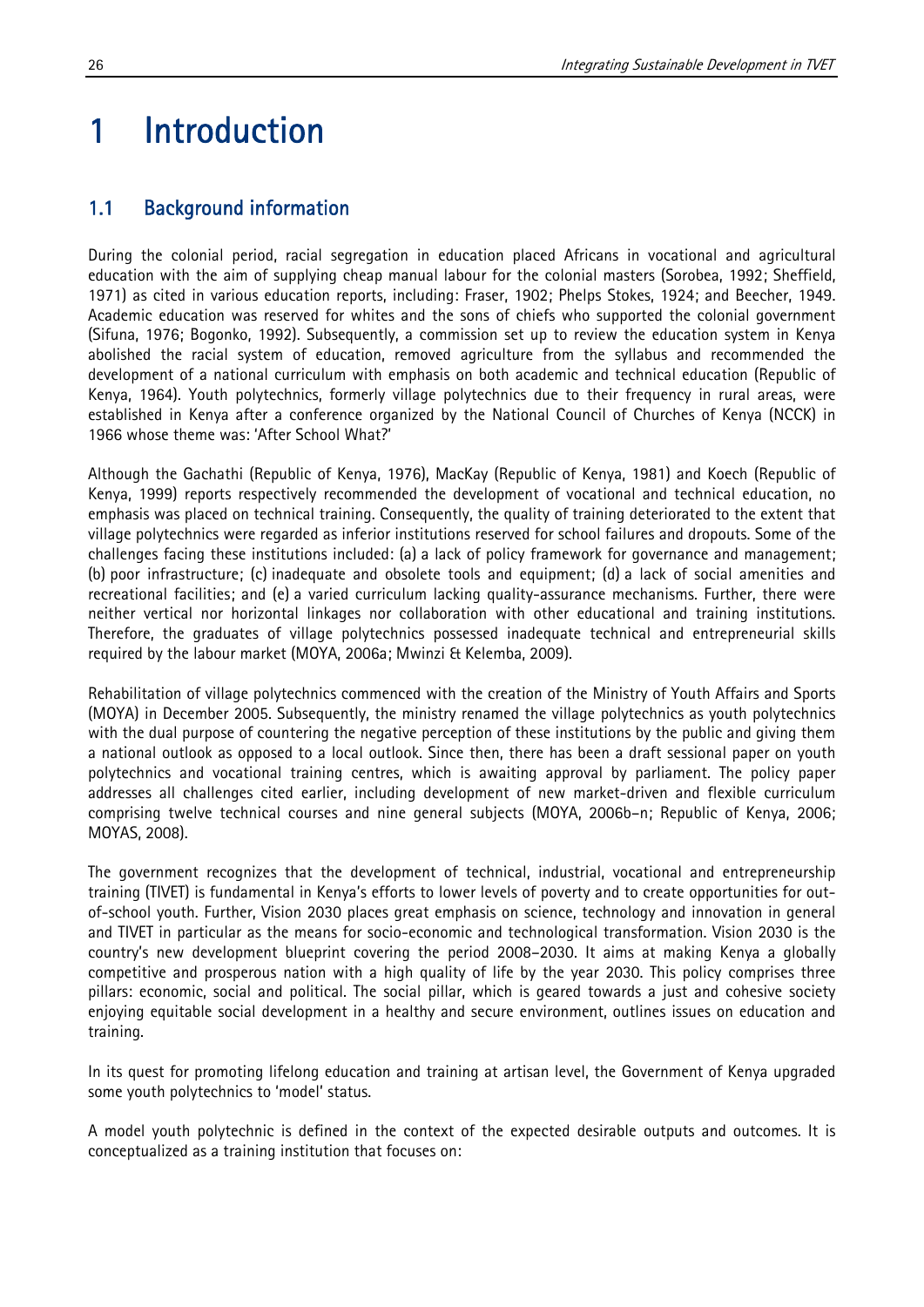- Provision of technical and vocational skills training through the TIVET pathway that allows primary school graduates to advance from certificate level to degree level in technically oriented disciplines;
- Promotion of science, appropriate technology and entrepreneurship for the benefit of both youth polytechnic graduates and the community served;
- Provision of harmonized, demand-driven, flexible, competence-based and modular training programmes and opportunities for various groups to enhance their full participation in the community and society, such as life-skills, peer education and support clubs, access to comprehensive health information and services, greening the environment, establishing environmental clubs, the planting of trees, establishing tree nurseries, carrying out other sustainable development programmes, for example, clean-ups, waste management and farming, among others;
- The development of trainees into productive, self-reliant and responsible citizens;
- The provision of training responsive to socio-economic community needs;
- The enhancement of skills for sustainable livelihoods, particularly for vulnerable youth with special needs;
- Promotion of innovative learning systems that include multi-skilling, e-learning, multi-grade and multi-shift (MOYAS, 2009)

### 1.2 Objectives of the study

The objectives of the study were:

- To undertake a survey on the initiatives being made by the youth polytechnics to integrate ESD in their training;
- To examine the barriers being encountered by youth polytechnic instructors in carrying out their teaching on ESD.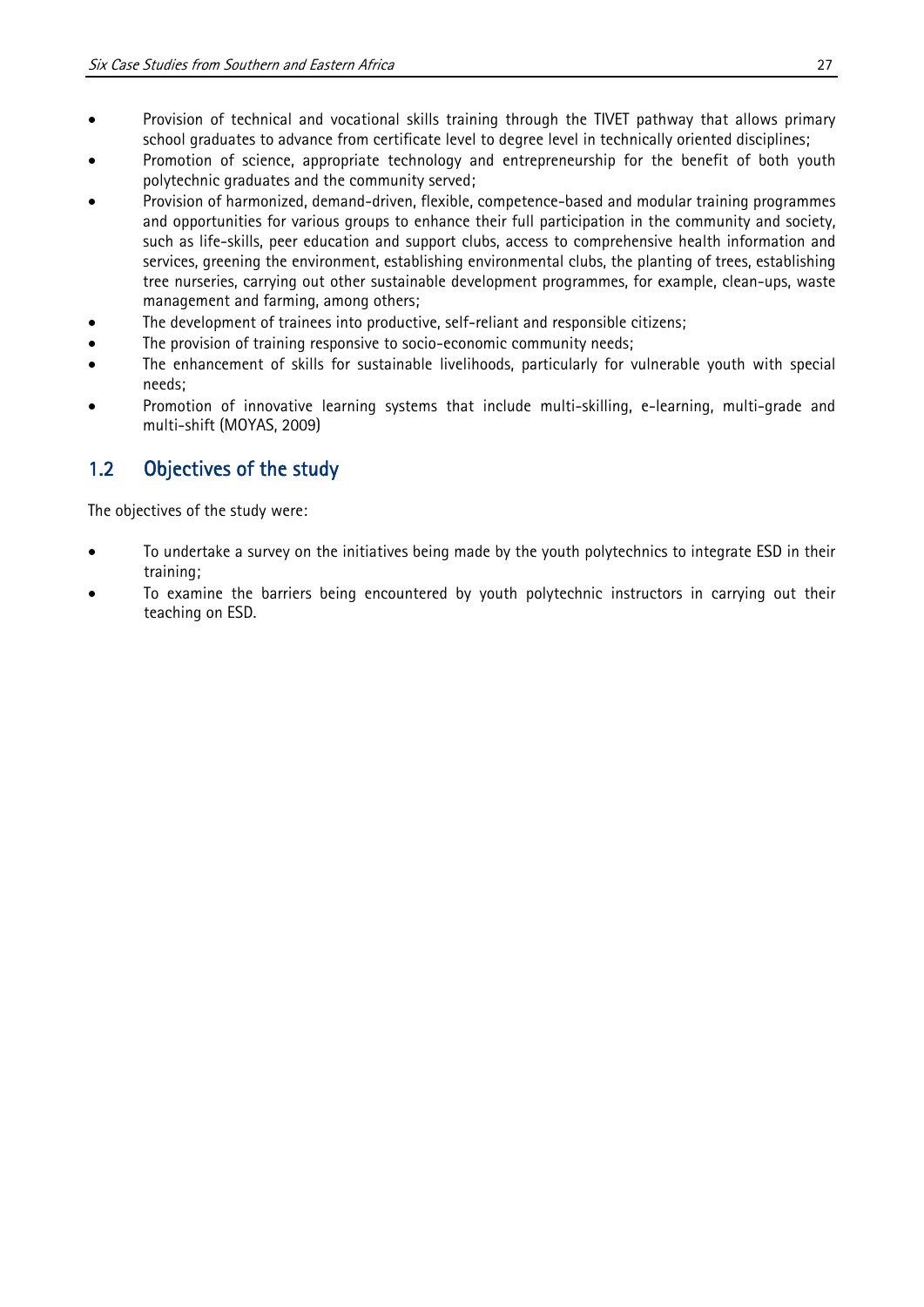## 2 Methodology

### 2.1 Method

A case study design was used to collect data from a sample of two out of five model youth polytechnics. A case study is an inductive approach to carrying out studies. It may allow for a prediction of what may happen in the future in similar circumstances. Two youth polytechnics were purposively selected to represent the diverse characteristics of model youth polytechnics in Kenya (Cozby, 2003; Kelemba, 2005).

The researcher investigated how model youth polytechnics were implementing education for sustainable development (ESD) in their programmes. An initial visit was made to the selected youth polytechnics to establish contact with managers and instructors. In this case study, document analysis, individual structured face-to-face interviews and non-participant observations were carried out by the researcher. Open-ended questions were used in the face-to-face interviews, while a descriptive approach was used to record results. The researcher made follow-up telephone calls where clarification was required on interview data. The researcher also observed the behaviour of managers and instructors in relation to ESD practices as they carried out their normal teaching work. This was done to find out if there was any unity of purpose in the implementation of ESD. A purposive sampling method was used to select instructors from different technical courses (Cozby, 2003; Yin, 1994; Bassey, 1999; Flick, 2002; Kelemba, 2005).

In each of the two youth polytechnics, one manager and three instructors selected from different technical courses participated in the face-to-face interviews, giving a total of eight people.

#### 2.2 Data collection

A structured interview protocol was used to collect data from managers and instructors (see annex). The managers and instructors were briefed before and debriefed after the interviews. The researcher gained entrance into youth polytechnics by first of all making a courtesy call on the manager to whom the purpose of study was explained and confidentiality guaranteed. The manager was interviewed then debriefed. The instructors were also briefed about the study, interviewed and debriefed individually. Non-participant observations were made by the researcher before, during and after the face-to-face interviews.

#### 2.3 Data analysis

The research was qualitative in nature and gave the researcher an opportunity to obtain meaning and understanding of experiences, attitudes and feelings towards ESD. The data collected from face-to-face interviews was coded by classifying and collapsing responses in code books. When the need arose to clarify an issue, a follow-up telephone call was made to either a manager or an instructor. The responses on face-to-face interviews were tallied and frequencies worked out. Data were obtained from documents on the background of youth polytechnics in general and specifically model youth polytechnics. Further, the documents provided information on the status of model youth polytechnics. The analysed data were used in writing the case study report. Non-participation observations were listed and classified before being described qualitatively. The analysed data were also used to write the results. The levels of analysis included individual managers and instructors, managers, instructors and the two youth polytechnics.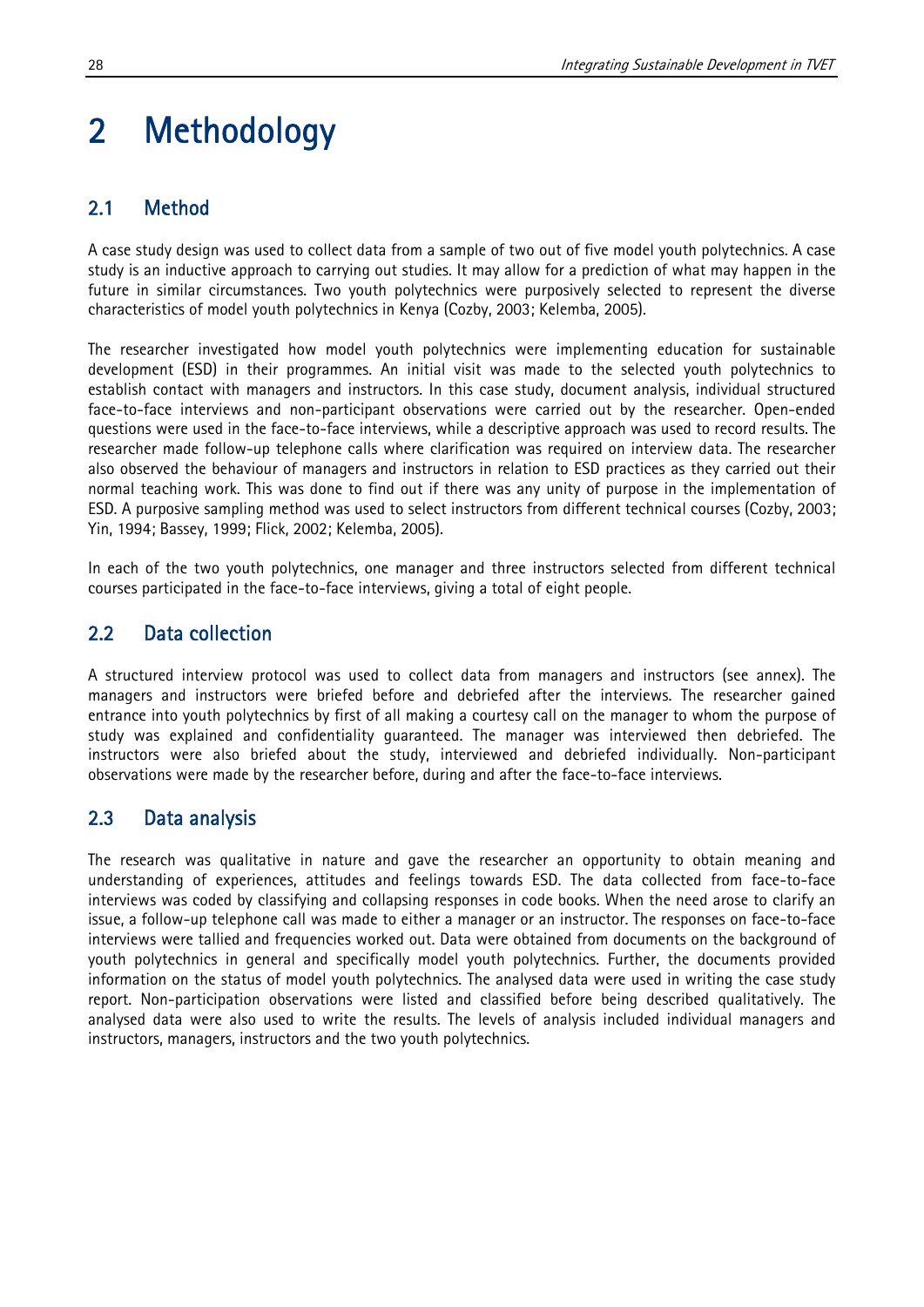### 3 Results

### 3.1 The definition of sustainable development

Managers and instructors were asked to define the term 'sustainable development'. One manager talked of sustainable development as conservation of the environment, while two instructors talked about preserving the environment for future generations. The remaining five instructors were limited to the idea of tree planting as they associated it with the amount of rainfall falling in an area.

One manager said: 'It is like planting trees'; while another manager stated: 'It is conservation of the environment'. The instructors also gave varying responses to the same question. One instructor said: 'It is keeping the environment clean'; while two other instructors referred to conservation of the environment.

Their definitions were not even close to that of United Nations. Less than half of the instructors mentioned an aspect of conservation in their response. The United Nations definition of sustainable development is 'meeting the needs of the present generation without compromising the ability of future generations to meet their own needs' (United Nations. General Assembly, 1987).

#### 3.2 The relevance of sustainable development within TVET

Instructors and managers were asked to state the relevance of sustainable development in relation to the technical courses of their specialization. In answering this question, the managers and instructors considered their skills in integrating ESD into training programmes.

The knowledge that they cited as relevant included life-skills, guidance and counselling, ethics, integrity and safety measures. They also mentioned attitudes and values such as honesty, cooperation, discipline, sharing and the quest for knowledge. The skills mentioned included observation, identification and classification, analysing, making predictions and drawing conclusions about sustainable development.

They all stated that sustainable development is relevant in each course in the curriculum. Here are some examples of the responses of managers and instructors:

- 'It is relevant because we need to be careful about how we handle or dispose of waste materials. If we do not dispose of metal well, we will pollute the environment'.
- 'When we maintain machines, our environment is safer than when we dispose of machines carelessly'.
- 'When people are taught life-skills and values, they care about other people, their surroundings and how to use natural resources sustainably'.

They were also of the view that sustainable development is a cross-cutting issue which should be incorporated in the curriculum, and in the co-curricular and socio-cultural activities of communities.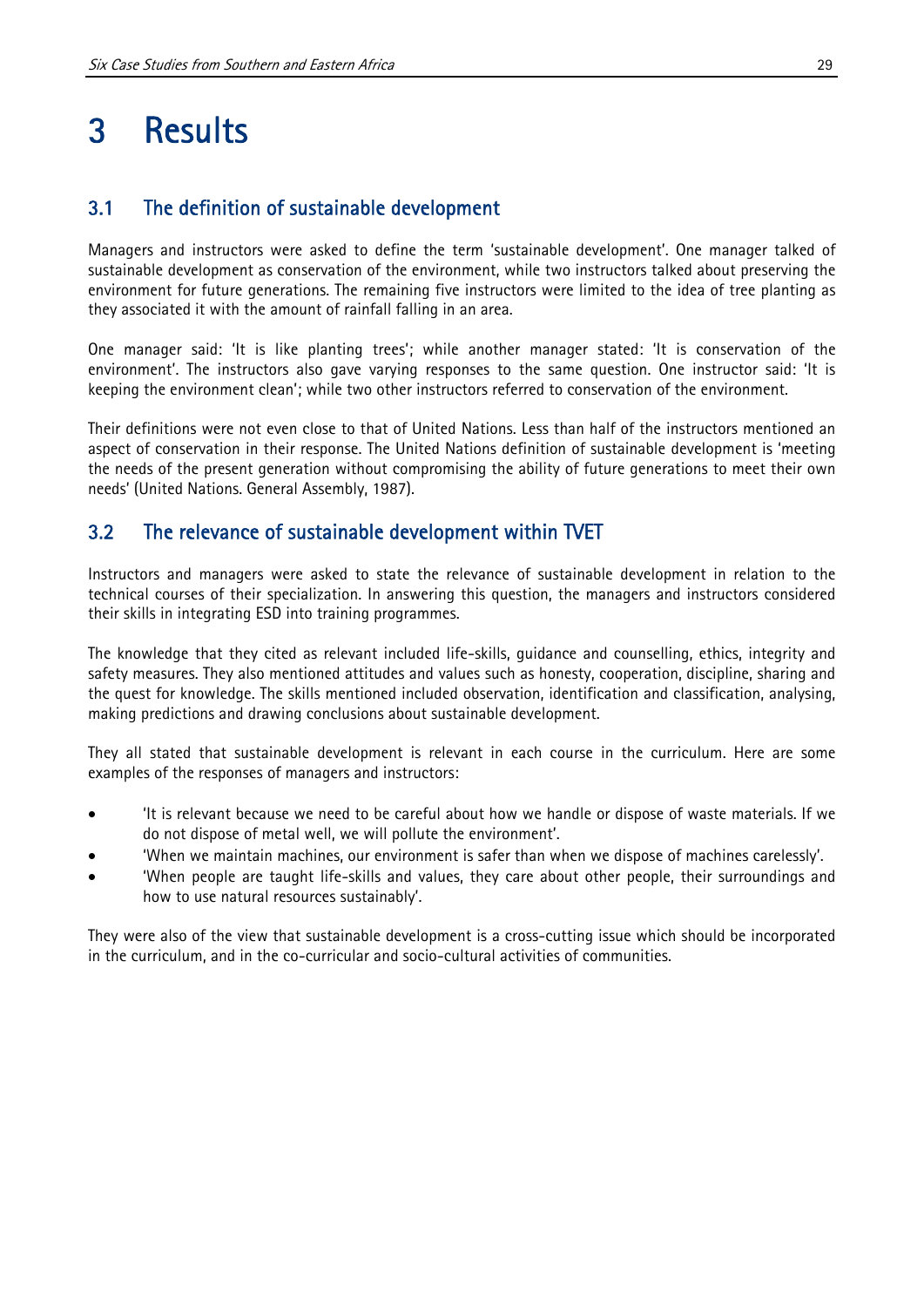#### FIGURE 1: Application of ESD in a lesson plan

#### The importance of growing seedlings in enhancing sustainable development



#### Knowledge

Trainers gain knowledge on the conditions necessary for germination and care of seedlings.

### Skills

Trainees gain skills on: land preparation, use of manure, planting, weeding and watering of seedlings.

#### Attitudes

Trainees develop attitudes on co-operation, the quest for knowledge, sharing and care of seedlings.

### Environmental impact

 Seedlings release oxygen into the atmosphere, hence they purify air. Animals and plants need oxygen for respiration. People could also be discouraged from burning charcoal which increases carbon dioxide in the atmosphere leading to global warming. The people could be encouraged to use other sources of fuel, like solar energy.

### Society

 The tree nursery where the seedlings are being growing could be used to teach the community about the role of trees in climate control. Trees are also ornamental and people relax under their shade. The planting of trees especially forests could lead to more rainfall, hence the production of more food.

#### Economic value

Seedlings are sold to raise income for the trainees and the surrounding community.

### 3.3 Approaches for integrating ESD into TVET

The managers and instructors cited the following content from the new curriculum as being supportive for the implementation of ESD:

- Materials handling and waste disposal;
- A culture of maintenance;
- Quality control;
- Ethics and integrity;
- Life-skills;
- Guidance and counselling including health issues;
- Safety (MOYA, 2006b–n).

Managers and instructors were asked to describe the methodology used in the teaching of ESD. All of them said that they taught ESD mainly through traditional teaching methods. However, some, especially the two managers and four instructors who had undergone pedagogy training at Kenya Technical Teachers College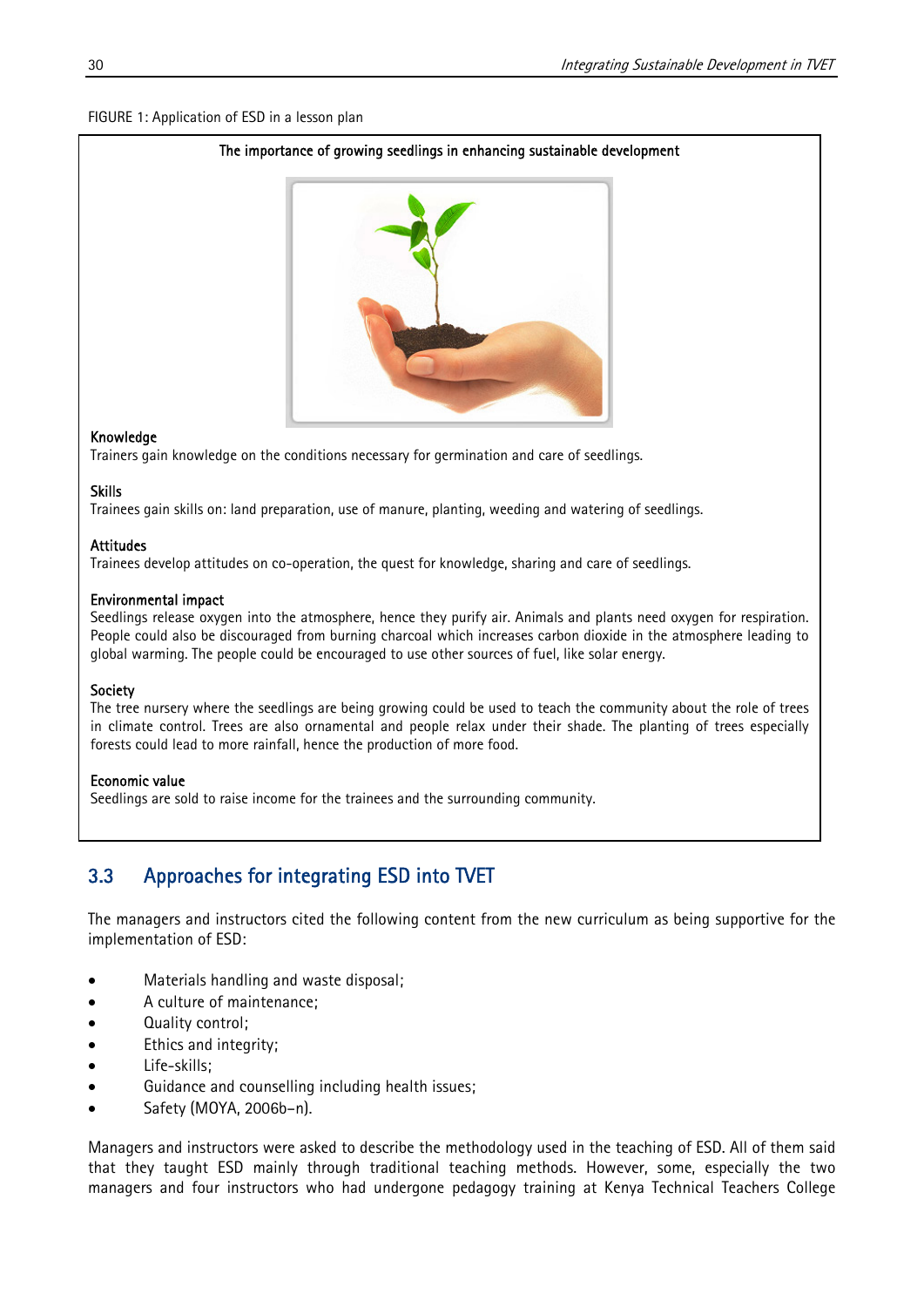(KTTC), said that they use experiential methods, such as problem-solving, case studies, poetry and dance, visual arts, role play, dramatization, demonstration and project work.

One manager said: 'I use both lecture method and project work'; while one instructor said: 'I now use project and demonstration methods since I was taught at KTTC'.

The managers and instructors indicated that they had started implementing projects and programmes related to sustainable development as shown in Table 1.

| TABLE 1: Some new sustainable development projects |
|----------------------------------------------------|
|----------------------------------------------------|

| Society                                                                                                                                                                                                                                                                                                                                                                                                                                                                                                                                                                                                                                                                                                                                                                                                                                                                                                                                                                                                                                                                                       | Economy                                                                                                                                                                                                                                                                                                                                                                                                                                                                                                                                                                                                                                                                                                                                                                                                                                                                                                                        | Environment                                                                                                                                                                                                                                                                                                                                                                                                                                                                    |
|-----------------------------------------------------------------------------------------------------------------------------------------------------------------------------------------------------------------------------------------------------------------------------------------------------------------------------------------------------------------------------------------------------------------------------------------------------------------------------------------------------------------------------------------------------------------------------------------------------------------------------------------------------------------------------------------------------------------------------------------------------------------------------------------------------------------------------------------------------------------------------------------------------------------------------------------------------------------------------------------------------------------------------------------------------------------------------------------------|--------------------------------------------------------------------------------------------------------------------------------------------------------------------------------------------------------------------------------------------------------------------------------------------------------------------------------------------------------------------------------------------------------------------------------------------------------------------------------------------------------------------------------------------------------------------------------------------------------------------------------------------------------------------------------------------------------------------------------------------------------------------------------------------------------------------------------------------------------------------------------------------------------------------------------|--------------------------------------------------------------------------------------------------------------------------------------------------------------------------------------------------------------------------------------------------------------------------------------------------------------------------------------------------------------------------------------------------------------------------------------------------------------------------------|
| The two model youth polytechnics are<br>involved in activities and programmes<br>that target the neighbouring<br>community. They include:<br>distance and evening learning for<br>members of local society;<br>peer education and health clubs<br>$\bullet$<br>including access to health<br>information and services, such as<br>guidance and counselling;<br>voluntary counselling and testing;<br>$\bullet$<br>use of Internet facilities by<br>$\bullet$<br>community members;<br>solid-waste management;<br>$\bullet$<br>clean-ups;<br>farming;<br>various clubs;<br>community sports and drama; and<br>participation in the board of<br>governors of the institution.<br>Managers and instructors were asked<br>to comment on the availability and<br>use of resources. They said that the<br>ministry had supplied tools,<br>equipment, such as computers, books<br>and other learning materials, such as<br>chalk. One manager said: 'We<br>received teaching and learning<br>materials from the ministry. They are<br>being used well during teaching and<br>also by the community.' | The managers and instructors said<br>that they generated income from;<br>tree nurseries to sell seedlings; sale of<br>timber; solid-waste management;<br>and crop farming in collaboration<br>with communities. They also charged<br>nominal fees for HIV testing at<br>friendly youth empowerment centres<br>where voluntary counselling and<br>testing is carried out, with guidance<br>and counselling. Also cheap Internet<br>services are provided at youth<br>empowerment centres. Other income-<br>generating activities included: bee-<br>keeping; poultry-rearing; motor-<br>vehicle repair; pasture growing;<br>horticulture; furniture-making;<br>television and radio repair;<br>production of beauty and medical<br>substances from the aloe vera plant;<br>electrical wiring; plumbing; weaving;<br>and salon services.<br>Two instructors said: 'We are planting<br>seedlings for sale to raise some<br>money.' | The managers and instructors in the<br>two youth polytechnics indicated<br>that they had contributed to<br>conservation of the environment by:<br>proper waste disposal;<br>use of solar energy or biogas for<br>$\bullet$<br>cooking instead of firewood,<br>hence reducing air, water and<br>soil pollution;<br>by planting trees or clean ups,<br>$\bullet$<br>the environment had become<br>healthier reducing respiratory<br>and other environmentally<br>related issues. |

### 3.4 Barriers for integrating ESD in TVET

The data on barriers was collected through face-to-face interviews. The collected data was classified, coded and collapsed.

Managers and instructors were asked to indicate barriers in the implementation of ESD in youth polytechnics. Managers and instructors indicated that said they experienced challenges in implementing ESD in the youth polytechnics. The ranked barriers to teaching ESD in TVET are described below.

The biggest barrier of all is inadequate mastery of sustainable development. After that the most severe challenges included: (a) awkward fit with the subject area; (b) lack of time to update courses; (c) not being given permission to be away from work to attend courses at KTTC enabling them to teach the Form IV level of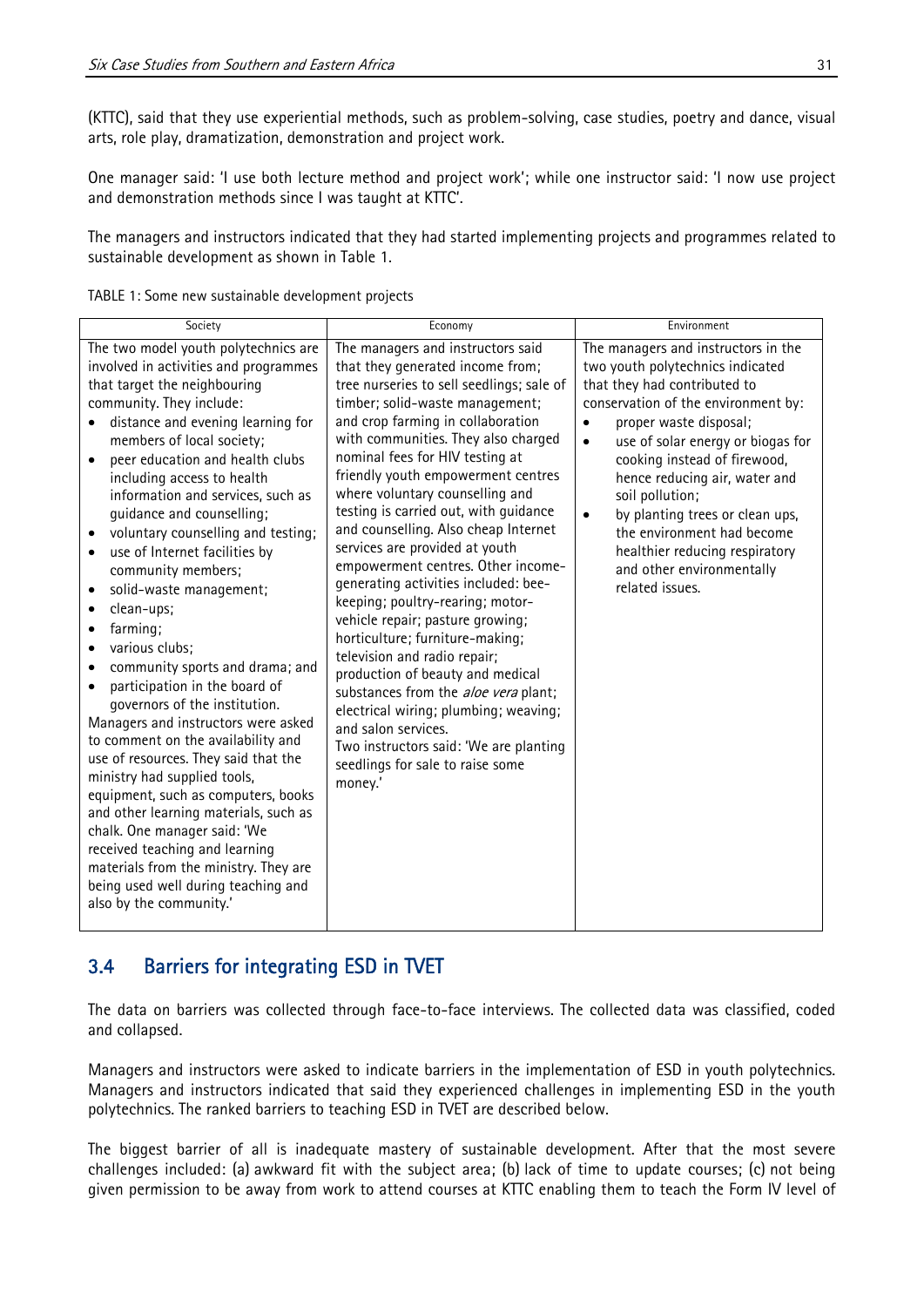education; (d) perceived as irrelevant by students; (e) lack of institutional drive and commitment brought about by differences in remuneration for instructors employed by government and communities; (f) lack of staff expertise; (g) the need to acquire new knowledge due to poverty in communities; (h) confusion over what needs to be taught in ESD as the trainers had not been taught this in college; (i) lack of perception of big environmental problems since most of them reside in rural areas; and (j) the reality of future career conflicting with sustainable teaching as most of them have not yet conceptualized ESD.

One instructor said: 'I have a low level of education and I do not know how to teach issues on sustainable development', while another instructor had this to say: 'The trainees do not understand sustainable development. They say that they have never seen it being done elsewhere. It is also too much work'.

Other barriers which were cited included: (k) lack of academic rigour or misunderstanding due to low educational standards; (l) inability of trainees to grasp issues since the trainers also have low mastery of ESD; (m) lack of benchmarks for emulating good practices in ESD; (n) lack of staff awareness since some instructors have not attended courses in ESD; (o) lack of commitment due to low grants paid to majority of instructors employed by communities; (p) lack of motivation since the government is paying tuition for trainees without increasing remuneration of instructors; (q) low rating of youth polytechnics in the communities as they consider them as institutions for those with low standards of education; (r) lack of collaboration between the instructors employed by the Public Service Commission and those employed by the community; (s) inability to teach the new curriculum due to low skills in sustainable development since they were not taught during initial training.

One manager said: 'The instructors who receive grants are not interested in doing extra work. They complain about low grants paid by the government which make them lose motivation'; while one instructor said: 'I find it hard to teach well due to the low grant. After all, people in this area have a low opinion about youth polytechnics'. The barriers cited by the managers and instructors are within the control of TVET. They include training and community mobilization.

#### 3.5 ESD skills development in TVET

Managers and instructors were asked to state knowledge, skills and attitudes that the trainees needed to live in a sustainable way. Both managers and instructors said that the trainees needed exchange programmes, practical application of ESD, life-skills and collaboration with stakeholders, including parents/guardians. One instructor said: 'The trainees need exchange programmes to enable them see how other people practice sustainable development. Our parents and guardians should also be involved'; while one manager said: 'I think that the trainees should be encouraged to carry out projects on sustainable development at school and at home to be able to practise what is taught in class'. He added that: 'All the same, our compound has become neat since we introduced ESD. It is a good programme. Some trainees are very interested in sustainable development activities in collaboration with local communities'.

The skills needed by the trainees included manipulative skills, and care of plants and animals, such as feeding arrangements. The attitudes needed by the trainees included honesty, integrity, concern for others, cooperation and community mobilization.

#### 3.6 Non-participant observations

Non-participant observations were made as the managers and instructors went about their daily routine. Each youth polytechnics had its vision and mission clearly spelled out and displayed at strategic places in and outside buildings. The visions and missions were aligned to the vision and mission of the Department of Youth Training in the Ministry of Youth Affairs and Sports which states: 'To nurture a dynamic multi-skilled youth adding value to self and society', and the mission which states: 'To empower the youth with appropriate and adequate skills, knowledge and attitudes to realize the full potential for individual and national development' (MOYAS, 2009; MOYAS, 2008).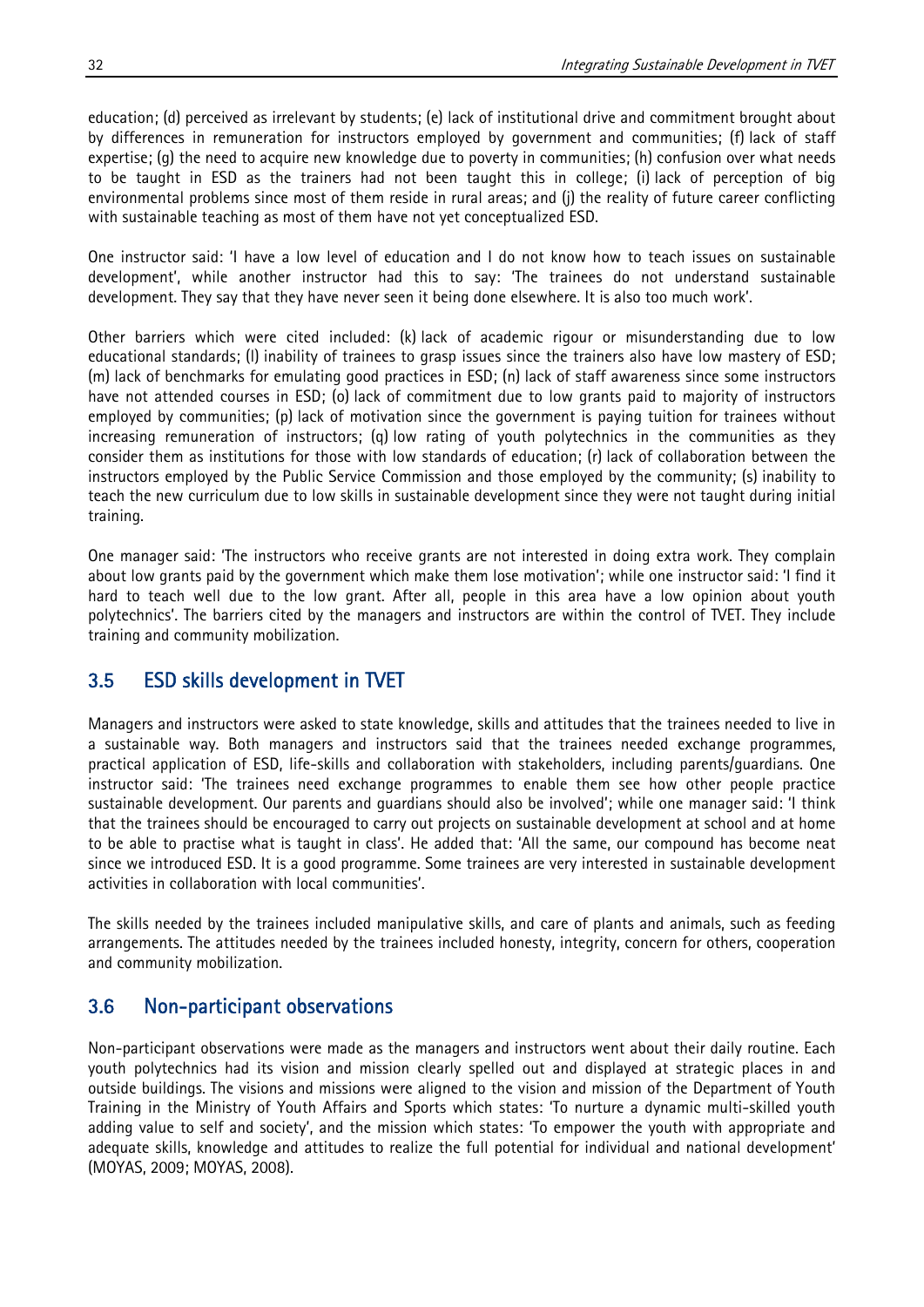The vision and mission of the department are aligned with those of the ministry. The vision of the ministry states: 'To be the leader in the region in nurturing empowered and responsible youth and sports persons'. The mission of the ministry states: 'To maximize the full potential of the youth and sports persons through participatory engagements that serve their needs and aspirations for building a better Kenya' (MOYAS, 2009; MOYAS, 2008).

Messages about sustainable development were displayed in several places in the institutions. The compounds of the two model youth polytechnics were very neatly presented. The grass had been trimmed, flower beds weeded and plants labelled. In addition, the containers for waste disposal were clearly marked and properly used. There also seemed to be teamwork in place as the instructors and mangers related to each other in a friendly manner.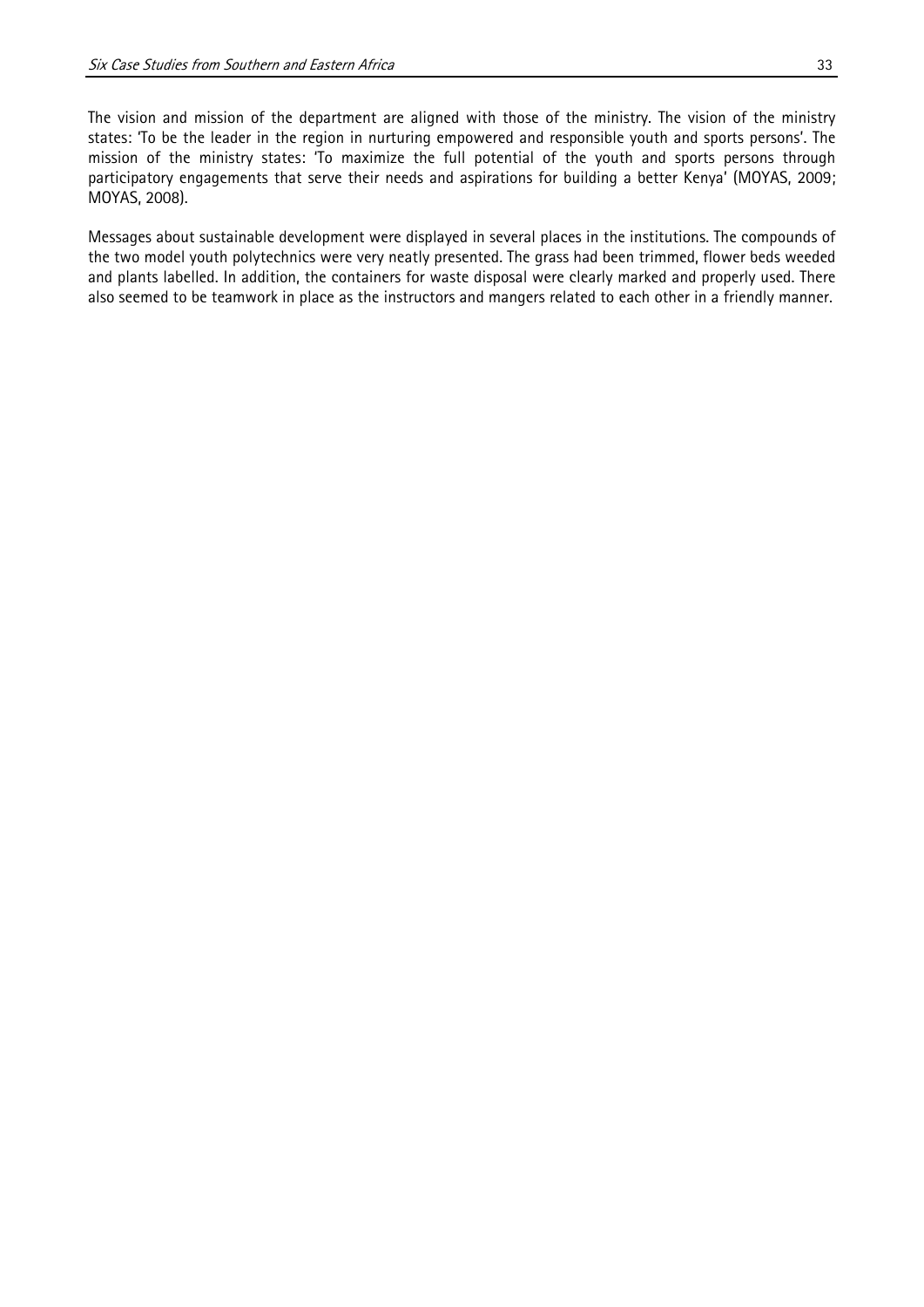### 4 Discussion

The following discussions are based on the results of the case study carried out in the two model youth polytechnics.

The report indicates that the government and development partners are committed to supporting model youth polytechnics in terms of: (a) the training of instructors in pedagogy, management, guidance and counselling; (b) subsidies for tuition for trainees, tools and equipment; and (c) construction of the infrastructure. It is noteworthy that managers and instructors whose capacity has been enhanced through training are implementing ESD in a better way than those who have not received training.

However, the managers and instructors still need further training in pedagogy for effective and efficient implementation of ESD in the training programmes. In addition, there is a need to remove or minimize barriers that hinder effective implementation of ESD. This was noted from responses on the definition of the term and explanation of how implementation of ESD is being carried out. The results support evidence from a literature review. Hence, a lot still needs to be done about improving the status of the youth polytechnics in Kenya. There is a need to carry out more research on how to fast-track development of youth polytechnics.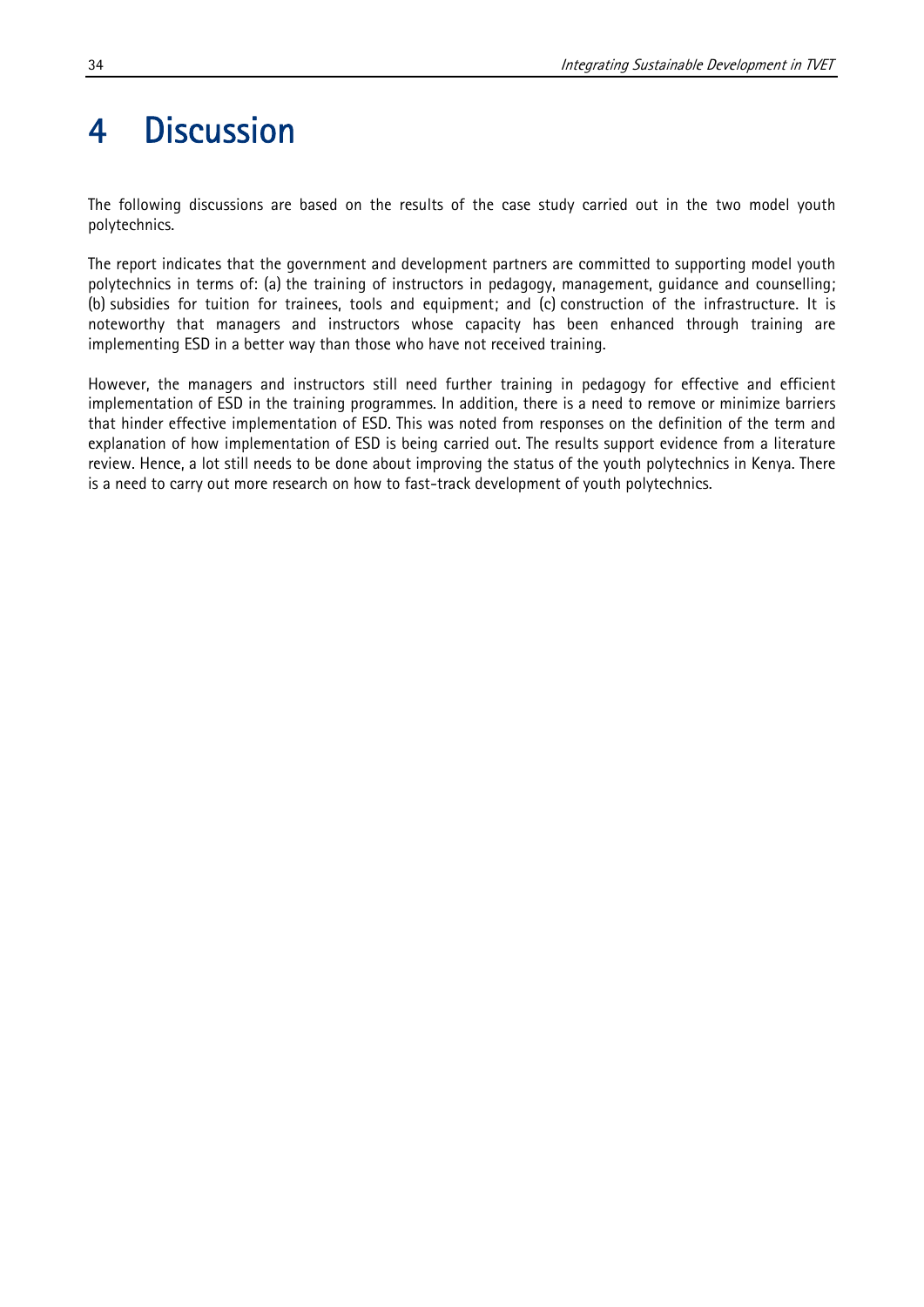### 5 Conclusions

The following conclusions are drawn from the results of the case study.

The managers and instructors do not seem to be very clear about the concept of sustainable development as they gave a variety of meanings to explain the concept. It is therefore not clear how they could effectively implement sustainable development with such limited subject mastery which, furthermore, did not correspond at all to the United Nations' definition.

The managers and instructors unanimously agreed that sustainable development was relevant in their subject areas, despite the fact that they did not have a clear concept about its meaning. They were also able to state the relevant knowledge, skills and attitudes.

The managers and instructors still rely on traditional teacher-centred methods of teaching, such as lecturing. However, some had started using trainee-centred approaches, such as problem-solving and project work. The resources supplied by the ministry, such as personnel, tools, equipment, and teaching/learning materials, were being utilized well by both trainees and community members.

There are several barriers which hinder implementation of ESD at the institutional level. These factors can be categorized as individual, institutional and societal. The managers and instructors felt that trainees needed more exposure, interaction, guidance and counselling, amongst others things, to be able to live and work in a sustainable way.

There is still room to improve sustainable development in model youth polytechnics as the TIVET system provides opportunities for experiential learning. However, the low perception of youth polytechnics by communities still persists and hence there is a need to mobilize the community on the role of youth polytechnics in education and training. There is also a need for networking and collaboration to allow trainees to learn from best practices on sustainable development.

From non-participant observations, there seemed to be an indication that managers and instructors of the two model youth polytechnics were guided by their vision and missions in carrying out programmes and activities. Their visions and missions were tailored to those of the ministry. Besides, the visions and missions were displayed in strategic places in the youth polytechnics.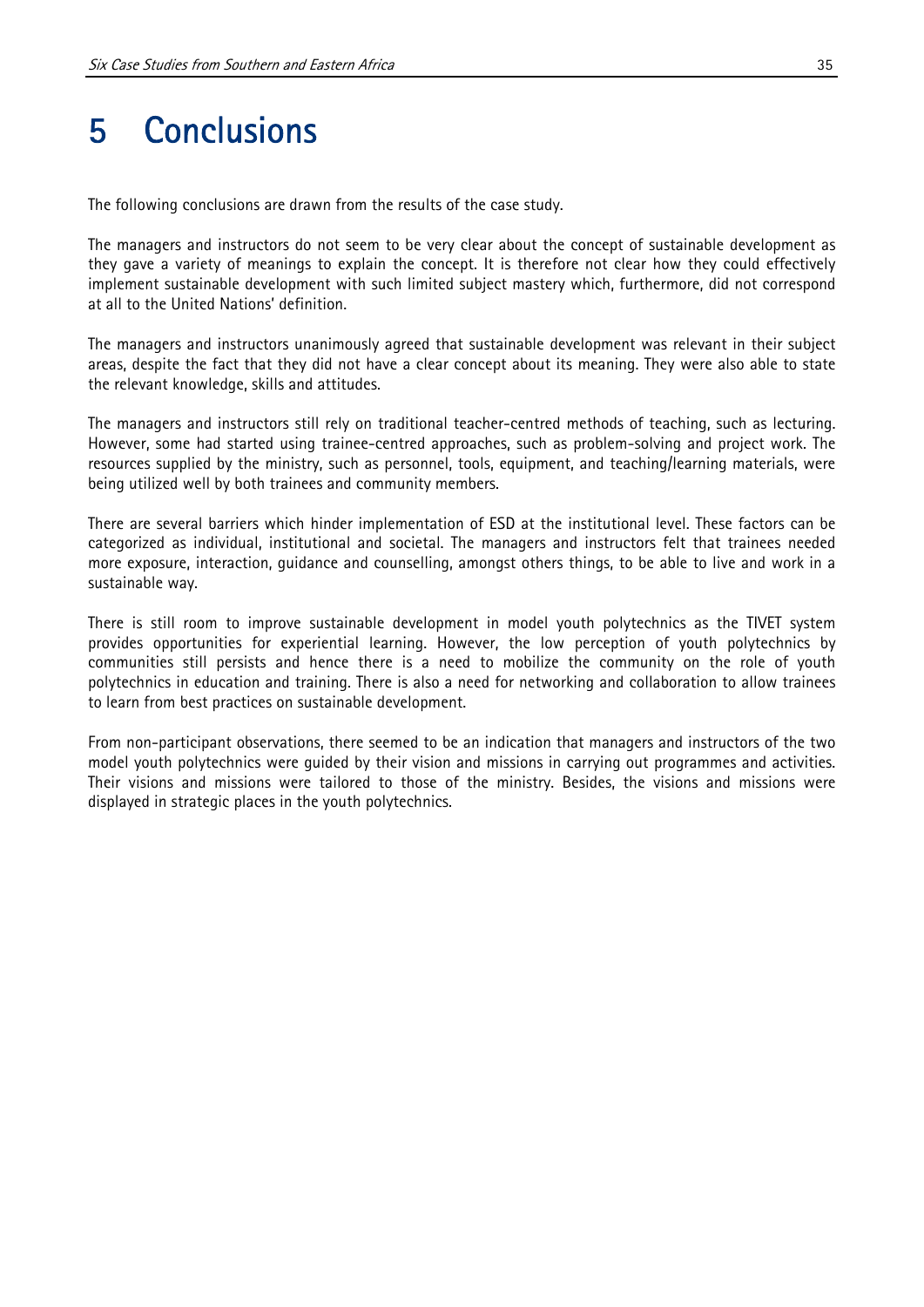### 6 Recommendations

The following recommendations are made on the basis of conclusions drawn from the results of the case study.

These mechanisms need to be put in place to ensure that the concept of sustainable development is grounded amongst managers and instructors through pre-service and in-service training and induction. The trainees will grasp the concept of sustainable development from managers and instructors who already have mastery of this subject. Community sensitization and mobilization also needs to be enhanced.

The concept of sustainable development is relevant to all courses and hence should be emphasized in curricula, co-curricular programmes and service to the community so as to impart the appropriate knowledge, skills and attitudes.

Respondents should be trained in pedagogy for an effective learner-centred teaching and learning process. The mangers and instructors need skills, such as guidance and counselling, and life-skills to be able to overcome obstacles to the implementation of ESD.

An effort should be made through training to reduce and remove barriers, such as the lack of relevant knowledge, skills and attitudes among managers and instructors which hinder implementation of ESD, and also to carry out community mobilization.

Communities should be mobilized on the role of youth polytechnics in education, training and industrialization.

The grant paid to instructors employed by communities should be reviewed and improved to enhance harmony between instructors employed by the government and those employed by the community.

More effort needs to be put into the actual practice of ESD on the part of all stakeholders in model youth polytechnics. However, having a clear vision and mission is a boost to the implementation of sustainable development by all stakeholders.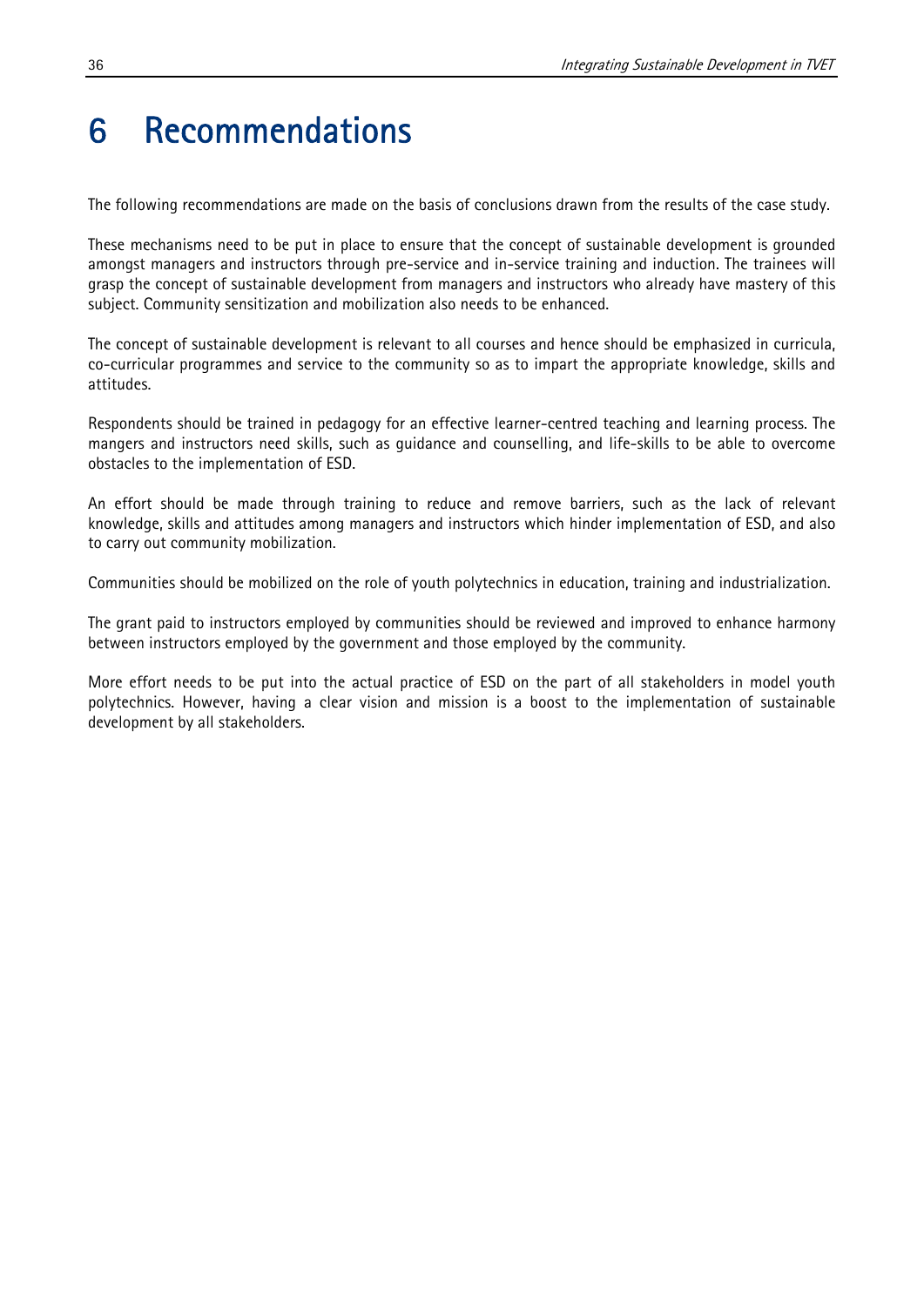### **References**

- Bassey, M. 1999. Case study research in educational settings. Buckingham, UK: Open University Press.
- Bogonko, S.N. 1992. Reflections on education in East Africa. Nairobi: Oxford University Press.
- Cozby, P.C. 2004. Methods in behavioural research. Maidenhead, UK: McGraw-Hill.
- Flick, U. 2002. An introduction to qualitative research (2nd ed.). London: Sage.
- Kelemba, J.K. 2005 Prevention of early school leaving by girls in urban areas: the case of Buruburu Girls Secondary School, Nairobi, Kenya. [Masters Thesis, Educational Sciences, University of Groningen, Netherlands.]
- Ministry of Education—MoE. 2009. Education statistical booklet, 2003-2007. Nairobi: MoE.
- Ministry of Education, Science and Technology–MOEST. 2005. Kenya Education Sector Support Programme (KESSP) 2005– 2010 (Sessional Paper No. 1, 2005). Nairobi: MOEST.
- Ministry of State for Youth Affairs-MOYA. 2006a. National Policy for the Youth Polytechnics and Vocational Training Sector [NPYP & VTS]. Nairobi: MOYA.
- Ministry of State for Youth Affairs-MOYA. 2006b. *Modern methods of agriculture levels I and II* .Nairobi: Kenya Institute of Education.
- Ministry of State for Youth Affairs–MOYA. 2006c. *Food processing technology levels I and II*. Nairobi: Kenya Institute of Education.
- Ministry of State for Youth Affairs-MOYA. 2006d. Electrical and electronics technology levels I and II. Nairobi: Kenya Institute of Education.
- Ministry of State for Youth Affairs-MOYA. 2006e. Metal processing technology levels I and II. Nairobi: Kenya Institute of Education
- Ministry of State for Youth Affairs—MOYA. 2006f. *Building Technology levels I and II*. Nairobi: Kenya Institute of Education.
- Ministry of State for Youth Affairs–MOYA. 2006g. Refrigeration and air conditioning technology levels I and II Nairobi: Kenya Institute of Education.
- Ministry of State for Youth Affairs-MOYA. 2006h. Appropriate carpentry and technology levels I and II. Nairobi: Kenya Institute of Education.
- Ministry of State for Youth Affairs-MOYA. 2006i. Information communication and technology levels I and II. Nairobi: Kenya Institute of Education.
- Ministry of State for Youth Affairs-MOYA. 2006j. Leather work technology levels I and II. Nairobi: Kenya Institute of Education.
- Ministry of State for Youth Affairs–MOYA. 2006k. Fashion design and garment making technology levels I and II Nairobi: Kenya Institute of Education.
- Ministry of State for Youth Affairs–MOYA. 2006l. Hair dressing and beauty therapy levels I and II .Nairobi: Kenya Institute of Education
- Ministry of State for Youth Affairs–MOYA. 2006m. Motor Vehicle Technology levels I and II. Nairobi: Kenya Institute of Education.
- Ministry of State for Youth Affairs–MOYA. 2006n. *General education levels I and II*. Nairobi: Kenya Institute of Education.
- Ministry of Youth Affairs and Sports-MOYAS. 2008. Strategic plan, department of youth training, 2008-2012. Nairobi: MOYAS.
- Ministry of Youth Affairs and Sports-MOYAS. 2009. Service Charter, Department of Youth Training. Nairobi: MOYAS.
- Mwinzi, D.C.; Kelemba, J.K. 2009. Access and retention of early school leavers in basic technical education in Kenya. In: Zeelen, J. et al., eds. *The burden of educational exclusion*, pp. 241–256. Rotterdam, Netherlands: Sense Publishers.
- Republic of Kenya. 1964. *Education Commission Report*. Nairobi: English Press Limited.
- Republic of Kenya. 1976. The report of the National Committee on Educational Objectives and Policies. Nairobi: Government Printers. [The Gachathi Report.]
- Republic of Kenya. 1981. Second University in Kenya: The Report of the Working Party. Nairobi: Government Printers. [The Mackay Report.]
- Republic of Kenya. 1999. Totally Integrated Quality Education and Training (TIQET): Report of the Commission of Inquiry into the Education System of Kenya. Nairobi: Government Printers. [The Koech Report.]
- Republic of Kenya. 2006. Training needs assessment and development of TIVET curriculum structures. Nairobi: Government **Printers**
- Sheffield, J.R. 1971. Kenya. In: The encyclopedia of education, pp. 294-297. New York., NY: MacMillan & Free Press.
- Sifuna, D.N. 1976. Vocational education in schools: a historical survey of Kenya and Tanzania. Nairobi: East Africa Literature Bureau.
- Sorobea, B.N. 1992. A history of modern education in Kenya (1895-1991). Nairobi: Evans Publishers.
- United Nations. General Assembly. 1987. Report of the World Commission on Environment and Development. New York, NY: United Nations. (Resolution 42/187, 11 December 1987. The Brundtland Report.)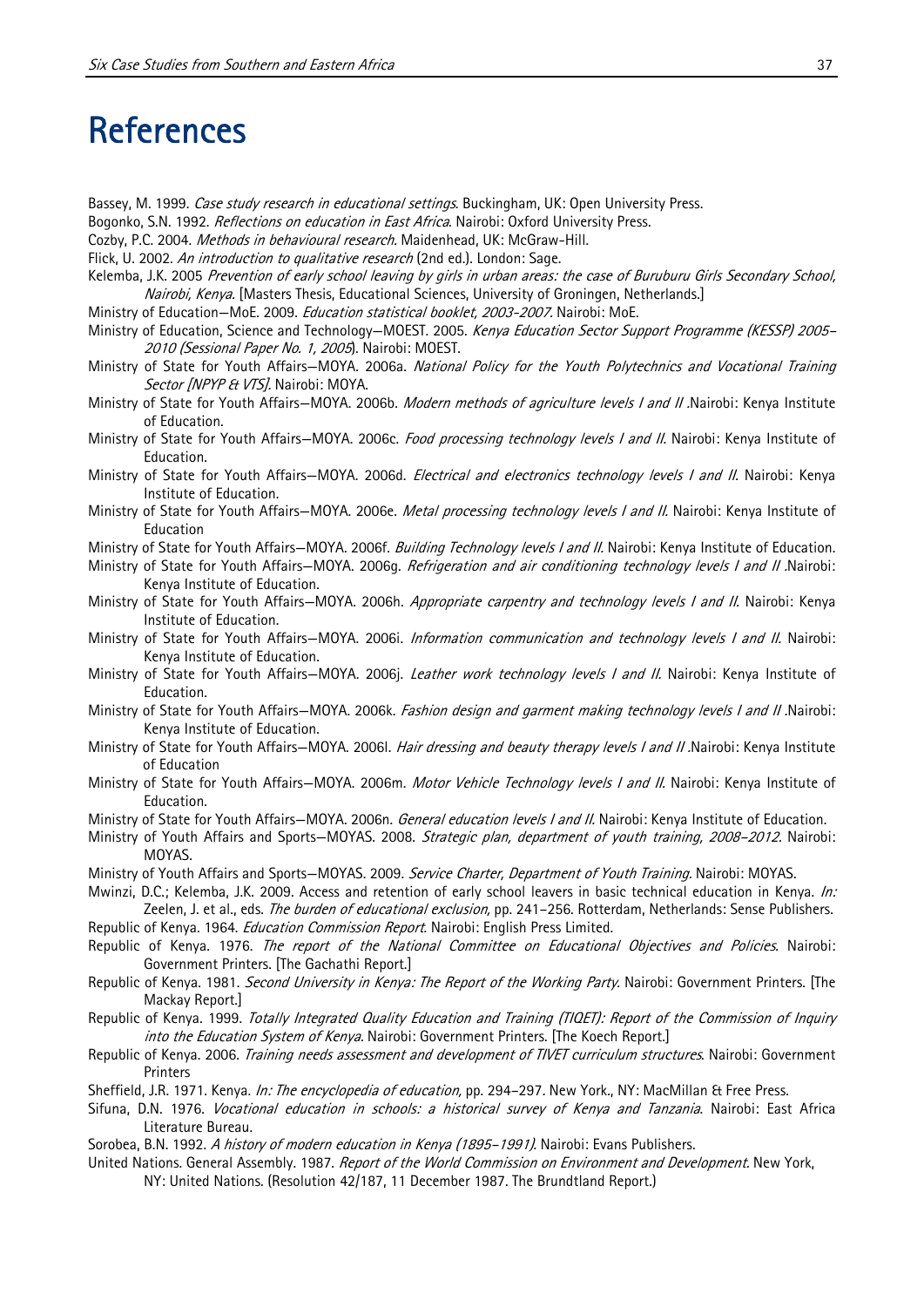United Nations Educational, Scientific and Cultural Organization—UNESCO. 1984. Terminology of technical and vocational education. Paris: UNESCO.

Yin, R. 1994. Case study research: design and methods (2nd ed.). Beverly Hills, CA: Sage Publishing.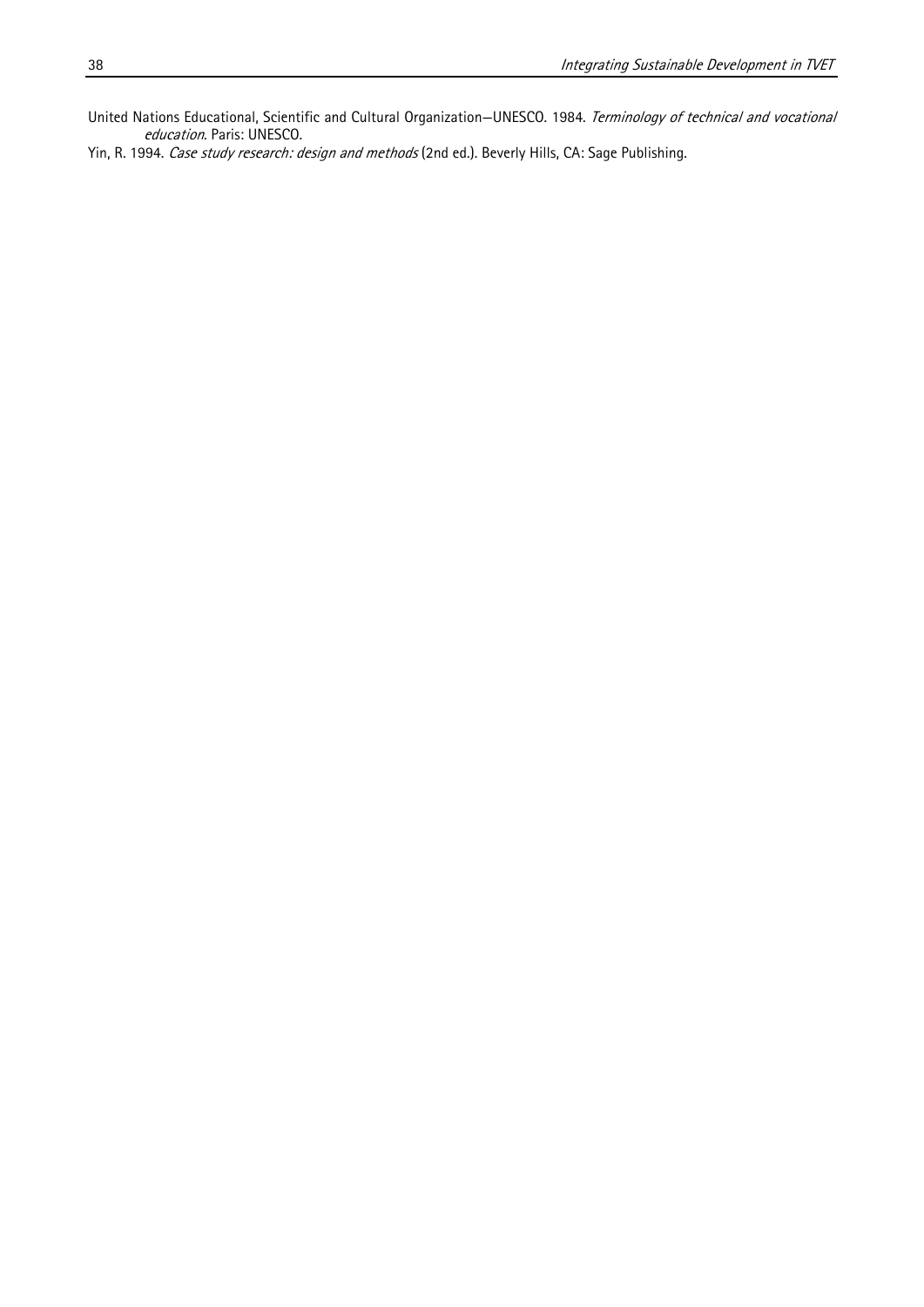# A STUDY OF A CURRENT MODEL FOR INTEGRATING EDUCATION FOR SUSTAINABLE DEVELOPMENT IN CENTRES OF EXCELLENCE IN TVET IN KENYA

### John Simiyu

Senior Lecturer, Technology Education Department, School of Education, MOI University, Eldoret, Kenya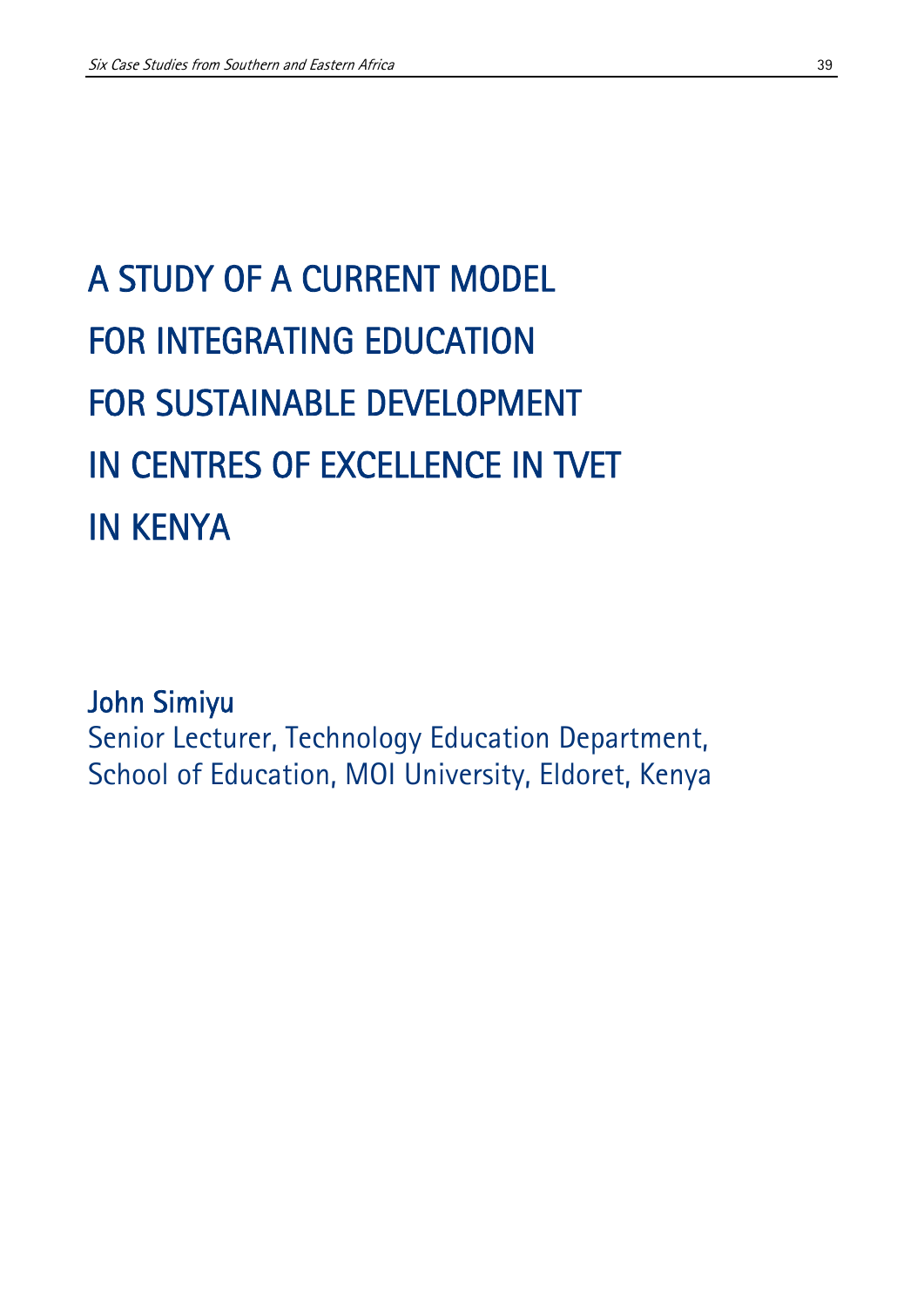# Acknowledgements

The author is grateful to the UNESCO-UNEVOC International Centre for Technical and Vocational Education and Training in Bonn for envisaging this project. We are grateful to: Efison Munjanganja for the initiative he took by facilitating the entire process of writing the case studies; Chris Chinien, the TVET specialist, for his useful comments and suggestions for improving the draft documents; the reviewers Claudia Kalisch and Frank Bünning for their contributions that greatly sharpened the focus to enhance the quality of the final document. Last but not least, many thanks are due to the participants from the institutions that shared their feelings, thoughts and experiences with the researcher.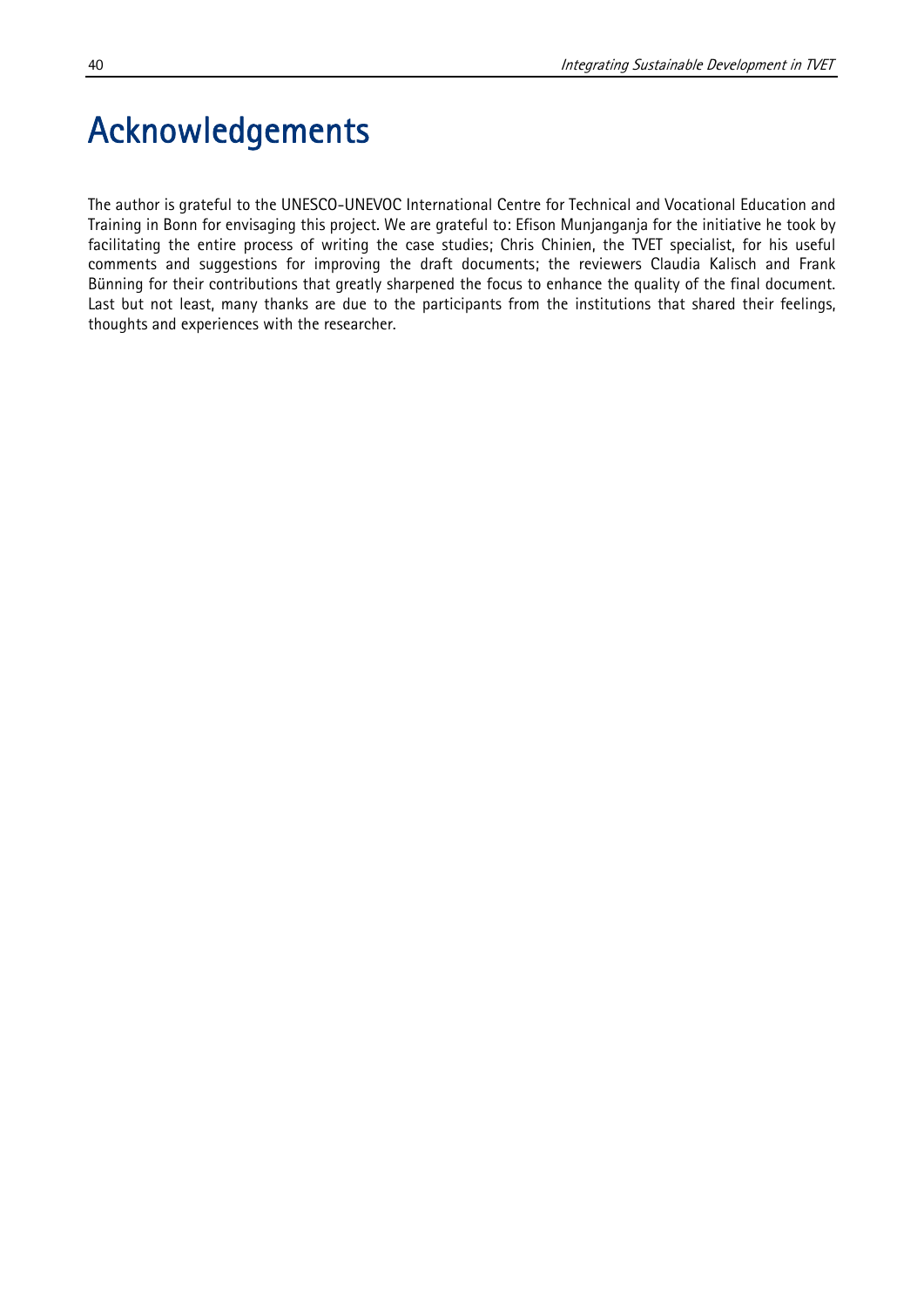### Abstract

There is a fresh awareness among policy-makers and implementers in many African countries, as well as among the international donor community, about the critical role that education for sustainable development (ESD) can play in technical and vocational education and training (TVET). This report is based on a survey of initiatives in current use for integrating ESD in centres of excellence carried out in six TVET institutions in Kenya. Purposive sampling was used to select six TVET institutions out of twenty centres of excellence for the purpose of establishing the initiatives and approaches that are being used by the instructors in teaching and learning. Data were collected using a structured interview protocol adapted from a report from the Higher Education Academy.

The major findings were that the institutions' definitions of sustainable development are centred on improvements in poverty reduction, living conditions, education, job creation, health and the environment. The definition of ESD depended upon the individual approach to teaching by the instructors, the nature and type of content in their various disciplines and the way each instructor perceived and internalized sustainable development. 'Poverty reduction', 'living conditions', 'education', 'job creation', 'health' and 'environment' are some of the phrases used in defining sustainable development, which seems to concur with the three pillars of sustainability: environment, society and economy. These definitions coincide with common themes or goals appropriate to the scope and goals of TVET identified by the International Implementation Scheme for the United Nations Decade of Education for Sustainable Development and the socio-cultural, environment and economic perspectives of the International Labour Organization. The relevance of ESD to the disciplines offered by TVET institutions is also noted.

The teaching approaches used are both theoretical and practical, such that theory is put into practice; an approach that seems to inspire trainees to think about what they can achieve through their own lives and future careers. The major barriers to enacting ESD in TVET include overcrowding in some parts of the curriculum, the perceived relevance by the staff, limited internal accreditation including institutional commitment and validation systems, financial obligations and confusion over what and how to teach sustainable development.

It is concluded that while there has been some effort to include ESD in teaching and learning in the centres of excellence of TVET institutions, the process appears to be uncoordinated. Overall, the institutions are making a contribution to the trainees' awareness of sustainability. Substantial work is in progress and there is a range of good practices, but it remains not well co-ordinated. Although many of the skills and attributes are difficult to teach, there are a growing number of examples of teaching orientations and approaches that support the development of interdisciplinary thinking, problem-solving and teamwork. Thus, there is evidence of the underlying importance of sustainability as an integral part of these disciplines.

To make ESD more attractive, it is recommended that instructors should receive support in terms of materials, knowledge, suitable teaching methods, awareness in terms of joining professional bodies and carrying out research, among other resources. There is a need for ESD to be taught in a more flexible manner in order that graduates can function in a more complex work environment. Trainees should be made aware of the important role that they (should) play in sustainability. The initiatives and approaches used by the instructors ought to be harnessed and improved upon and documented for sharing with other stakeholders. Further research should be carried out to determine and document the models used in integrating ESD in TVET.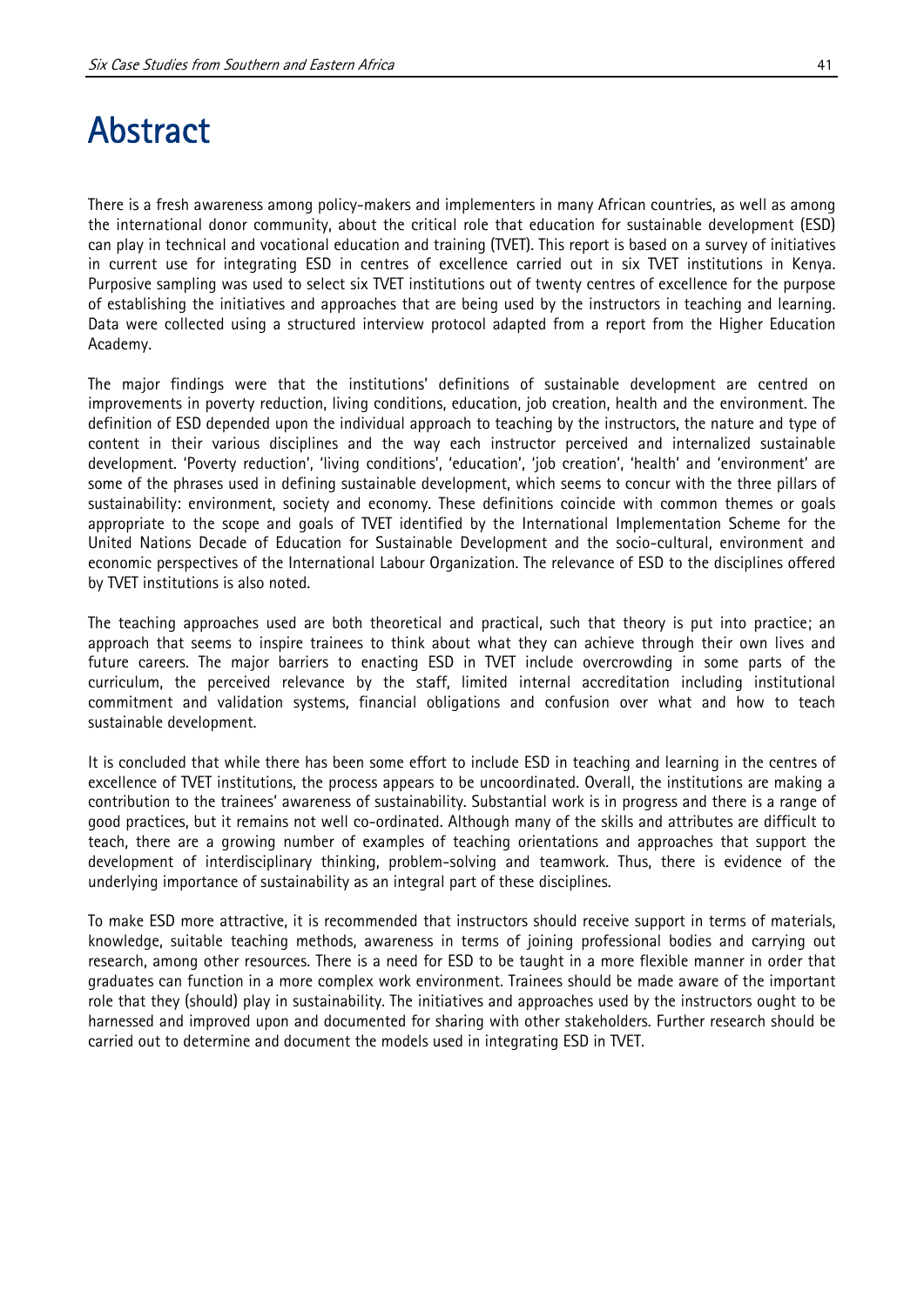# 1 Background

Orienting TVET towards sustainable development is a task worthy of significant investment of time, energy and resources. The International Implementation Scheme for the Decade of Education for Sustainable Development (UNESCO, 2005b) states:

There can be few more pressing and critical goals for the future of humankind than to ensure steady improvement in the quality of life for this and future generations, in a way that respects our common heritage — the planet we live on.

There has been a connection between development and economic paradigms primarily focused on the production of goods and services. However, Salim (2002:16), Chair of the World Summit on Sustainable Development, argues that:

There are serious shortcomings in the way development has taken place in the  $20<sup>th</sup>$  century [...] development has followed only the economic track and has left behind social and environmental sustainability, resulting in rising poverty, inequality in income and development opportunities and natural disasters through rising flood levels affected by sea level rise due to global warming. Development as implemented in the  $20<sup>th</sup>$  century was not sustainable.

According to the government of Kenya, one of the objectives of TVET is for the trainees to acquire some grounding in the relevant science and technology. This strategy was developed by the Government of Kenya through the Kenya Institute of Education (KIE), a body charged with the development of the education and training curriculum so that trainees are able to understand fundamental principles of the disciplines taught in TVET. It is noted that the trainees should be able to adjust to changes in the nature of conditions of work caused by technological evolution or advances in industrial processes in order to extend the scope of understanding of the industry and society in which they work and live. This, it is hoped, should optimize and humanize the environment and instil integrity for the present and future generations. As such, it is incorporated in the curriculum as a common entity to all trainees.

The overall goal of TVET programme in Kenya is to improve access, quality and relevant skills development (Government of Kenya, 2005a). In its continuous effort to achieve this goal the government organized a symposium in 2003 involving all stakeholders with the objective of reviewing the TVET statutes in Kenya and building a consensus amongst stakeholders on the strategies for the reform process (Government of Kenya, 2005b). Accordingly, one of the major recommendations arising from the symposium was that the government should establish and fund centres of excellence in TVET institutions for:

the purpose of developing new frontiers of knowledge to train specialized human resources and to apply ideas and knowledge in the solutions of problems of society in order to nurture creativity and innovation (p. 23).

TVET in Kenya provides and promotes lifelong education and training for self-reliance. One main challenge facing this sub-sector is inadequate facilities and capacities to cater for those who complete primary and secondary education and wish to undertake TVET (Republic of Kenya, 2005a). New technologies have presented new methods of training prompting staff to be trained and retrained. To this end, the government of Kenya has revisited the centres of excellence established in 2004 to address the challenges.

There are signs on the ground to show that there is a move towards providing skills to mitigate environmental problems. These include major projects to conduct Environmental Impact Assessments by National Environmental Management Authority (NEMA) which would advise on the environment sustainability of the projects. Most construction projects are required to leave indigenous trees where possible. These are usually trees and other plants that are deemed exotic and there is a need to preserve them. It is also encouraged to preserve the natural trees in construction projects as opposed to destroying them with the aim to plant new ones. Cutting one tree and replacing by planting two is a concept that has been internalized by many people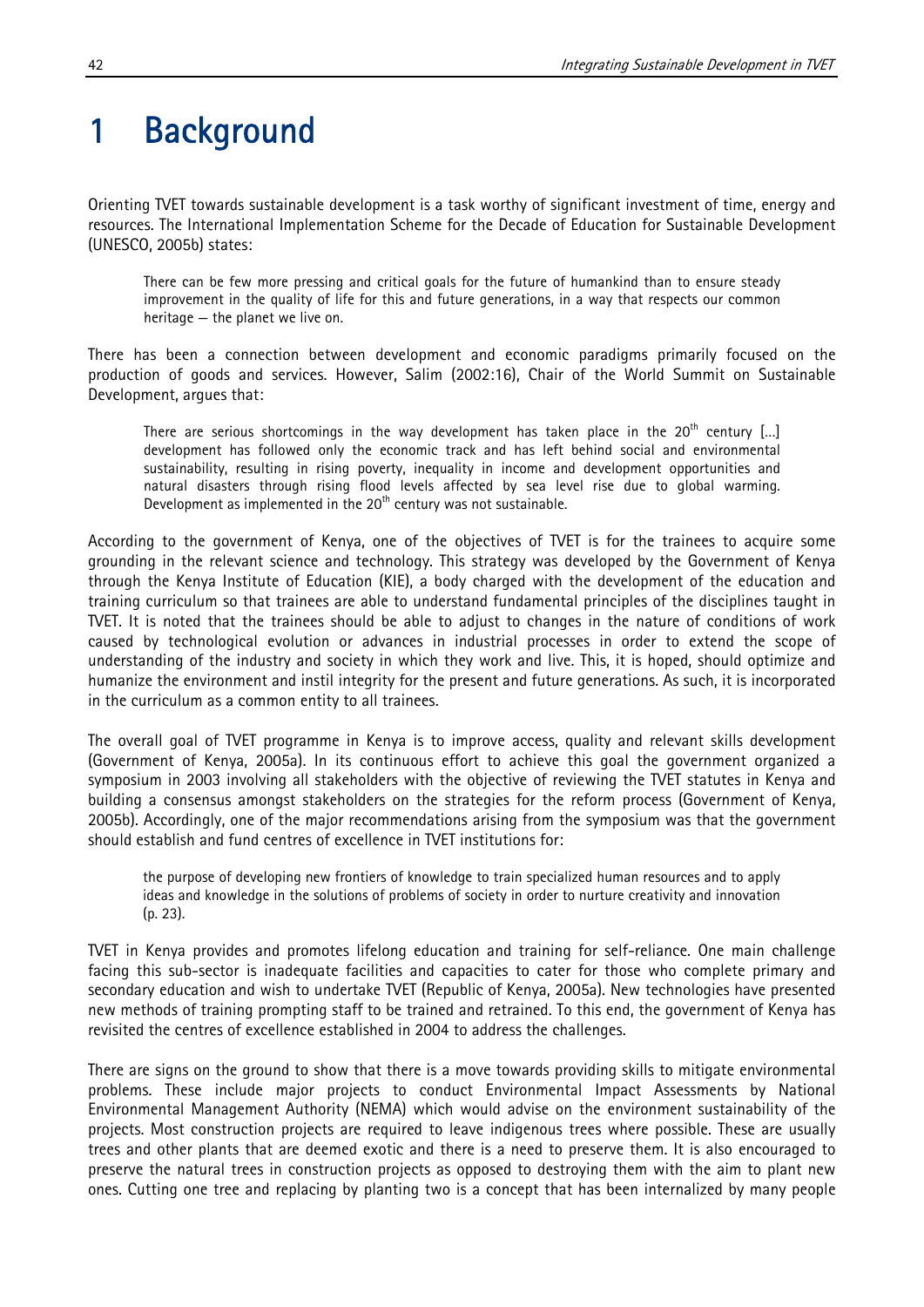and that since trees take many years to grow to maturity, trees on building sites or built environments should be preserved as much as possible and not to be cleared for the sake of buildings.

The International Award Winner on the Environment, Wangari Maathae, noted for her advocacy for a 'Green Environment' as being crucial in climate change, has contributed a lot to greening the environment and many people in Kenya have been inspired by her spirited efforts to urge people to plant trees in the country in order to reduce drought, which in turn would improve the conditions for planting crops and hence the people's economic livelihoods. It must be noted that sustainable literacy is a basic skill that everyone should possess and a sustainably literate person is expected to understand the need to change to a sustainable way of doing things, individually and collectively. This means not only having sufficient knowledge to decide and act in a way that favours sustainable development, but being able to recognize and reward other people's decisions and actions that favour sustainable development. What is also fresh in people's minds is the government's grappling with the ecosystem, and the issue now is the way forests have been destroyed, especially the Mau forest, to make way for human settlement. The government has now intervened strongly to reverse this trend. 'Greening' the workforce and training system has in turn impacted positively on the economic, social and environmental aspects. Without trees there is no rain and drought follows. People's economic activities end up by being affected.

Kenya is endowed with large tracts of arable soils for planting maize, wheat, coffee, rice tea and virtually all types of cash crops, but without rain drought is inevitable. Thus, environmental protection can only be achieved with due consideration to economic and social development—and never in isolation from each other. There is a symbiotic relationship involving interdependency and interconnectedness between environmental, economic and social development. It is a system. We are challenged by Kofi Annan (2002), the former Secretary-General of the United Nations, to think of two competing visions of the world:

Imagine a future of relentless storms and floods, islands and heavily inhabited coastal regions inundated, rising sea levels, fertile soils rendered barren by drought and the desert's advance, mass migrations of environmental refugees and armed conflicts over water and other precious natural resources.

Then, think again—for […] a more hopeful picture: of green technologies; liveable cities; energy-efficient homes, transport and industry; and rising standards of living for the entire world's people, not just a fortunate minority.

Laws have been enacted prohibiting people from burning charcoal and collecting firewood in the country aimed at combating deforestation and these have been very helpful in curbing practices of environmental degradation. The growing of food crops on a small scale, such as onions, tomatoes, fruit and bananas has flourished, and people now sell these items for subsistence purposes improving the livelihoods of the majority of Kenyan people. While there are these interventions for environmental conservation and protection, not much has been done in terms of educating people on these issues, especially in the TVET sub-sector. This case study substantiates the results as provided by the respondents.

ESD represents a major shift in the way students are to be taught and learn in TVET institutions. All TVET disciplines in Kenya have a component of sustainable development in the curricula. The challenge is: do the trainees and instructors recognize ESD as an important component in the development of their respective subjects? By inference, what do they teach and how? Although substantial work is in progress, overall, there is a patchy picture of sustainable development being marginal in some disciplines and increasingly higher profile in others. Yet, TVET institutions are going to need ESD in an increasingly complex work environment. In a nutshell, although there seem to be some initiatives being practised to integrate ESD in TVET institutions in Kenya, little information is available and there is no documentation to this effect. According to UNESCO-UNEVOC (2006:27):

Re-orienting TVET towards sustainability will require collaboration and partnership across TVET administration, teachers, researchers and policy-makers of international and non-governmental organizations, business, government, trade unions and youth.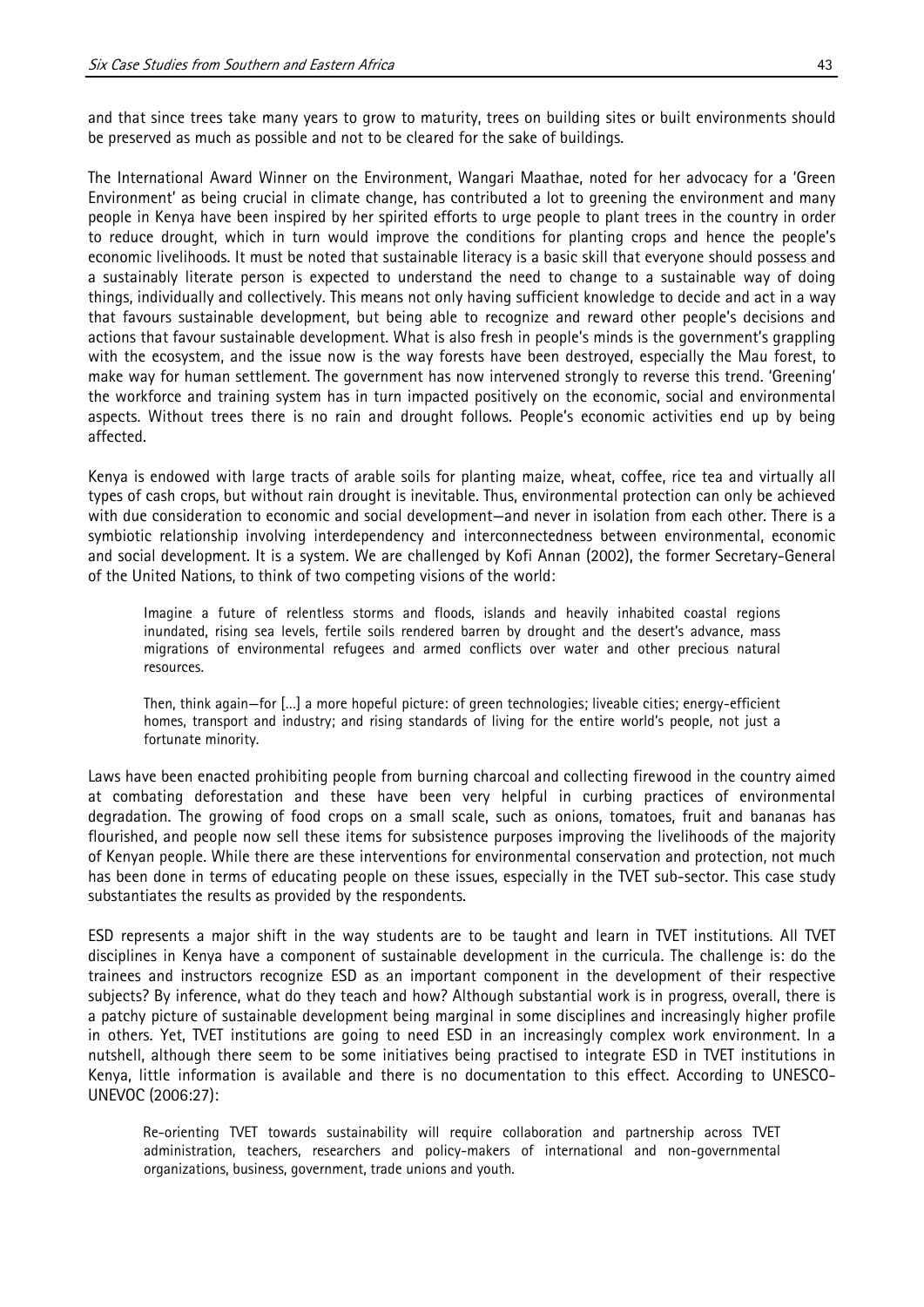Success in these joint initiatives will require regular monitoring and evaluation based upon clearly defined goals and indicators, such as the percentage of courses in which economic, social and environmental sustainability are integrated and the percentage of graduates who have taken such courses (UNESCO-UNEVOC, 2006). The question is: what initiatives are TVET institutions in Kenya taking to integrate ESD in their teaching and learning?

This study was carried out to determine experiences being gained and practices being applied in the integration of ESD in TVET. The study examines sustainable development initiatives in TVET institutions that are the centres of excellence in Kenya.

#### 1.1 Objectives of the study

The objectives of this study were:

- 1. To examine the approaches instructors use to integrate ESD in their teaching in TVET institutions that are centres of excellence.
- 2. To determine the extent to which ESD is being incorporated in the centres of excellence by assessing its relevance in TVET.
- 3. To identify the barriers and solutions in embedding ESD in teaching and learning in centres of excellence in TVET institutions.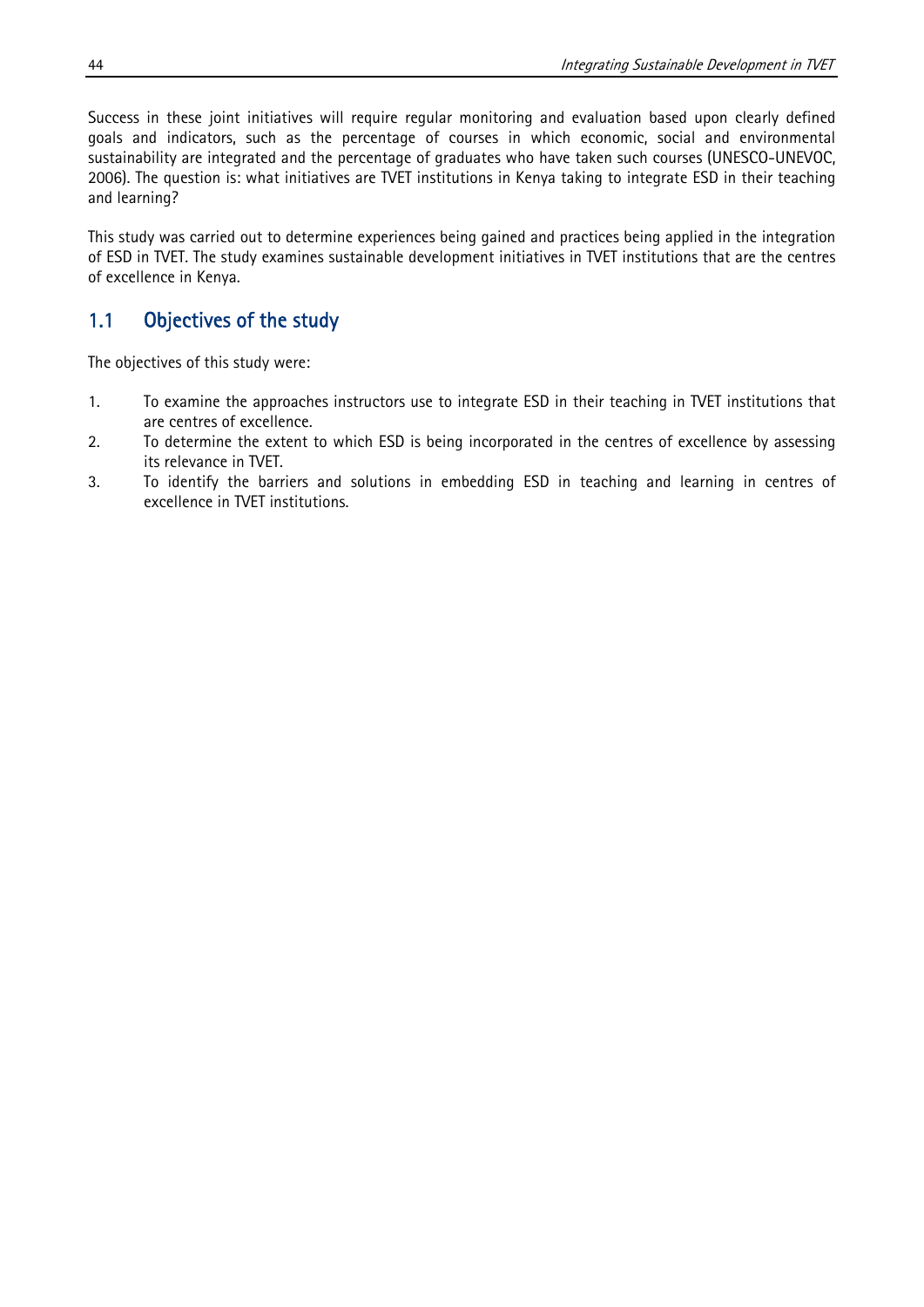# 2 Methodology

#### 2.1 Data collection

The study adopted a descriptive research approach using a structured interview protocol. Purposive sampling was used to select six out of a target population of twenty TVET institutions that have centres of excellence in the country. The participants consisted of six principals, six heads of departments and eighteen instructors as shown in Table 1.

| Institution | Principals | Heads of departments | Instructors | Total |
|-------------|------------|----------------------|-------------|-------|
|             |            |                      |             |       |
|             |            |                      |             |       |
|             |            |                      |             |       |
|             |            |                      |             |       |
|             |            |                      |             |       |
|             |            |                      |             |       |
| Total       |            |                      |             | JU    |

TABLE 1: Participants involved in the study

Four out of the six institutions are within the vicinity of the researcher, making it easily accessible both by phone and by transport. In order to save time, a qualitative approach was used to collect data through personal and focus-group interviews following a structured interview protocol adapted from a report of the Higher Education Academy (Dawe, Jucker & Martin, 2005) as shown in the Appendix at the end of the publication. A thirty-minute one-to-one interview with every principal from each institution, every head of department from each institution and one instructor from each institution (totalling eighteen people) was carried out. The remaining twelve instructors, that is, two from each institution, were subjected to interactive group discussions for focused interviews. Each focus group involved discussions with three instructors from each institution lasting thirty minutes on average. The questions were reformulated if the participants did not understand them in the first instance. Where needed, the actual words said by the participants were jotted down.

Documentation and the use of online information on the subject were employed to gather information about integrating ESD in TVET.

The data collected were used to analyse the approaches and practices people are using to integrate sustainable development in their teaching in centres of excellence within TVET institutions. Barriers to the integration of sustainable development in TVET were also investigated in order to make an inventory of what is lacking or what is required. Specific questions addressed content, course outline and teaching approaches to establish the dominance of sustainable development. The researcher introduced himself to the head of each institution to explain that he was carrying out a study and would like to interview teaching staff regarding the approaches they are using to integrate sustainable development in teaching in the centres of excellence. He made it clear that the information they would give was to be used only for assessing the initiatives and approaches being used and to help produce and document a readily useable resource for the stakeholders.

Data were filed in a note-book and analysed qualitatively; that is, reporting iteratively, progressively, recursively and holographically about interesting things in integrating ESD in TVET. The information is collaboratory enough to bring out recommended interventions.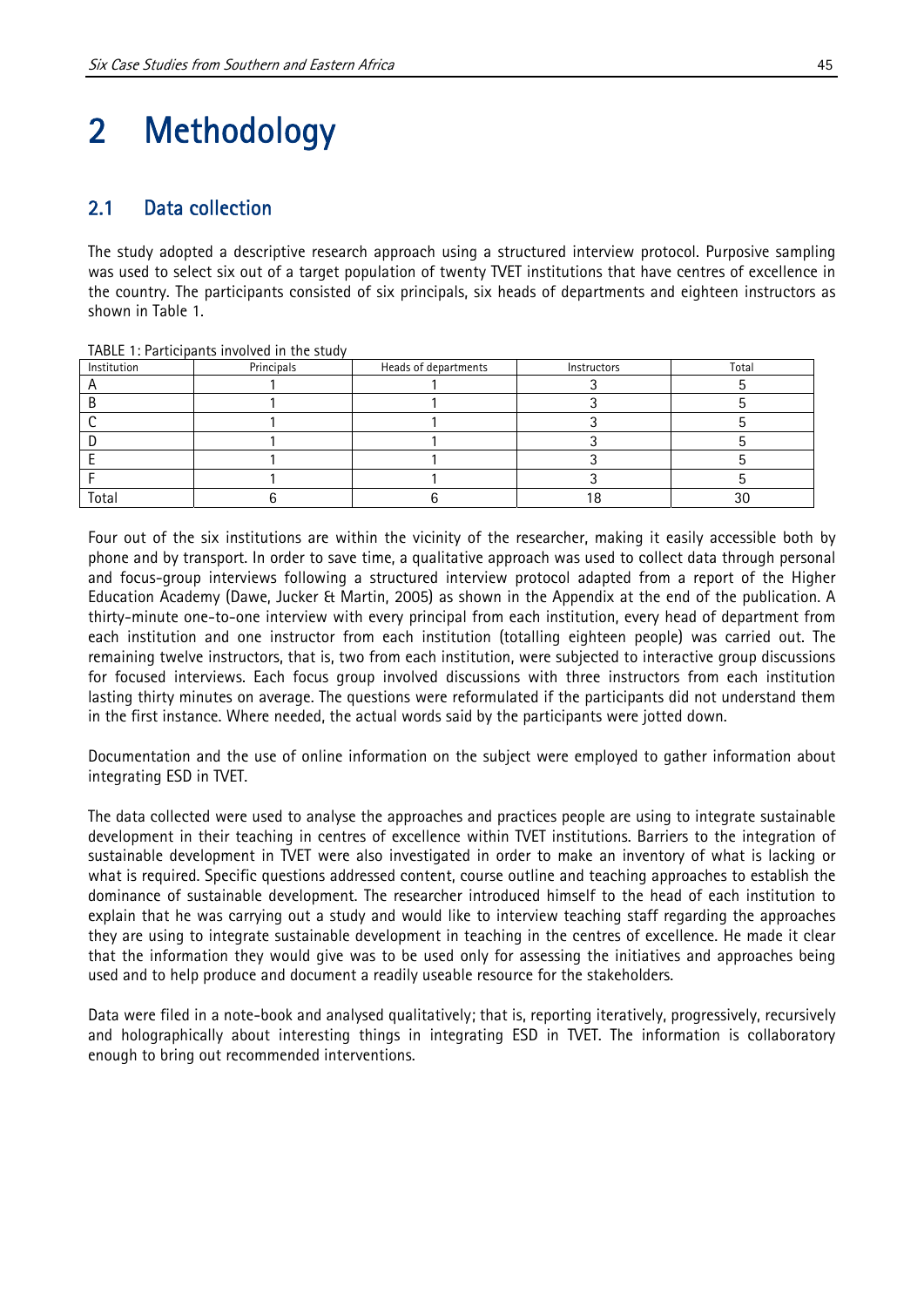# 3 Results

#### 3.1 Defining sustainable development

The structured questionnaire required respondents to define sustainable development as a way of finding out the extent of their knowledge about sustainable development. Efforts were made by the informants to define exactly what is meant by sustainable development; the outcome depended on each individual. The responses were analysed to establish how close they were to the definition given by the International Experts' Meeting at UNEVOC (Bonn, Germany, 24 October 2004): 'Culturally directed search for a dynamic balance in the relationships between social, economic and natural systems, a balance that seeks to promote equity between the present and the future, and equity between countries, races, social classes and genders' (UNESCO-UNEVOC, 2005). Furthermore, the definition given by UNESCO (1997) defines sustainable development as: 'Finding approaches that balance economic and social progress, address cultural differences, conform to global, national and local needs and respect ecological values and limits' as the key to sustainable development. In the context of the United Nations Decade of Education for Sustainable Development, UNESCO has used the following definition: 'A vision of education that seeks to balance human economic well-being with cultural traditions and respect for the earth's natural resources' (UNESCO, 2005b).

Some respondents clearly indicated that their understanding of sustainable development meant training to achieve the desired objective of teaching and guiding learners towards income-generating activities (IGA) and the development of lifelong skills for survival. Mention was also made of the need to offer a solid grounding, the application of learned outcomes and potential to advance further in education and training. A number of respondents also said that sustainable development is a culturally directed search for a dynamic balance in the relationships between social, economic and natural systems (environment) and no single development or environmental objective should be pursued to the detriment of any others. A highly motivated institutional culture among personnel and trainees was also mentioned by respondents with some definitions including phrases that are in line with the above-mentioned internationally agreed definitions.

A majority (70%) of the informants defined sustainable development as an improvement in poverty reduction, living conditions, education, job creation, and health or environment, while others defined it in single phrases. The definition of sustainable development from the respondents included the following:

- 'It is improvement in poverty reduction, living conditions, education, job creation, and health or environment'.
- 'Sustainable development is development of the current resources and needs so that the future ones can benefit the future generations'.
- 'Sustainable development is to involve a pattern of use of resources to meet human needs now and for future generations'.
- 'Equipping people with right knowledge, skills and attitude in order to make them live in an unending way in hardship times and conditions'.
- 'Development of quality education and training through quality staff and facilities and equipment to help people cope with the ever-changing technological world'.
- 'A comprehensive approach that encompasses all components (economic, social and environmental aspects) to make resources sustainable'.
- 'The aim of sustainable development is to meet the needs of the present generation and future generation equally'.
- 'Development of the curricula and pedagogy to equip trainees with skills and knowledge to live and work sustainably'.
- 'Encouraging trainees to adopt the concept of cleaner production in their field of specialization with the environmental aspects of sustainable development'.
- 'Equipping trainees with basic vocational skills to prepare them for smooth transition to the labour market and acquainting them with health and safety, problem-solving and how to work with others'.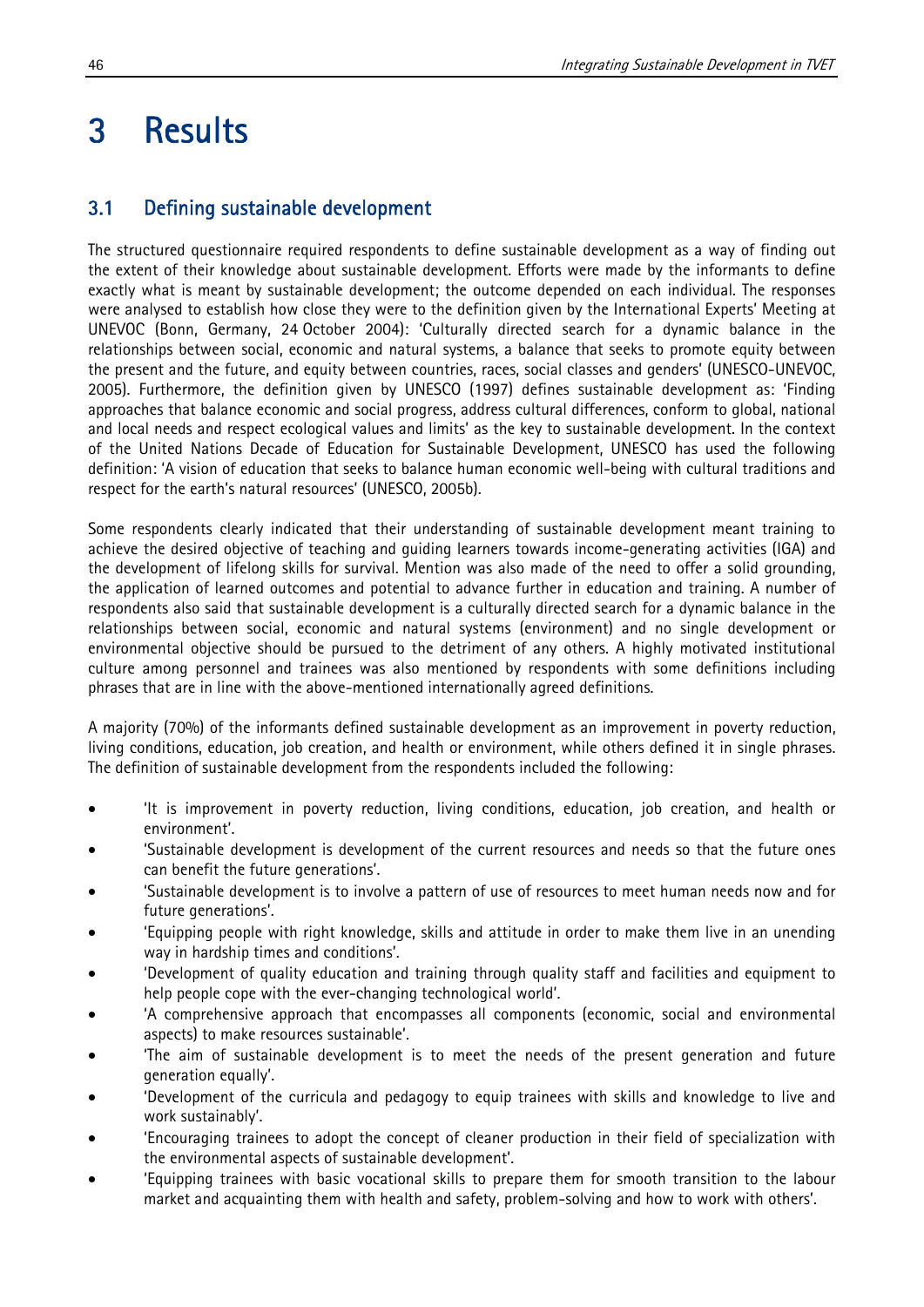According to the sampled definitions above, it can be deduced that the respondents have a basic understanding of the meaning of sustainable development. Although the definitions vary, there are phrases that can be deduced as common amongst them, such as reference to resource use for current and future generations. Generally, there seems to be a good understanding of the basic concept of sustainable development.

#### 3.2 Relevance of sustainable development within TVET disciplines

The respondents found the relevance of sustainable development crucial in training for skills development, quality assurance and social and economic development. They indicated that the integration of ESD in TVET can be effective if the components of ESD are clearly embedded in the curricula. Luckily, the TVET curricula already have the ESD components, but there is a lack of awareness among the instructors of how to teach it effectively. 'Greening' the workforce is what remains to be done as it has an impact on environmental, economic and social development. Over 90% of the respondents asserted that sustainable development is relevant to the disciplines offered by TVET institutions. Some 10% had no opinion on this objective, perhaps due to the differences in individual opinion in different disciplines.

#### 3.3 Approaches used to integrate ESD in TVET

All the respondents recognized the fact that sustainable aspects are incorporated in the curricula. The teaching approaches used are both theoretical and practical, such that theory is put into practice or rather theory is applied in practice. Teaching in socio-cultural aspects involves lobbying and advocacy, for example, of gender mainstreaming and also to limit or forestall the destruction of forest habitats by road-builders and extractive industries. In an environmental perspective, ESD provides society with education and knowledge to reduce vulnerability and to provide life-improving self-help strategies. From an economic perspective, learners are enabled to take action to increase public accountability and responsible commercial practices, to multiply energy sources, to introduce recycling and waste reduction, and to promote tree-planting through nurseries whereby seedlings are sold for cash. Instructors teach in the way they understand what ESD means because they conceptualize and internalize the place of ESD in TVET competently. Trainees demonstrate role-play exercises, group discussions and presentations reflecting real-life situations. Seminars and tutorials are also used.

Building trainees taking part in carpentry and joinery courses are shown how trees that have been felled for timber are replaced. The theory is covered in topics such as courses on tree nurseries, and learning about species that flourish locally, forest-type trees and ornamental trees, the season for planting, hardwood/softwood, spacing, etc. Trainees are taught the concept of 'cutting down one tree and replacing it by planting two' and that since trees take many years to grow to maturity, trees on building sites or in a built-up environment should be preserved as much as possible and not be cleared simply to make room for new buildings. More than 50% of the respondents acknowledged the importance of the conservation of trees or forests as soil cover. Existing trees and shrubs give a good indication of what new species are likely to thrive in a particular place as far as climate and soil are concerned. Furthermore, trainees specializing in construction trades recognized that grassed areas and road-side verges possess great amenity value and also perform other useful functions, such as the absorption of sound, the reduction of glare, while providing shade and shelter from winds. The economic value of grassed areas is recognized as they are cheap to establish, but they do still have maintenance costs. Trainees were taught how trees generally have great aesthetic value in form and colour and should be chosen to blend into the environment and landscape in a single composition. Trees change with the seasons giving a living quality to hard surfaces and angular shapes of buildings and roads; compare, for example, their shape in summer and winter. As a practical exercise, trainees tend trees and grass in designated areas on the institution compound, a process they commonly refer to as 'greening', and they make sign boards, such as 'Do not step on grass', and erect them in appropriate areas. Tree nursery projects become an income-generating activity when seedlings are sold. Environmental clubs are organized to engage trainees in community service through innovative sustainability issues at the local level. Road shows are organized to demonstrate some of the trainees' activities.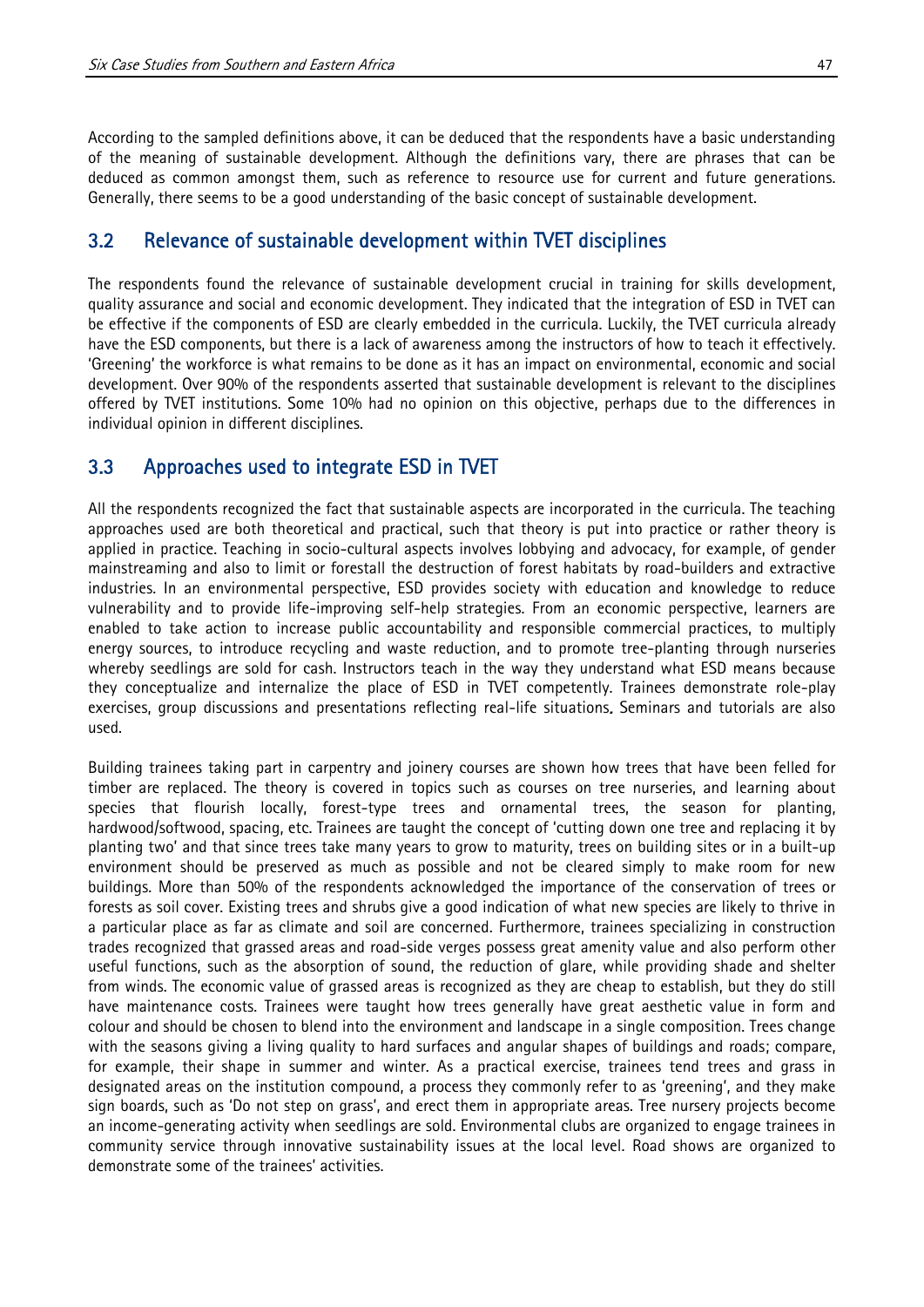Vocational trainees in electrical and mechanical trades are similarly taught relevant theory and how it can be applied. Disposal of electronic waste and oil are a major consideration in these areas as far as a clean environment is concerned. Lessons demonstrate that the way of thinking about environmental issues can be changed and it inspires trainees to think about what they can achieve through their own way of life and future careers. Trainees become aware of the environmental management issues available, while instructors in their teaching outline sustainable problems relating to economic and social aspects within the society where they all live.

There is also a demonstrable degree of use of information and communication technologies, such as the Internet and computer-based tutorials that impart skills to a wider audience, as well as industrial attachment for the trainees resulting in employable individuals who are already work trained.

#### 3.4 Barriers to enacting ESD in the training centre

A check-list of barriers to ESD was prepared as shown in Table 2 and was used to collect responses from the participants of each institution regarding the severity of the barriers. A system was used where 1 denoted the least severe problem and 6 the most severe. The sum total of the weight of views from the participants of each institution was made for each alternative and was used to determine the frequencies and percentages. From this, the researcher made conclusions and recommendations.

The respondents were provided with a list of items that could act as potential barriers to the introduction of ESD in TVET and were asked to rank them according to the degree of severity.

| Possible barriers                                                 | Severity of the barrier |
|-------------------------------------------------------------------|-------------------------|
| Awkward fit with subject area                                     | 5                       |
| Perceived irrelevance by staff                                    | 2                       |
| Curriculum too crowded already and lack of time to update courses | 3                       |
| Internal accreditation, validation systems, benchmarks            | 3                       |
| Requirements of professional associations                         | 3                       |
| Lack of staff expertise and the need to acquire new knowledge     | $\overline{2}$          |
| Perceived irrelevance by students                                 | $\overline{2}$          |
| Inability of students to grasp the issues                         | 3                       |
| Lack of institutional drive and commitment                        | 2                       |
| Lack of staff awareness                                           | $\overline{2}$          |
| Financial restrictions                                            | 5                       |
| Confusion over what needs to be taught                            | 3                       |
| Lack of market for students                                       | 3                       |
| Lack of relevant course examples                                  | 3                       |
| Reality of future career conflicts with sustainability teaching   | 5                       |
| Lack of perception of big environmental problems                  | 4                       |
| Lack of academic rigour/misunderstanding                          | 3                       |
| No barriers identified                                            | ว                       |

TABLE 2: Severity of the barriers to the enactment of ESD in TVET

Note:  $1 =$  the least severe problem;  $6 =$  the most severe problem.

From the responses to Table 2, it can be noted that eleven of the barriers are weighted 'average' and 'above average', while six responses are given a value 'below average' with a rank of 2. The most-severe responses are indicated in the Table 3.

TABLE 3: The most-severe barriers to the enactment of ESD in TVET

| Most-severe barriers          | Severity of the barrier |
|-------------------------------|-------------------------|
| Awkward fit with subject area |                         |
| <b>Financial restrictions</b> |                         |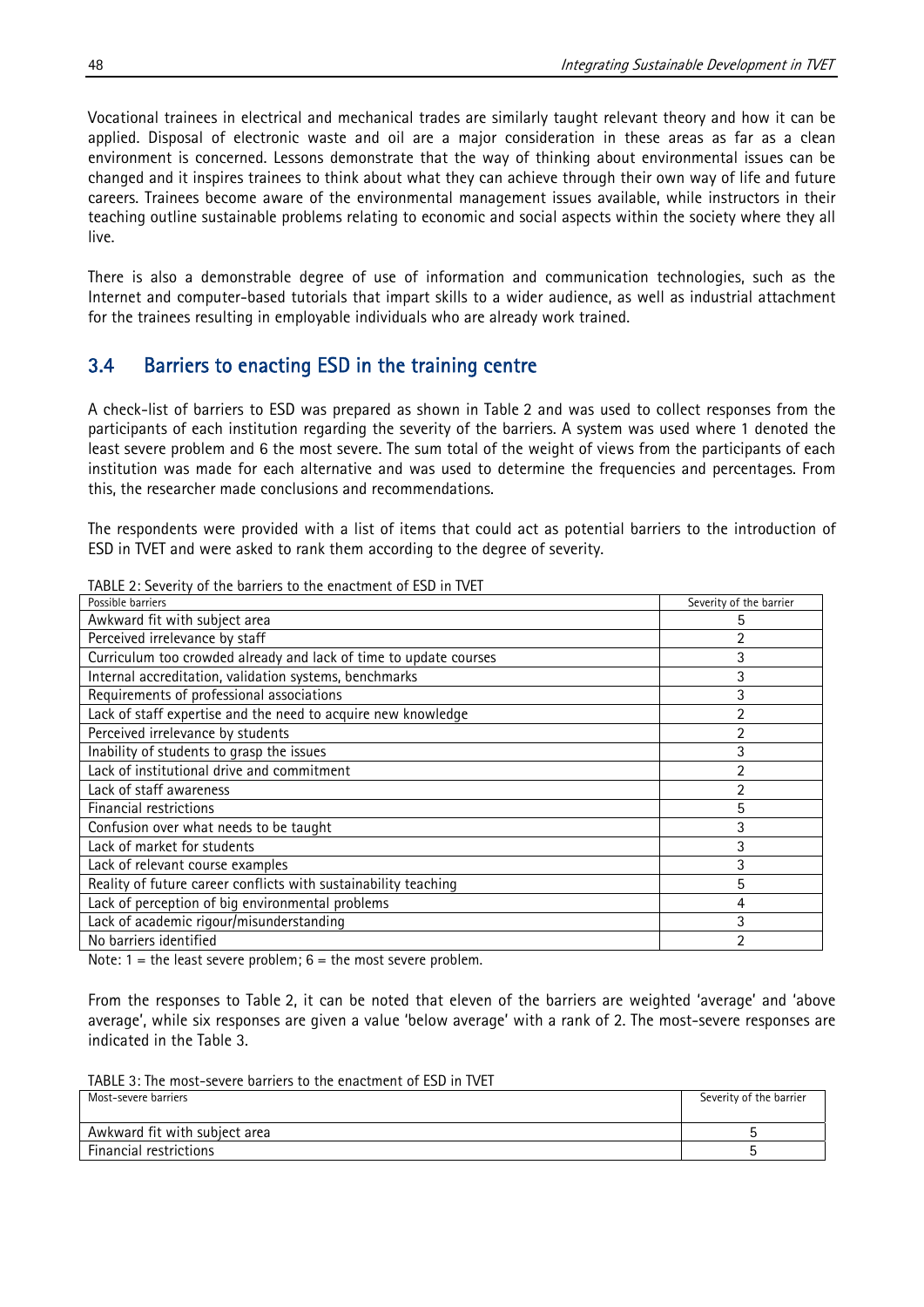| Rea<br>a career conflicts with a<br>sustainability<br>teaching<br>ruture<br>IT W<br>- 01 |  |
|------------------------------------------------------------------------------------------|--|
| Lack<br>problems<br>nercention<br>environmei<br>hın<br>ЮI<br>ΩT                          |  |

It appears that the most-severe barriers experienced by the institutions are: (a) awkward fit with the subject areas; (b) financial restrictions; and (c) the reality of future careers. The curricula need to be revisited and remodelled so as to allow for a compatible orientation and smooth connectivity of sustainable development with TVET. This should assist trainees to become confident in inter- and trans-disciplinarity, and in assessing processes and solutions that draw their elements from different disciplines.

Financial restrictions may hamper the process of sustainable development. Hence, ample resources are needed to speed up the process. The government is keen to contribute seed money, including external support from the Constituent Development Fund (CDF), while the rest should be found at the initiative of the trainees and instructors to 'keep the fire burning'. As a matter of fact, the centres of excellence receive funds from incomegenerating activities that are used within the institutions and for the benefit of the community. Fees are also subsidized from this same source. Efficiency in the utilization of existing resources and evidence of accountability are paramount. When the reality of a future career creates a barrier with sustainability teaching, the curriculum needs to be streamlined to allow for continuity in people's future careers. Lack of perception of big environmental problems appeared to be above average at four points and is a noticeable barrier which should be tackled. The government should take the lead in raising people's awareness.

The other responses ranked 3 as 'severe' are shown in Table 4.

| Curriculum too crowded already and lack of time to update courses |  |
|-------------------------------------------------------------------|--|
| Internal accreditation, validation systems, benchmarks            |  |
| Requirements of professional associations                         |  |
| Inability of students to grasp the issues                         |  |
| Confusion over what needs to be taught                            |  |
| Lack of market for students                                       |  |
| Lack of relevant course examples                                  |  |
| Lack of academic rigour/misunderstanding                          |  |

TABLE 4: Severe barriers to the enactment of ESD in TVET

All of the responses appeared to be on an equal footing in terms of severity and most are within the control of TVET, showing that further reform initiatives in the TVET sub-sector are needed to reduce or eliminate the severity of the barriers. The remainder of the six barriers shown had responses of below average, that is, a value of 2 as in Table 5.

TABLE 5: Less severe barriers to the enactment of ESD in TVET

| Perceived irrelevance by staff                                |  |
|---------------------------------------------------------------|--|
| Lack of staff expertise and the need to acquire new knowledge |  |
| Perceived irrelevance by students                             |  |
| Lack of institutional drive and commitment                    |  |
| Lack of staff awareness                                       |  |
| No barriers identified                                        |  |

Although these barriers recorded below average scores, they should still not be neglected as they may have some impact in the way of thinking by institution principals, heads of departments and instructors. Greening the workforce should be embraced in the institutions so that trainees are more responsive and adopt positive attitudes when addressing issues and challenges of sustainability.

Generally, all of these possible barriers should be regarded as impeding the smooth integration of ESD in TVET in Kenya. Thus, it would be appropriate for action to be taken against them by all stakeholders to correct the situation.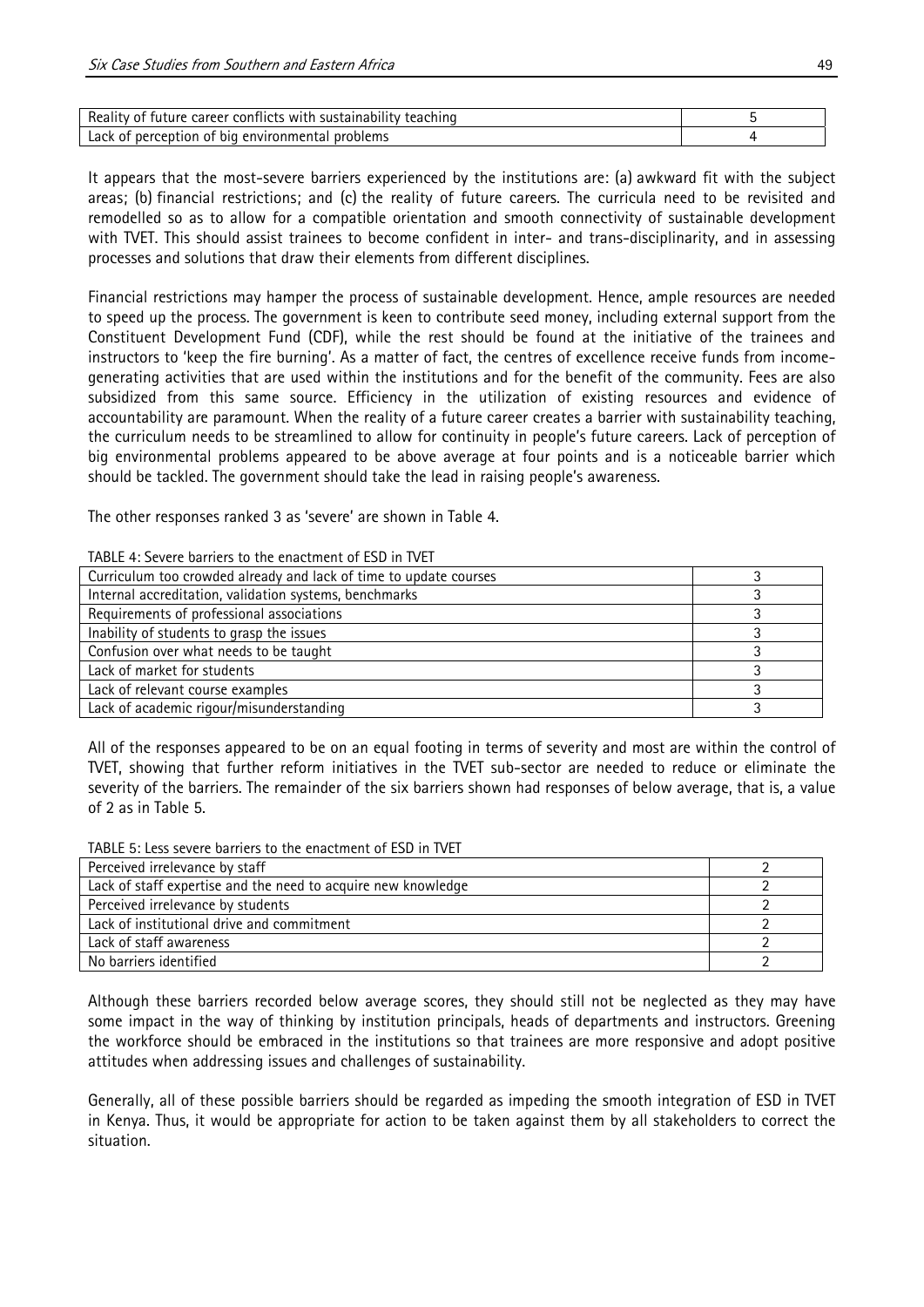#### 3.5 ESD knowledge, skills and attitude development in TVET

Respondents indicated the need for graduates of TVET institutions to develop technical knowledge, skills and attitudes that will require them to live and work in a sustainable way. A sizeable proportion of the respondents identified that the right skills, attitudes and responsibility towards sustainable development and the right balance of practical training and theoretical knowledge would be major factors required of graduates to live and work sustainably. A positive attitude and the application of learned concepts are, thus, crucial. The respondents identified the knowledge, skills and attitudes as shown in Table 6.

| Experience | Characteristic                                                                   |  |  |
|------------|----------------------------------------------------------------------------------|--|--|
| Knowledge  | To seek solutions in real-life situations                                        |  |  |
|            | To develop social and environmental responsibility                               |  |  |
|            | To identify, understand and evaluate values conducive to sustainable development |  |  |
|            | To understand different methodologies of the humanities                          |  |  |
| Skills     | Creativity in interdisciplinary teams                                            |  |  |
|            | Critical judgement                                                               |  |  |
|            | Participation in a creative environment                                          |  |  |
|            | Transformative learning                                                          |  |  |
| Attitudes  | To manage change                                                                 |  |  |
|            | To create a stimulating and supportive environment                               |  |  |
|            | Appreciation of the importance of social, environmental and economic contexts    |  |  |
|            | Self-reflection                                                                  |  |  |

TABLE 6: The right knowledge, skills and attitudes towards sustainable development

All the experiences are generic across TVET specialties. These skills are consonant with those identified from the literature and identified as significant to ESD. The respondents emphasized the need to encourage and involve trainees, from the earliest stages, in 'shaping their world' and to integrate them with personal choices.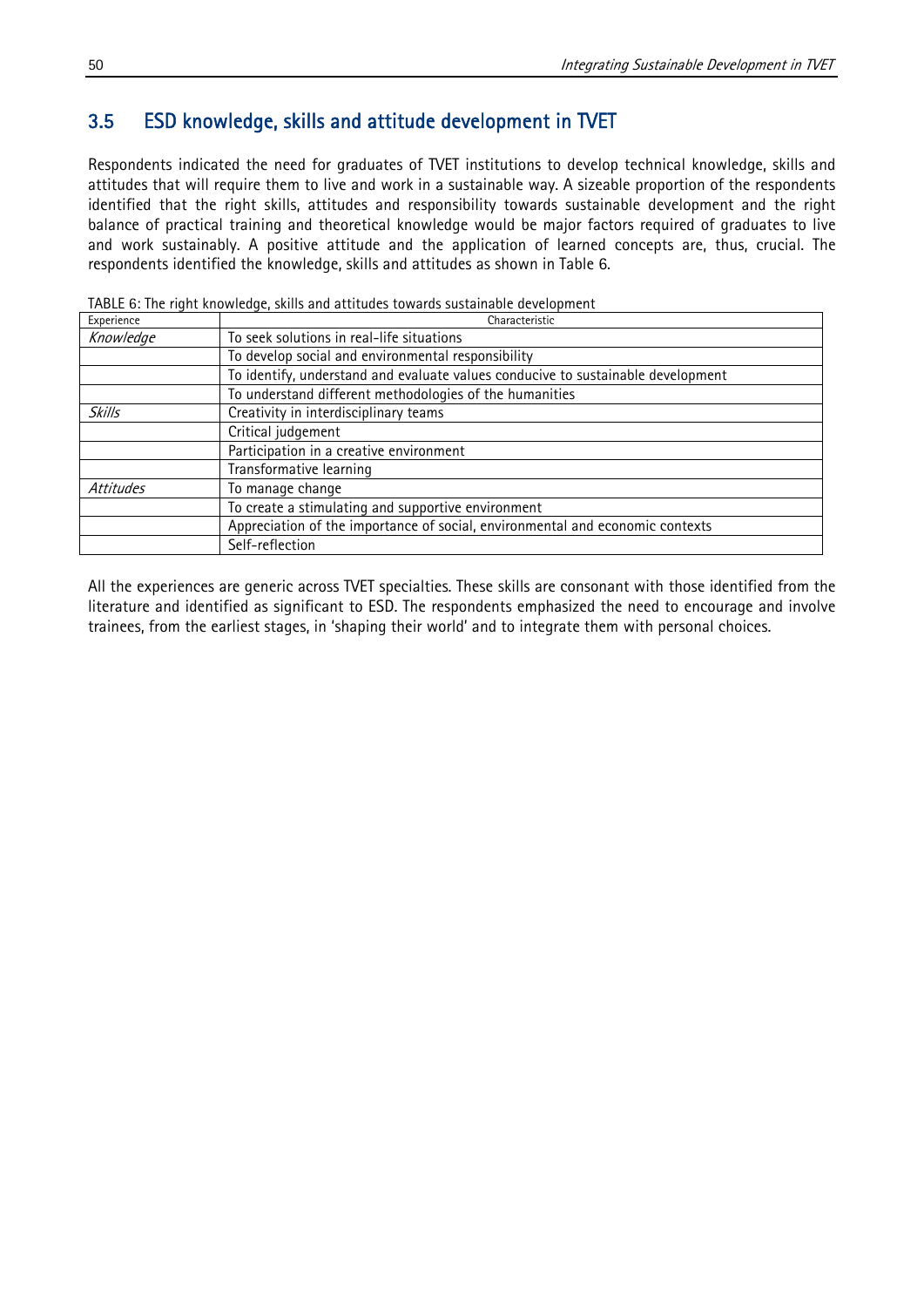### **Discussion**

The traditional initiatives and approaches to integrate ESD in TVET are by seminars, lectures, role models, road shows and workshops. Open discussions are also being practised. The use of information technology, such as the Internet and computer-based tutorials, has also become common and is being viewed as a good delivery method for ESD. The findings suggest that the approaches used are far from adequate to integrate ESD into TVET and a significant impact is yet to be noticed. The findings also suggest that integration of ESD into TVET is being hampered by various factors, such as institutional structures, finance, attitudes and the perception of the workplace.

Workforce training, particularly for instructors, is of paramount importance to ensure that they conceptualize sustainable development, as adduced in the way respondents understood the relevance of ESD in their institutions. Capacity-building is vital. There is an urgent need for the international community to inform TVET systems at country level about policies that support sustainable development. This, for example, would involve educating people in the practices that are known to reverse environmental degradation. A well-articulated and focused TVET policy can lead to huge improvements in education and living conditions. Hence, TVET as an integral component of lifelong learning has a crucial role to play as an effective tool in achieving the objectives of an environmentally sound sustainable development culture.

Furthermore, the International Labour Organization recommendation for TVET defines three aspects of sustainable development: the social, the economic and the environmental. Social aspects are described as respect for and acceptance of other cultures, taking into consideration distributional equity, adequate provision of social services including health and education, gender equity, establishing a suitable working atmosphere and working within a group. As much as TVET prepares people for employment, it must also make them responsible citizens who give due consideration to preserving the integrity of the environment and the welfare of others. New material, therefore, needs to be incorporated into TVET teaching and learning to address this issue.

The economic aspects involve the development of a better understanding of sustainable production and services, and knowledge of ways in which resources can be conserved and waste managed through recycling and reuse.

The environmental aspects focus on how to use resources wisely and minimize waste and pollution, among other matters.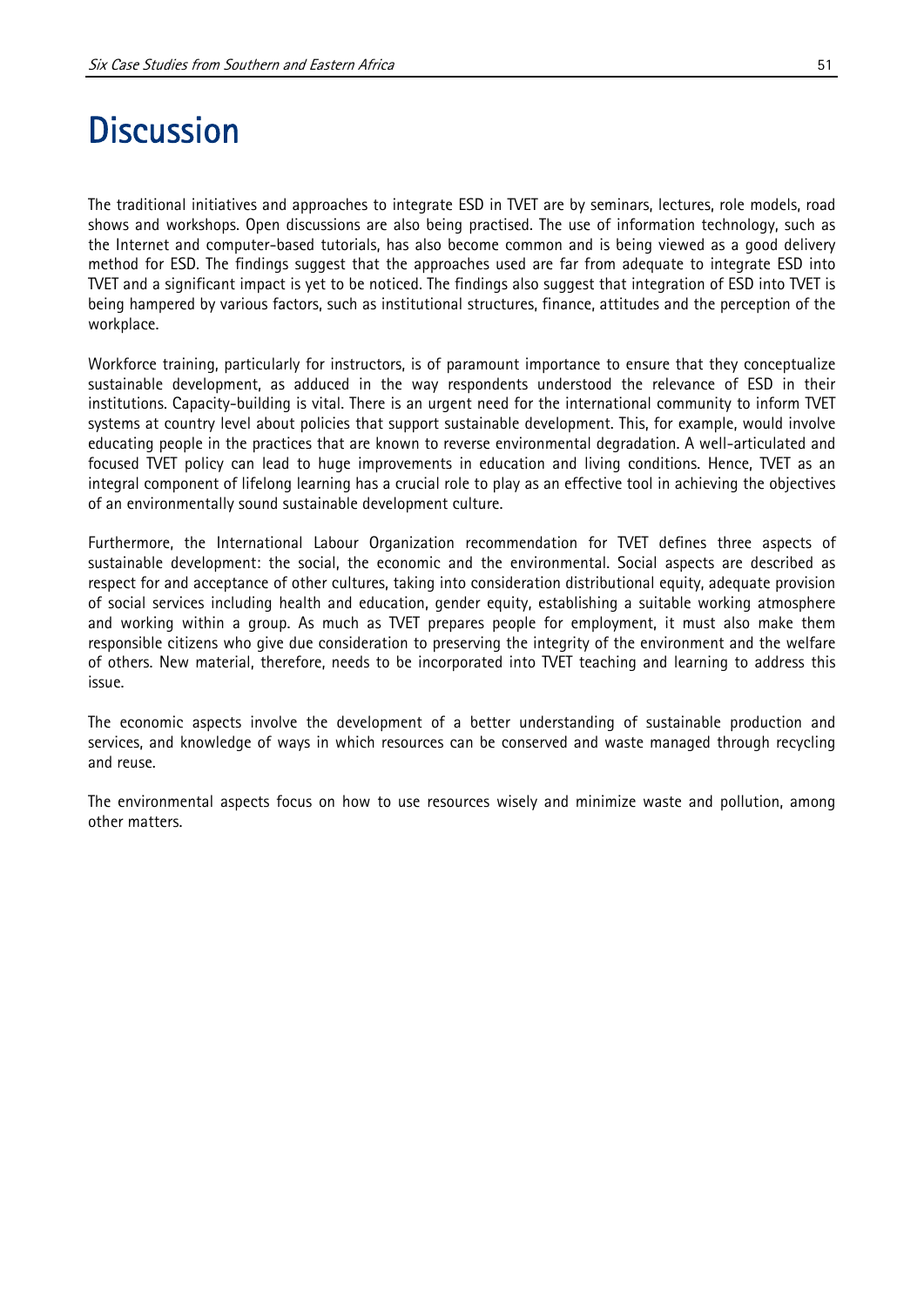# **Conclusions**

This case study has unearthed the naked truth about the status of ESD in the teaching of TVET in the vocational institutions of Kenya. In general, as defined by the respondents there is a satisfactory understanding of the meaning of sustainable development and what it entails. This study has revealed that Kenya has yet to look at the status of ESD in centres of excellence in TVET institutions. The country needs to embark on programmes that are specific in integrating ESD, particularly in TVET. An initiative such as developing a national qualifications framework is one of the ways forward to closing the gap. It will contribute to a viable curriculum and pedagogy relevant in education and training.

Whilst some effort has been made in the process of embedding sustainable development in teaching and learning in TVET institutions in Kenya, it appears uncoordinated and haphazard. Overall, TVET institutions are making a contribution to awareness about sustainable development. Yet, substantial work is in progress and there is a range of good practice, though not yet well co-ordinated. Although many of the skills and attributes are difficult to teach, there are a growing number of examples of orientations of teaching and approaches that support the development of interdisciplinary thinking, problem-solving and teamwork. The teaching approaches used are both theoretical and practical, whereby theory is applied to real-life situations. There is evidence of an underlying importance for sustainability to be an integral part of all disciplines cutting across the different content taught. There is hope of changing the scenario so as to reach the right path to ESD in TVET.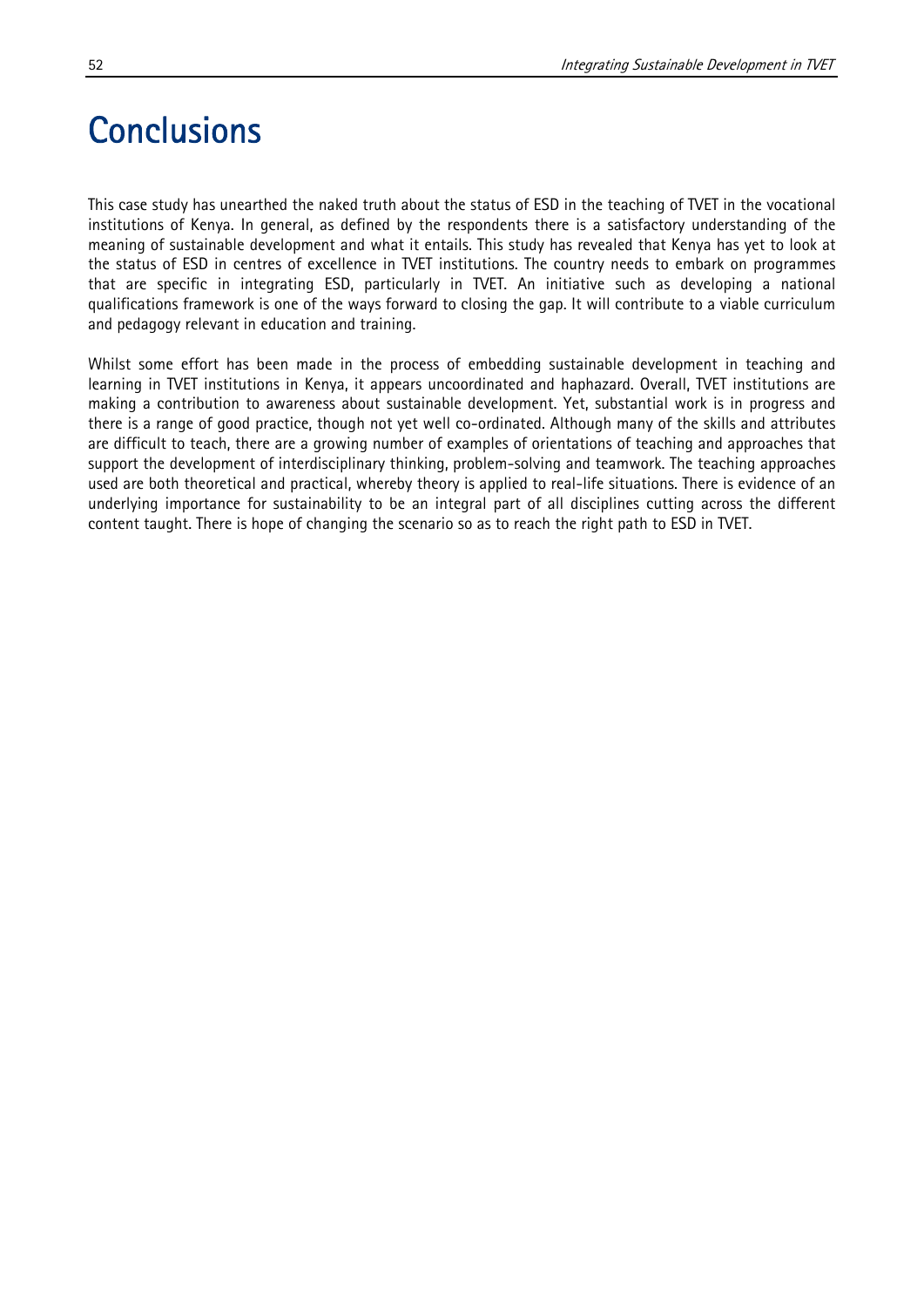### Recommendations

The government of Kenya should undertake an active campaign among curriculum designers to raise awareness about the importance of sustainable development. While instructors should be supported in terms of acquiring more materials, more knowledge, more training in suitable teaching methods, more awareness in terms of joining professional bodies and carrying out research, among other resources, they should also be made to fully conceptualize and internalize the meaning of ESD in order to make sustainable development more attractive. There is a need for ESD to be taught in more flexible ways in order for the graduates to function in a more complex work environment. To do this requires redesigning the curricula to include some units that promote the skills of critical thinking, fieldwork and the development of the concepts and situations that lead to the adoption of sustainable development. Trainees should be made aware of the important role they (should) play in sustainability. The initiatives and approaches used by the instructors ought to be harnessed and improved upon and documented for sharing with other stakeholders as best practice. Workforce and the training system have to embrace the ESD concept. Models to integrate ESD in TVET, methods of teaching it, and a pool of trainers should be developed in various disciplines for the purpose of knowledge sharing.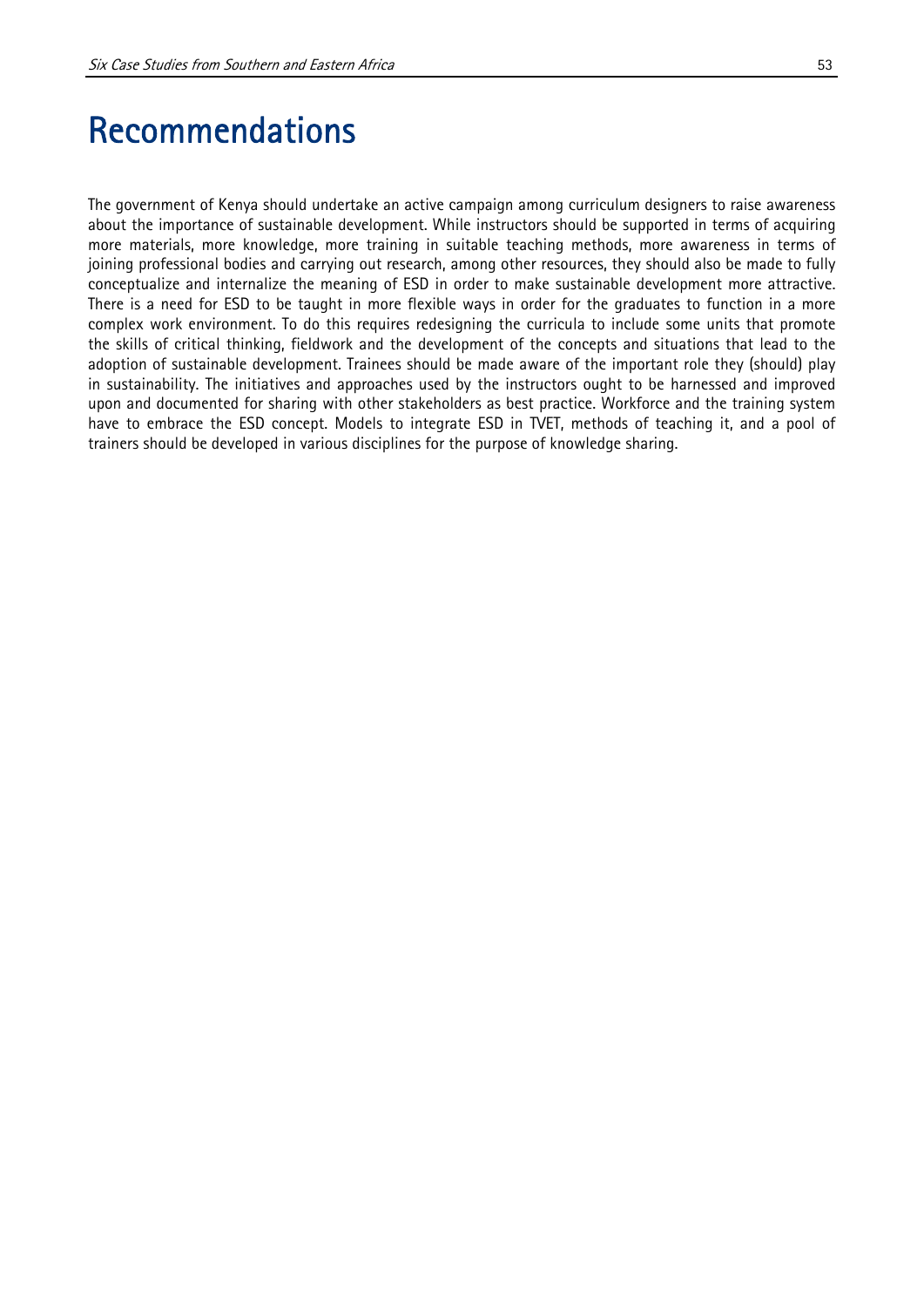### References

- Annan, K. (2002). Beyond the horizon. *Time magazine,* 18 August 2002. <www.time.com/time/2002/greencentury/enannan.html>
- Dawe, G.; Jucker, R.; Martin, S. (2005). Sustainable development in higher education: current practice and future developments. York, UK: Higher Education Academy.
- Government of Kenya (2005a). A policy framework for education, training and research. Nairobi: Government Printer. (Sessional Paper No. 1.)
- Government of Kenya (2005b). Kenya Education Sector Support Programme 2005-2010: delivering quality education and training to all Kenyans. Nairobi: Government Printer.
- Salim, E. 2002. A journey of hope: from Rio to Johannesburg. Words into Action. For the UN World Summit on Sustainable Development, Johannesburg. London: International Institute for Environment and Development.
- United Nations Educational, Scientific and Cultural Organization-UNESCO (1997). Educating for a sustainable future. Paris: UNESCO. (EPD-97/CONF.401/CLD.1.)
- United Nations Educational, Scientific and Cultural Organization-UNESCO (2005a). Definition of education for sustainable development (ESD). Paris: UNESCO.
- United Nations Educational, Scientific and Cultural Organization–UNESCO (2005b). International implementation scheme for the Decade of Education for Sustainable Development. UN Decade of Education for Sustainable Development (2005-2014). 171<sup>st</sup> session of UNESCO Executive Board. Paris
- United Nations Educational, Scientific and Cultural Organization-UNESCO (2009). Report by the Director-General on the execution of the programme adopted by the General Conference. Paris: UNESCO.
- UNESCO-UNEVOC (2005). Final report of the International Experts' Meeting, Bonn, Germany, 24–25 October 2004. Bonn, Germany: UNEVOC.
- UNESCO-UNEVOC (2006). Orienting technical and vocational education and training for sustainable development. Bonn, Germany: UNEVOC.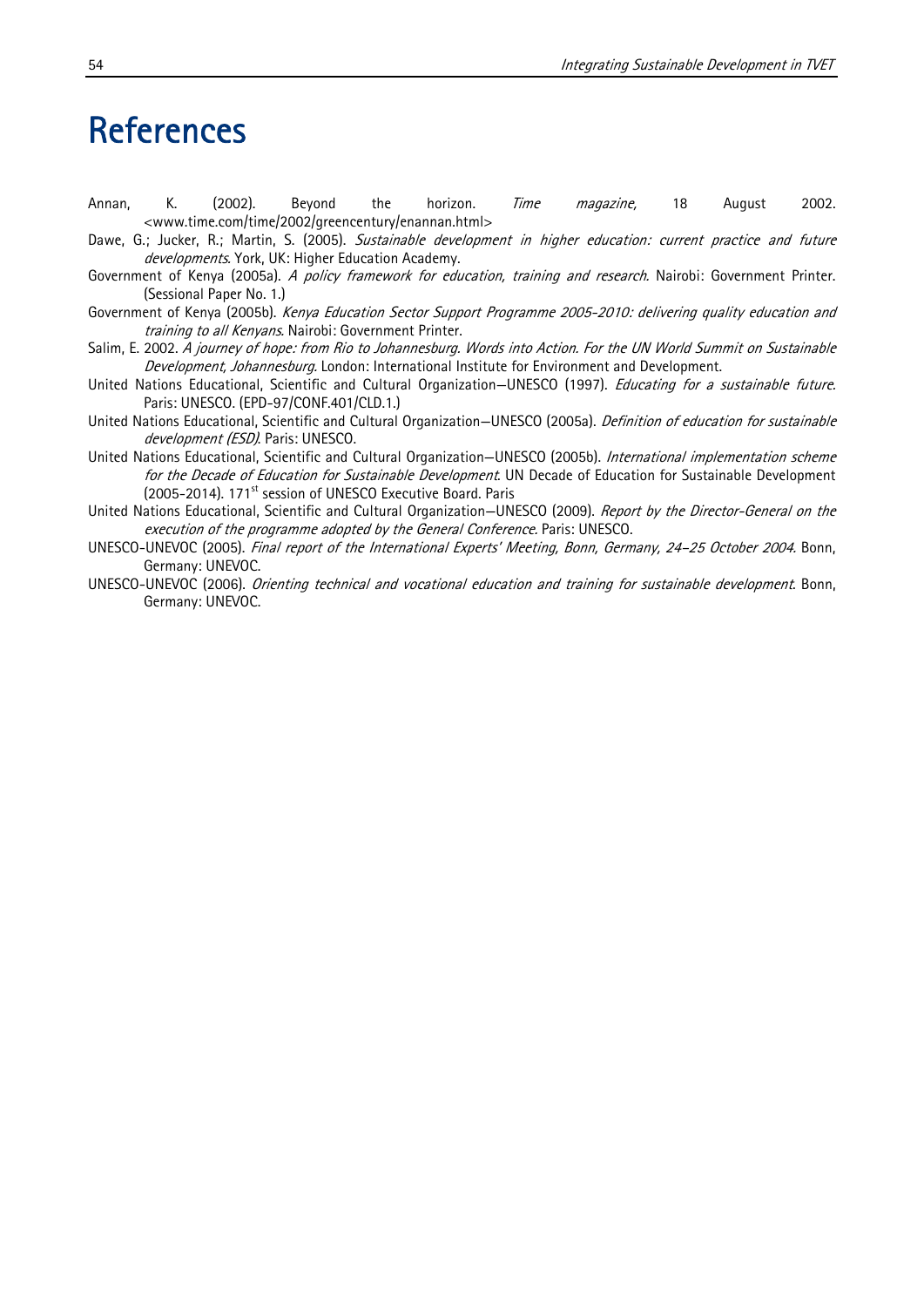# A CASE STUDY ON INITIATIVES IN THE CURRENT USE OF INTEGRATING EDUCATION FOR SUSTAINABLE DEVELOPMENT IN TVET IN MALAWI

Modesto Sylvester Gomani Technical, Enterpreneurial, Vocational, Education and Training Authority (TEVETA), Lilongwe, Malawi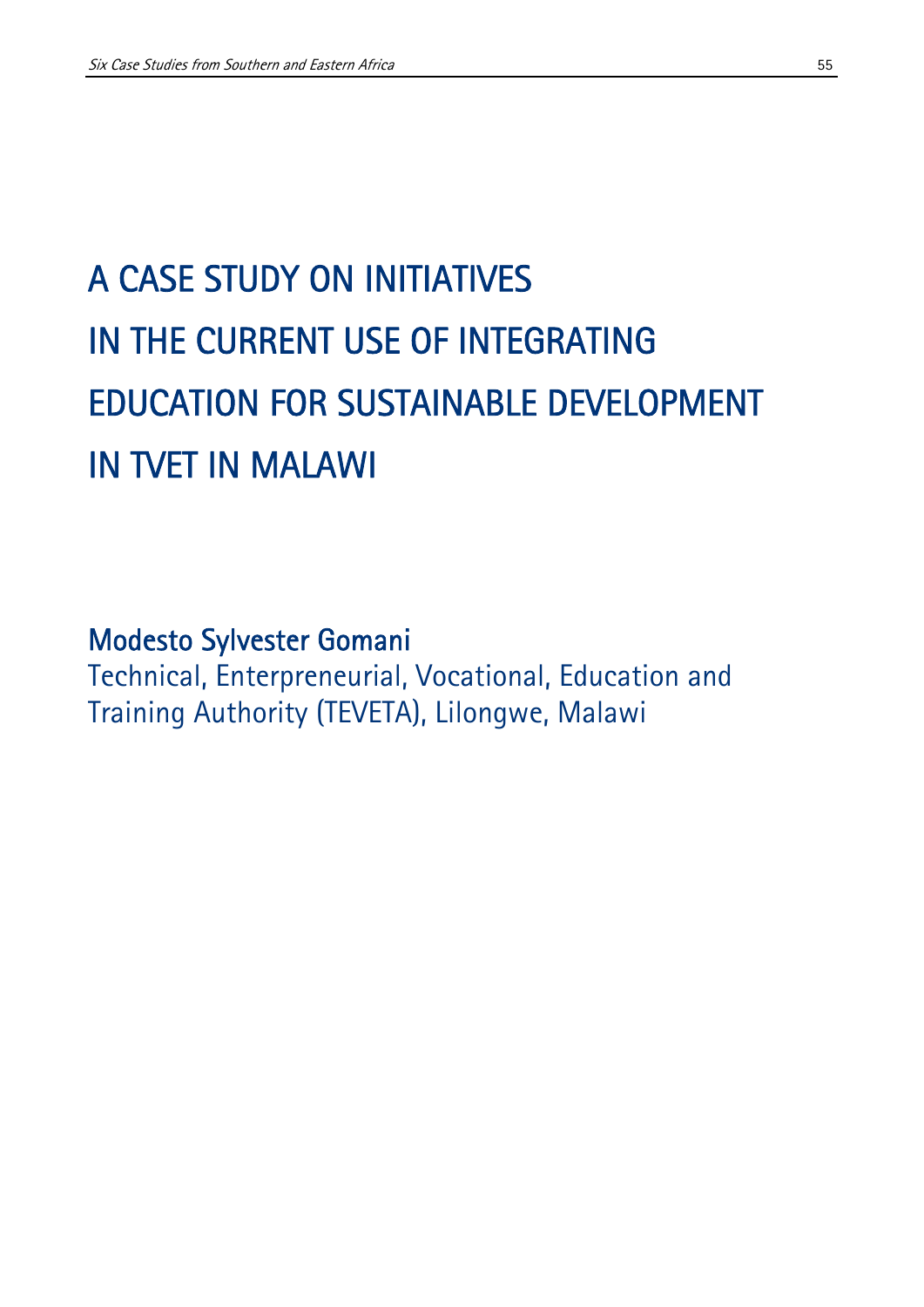### Executive summary

The importance of post-secondary training in countries like Malawi has become clear with emerging competitiveness in international production markets as well as in job markets. Malawi, as a developing economy, has been striving under the Poverty Reduction Strategy to promote sustainable development using locally available resources. This realization is rooted in the understanding that sustainable development is possible if the economy is able to drive production growth through optimum use of the nation's resources. The availability of skilled manpower in the economy through the existence of well-designed skills-training programmes is one of the important pillars for such development to take place.

As an immediate response to increasing unemployment among Malawians, Malawi enacted the Technical Education, Vocational and Entrepreneurship Training (TEVET) Act in 1999 (Malawi. Government, 1999), which led to the creation of the Technical, Entrepreneurial and Vocational Education and Training Authority (TEVETA), with the sole objective of spearheading reforms in technical and vocational education. In this way, TEVET became part of national human-resources development policy. TEVET policy propagates the need to develop a system that would promote sustainable development, while calling for the need to integrate sustainable development issues even in the approach and delivery of technical and vocational education and training (TVET).

This study describes the experiences Malawi has gone through in its quest to integrate education for sustainable development (ESD) in TEVET. The study looked at the approaches used in the delivery of programmes and also the extent to which ESD has been incorporated and assimilated in curricula and teaching. In short, the guiding principles of the study were to look at the understanding and relevance of ESD among TEVET providers, assessing the extent to which ESD has been integrated in TEVET and how it is being delivered, what barriers hinder effective enactment of ESD and to what extent these barriers are impeding the integration of ESD in TEVET. Finally, the paper looks at ESD skills in TVET.

#### Key findings

Analysis of the results from the data collected reveals that ESD is a new concept in TEVET. The understanding of most respondents is that sustainable development refers to initiatives that institutions undertake to ensure growth and expansion; or is a kind of positive change that can deliver the expected results over a long period of time. On the other hand, sustainable development has been defined as an activity that continues to selfpropagate after initial funding has been exhausted. However, all training providers indicated the need to have sustainable development issues included in the curricula in order to ensure delivery. Currently, TEVET curricula in Malawi do not explicitly cover sustainable development issues. Sustainable development issues are introduced through best practices in workshop settings and construction project sites. The construction projects have adopted environmentally friendly methodologies by using sun-baked instead of fire-baked bricks. In almost all occupational areas the delivery of curricula follows the competence-based education and training (CBTE) approach, which emphasizes training that promotes production of usable products rather than use of models.

There is a wide range of understanding on integration of education for sustainable development among most TEVET providers in Malawi. However, key to the varied understandings are issues of sustainable environmental management, use of sustainable energy sources and the impact of pollution on climate change. The study found that those training areas that are still using traditional approaches have a lesser appreciation of ESD as they focus more on appropriate disposal of wastes. The competence-based training curricula combine both the appropriate disposal of wastes and the development of positive attitudes among trainees on environmental protection issues.

Against a list of ten possible barriers, four came out prominently as substantially obstructing the effective incorporation of ESD in TEVET: These are: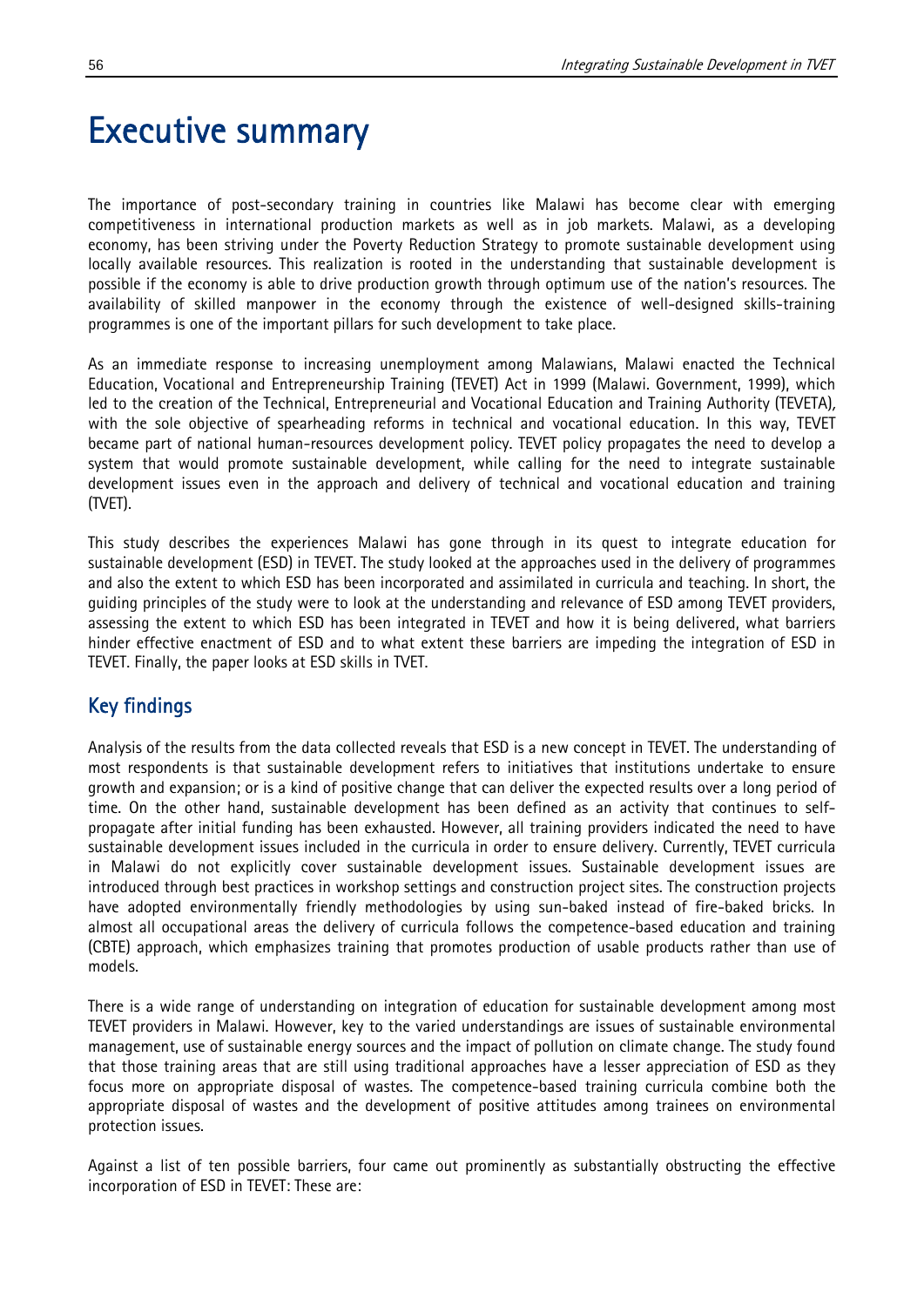- An overcrowded curriculum with too little time to update courses;
- Lack of staff expertise and the need to acquire new knowledge;
- Internal accreditation, validation systems and benchmarks;
- Financial restrictions.

The key to overcoming these barriers was identified as curriculum review, which would result in ESD occupying a more prominent position. This would necessitate staff training as well as the development of appropriate systems supporting the delivery of ESD.

Considering that TVET is becoming a known pillar of sustainable development, it cannot be separated from ESD. The study revealed that most providers are aware of the need to incorporate ESD as a fundamental subject within TEVET programmes in Malawi. The barriers existing in the process of integrating ESD in TEVET are seen to be surmountable as long as there is commitment and resources at policy and implementation level.

This paper recommends that:

- 1. While curricula are being reviewed, a deliberate effort should be made to incorporate ESD in all spheres of TEVET;
- 2. TEVET provider staff should attend capacity-building programmes that would empower them to deliver curricula effectively by comprehending ESD issues;
- 3. Effective links between employers' contribution and demands towards curriculum development and ESD should be established. This would arise naturally if there was awareness among all users of TEVET graduates.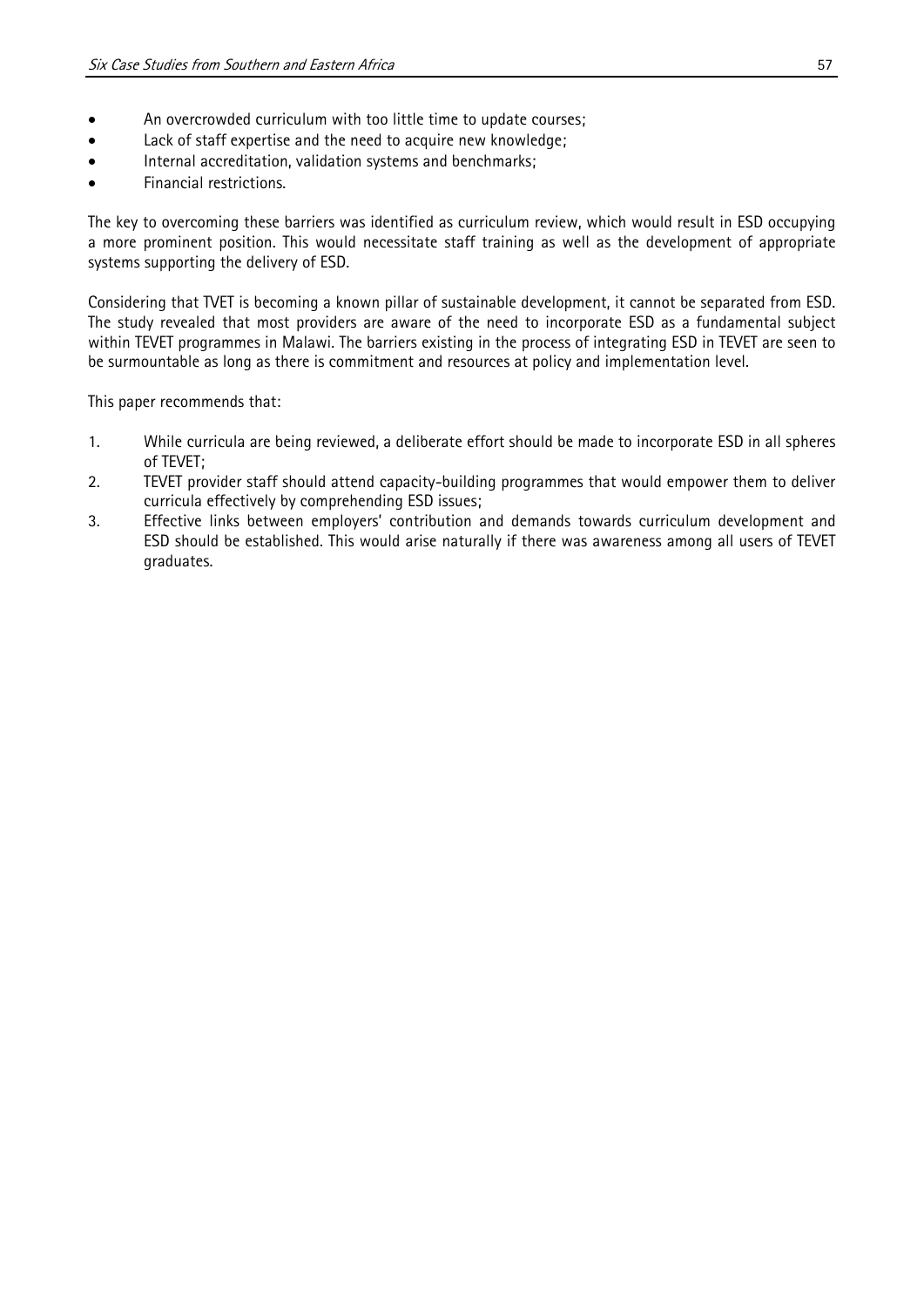# 1 Introduction

#### 1.1 Background

Development and growth in Malawi are guided by the Malawi Growth and Development Strategy (MGDS). This medium-term development strategy spells out that sustainable development is the main pillar contributing towards poverty reduction among Malawians. This is in contrast to past development initiatives that focused on the production of goods and services without taking into consideration sustainability in production processes, and social and environment stability. The result was an increase in poverty, inequality in income and development and natural disasters arising from global warming. Schellnhuber et al. (2004) further argued that our ecological footprint suggests that by following past development initiatives we are not meeting the standards of our immense and unprecedented responsibility for reshaping our planet and its ecosystems. In such a situation, an appeal was being made by the former United Nations Secretary-General, Kofi Annan (United Nations. Secretary-General, 2002).

Let us stop being economically defensive, and start being politically courageous. And let us face an uncomfortable truth: the model of development we are accustomed to has been fruitful for the few, but flawed for the many. A path to prosperity that ravages the environment and leaves a majority of humankind behind in squalor will soon prove to be a dead-end road for everyone.

The emphasis of his call is 'thinking of reversing the environmental degradation'. And the global priority recognizes that environmental protection cannot be achieved without due consideration of sustainable economic and social development. Thus, sustainable development involves interconnections and interdependence between environmental protection and economic and social development.

The MGDS has been comprehensively designed to ensure that development and growth take into consideration the interdependence and interconnections required for sustainable development to take place.

The MGDS identifies several key areas to guide the country towards sustainable development. Technical, entrepreneurial and vocational education and training (TEVET) is among the key areas of focus as a means of creating an enabling environment for private-sector-led growth. The emphasis in the MGDS within this sector is to broaden equitable access to quality TEVET. This forms part of the goals of the TEVET Authority's 2007– 2012 Strategic Plan, which in principle inspires the TEVET sector towards creating a situation in Malawi where there is 'an adequate and sustainable generation of internationally competitive skilled workforce capable of spearheading the country's production and export-led socio-economic growth in a socially responsible manner'. Sustainable development is the pinnacle of TEVETA's 2007–2012 Strategic Plan (TEVETA, 2007). As such, objectives under this strategic plan emphasize managing programme implementation for the maximization of impact on sustainable development.

In Malawi (as one of the developing nations) it is inevitable to find a combination of unspecialized/unskilled and skilled labour in most of its development initiatives. The unspecialized labour force basically uses crude production methodologies dependent on natural resources which pose a threat to sustainable development. Substantively, TEVET programmes are tailored to ensure optimum resource utilization both in school and in industry. TEVET programmes in Malawi integrate non-formal and formal training programmes. The non-formal programmes are intensive and practical. Training under these non-formal programmes follows a newly introduced competence-based education and training (CBET) approach. The programme objective is to directly address the skills and development needs of the communities by making a skilled workforce available at that level. This is then ideal for rural empowerment in development activities through job creation and improvement of the rural infrastructure. The programme plays a leading role in opening up access to mass population as it has expansive intake and hence high potential for reducing the training unit cost which is argued to be very high in Malawi (the highest for Africa) (World Bank, 2009). The programmes are never limited in terms of workshop and boarding space. They are environmentally friendly as they ensure that all resources used form part of the intended final products, which are either sold or handed over for use by the community at the end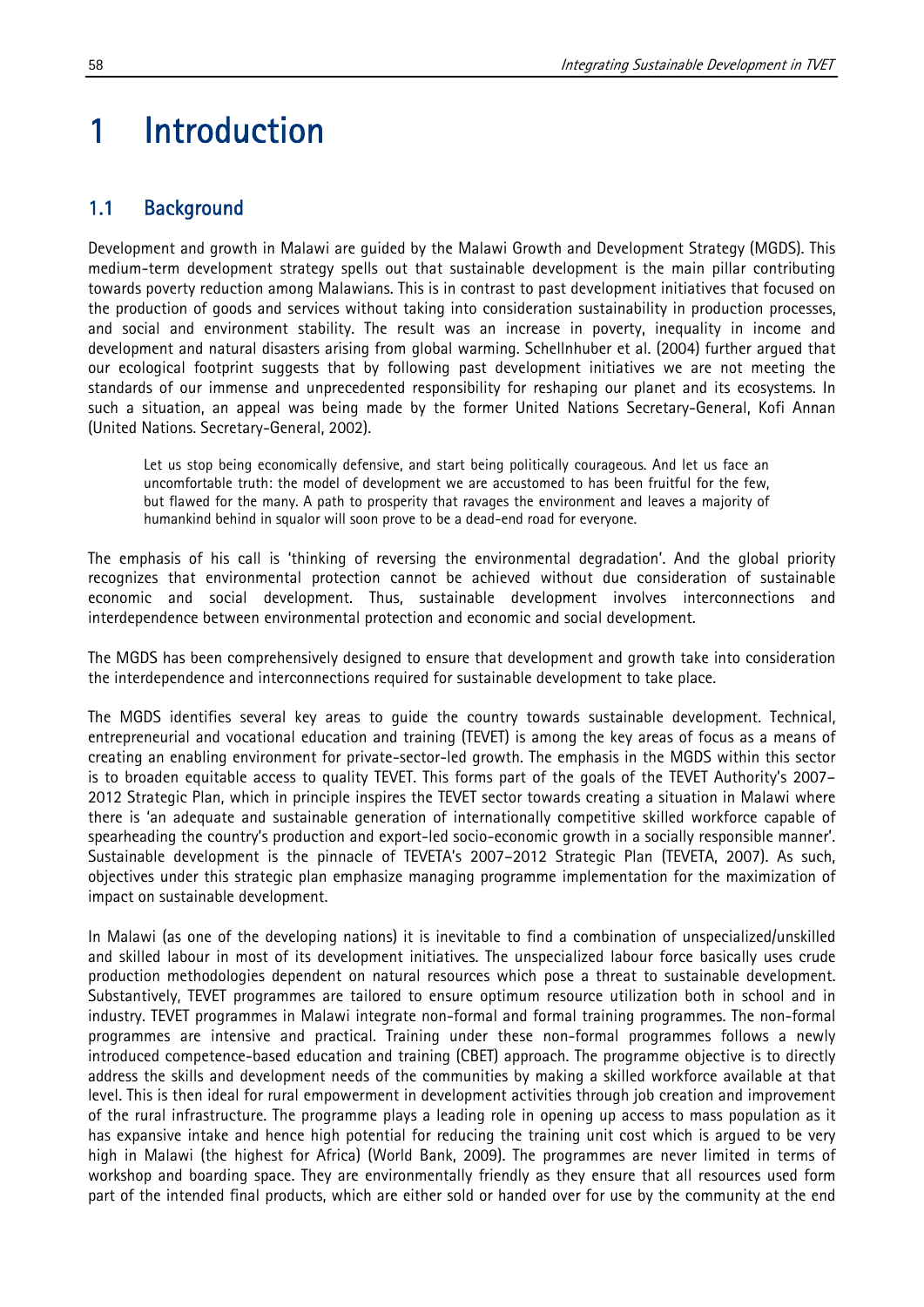of training. To ensure that the desired results are achieved, the beneficiaries are provided with a complete toolkit as a targeted input for their training, settlement after training and establishment of income-generating activities (McKeown, 2002). In 2008–2009, a total of 983 trainees benefited from the programme (612 males and 371 females). This is in direct support of the TEVET policy which advocates sustainable and environmentally friendly skills development as enshrined in the MDGs.

On the other hand, the apprenticeship programme is implemented through public and private providers. Training under apprenticeship programmes also follows the CBET approach. The programme also offers an opportunity for upgrading to graduates from the non-formal programmes. As in non-formal programmes, the emphasis in training delivery is making tangible products that after training can easily find a market or can be utilized by the community. Curricula in TEVET are divided into two main blocks of learning modules occupational modules and fundamental modules which are either industry or institutional based. Fundamental modules are cross-cutting and delivered as stand alone, though the research conducted by TEVETA in 2009 revealed the need for the fundamentals to be integrated and tailor-made to occupational modules. Since 2000 the apprenticeship programme has recruited 4,465 trainees (3,216 males, 1,249 females) (TEVETA, 2009).

Literature on sustainable development indicates that ESD traces its origins from the Earth Summit in Rio de Janeiro in 1992. This was the United Nations Conference on Environment and Development which adopted Agenda 21, The Rio Declaration on Environment and Development. UNESCO was designated as task manager for Chapter 36 of the Agenda, which deals with education, training and public awareness. The task manager identified four overarching goals affecting this chapter: (a) promotion and improvement of the quality of education; (b) reorientation of curricula; (c) raising public awareness on the concept of sustainable development; and (d) training the workforce.

However, the definition of ESD is still not well understood by many, especially in developing countries. In its simplistic form, the Rio Conference defined sustainable development as 'development that meets the needs of the present without compromising the ability of future generations to meet their own needs' (United Nations, 1987).

A good foundation for understanding the tenets of sustainable development in their entirety is graded on levels of literacy among the population. UNESCO and UNEP argue that education is a foundation for sustainable development and much of the work on ESD must be closely linked to the pursuit of Education for All (EFA) (UNESCO & UNEP, 2005). It is further argued that education is a key instrument for bringing changes in values, behaviour and lifestyles consistent with sustainable development within and among countries. ESD brings the need to address issues of equity in education with regard to gender equality, environmental protection, climate change, biodiversity, rural development, human rights, health care and responsible and sustainable consumption, as these interact within the sustainable development agenda (UNESCO Associated Schools, 2009).

There has been a great deal of effort exercised by different learning institutions on ESD, ranging from smallschool projects to huge projects replicated across different localities. More of these projects have been championed under ASPnet good practices. UNESCO's Good Practices on ESD (UNESCO Associated Schools, 2009) presents rich empirical information on integrating sustainable development with education. It argues that good practices have shown that schools today have developed a capacity to initiate, to innovate and to succeed in bringing the concept of sustainability into the forefront of the learning process. This has placed initiatives in the integration of ESD in TEVET on a better footing, considering that current trends in TEVET have seen a shift from traditional approaches to competence-based education and training or outcomes-based approaches in training delivery. Malawi piloted the competence-based training approach from 2003 to 2005. The process involved a rigorous review of the curricula and in 2006 all public and some private colleges embraced the new approach. The new approach ushered in the need to reduce wastage and spillage of training resources as the approach emphasizes making tangible products that can be utilized in people's day-to-day lives.

As an example, in 2004 all public colleges replenished the stock of their beds, classroom chairs and desks using the production of the training process. Since then most school infrastructure projects have also been developed using the same approach—hostels, libraries and classrooms. Some colleges are currently running revolving funds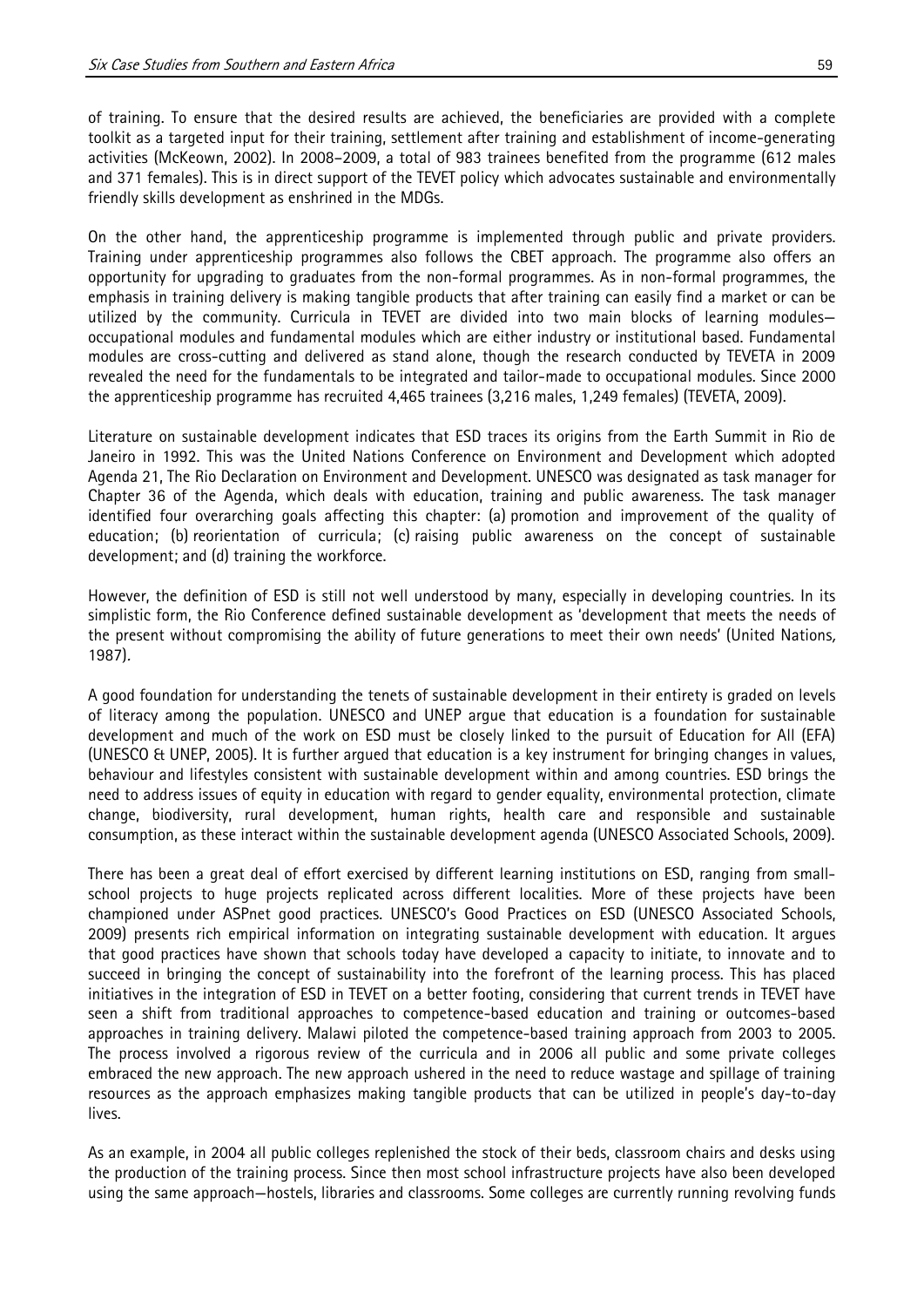using money generated through products made through training. This is unlike the traditional approach that trained people using models. The use of models has been proved to be expensive from the point of view of financial resources, natural resources and utilities like electricity. This means that all the resources used in training based on models becomes wasted at the end of training.

Under the Informal Sector Skills Development Programme (ISSDP), TEVETA runs different programmes ranging from one week to six months in duration. The programmes have involved integration of skills development in community-based enterprises. The main objective of such programmes is to shift the mind-set of people from a livelihood based on exploitative forestry to sustainable forest-based enterprises (TEVETA, 2009). Participation of different stakeholders has also been overwhelming in ISSDP and this has necessitated the adoption of different appropriate technologies. One initiative is currently promoting the use of sun-baked bricks which, in principle, has contributed to reducing the cutting down of trees for fuel and gas emissions during the baking of bricks.

#### 1.2 Objectives of the study

This case study attempts to analyse the extent to which ESD is integrated into TEVET in Malawi, particularly from the following aspects:

- 1. To determine how TVET providers define ESD;
- 2. To assess the relevance of ESD in TVET;
- 3. To determine methods used to deliver ESD in TEVET;
- 4. To find out barriers to enactment of ESD in TEVET.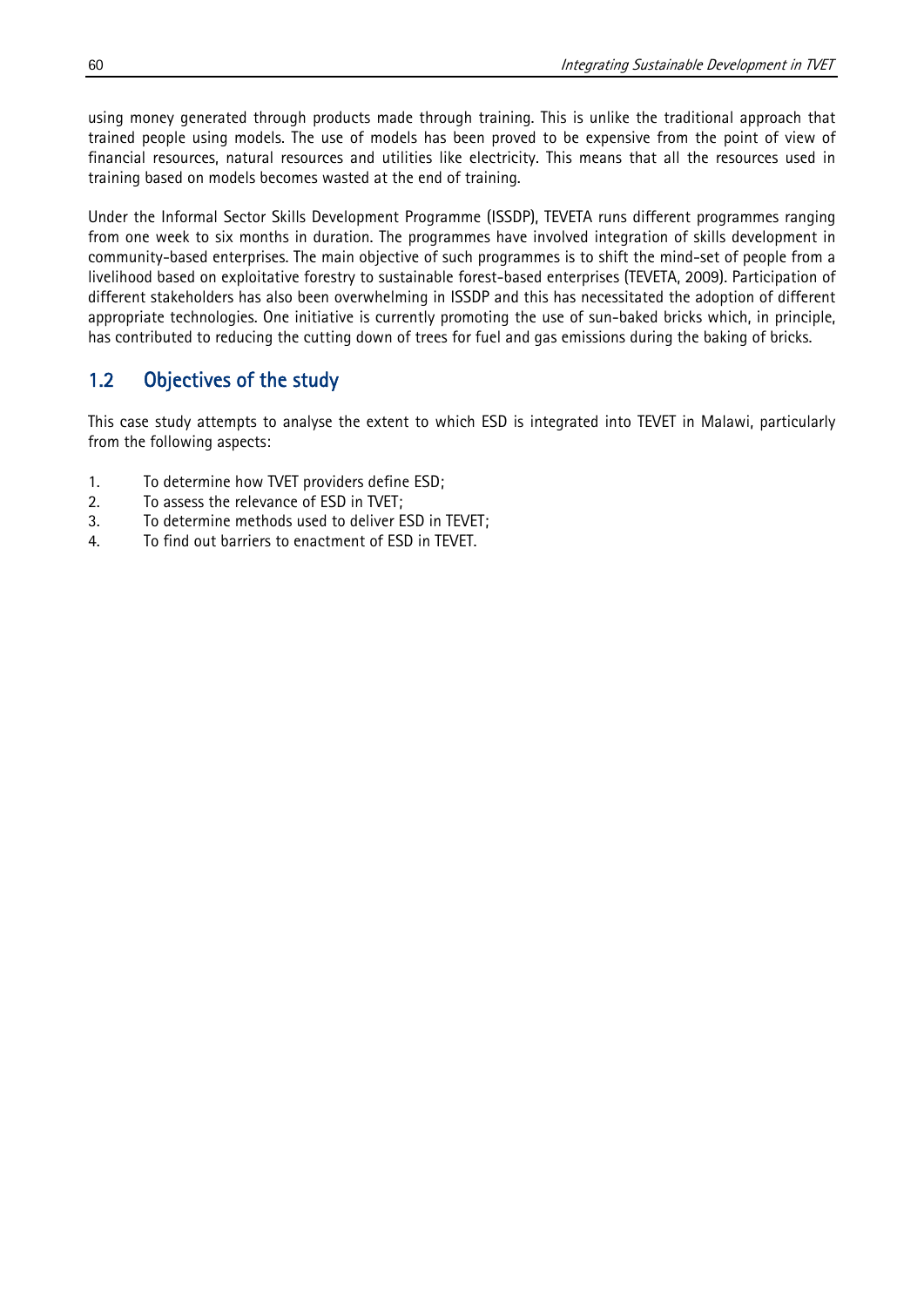# 2 Methodology

#### 2.1 Data collection

The study involved different methodologies of data collection and analyses. The methodology involved a literature review which was conducted on existing training programmes in TEVET, best practices in ESD and TVET and efforts TEVETA is putting in place with regard to integrating sustainable development in TVET. This was supported by a nation-wide study targeting respondents from seven public and four private providers. The study was based on stratified random sampling. While thirty informants were targeted, only twenty-four were involved. A questionnaire adapted from Dawe, Jucker & Martin (2005) was administered to all respondents. The questionnaire had four sections.

- Section A collected personal information;
- Section B collected information on the definition of sustainable development;
- Sections C sought information on the pedagogy used in delivering ESD and possible barriers to enacting it;
- Section D looked at student experience.

Where there was more than one informant from the same institution, group focus discussions were used. This also this gave an opportunity to collect more information compared to what could be obtained from the questionnaire. Two research assistants were contracted to collect the information.

#### 2.2 Data analysis

Data analysis was carried out using Microsoft Excel. Tallies were developed for each question item on the questionnaire as this was seen as the best method for analysis since responses for most questions required grouping according to best fit with regard to keywords. Respondents were also divided between administrators and instructors. Each response was given a weight of one and where respondents had given more than one responses to any question, each response counted as one.

Document analysis was also carried out to substantiate the findings from quantitative and focus group discussion data.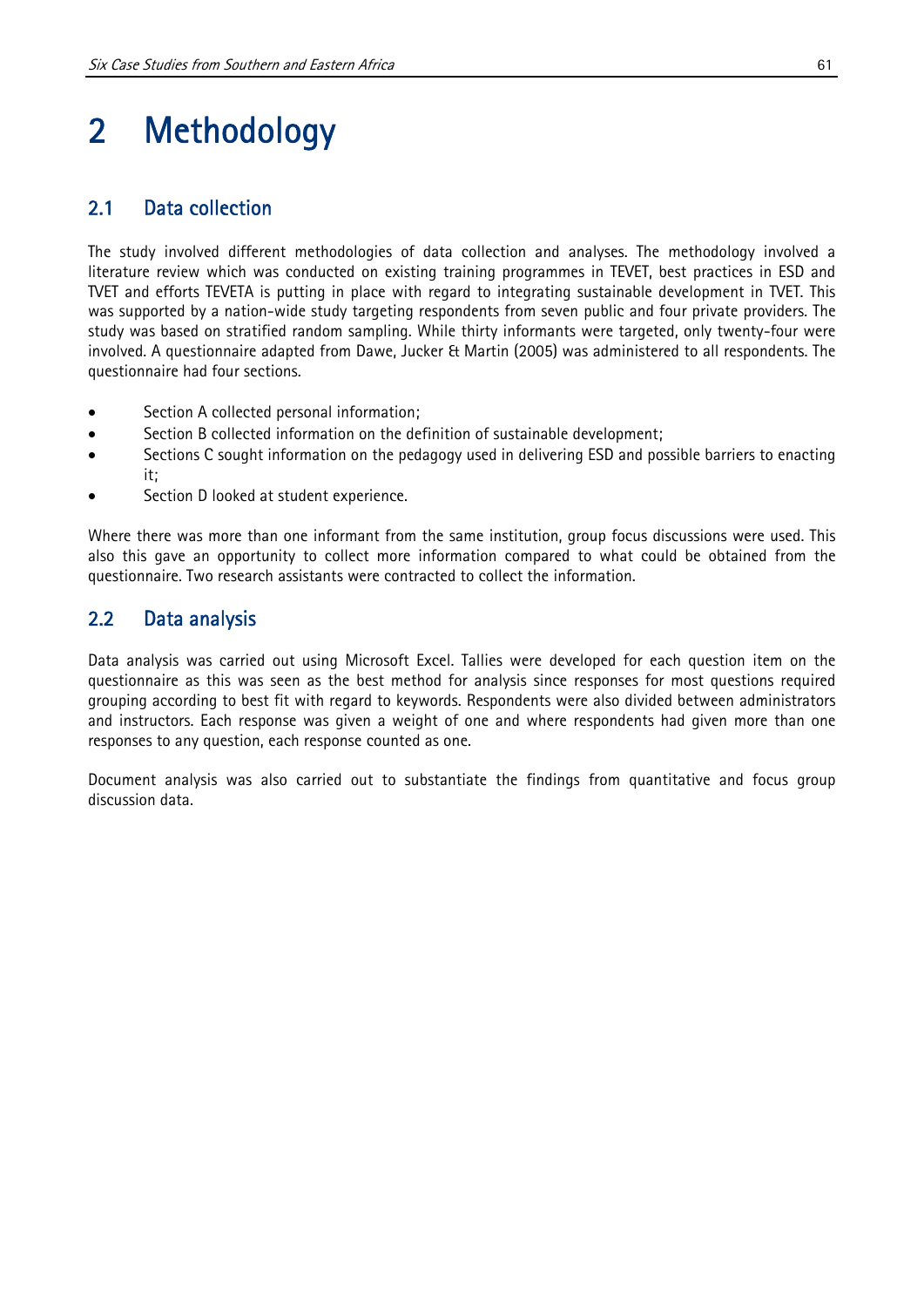### 3 Results

#### 3.1 The definition of sustainable development

Understanding of sustainable development varies from individual to individual. A questionnaire and focus group discussion were administered in the collection of data. In defining sustainable development, respondents indicated that it refers to initiatives that institutions undertake to ensure growth and expansion. Some indicated that sustainable development is a kind of positive change which can bring expected results over the long term. On the other hand, sustainable development has been defined as an activity that continues to selfpropagate after initial funding has been exhausted. Looking at keywords appearing within these definitions, there is a strong indication that respondents understand the term sustainable development but are not able to express it in such simple terms as is found in the literature. This applied both to formal and non-formal programmes. One informant responded using the UN definition: 'Development that should meet the needs of the present generation without compromising the needs of future generations to meet their own' (United Nations, 1987). An effort was made to breakdown respondents between administrators and instructors within private and public institutions. As outlined in Table 1, administrators in public and private institutions (67%) define sustainable development as setting up education systems that are able to produce relevant and marketable courses and trainees in the economy (50% public and 17% private). Some 33% of administrators looked upon sustainability as giving training to beneficiaries in order for them to become self-sufficient after training. As far as instructors in private colleges were concerned, sustainable development was development that can exist and be maintained for a long period of time (67%), while 33% defined sustainable development as giving beneficiaries skills that can lead to them becoming independent.

|                                                | Public colleges |             | Private colleges |             |
|------------------------------------------------|-----------------|-------------|------------------|-------------|
| Keywords in definitions                        | Administrators  | Instructors | Administrators   | Instructors |
| Set up of education system that is able to     |                 |             |                  |             |
| produce marketable courses and trainees        | 3               |             |                  |             |
| Development that can exist for a longer        |                 |             |                  |             |
| period                                         |                 |             |                  | 2           |
| Development that should meet the needs of      |                 |             |                  |             |
| the present without compromising the needs     |                 |             |                  |             |
| of future generations                          |                 |             |                  |             |
| To give training beneficiaries skills in order |                 |             |                  |             |
| to be self-supported                           |                 |             | 2                |             |
| Development that can be kept going and         |                 |             |                  |             |
| maintained                                     |                 |             |                  |             |
| Initiatives and programmes which an            |                 |             |                  |             |
| institution undertakes to promote expansion    |                 | 2           |                  |             |
| Positive change which can last for a long      |                 |             |                  |             |
| time bearing expected results and outcomes     |                 |             |                  |             |
| Development initiative that self propagates    |                 |             |                  |             |
| after initial funding has been exhausted       |                 | 2           |                  |             |
| Maintenance of standards of growth at an       |                 |             |                  |             |
| institution                                    |                 | 2           |                  |             |
| Embracing activities which can sustain         |                 |             |                  |             |
| oneself while reducing dependency              |                 | 2           |                  |             |

TABLE 1: Definitions of sustainable development by respondents

#### 3.2 Relevance of sustainable development in TVET

Looking at the relevance of sustainable development in TEVET, the study revealed that apart from delivery of training there is a need to link TVET to development at the individual level as it relates to community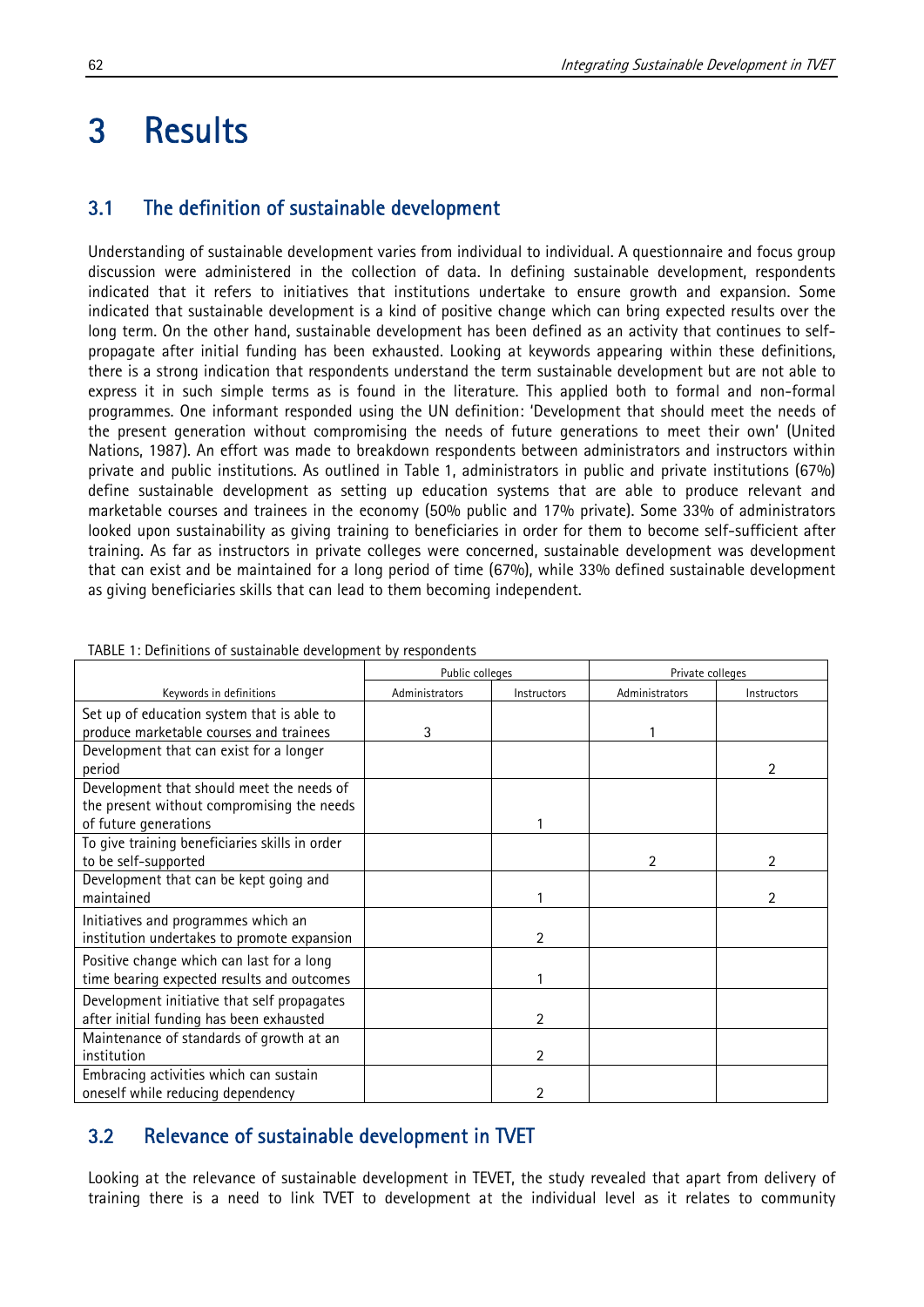development and later to national economic development. TEVETA's Strategic Plan for 2007–2012 mentions sustainability in its mission statement. Thus, sustainability in the skills imparted and the approach encourages lifelong learning. Responses talk about skills that are both self-sustaining and are able to bring sustainable development to the nation. TVET is able to provide the public and private sector with a skilled workforce. Studies on TVET indicate that the external efficiency of TVET in Malawi is very high, both for wage earning employment as well as self-employment (JIMAT Development Consultants, 2008; Pfeifer & Chiunda, 2008). Significant responses on the relevance of ESD to TVET indicated that TVET made the necessary human resource available for enhanced productivity, both at society and country level. In this regard there is a strong indication that most of the TVET providers appreciated and understood the relevance of ESD in TVET in Malawi. Key issues that came out of responses to a question indicated that relevance of ESD in TVET should be looked at with respect to the following aspects: (a) do the TVET curricula address the social, economic, political and cultural factors of the society? (26%); (b) availability of necessary skilled manpower for improved productivity in public and private sector (43%); (c) colleges becoming self-reliant through the enactment of ESD (4%); and (d) ESD being used as an effective tool for entrepreneurship development (9%). This to some extent agrees with the tenets of sustainable development that looks at society and the economy at the same time. The responses indicated very minimal appreciation of environmental issues. Some 22% of answers were not relevant to the question of relevance of ESD to TVET.

#### 3.3 Approaches for integrating ESD in TVET

Respondents were asked to indicate how ESD is being delivered in their institutions. This question sought to collect information on how ESD is taught in TVET. All informants except three attempted to respond to this question. The results indicate that there is no uniformity in delivery of ESD in Malawi. Document analysis revealed that ESD is still not an integral part of existing and revised curricula. This means that, apart from modules on Occupational Safety and Health, HIV/AIDS and Entrepreneurship, there is nothing directly addressing ESD. The responses on pedagogy and resources indicated nine delivery approaches being used in ESD. Practical lessons (18%), group discussions (14%), industrial or site visits, group demonstration and using CBET (11%) are among the popular approaches used in the delivery of ESD. As indicated in Figure 1, other approaches are entrepreneurship lessons, using projects/activities that highlight best practices, lectures and role modelling. This can mean that while efforts are being made to integrate ESD in TVET at the institutional level, these efforts go unnoticed. This further indicates that the monitoring systems do not focus on ESD.



FIGURE 1: Delivery approaches concerning ESD in TVET in Malawi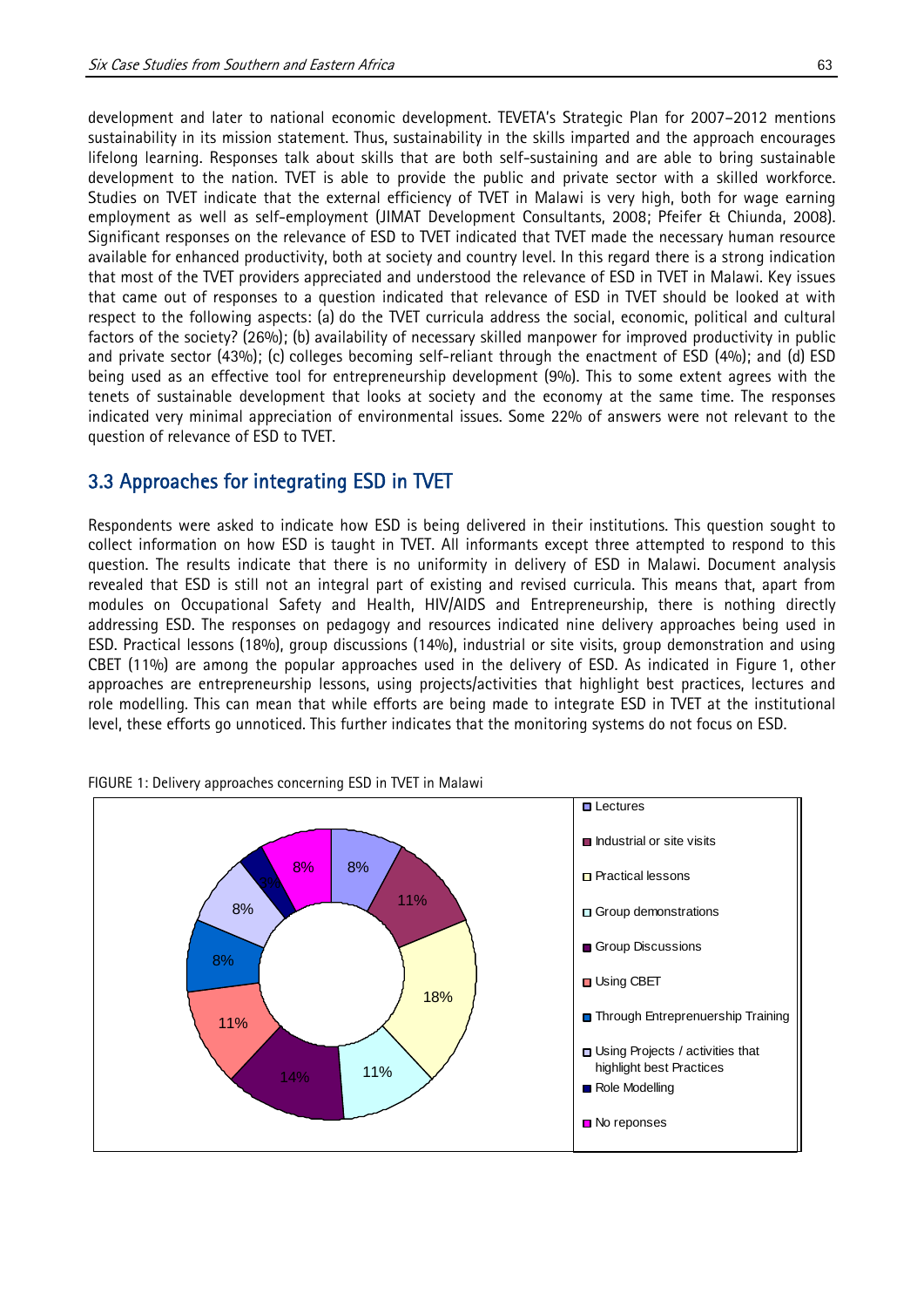#### 3.4 Barriers for integrating ESD in TVET

Respondents were asked to determine the level of severity of a provided list of possible barriers to effective enactment of ESD in TVET. The study results indicated that effective integration of ESD in TVET requires more effort and resources. Out of twenty-three questionnaires received from various training providers, about 75% indicated more than seven parameters that were severe barriers to enacting ESD. The principal barriers are indicated in Table 2.

| Possible barrier                                                | Number of training providers<br>mentioning this barrier | Severity of barrier |
|-----------------------------------------------------------------|---------------------------------------------------------|---------------------|
| Curriculum too crowded already and lack of time to update       | 16                                                      |                     |
| courses                                                         |                                                         |                     |
| Lack of staff expertise and the need to acquire new knowledge   | 14                                                      |                     |
| Perceived irrelevance by students                               | 17                                                      |                     |
| Lack of institutional drive and commitment                      | 14                                                      |                     |
| Lack of staff awareness                                         | 17                                                      |                     |
| Financial restrictions                                          | 19                                                      |                     |
| Confusion over what needs to be taught                          | 15                                                      |                     |
| Lack of relevant course examples                                | 14                                                      |                     |
| Reality of future career conflicts with sustainability teaching | 12                                                      |                     |
| Lack of perception of big environmental problems                | 12                                                      | າ                   |
| Lack of academic rigour/misunderstanding                        | 18                                                      |                     |

TABLE 2: Possible barriers to effective enactment of ESD in Malawi

Table 2 shows that lack of academic rigour and financial restrictions are the greatest barriers to enacting ESD in TVET in Malawi, with administrators and instructors in public as well as private institutions indicating that these are the most severe barriers. Administrators' prioritization on financial restriction ranged from 1 to 4, while instructors rated the same within the range of 1 to 2. Lack of staff awareness, an overcrowded curriculum and lack of time to update courses are also among the severe barriers listed. Further, on this same subject, those interviewed in focus group discussions were also asked how they viewed the practicality of introducing ESD in their institutions. Some 40% of training provides viewed sustainable development as a complex issue that can hardly be achieved by the present efforts. They argued that awareness about sustainable development among many players and the context of TVET curricula do not make these issues a core area of study. Inclusion of sustainable development issues in TVET curricula can help address awareness amongst TVET staff and students.

#### 3.5 The knowledge, skills and attitude required by TVET graduates

All respondent were asked to respond to the question on what knowledge, skills and attitudes TVET graduates would require in order to live and to work in a sustainable way. The responses indicated that there is a thin line between knowledge and skills. Administrators looked at a combination of skills and knowledge in life-skills, entrepreneurship, occupation/trade skills, occupational safety and health and communication skills as being essential to ensure that TVET graduates live in a sustainable way. Instructors indicated that graduates needed to have knowledge on information and communication technologies and the conservation of natural resources. Instructors also indicated that graduates could live in a sustainable way if they had skills in business management (marketing and costing) and problem-solving skills. The responses from administrators are more general and obvious in TVET. Document analysis on CBET curricula indicates that entrepreneurship, occupational skills and knowledge, occupational safety and health and communication are already available, including instruction on HIV/AIDS. The CBET curricula further emphasizes the development of knowledge, skill and attitudes. Instructors, on the other hand, have given very specific responses going beyond a classroom situation and articulated issues that concern the environment and society. As supported by responses on attitude, administrators indicated that graduates need to be ambitious and passionate, while instructors indicated that graduates need to feel the ownership and entitlement of assignments and contracts given to them, to appreciate and always to be aware of quality, at the same time as being honest and trustworthy, and always economically informed.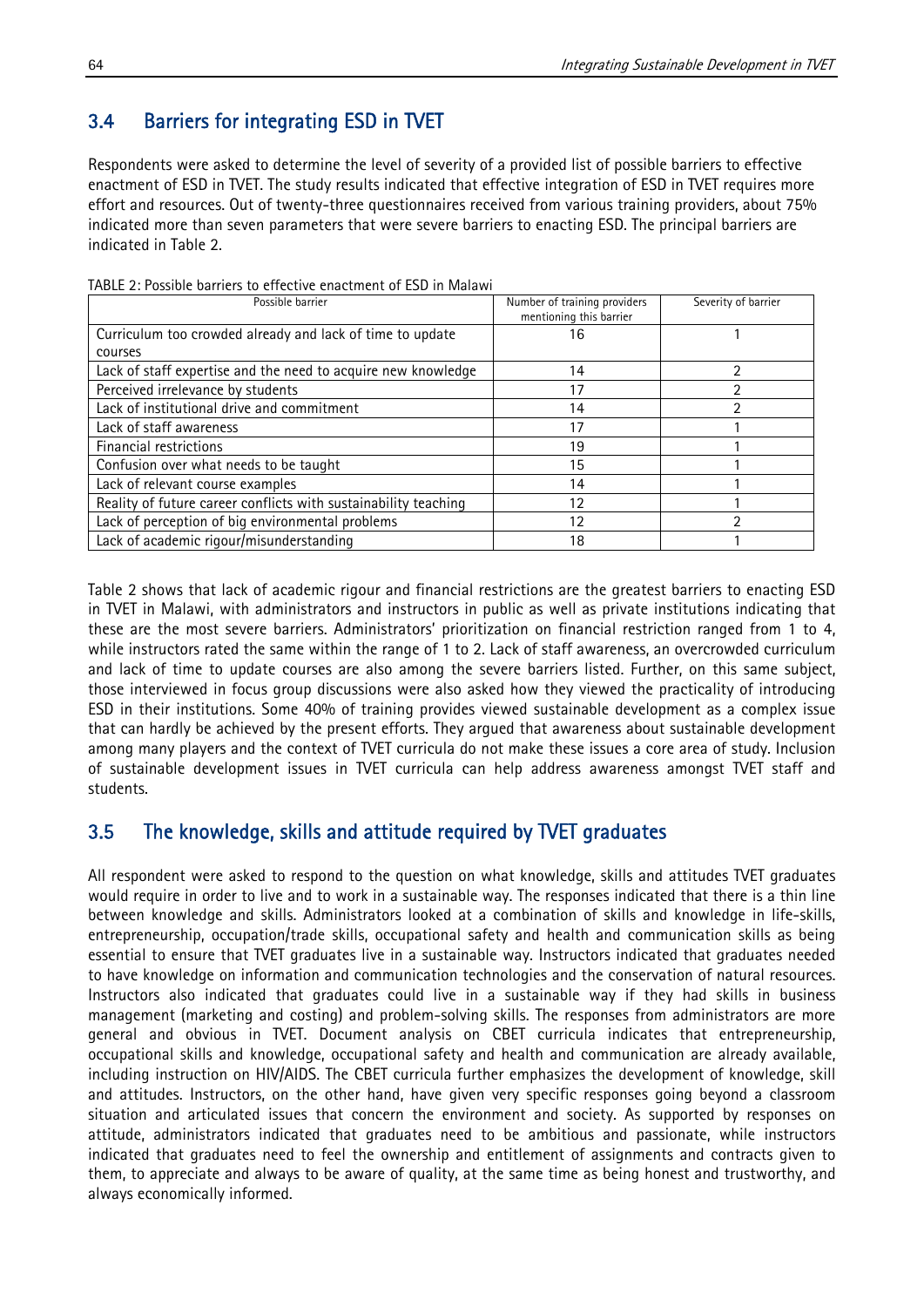| TABLE 3: Knowledge, skills and attitudes required for TVET graduates to live in a sustainable way |  |  |  |
|---------------------------------------------------------------------------------------------------|--|--|--|
|---------------------------------------------------------------------------------------------------|--|--|--|

| TADLE 3. KNOWICUJE, SKIIIS ANU ALLILUUCS TCYUNCU TOT TVET YHAUUALCS LO HVC IN A SUSLAMAOIC WAY |                                                    |  |  |  |
|------------------------------------------------------------------------------------------------|----------------------------------------------------|--|--|--|
| Administrators                                                                                 | <b>Instructors</b>                                 |  |  |  |
| Skills and knowledge                                                                           |                                                    |  |  |  |
| Life skills                                                                                    | Information, communication and technology skills   |  |  |  |
| Entrepreneurship                                                                               | Conservation knowledge and skills about natural    |  |  |  |
| Occupational skills                                                                            | resources                                          |  |  |  |
| Occupational safety and health                                                                 | Business management (marketing and costing) skills |  |  |  |
| Communication skills                                                                           |                                                    |  |  |  |
| Attitude                                                                                       |                                                    |  |  |  |
| Ambition                                                                                       | Ownership and entitlements                         |  |  |  |
| Passion                                                                                        | Quality consciousness and appreciation of quality  |  |  |  |
|                                                                                                | Honesty and integrity                              |  |  |  |
|                                                                                                | Economic awareness                                 |  |  |  |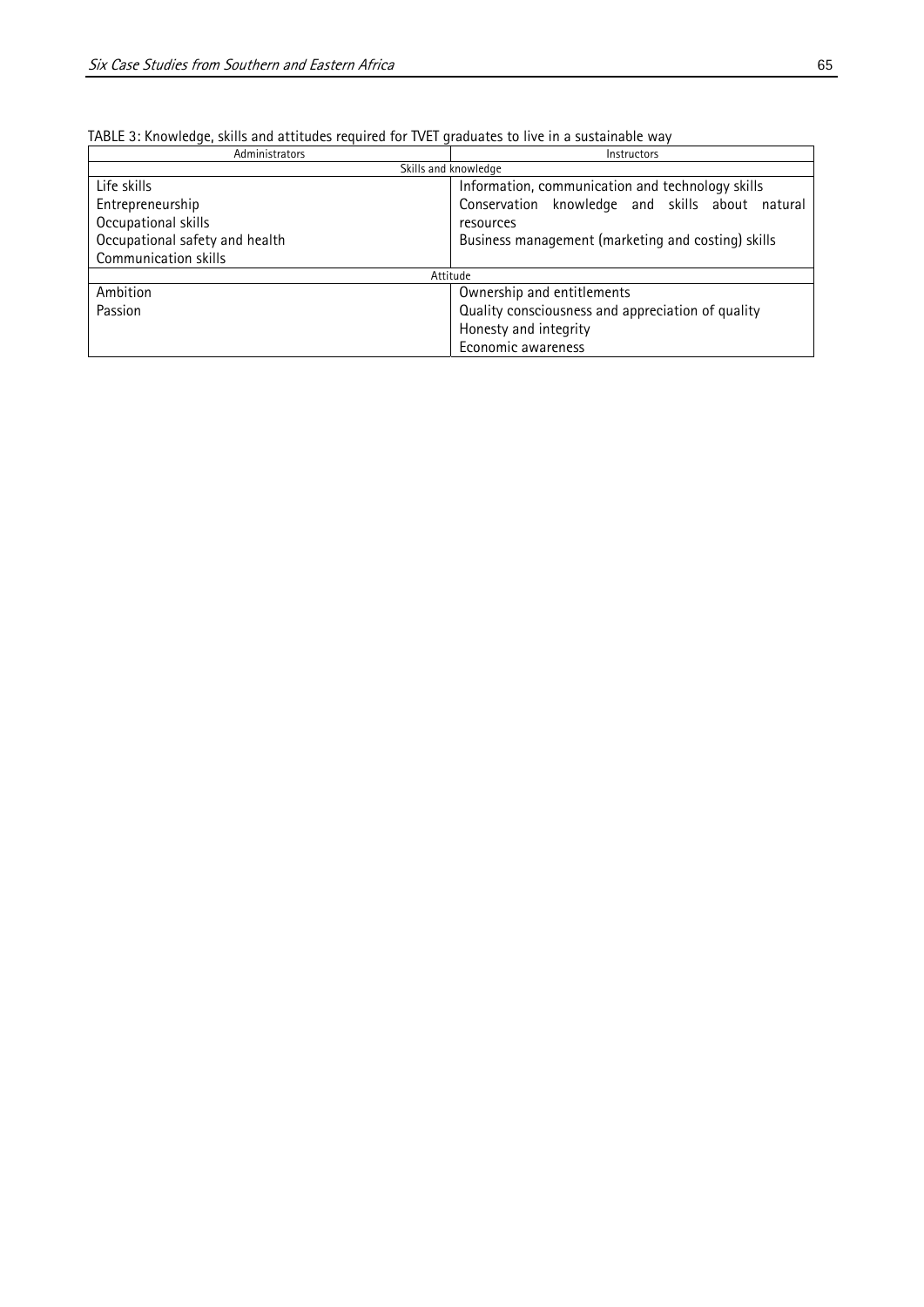## 4 Discussion

The results reflect that there is a great misconception about sustainable development among TVET providers in Malawi. Most of them looked at sustainable development as simply concerning institutional development. In general terms, the definitions focused on setting up education systems, making students self-reliant at the end of training and including initiatives that would sustain these student after training. This indicates a significant deviance from the UN definition of sustainable development that talks about the present needs not compromising future needs. On another note, it is worth noting that keywords like 'maintenance', 'long-lasting', 'self-supporting' and 'reduced dependence' indicate that there is some crude understanding of sustainable development which needs to be enhanced through appropriate interventions.

However, the study indicates that ESD is relevant to TVET in Malawi as the arguments are in line with the literature. This further shows that both instructors and administrators appreciated the need to integrate ESD in TVET. While this study observed that curricula place little emphasis on ESD, administrators and instructors indicated that the approaches are available for the integration of ESD in TVET. This is an advantage, but employers who are also key stakeholders in TVET should not be left out of the process. The approaches used in Malawi correspond to approaches that have been used elsewhere. The study reveals that there is a favourable attitude towards integrating ESD in TVET. However, the effectiveness of this integration will depend on the way barriers are dealt with.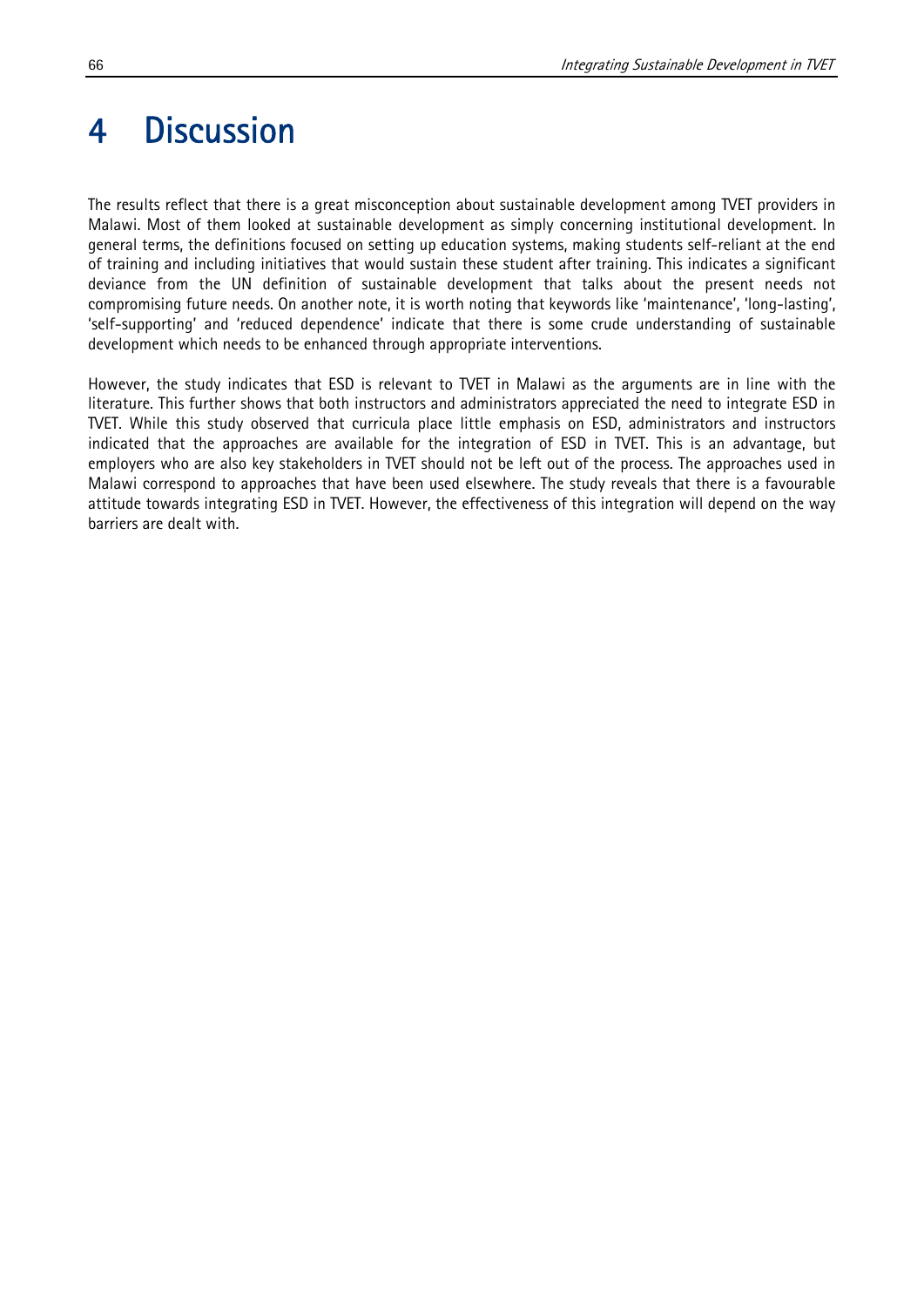# 5 Conclusion and recommendations

Concerted efforts are paramount in order to make ESD a reality. In principle, the TEVET curricula needs to be shaped in such a way that ESD become prominent, as promoted by Education for All. As Malawi's TEVET sector reform continues and curricula are being updated, stakeholders can take advantage of this situation and incorporate ESD as a fundamental subject in all occupations. A rigorous capacity-building (awareness) of ESD is imperative as trainers seem equally at a loss on ESD issues. Based on the identified barriers, the study recommends key agents and possible remedies as in Table 4:

| Possible barrier                                       | Suggested key agent        | Possible remedies         |
|--------------------------------------------------------|----------------------------|---------------------------|
| Curriculum too crowded and lack of time to update      | TEVETA, Malawi Government, | Review curricula in TVET  |
| courses                                                | employers                  |                           |
| Lack of staff expertise and the need to acquire new    | Malawi Government, UNESCO  | Capacity-building for     |
| knowledge                                              | and TEVETA                 | <b>TVET</b> staff         |
| Perceived irrelevance by students                      | College administrators and | Deliver training based on |
|                                                        | instructors                | reviewed curriculum       |
| Lack of institutional drive and commitment             | Malawi Government, TEVETA  | Capacity-building         |
|                                                        | and TVET providers         |                           |
| Lack of staff awareness                                | Malawi Government, TEVETA  | Conduct capacity-         |
|                                                        | and TVET providers         | building and awareness    |
|                                                        |                            | meetings                  |
| Financial restrictions                                 | UNESCO/donors, Malawi      | Provide financial         |
|                                                        | Government and TEVETA      | resources                 |
| Confusion over what needs to be taught                 | Malawi Government, UNESCO  | Conduct capacity-         |
|                                                        | and TEVETA                 | building and awareness    |
|                                                        |                            | meetings                  |
| Lack of relevant course examples                       | Malawi Government, UNESCO  | Conduct capacity-         |
|                                                        | and TEVETA                 | building and awareness    |
|                                                        |                            | meetings                  |
| Reality of future career conflicts with sustainability | Malawi Government, UNESCO  | Conduct capacity-         |
| teaching                                               | and TEVETA                 | building and awareness    |
|                                                        |                            | meetings                  |
| Lack of perception of big environmental problems       | Malawi Government, UNESCO  | Conduct capacity-         |
|                                                        | and TEVETA                 | building and awareness    |
|                                                        |                            | meetings                  |
| Lack of academic rigour/misunderstanding               | Malawi Government, UNESCO  | Conduct capacity-         |
|                                                        | and TEVETA                 | building and awareness    |
|                                                        |                            | meetings                  |

TABLE 4: Barriers, suggested key agents and possible remedies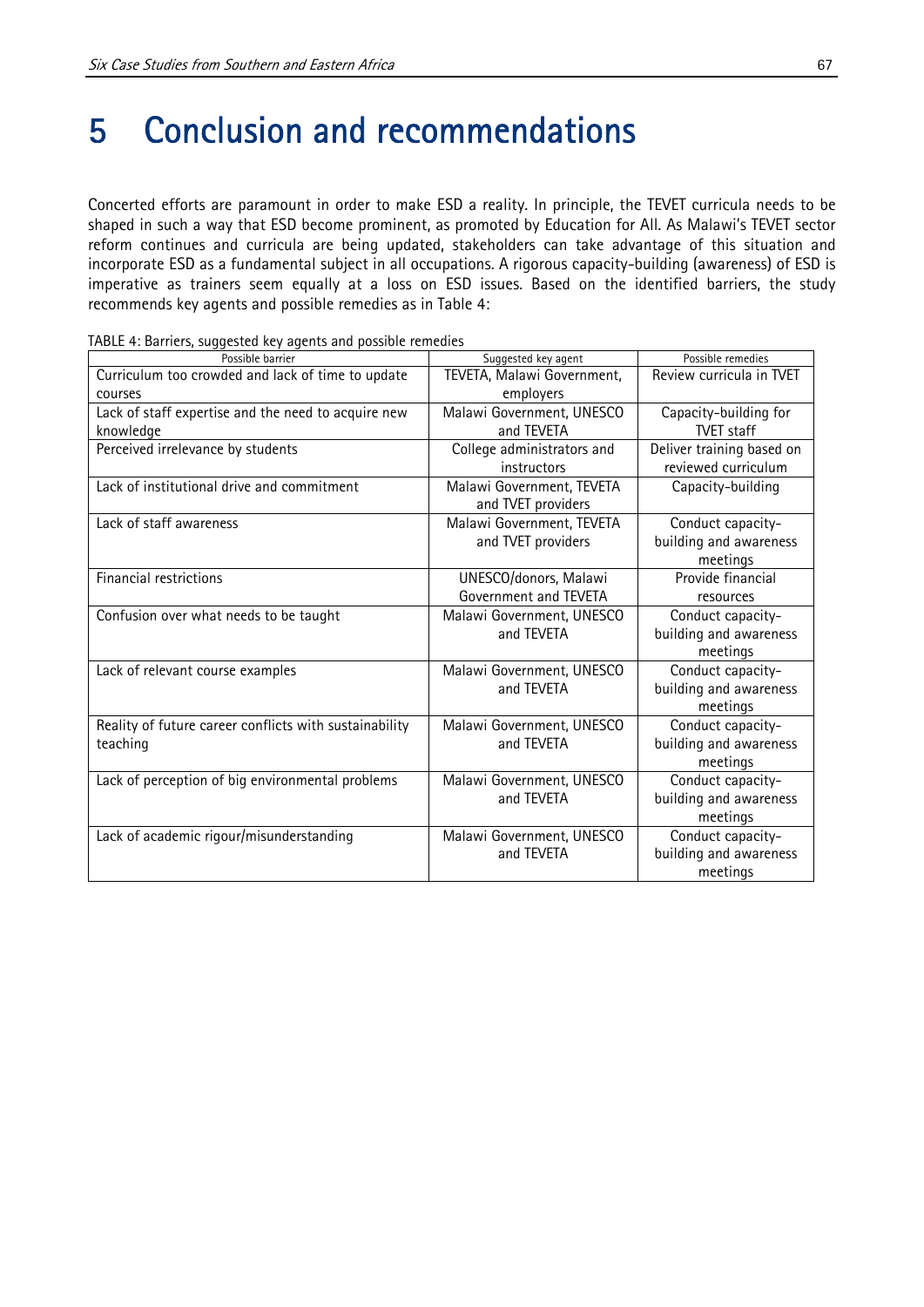### References

- Dawe, G.; Jucker, R.; Martin, S. 2005. Sustainable development in higher education: current practice and future developments. York, UK: Higher Education Academy.
- JIMAT Development Consultants. 2008. Malawi labour market survey. Lilongwe: TEVETA Secretariat..
- McKeown, R. 2002. Education for sustainable development toolkit. <www.esdtoolkit.org/esd\_toolkit\_v2.pdf>
- Malawi. Government. 1999. TEVET Act. Zomba, Malawi: Government Press.
- Pfeiffer, D.; Chiunda, G. 2008. Tracer study of TEVET and higher education completers in Malawi: final report. Lilongwe: GTZ/World Bank.
- Schellnhuber, H.J. et al. 2004. Global change and the earth system: a planet under pressure. Heidelberg, Germany: Springer (IGBP Series).
- Technical, Entrepreneurial and Vocational Education and Training Authority–TEVETA. 2007. TEVETA 2007-2012 Strategic Plan. Lilongwe: TEVETA. [Unpublished.]
- Technical, Entrepreneurial and Vocational Education and Training Authority-TEVETA. 2009. Annual report. Lilongwe: TEVETA. [Unpublished.]
- United Nations. 1987. Our Common Future: report of the World Commission on Environment and Development (WCED). Oxford, UK: Oxford University Press.
- United Nations. 1992. Agenda 21: The Rio Declaration on Environment and Development, Chapter 36. New York, NY: United Nations.
- United Nations. Secretary-General. 2002. Address to the World Summit on Sustainable Development Johannesburg, South Africa, 26 August–4 September 2002. (A/CONF.199/20.)
- United Nations Educational, Scientific and Cultural Organization—UNESCO; United Nations Environment Programme— UNEP. 2005. First Expert Meeting for United Nations Decade of Education for Sustainable Development in Africa. Nairobi, Kenya: UNESCO/UNEP. <portal.unesco.org/education/en>
- UNESCO Associated Schools. 2009. Education for sustainable development: second collection of good practices. Paris: UNESCO.
- UNESCO-UNEVOC. 2008. UNESCO–UNEVOC in action: Report on Activities 2006–2007. Bonn, Germany: UNEVOC. <www.unevoc.unesco.org/wiki.html>
- UNESCO-UNEVOC. 2009. Case study on ESD in TVET from Malawi. Bonn, Germany: UNEVOC.
- World Bank. 2009. The education system in Malawi: country status report. Washington, DC: World Bank. (CSR 2008/2009.)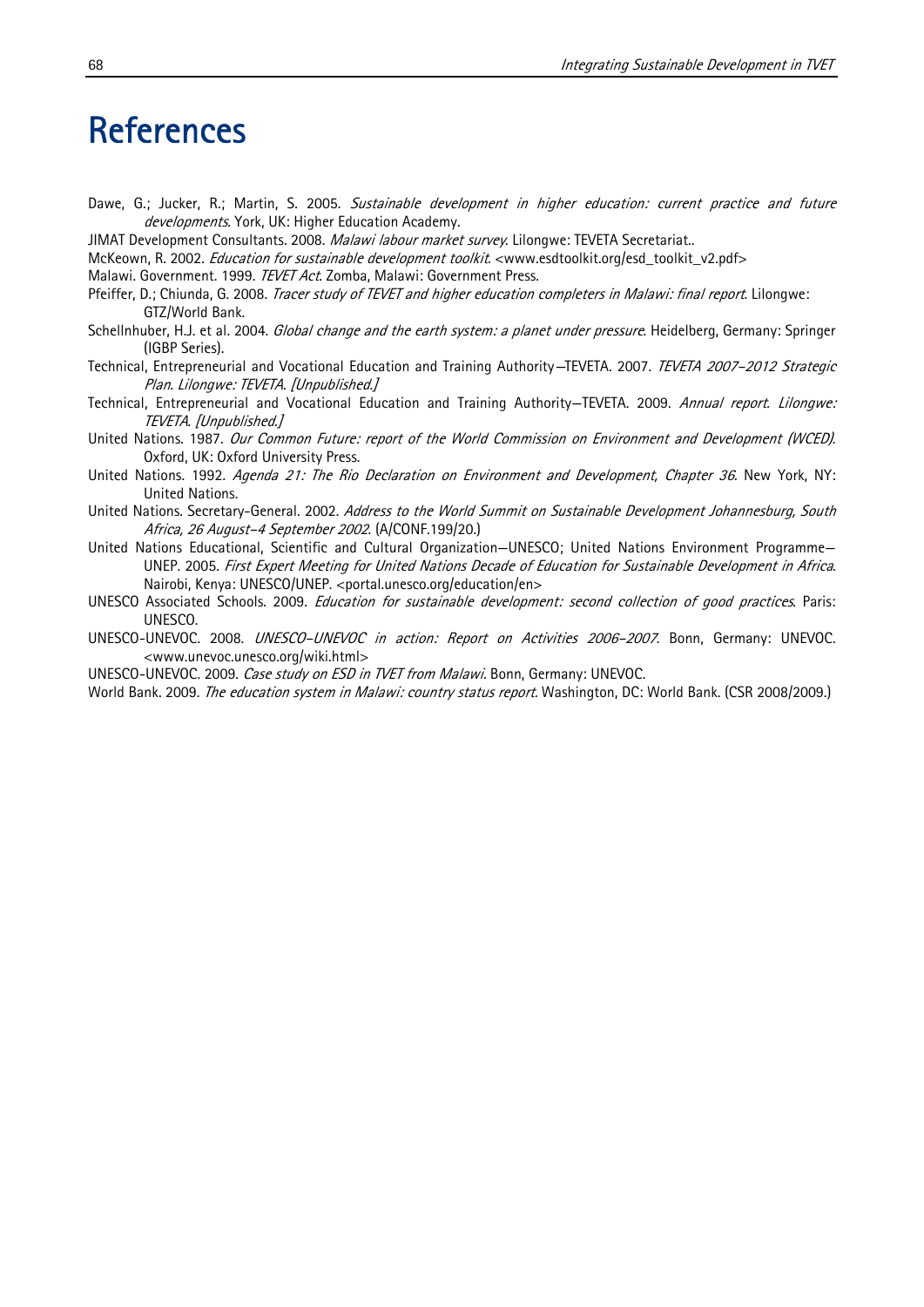# A CASE STUDY OF PRACTICES FOR INTEGRATING EDUCATION FOR SUSTAINABLE DEVELOPMENT IN TVET FOR THE TOURISM INDUSTRY IN MAURITIUS

### Roland Dubois and Koontee Balgobin Industrial and Vocational Training Board, Phoenix, Mauritius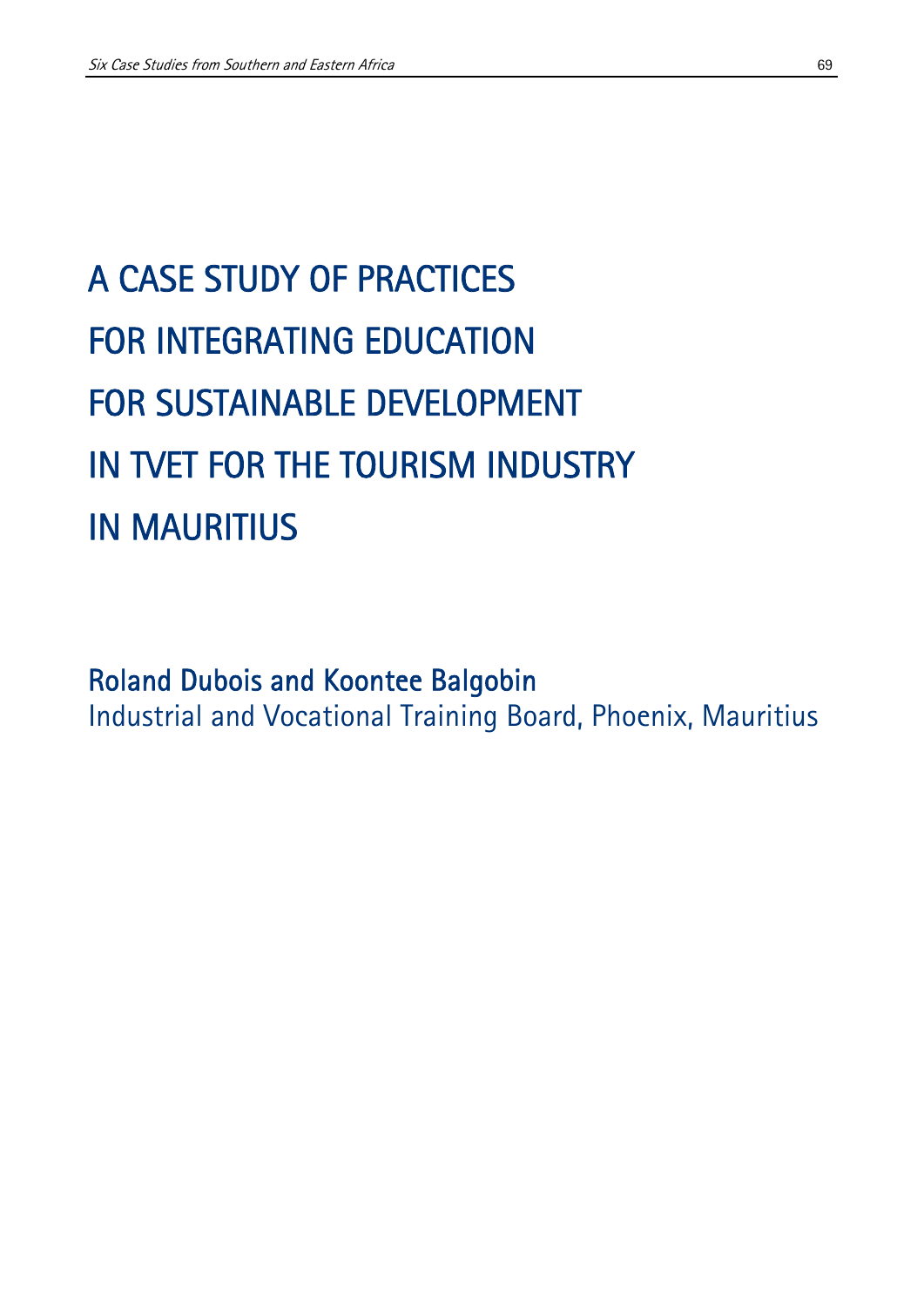# Acknowledgements

This case study on ESD has come at a timely moment given the run up to the Climate Conference (Copenhagen, December 2009). UNESCO-UNEVOC must be congratulated for having decided to produce this series of case study aimed at arriving at a model of ESD that could eventually be integrated into all TVET programmes. Indeed, the idea had already been mooted at the second UNESCO International Congress on TVET (Seoul, 1999). Unfortunately, not many actions have been implemented so far in spite of an action plan that was developed in 2004 at an Expert Meeting in Bonn.

We would like to place on record our thanks and gratitude to the following persons:

Efison Munjanganja, Officer in Charge at UNESCO-UNEVOC, who initiated the project.

John Simiyu, Case Studies Co-ordinator, who has been responsible for bringing the project to completion on time.

Chris Chinien, Workforce Development Consulting, Montreal, Canada, who has always provided assistance whenever required.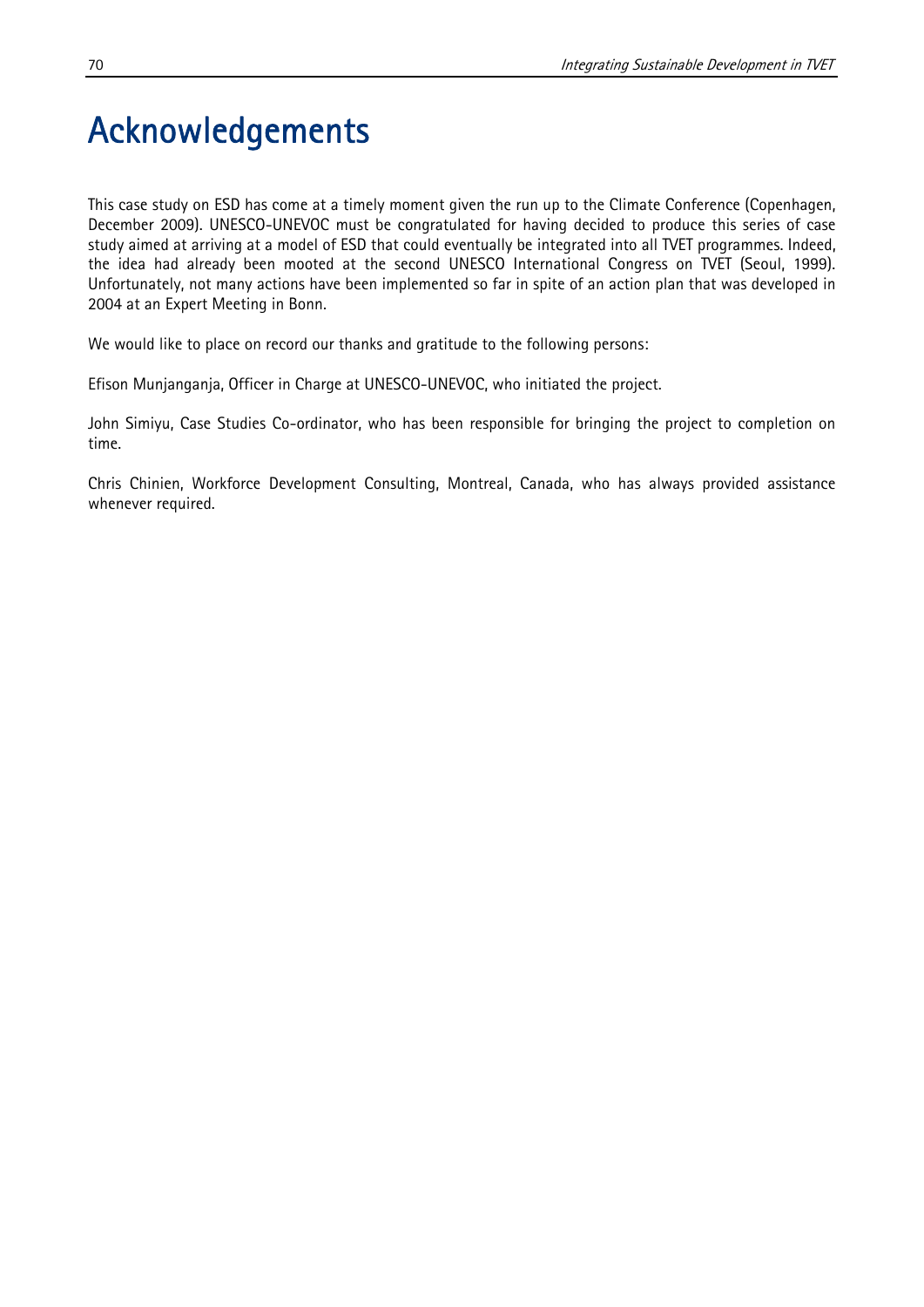### Executive summary

Given that tourism is earmarked to become the first pillar of the Mauritian economy by the year 2015, tourism studies have become very popular and are being offered by the École Hôtelière Sir Gaëtan Duval of the Industrial and Vocational Training Board (IVTB), the leading TVET organization in Mauritius, and as well as at the University of Mauritius, the University of Technology Mauritius and some private training centres.

At the second UNESCO International Congress on TVET held in Seoul in 1999, TVET was given an orientation to incorporate sustainable development. At about the same time, Mauritius became aware of the need to protect its milieu and was one of the first countries to sign the Kyoto Protocol, followed by a series of measures to protect its environment. Furthermore, a 'Building a Green Mauritius' Project was announced in the budget speech of 2008/2009, while pressure is building up everywhere to sensitize the global population about climate change. The IVTB, the two universities in Mauritius, as well as the private institutions providing training in tourism studies, are conscious of this uncomfortable truth and strongly believe that it is only an educated population with a sound awareness of the issues that can understand the importance of sustainable development and help translate all the measures announced into real projects, thereby contributing to making Mauritius into an economically, socially and environmentally developed country.

It was therefore appropriate to find out how education for sustainable development (ESD) is being handled, if at all, in these different institutions. Thus, the purpose of the case study was to find out the status of ESD in selected training institutions in Mauritius. The sample consisted of training officers from the IVTB, private training providers and university lecturers involved in the teaching of tourism studies. Data were collected using a structured questionnaire outlining an understanding of sustainable development, the initiatives adopted and the possible barriers that could prevent the inclusion of ESD in training programmes.

Data analysis showed that sustainable development revolves around five important elements: process, a balanced economy, society, the environment and the future. This first analysis indicated that the population has a rather good understanding of sustainable development, which is being delivered through traditional educational means, as well as through other approaches, such as focus-group interviews, distance learning and e-learning, amongst others. Most of the respondents indicated that the most severe barriers are *financial* restrictions and perceived irrelevance by students. After a detailed analysis of the data, it was concluded that an action plan for a national TVET sustainability policy should be produced and some recommendations were made for its implementation.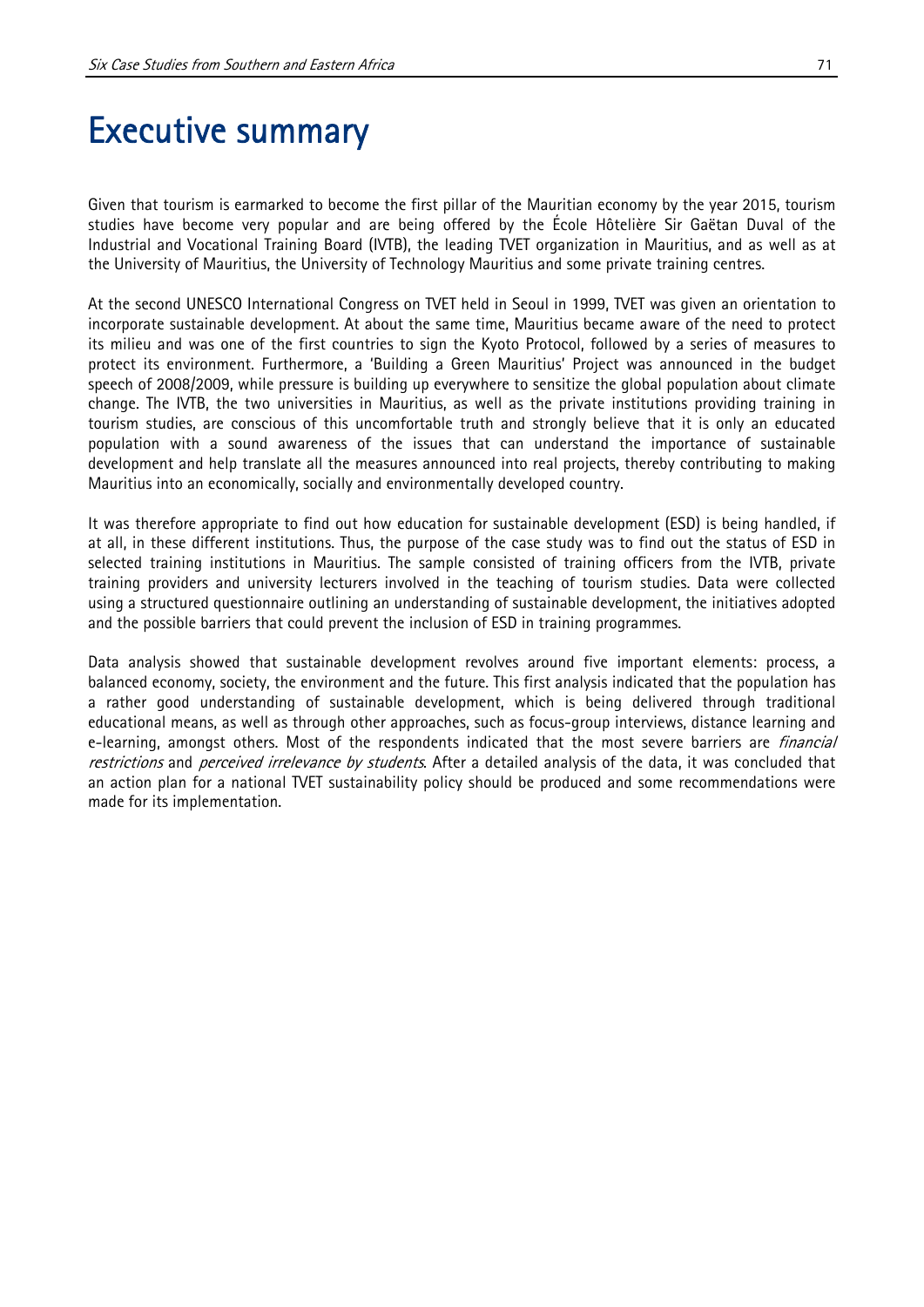## 1 Background

Tourism is earmarked to become the first economic pillar of Mauritius since the government is targeting to welcome 2 million tourists annually by the year 2015, representing a regular yearly increase of 10%. The tourism sector contributed 9% to the Mauritian gross domestic product (GDP) in 2008, providing direct employment for 25,000 people and indirect employment for a further 50,000. This massive growth of the tourism sector has led to some serious debates in Mauritius as to the number of people the economy of Mauritius was capable of supporting, since it is already sustaining a population of over 1.2 million for an area of 2,000km<sup>2</sup> or a population density of 600 persons per km<sup>2</sup>. The debates are centred around the three main pillars of responsible and sustainable development, namely, the economic, the social and the environmental impact.

A key question of interest is whether the image of Mauritius as a high-class tourist destination can be sustained. The Mauritian Government is very conscious of the consequences of that policy, its impact on the economy, the negative effects on society and its implications on direct and indirect employment in the tourism sector. As a result, a series of measures has been initiated to protect the environment over the years and the 'Building a Green Mauritius' Project was announced in the budget speech of 2008/2009. Responsibility for this project was attributed to the Office of the Deputy Prime Minister in an effort to send a strong signal to the population.

On the international scene, people are becoming very conscious of the adverse effects of climate change on our environment. People from over 170 countries participated with their banners in peaceful demonstrations in the last weekend of November 2009 prior to the Copenhagen Conference on Climate Change held in December 2009 in the context of the Kyoto Treaty which would be expiring in 2012.

At the UNESCO Second International Congress on Technical and Vocational Education and Training (TVET) held in Seoul, Republic of Korea, in April 1999, Colin Power, the then UNESCO Deputy Director-General for Education, mentioned in his closing address that:

TVET can play an instrumental role in developing a new generation of individuals who will face the challenge of achieving sustainable socio-economic development. A number of new subjects (issues) therefore need to be incorporated into TVET teaching and learning or be further emphasized for the sake of the future of all of us as we struggle to learn throughout life (Power, 1999).

It is no coincidence that the central theme of the congress was 'Lifelong Learning and Training for All: a Bridge to the Future'. In the preamble to the recommendation contained in the Final Report of that same conference, it was clearly stated that:

We have considered the emerging challenges of the  $21<sup>st</sup>$  century, a century that will be an era of knowledge, information and communication. Globalization and the revolution in ICT have signalled the need for a new human-centred development paradigm. We have concluded that TVET, as an integral component of lifelong learning, has a crucial role to play in this new era as an effective tool to realise the objectives of a culture of peace, environmentally sound sustainable development, social cohesion, and international citizenship (UNESCO, 1999).

At the World Summit on Sustainable Development (Johannesburg, 2002), a special United Nations Decade of Education for Sustainable Development (DESD) was established running from 2005 to 2014. Its primary goal was to make sustainable development central by refining and promoting the transition to a sustainable future through all forms of education, public awareness and training. UNESCO was designated as the lead UN agency for the Decade and has catalyzed key initiatives in all parts of the world.

In October 2004, UNESCO hosted an International Experts' Meeting on 'Learning for Work, Citizenship and Sustainability' in Bonn, Germany. The participants made an assessment of the extent to which the recommendations from the Seoul Congress were being implemented by UNESCO Member States with particular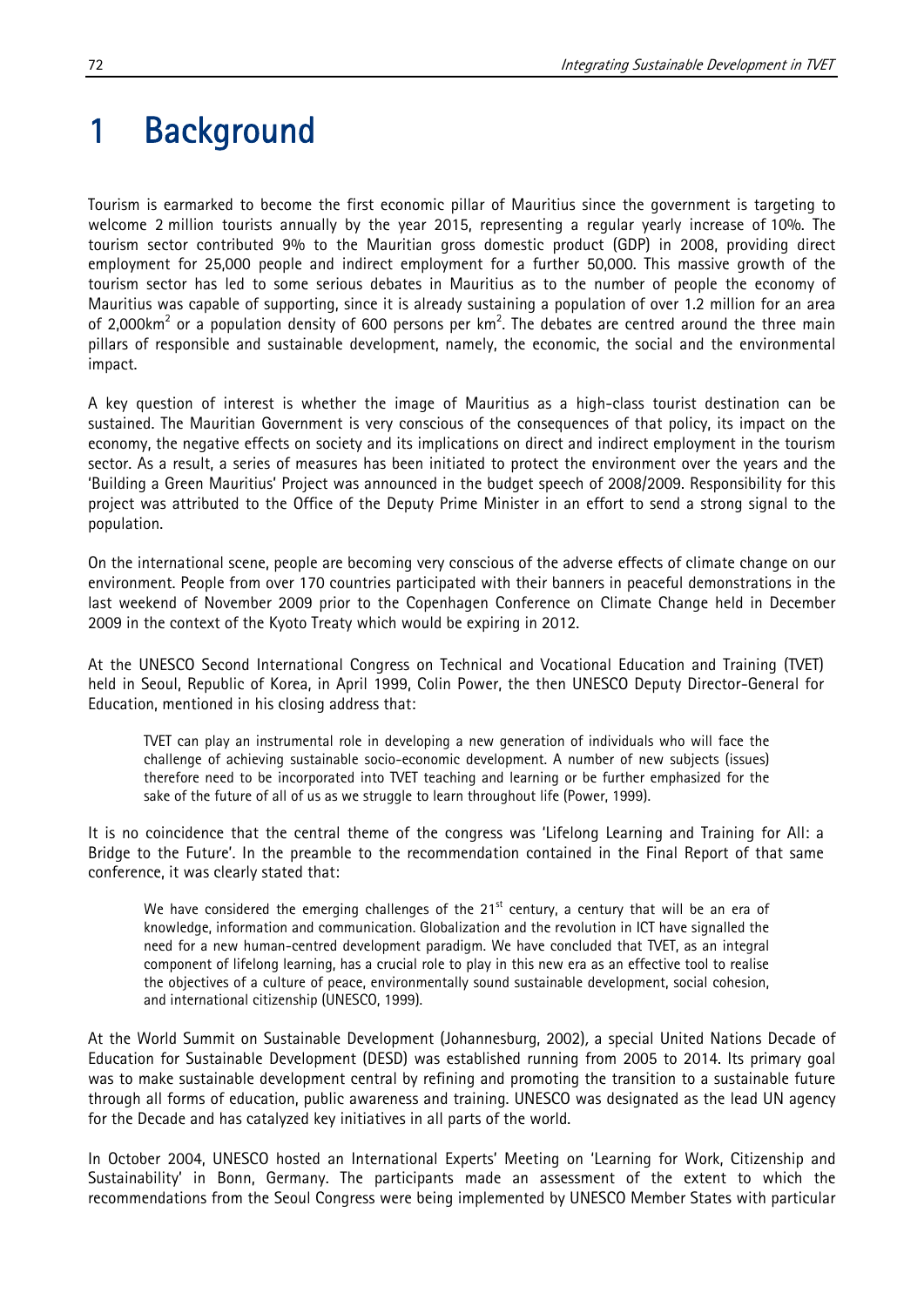reference to: (a) learning for skills development; (b) the transition to the world of work; and (c) TVET for sustainable development. It was noted, however, that not much progress had been achieved. The Bonn Declaration on Learning for Work, Citizenship and Sustainability indeed stressed further that:

We, the participants in 'Learning for Work, Citizenship and Sustainability', a UNESCO meeting of international experts on TVET, are agreed that, since education is considered the key to effective development strategies, TVET must be the master key that can alleviate poverty, promote peace, conserve the environment, improve the quality of life for all and help achieve sustainable development (UNESCO-UNEVOC, 2004).

Globalization and technological change resulted in modifying the nature of the world of work: the demand is towards a skilled, committed and motivated workforce that matches the new requirements. It is believed that greater exposure of trainees to sustainability concepts, practices and examples is more likely to lead to the desired change in the workplace culture in the future.

The delivery of sustainability practices must take place in pre-service TVET as well as in on-the-job training and in worker upgrading and retraining. TVET is both a consumer and producer of resources and therefore has many different concerns about sustainability. This situation will continue to predominate in the future in order to reflect both technological advances and job change.

The existing practices at the Industrial and Vocational Training Board's École Hôtelière Sir Gäetan Duval (IVTB-EHSGD) emphasize the fact that TVET is central to achieving the Millennium Development Goals (MDGs). In Mauritius, TVET has been in existence for a number of years, although its importance has accelerated since the late 1980s with the setting up of the IVTB and subsequently the Technical School Management Trust Fund (TSMTF). Since that period, it has evolved gradually to its present state where a module on awareness of environmental issues and an examination of the consequences of man's activities on the environment now forms part of the training programme. It can also be pointed out that the IVTB and all its trainees celebrate World Environment Day on 6 October every year and new initiatives to develop the trainees' creativity and sense of belonging are usually launched on that same occasion. The first tourism studies were introduced at the IVTB-EHSGD some ten years ago through a two-year vocational diploma course designed to produce middle managers for the tourism sector. Other training programmes were intended to make graduates employable in the tourism industry immediately after graduation. However, when the IVTB diploma in tourism was reviewed in 2003, other imperatives came to the fore and different stakeholders from the tourism industry, involving both the private and public sectors, were brought together with a view to harmonizing their strategies in order to ensure a relevant training programme aimed at safeguarding and enhancing the tourism industry. The curricula were redesigned with a view to making trainees more competitive on the global market. Various modules were then introduced, such as:

- (a) economy—encompassing, inter alia the impact of tourism on the economy of Mauritius;
- (b) geography and history;
- (c) ecotourism and cultural tourism;
- (d) tourism planning where the teaching emphasis is laid on an understanding of the importance of proper planning and the development of tourism in order to sustain it;
- (e) real case studies in Mauritius and other countries throughout the world;
- (f) knowledge of current affairs, amongst others things (see: <www.ivtb.mu/ehsgd/index.aspx>).

Thus, samples of insights covered in the programme include an analysis of the impact of tourism and its limits of growth—demographic, technical, institutional—and social aspects associated with the growth of tourism and trouble-shooting. As part of the course, the students need to carry out a study tour (preferably overseas), three work placements, as well as completing a professional project in collaboration with professionals in the tourism industry. The overseas study tour allows the students to better understand and live the reality of international tourism and make a personal assessment of the possible impact—positive and negative—of tourism on the society of the country visited. Over and above their training programme, students are called upon to participate in projects of local interest, such as cleaning debris in a river bed, adopting and greening a traffic island, etc. This further helps to raise their awareness about sustaining the quality of the environment in which they live, alongside the necessity for them to earn their living decently and for the country to progress economically.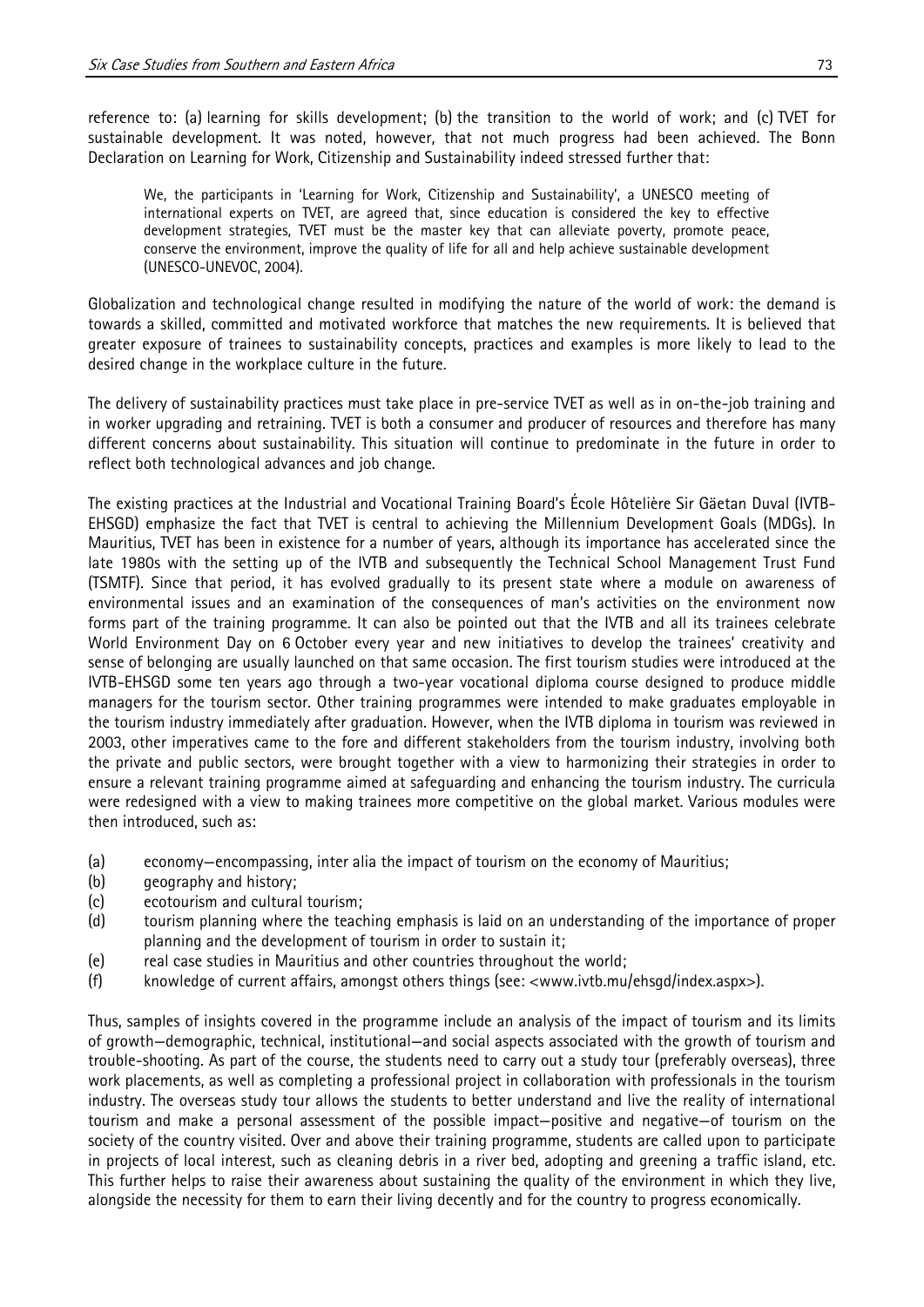In that respect and as already mentioned, every year the IVTB and all its trainees celebrate the World Environment Day on 6 October and new initiatives to develop the creativity and sense of belonging of the trainees are usually launched on that occasion. A couple of years ago, the EHSGD signed the pledge for an environmental charter developed by the Association of Hotels and Restaurants of Mauritius. In 2008, IVTB launched the Green IVTB project encompassing a series of projects (ranging from the simple to the more ambitious) in line with the new Mauritian Government's 'Building a Green Mauritius' Project, an initiative that was clearly spelt out in the budget speech of 2008/2009. To further enhance this new initiative, one trainer was made responsible for training in the related modules of 'economy and tourism planning', so as to emphasize the case for the integration between economy, society and environment.

The mode of teaching and learning used so far in the different tourism programmes offered in Mauritius has been very effective in making the students employable. It has certainly contributed significantly to the development of the sector as it has helped, inter alia, to produce the right number of trainees in increasing numbers every year and to increase employability of those trainees trained within the IVTB and by the other training providers.

In spite of the critical importance of a workforce aware of sustainability to control the expansion of the tourism sector in Mauritius, there has never been any systematic effort to identify the initiatives integrating education for sustainable development (ESD) in TVET undertaken by these institutions. The purpose of this study was to bridge this information gap. However, in addition to the IVTB, there are many independent private training institutions, major groups of hotels with their own in-house training services and the two Mauritian universities that provide training in tourism studies. Hence, it is timely that an inventory of all the measures, however diverse, be carried out and a model developed that brings together all TVET programmes being offered in Mauritius.

## 1.1 Objectives

The ultimate objective is to get all these stakeholders together and discuss the possibility of coming up with a coherent approach to ESD that can be integrated in all TVET programmes. The objectives are:

- 1. To determine approaches TVET providers are using to integrate ESD in their training programmes.
- 2. To determine if there is a coherent approach being used for integrating ESD in TVET programmes.
- 3. To assess the level of awareness of ESD amongst lecturers/training officers involved in the teaching of tourism studies
- 4. To determine barriers to enacting ESD in training.
- 5. To find out the perceived knowledge, skills and attitudes the students might require in order to live and work in a sustainable way.
- 6. To determine the extent to which ESD is being incorporated and to assess its relevance in tourism studies.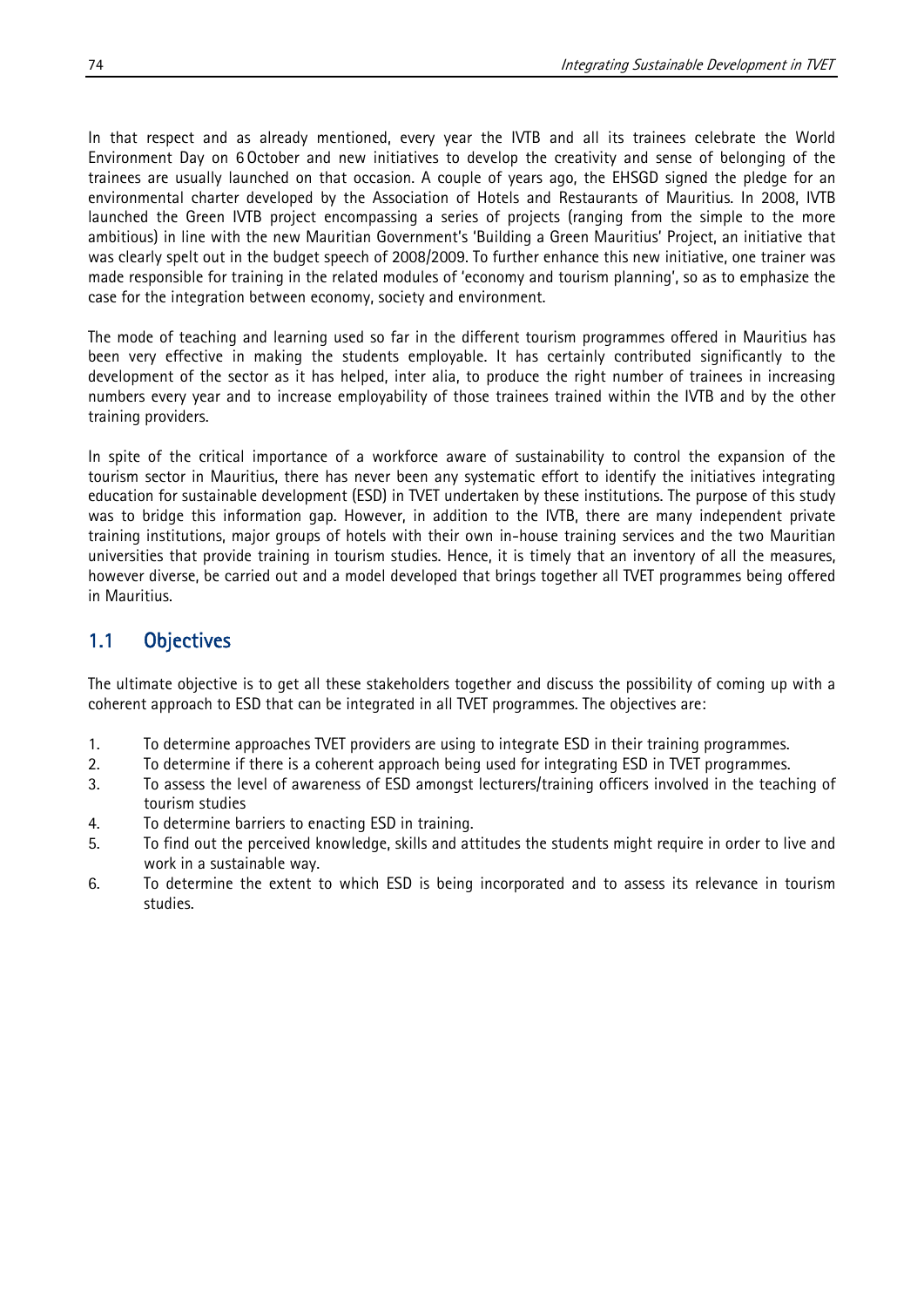# 2 Methodology

## 2.1 Data collection

In this challenging and dynamic world, we need to be aware that whatever we do today that affects our environment will have consequences that may last a century or more. Sustainable development is considered to be one of the main ways through which socio-economic development meeting present needs can be achieved without endangering our future. However, sustainable development is not a simple concept and introducing ESD in the teaching of tourism studies implies an integrated approach to economic, social and environmental issues. Sustainable development should not be seen to affect the ability of future generations to achieve their needs. In fact, the Brundtland Commission in 1987 defined sustainable development as 'development which meets the needs of the present without compromising the ability of future generations to meet their own needs' (United Nations, 1987).

With a view to eventually introducing ESD in tourism studies in Mauritius, a survey was carried out to find out the present situation in the teaching of tourism studies at the University of Mauritius, the University of Technology, the Industrial and Vocational Training Board and private training institutions where the subject is being taught, irrespective of the different levels of teaching.

Data collection was effected through the distribution of a structured questionnaire which was adapted from a similar one utilized by the Higher Education Academy in 2005. The questionnaire consisted of four sections, namely:

- Section A: Introduction, including the profile of the key informants;
- Section B: Defining sustainable development and its relevance to tourism studies;
- Section C: Pedagogy and resources, as well as possible barriers to enacting ESD in the training centres;
- Section D: Student experience.

The key informants selected were all training officers at the IVTB, including the Training Centre Manager, private training providers as well as university lecturers and the Dean of Faculty involved in the training of tourism studies.

The questionnaires were duly filled in and returned either by post or by e-mail. However, the actual number of lecturers and training officers directly involved in either training or lecturing in tourism studies in these different institutions is not large. Altogether some thirty training officers and lecturers have been identified either by contacting the responsible officers of the institutions and/or consulting the Mauritius Qualifications Authority Directory. They are either the Dean of Faculty, director/managers, lecturers or training officers/trainers. They were first contacted by telephone, after which the questionnaires were either e-mailed or hand delivered. They were given two days to one week to fill them in. Given the relatively small size of the population of interest, a census methodology was used. Seventy percent responded to the survey. It should be pointed out that all the training officers of the IVTB and the University of Mauritius who were contacted responded positively.

### 2.2 Data analysis

For the purpose of data analysis, five components of ESD (knowledge, skills, perspective, values and teaching issues) were incorporated in the formulation of the questionnaires distributed to all those involved. The key respondents were on the staff of the two Mauritian universities and training institutions.

At the University of Mauritius and the University of Technology Mauritius, tourism studies are offered at the first degree level, while the IVTB, the lead institution involved in training in Mauritius, provides training in tourism at the diploma level through its hospitality and tourism training centre, namely the EHSGD. The EHSGD,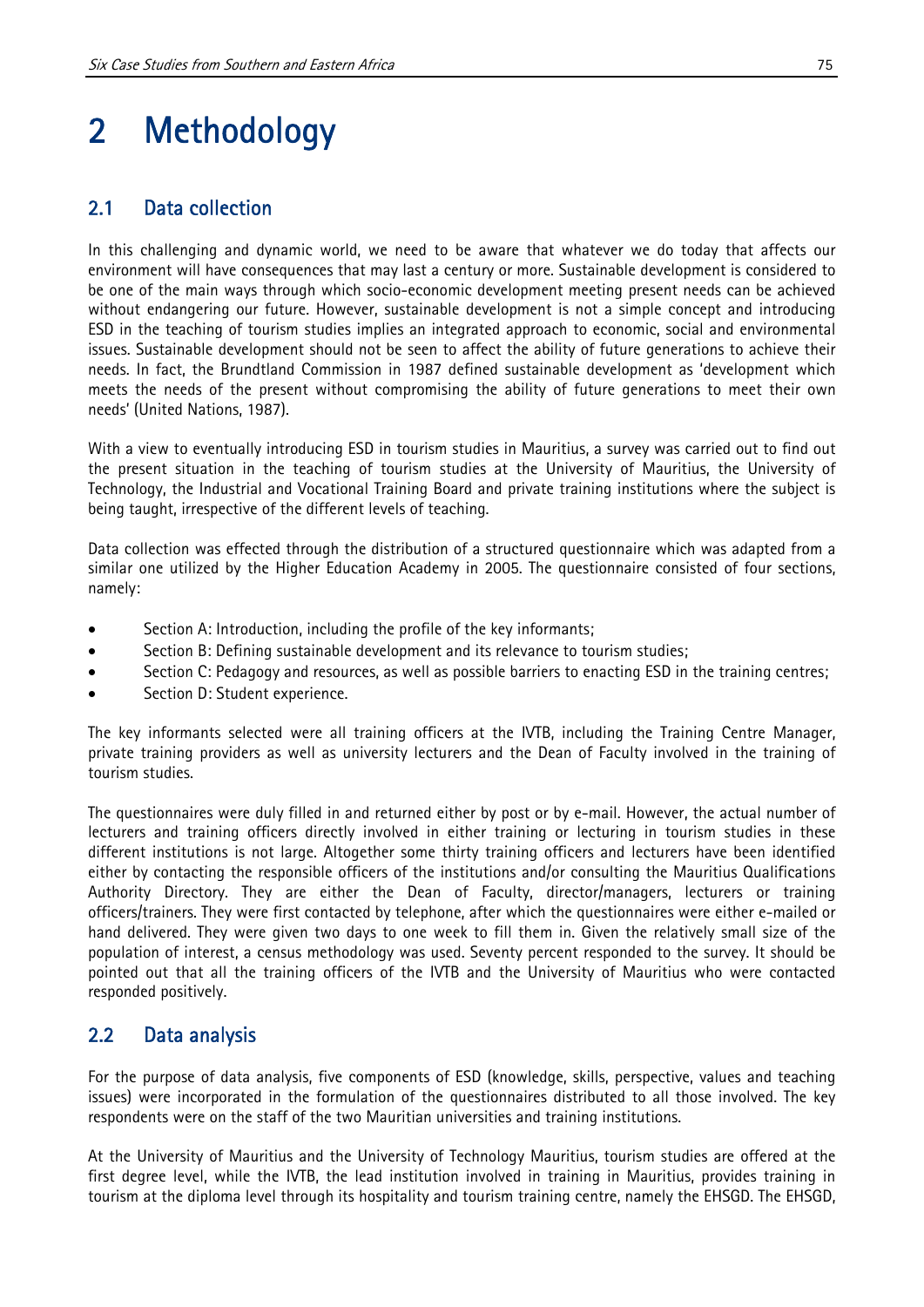the first ever hotel and catering school in Mauritius operational since 1971, came under the umbrella of the IVTB upon the creation of the latter in 1988. The school eventually came to be called the Ecole Hôtelière Sir Gaëtan Duval, after the former Deputy Prime Minister and Minister of Tourism, and is the biggest hotel and tourism school in Mauritius. It played a crucial role in the development of the tourism sector in Mauritius and did a lot to place Mauritius on the world map as a high-class tourism destination. Ever since its inception, the IVTB, through its training in tourism studies, has catered for different categories of worker, from the lowest operational level to middle cadres. Through sheer hard work over the years and the quality of outgoing students who were readily accepted by the industry, the school has earned a sound reputation. Since 2009, it has introduced a top-up degree.

There are also private training providers in tourism studies, mostly at the operational level, namely the institutional training providers whose only business is the delivery of training. Their trainees may come from anywhere. There are also hotels that have their own in-house training provision, offering training exclusively for their own employees or for potential employees who will be working in their hotels.

The survey carried out was a qualitative one. Thus, to better analyse the data, they have been grouped in such a way that some quantitative analysis could be done to see whether there is a trend in the way the respondents answered the different questions. Concerning Section A (Introduction) of the questionnaire, respondents were asked some general questions regarding their background. There were two questions in this section regarding the name, status, e-mail address, contact numbers and the school/training centres/university where the respondents worked. All the respondents replied satisfactorily to this section, giving full details about themselves. The respondents can be categorized as follows:

- (i) Dean of Faculty, 5%;
- (ii) Director/manager, 14%;
- (iii) Training officers/trainer, 52%;
- (iv) University lecturer, 29%.

This distribution is better shown in Figure 1.



#### FIGURE 1: Status of respondents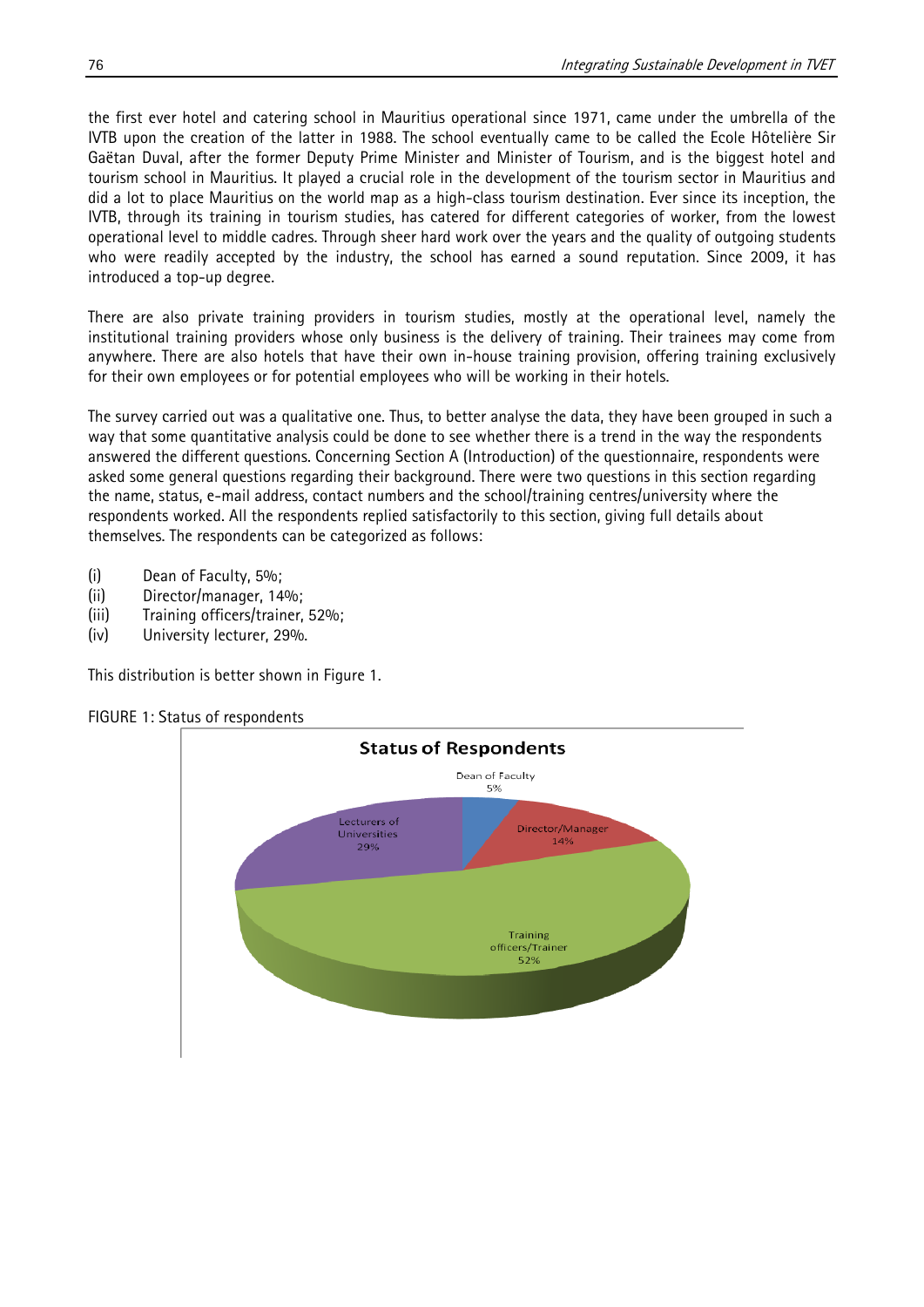## 3 Results

#### 3.1 Definition of sustainable development

In Section B of the questionnaire (Definition), specific questions were asked to determine how lecturers/training officers conceptualize sustainable development and their appreciation about its relevance to the sustainability of the tourism sector. Firstly, respondents were required to define sustainable development. The responses provided by the respondents were analysed to see how close they were to the definition provided by the UNESCO-UNEVOC International Centre for TVET drawn up at the UNESCO International Experts Meeting of October 2004 in Bonn:

Sustainable Development is a culturally-directed search for a dynamic balance in the relationships between social, economic and natural systems, a balance that seeks to promote equity between the present and the future, and equity between countries, races, social classes and genders (UNESCO-UNEVOC, 2006).

Certain keywords/groups of words that were looked for in the responses were the following: process, balance of economy, social, environment and equity between present and the future. The analysis shows that, despite the lack of homogeneity in the different responses, it is encouraging to note that most of the respondents have done some research about the definition and/or have more or less a thorough understanding that sustainable development consists of the interdependency and interconnectedness between economic, social and environmental issues that are of utmost importance to safeguard the future. It is noteworthy that virtually every respondent tended to associate sustainable development with the element of environment and/or natural resources.

BOX 1: Examples of some of the most comprehensive definitions provided by the respondents

- 1. 'SD is the development that meets the needs of the present without compromising the ability of the future generations to meet their own needs'.
- 2. 'SD is a pattern of resource use that aims to meet human needs while preserving the environment so that these needs can be met not only in the present, but also for future generations'.
- 3. 'It is about the development (regarding the triple bottom line) that meets the needs of the present without compromising the needs of the future generation'.
- 4. 'Development that meets the needs of the present without comprising the ability of future generations, that is meets the needs of the organization with respect to the local environment and community'.
- 5. 'Developing tourism in a holistic approach that is taking into account consideration of its impact on the environment, population, economy, of the destination'.
- 6. 'SD is development of the present resources in the view so that the future generation can also benefit [from] the resources'.
- 7. 'SD is development that meets the needs of the present without compromising the ability of future generations to meet their own needs'.
- 8. 'SD is to use resources available to meet today's needs without compromising the future requirements of the same resources'.
- 9. 'SD is integrating the skills and resources of the local community within broader development so that there is fair and equitable share of benefits to all stakeholders which are less 'powerful' in the community. SD also considers preserving the natural environment as opposed to depletion of natural resources which is increasingly being observed due to intensive development'.
- 10. 'SD is development of a country, region or even organization utilizing resources in an efficient and effective manner so as to ensure it will not be detrimental to future generations and the planet.'
- 11. 'SD should aim at meeting the needs of the present generations and at the same time safeguard resources for future generations to meet their own needs'.
- 12. 'SD would be keeping a good environment at work while at the same time helping oneself to achieve in our career. Thus, keeping or using the resources effectively would help to maintain now and even afterwards; it will help to build on customer satisfaction (internal and external) and also work efficiently.'
- 13. 'SD is development which is long-term focused and environment-friendliness of all decisions providing for future generations'.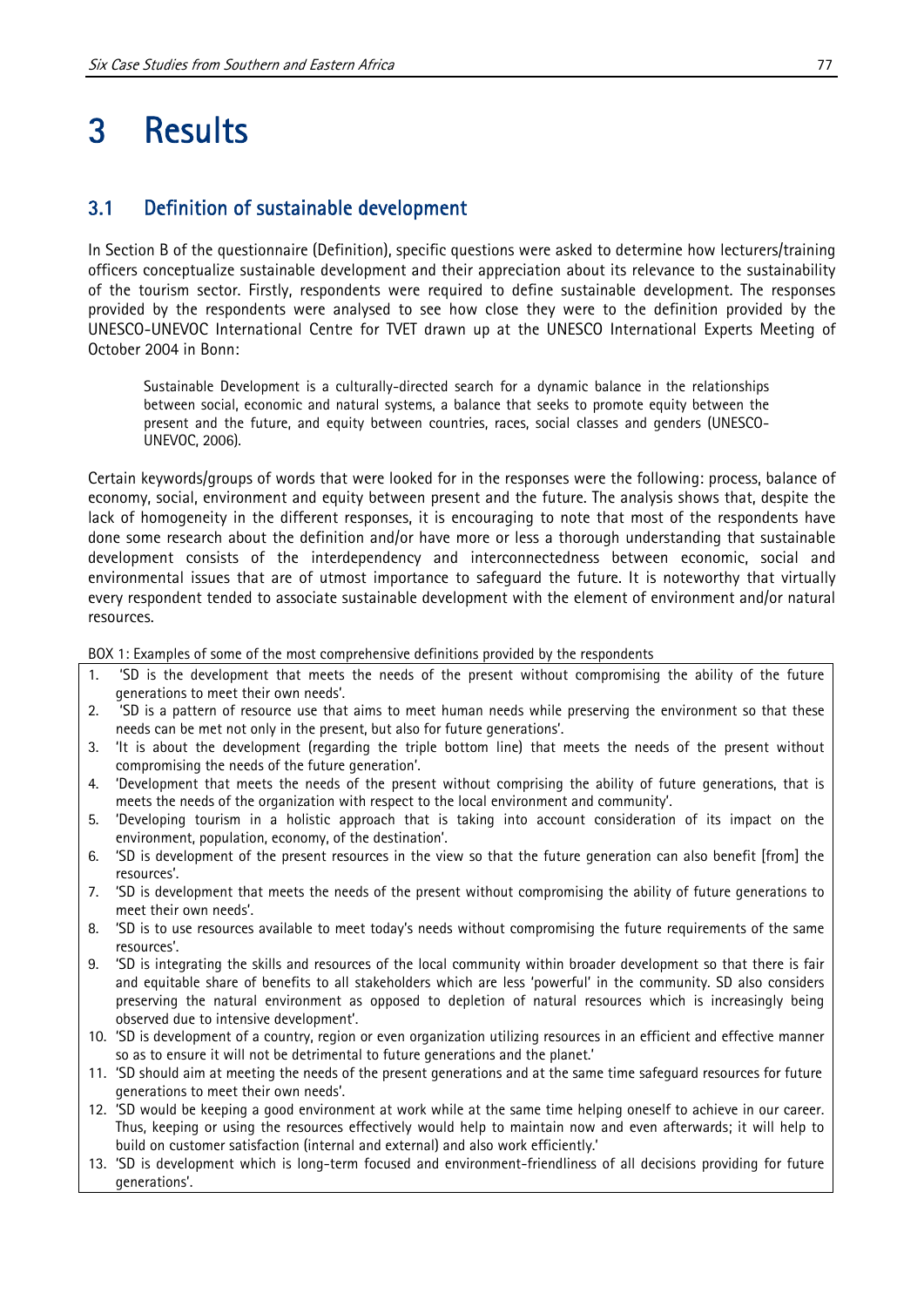- 14. 'It is defined as a process of change through which the use of resources, the orientation of investment and technical and institutional changes are in harmony and strengthen the present and future potential to satisfy men's needs'.
- 15. 'A holistic approach to development where emphasis is laid on all components (economic, socio-cultural and environmental) contributing to economic growth of a country where resources are used in an efficient/optimal way so as to meet the needs of the future generations'.
- 16. 'SD is development which meets the needs of the present generation without compromising the ability of future generations to meet their own needs'.

Most of the definitions provided by respondents in Box 1 were seen to be more or less consistent in one way or another with the definition of sustainable development provided by UNESCO. This shows that the lecturers and training officers from the two universities, the IVTB and the private training providers have a thorough grasp of the definition of sustainable development. However, it is amazing to note that two of the respondents did not answer this question, implying that they might not be confident about their definition of sustainable development and/or have not conducted any research given the short time available. Their response could also indicate a total lack of awareness about the subject. Due to their very small number, it was not possible to verify whether there was a pattern among these responses. But it was surprising to note that one of the two who did not reply to this question was in a top management position and the other was a training officer. Unfortunately, due to lack of time, face-to-face interviews could not be carried out that would have helped to better understand their motivation.

#### 3.2 Relevance of sustainable development in TVET

The second objective in this section was to ascertain the relevance of sustainable development within the tourism studies as perceived by the respective training providers. For the University of Technology of Mauritius (UTM) lecturers, sustainable development is crucial to tourism studies and is already fully integrated in them. The name of their faculty is indicative in that it is called the School of Sustainable Development and Tourism. On the other hand, the University of Mauritius (UOM) lecturers emphasized that sustainable development 'should' be included in the tourism studies offered by their university, indicating clearly that it is not yet the case. Concerning the training officers of the IVTB, their responses imply that different elements of sustainable development are offered in tourism studies, but they would like to see a complete module devoted to this subject.

#### 3.3 Approaches for integrating ESD in TVET

This section covers the means and approaches in current use for integrating ESD in tourism studies and the possible barriers to enacting ESD within the different training institutions. All the respondents agreed that whatever ESD elements are perceived to exist in their training provision are being delivered through traditional education, namely through lectures, seminars and tutorials. When asked about the other approaches that are being utilized to deliver ESD, no UTM lecturer answered this question, indicating that the only mode of delivery at the UTM is through traditional means. On the other hand, the UOM lecturers as well as the training officers of the IVTB and private training providers specified other approaches being used to deliver ESD, such as: placement in hotels and travel agencies; participation in educational tours; focus-group interviews; distance learning; e-learning; case studies; extra-curricular activities; talks by professionals; study trips and industrial attachments; interaction with industry; empowerment of trainees; site visits and evaluation exercises; and class discussions on the subject. These approaches could possibly be used with the aim of delivering ESD more efficiently and effectively. One respondent also indicated on-line delivery through the Moodle Course Management system, where the platforms included features such as discussion forums, wiki and blogging, where up-to-date information can be disseminated, shared and captured for the betterment of ESD.

Whilst, as mentioned above, all university lecturers at the UTM felt that ESD is already incorporated in the curriculum for tourism studies, those from the UOM firmly believe that introducing ESD is a must. On the other hand, all the training officers of the IVTB and private training centres believed that the objectives, concepts and learning experiences of education for a sustainable future are already included to a certain extent in the syllabuses. Indeed, they identified various other non-traditional approaches for the delivery of ESD besides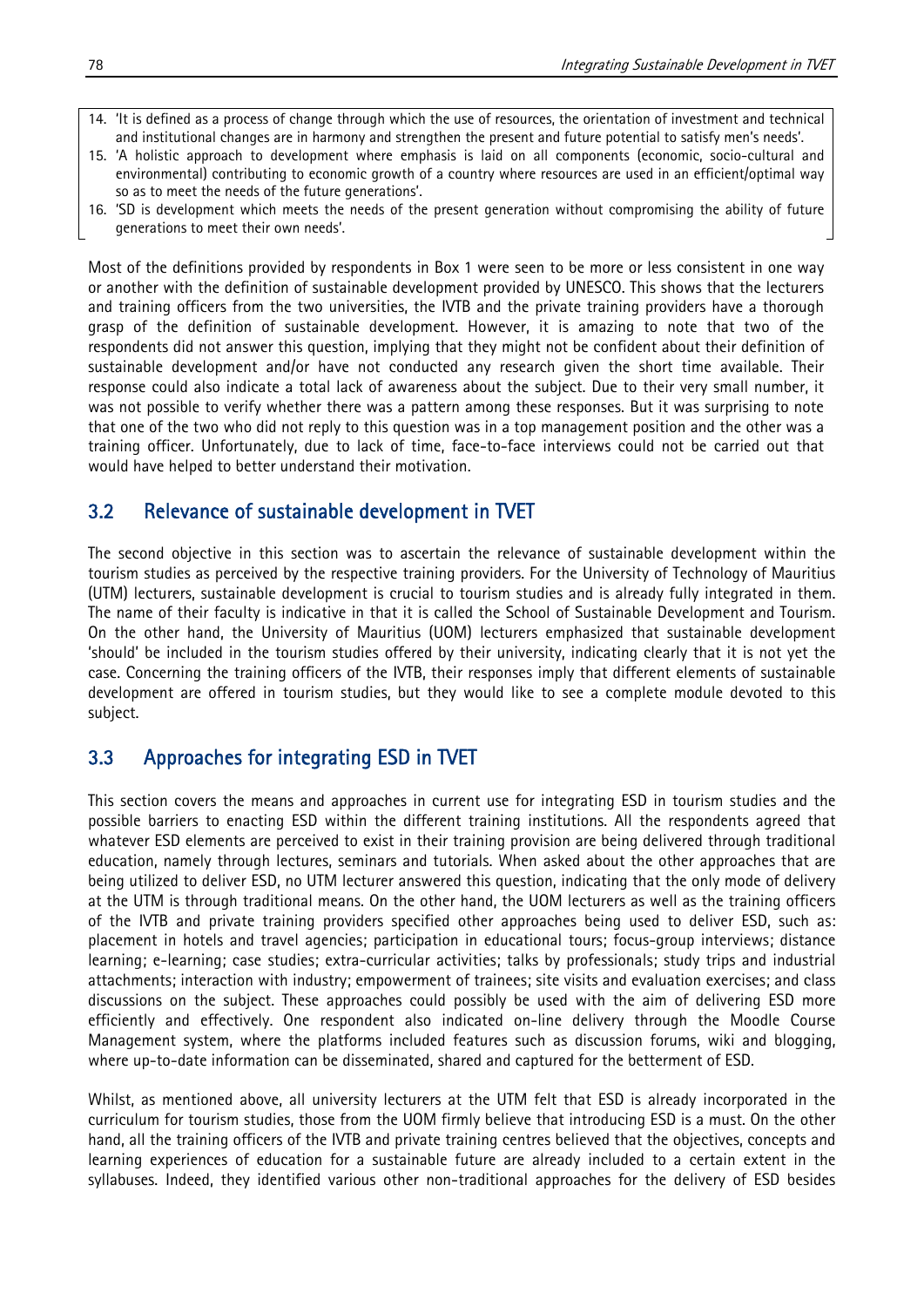traditional means, such as lectures, seminars and tutorials. However, the IVTB training officers propose that a dedicated module for sustainable development is necessary.

Various modules were then introduced such as economy encompassing, inter alia the impact of tourism on the economy of Mauritius, geography and history, ecotourism and cultural tourism, tourism planning where the emphasis of the teaching is laid on the understanding of the importance of proper planning and development of tourism in order to have sustained tourism, accompanied by real case studies in Mauritius and other countries throughout the world, as well as knowledge of current affairs, amongst others. Thus analysis of the impact of tourism and its limits of growth, demographical, technical, institutional and social aspects associated with tourism growth rate and trouble shootings are just samples of insights covered in the programme.

The IVTB-EHSGD has been in the forefront in revamping its programme of tourism studies to make it more responsive to the needs of the industry and to some extent make the graduates more conversant with the elements of sustainable development. The emphasis in other industries is on greening the industry and equipping workers with green skills.

### 3.4 Barriers for integrating ESD in TVET

The second question of Section C asks about possible barriers preventing the introduction of ESD in tourism studies. Table 1 presents these barriers, which have been codified B1 to B18 for ease of analysis.

| <b>B1</b>      | Awkward fit with subject area                   | <b>B10</b> | Lack of staff awareness                  |
|----------------|-------------------------------------------------|------------|------------------------------------------|
| <b>B2</b>      | Perceived irrelevance by staff                  | <b>B11</b> | Financial restrictions                   |
| <b>B3</b>      | Curriculum too crowded already and lack of time | <b>B12</b> | Confusion over what needs to be taught   |
|                | to update courses                               |            |                                          |
| <b>B4</b>      | Internal accreditation, validation systems,     | <b>B13</b> | Lack of markets for students             |
|                | benchmarks                                      |            |                                          |
| <b>B5</b>      | Requirements of professional associations       | <b>B14</b> | Lack of relevant course examples         |
| <b>B6</b>      | Lack of staff expertise and the need to acquire | <b>B15</b> | Reality of future career conflicts with  |
|                | new knowledge                                   |            | sustainability teaching                  |
| <b>B7</b>      | Perceived irrelevance by students               | <b>B16</b> | Lack of perception of big environmental  |
|                |                                                 |            | problems                                 |
| B <sub>8</sub> | Inability of students to grasp the issues       | <b>B17</b> | Lack of academic rigour/misunderstanding |
| <b>B</b> 9     | Lack of institutional drive and commitment      | <b>B18</b> | No barriers identified                   |

TABLE 1: List of possible barriers to sustainable development

ESD is a fairly new subject and not much progress has been achieved on a global scale so far despite the commitments of different Member States. Thus, each training provider seems to approach the subject of sustainable development in a haphazard way and from a different angle. Nevertheless, the question of how easy or difficult it is to introduce ESD in tourism studies, either as a subject or in a course that is already being taught, was seen to be very pertinent. It would necessarily provide decision-makers with an appreciation of the possible difficulties that they were likely to encounter if a decision were taken to integrate ESD as a model in all TVET programmes already on offer or to be introduced.

The respondents were provided with a list of issues (B1 to B17) in Table 1 that might act as potential barriers to the introduction of ESD in TVET and were asked to rate them in descending degree of severity with 1 as the most severe. B18 representing no barrier was also an option provided to the respondents. One respondent made a mistake when answering this question and could not be reached as she was out of the country; hence her response was not taken into consideration. All the other respondents replied to this question properly by ranking them from 1 to 17 and the following analysis is based on their responses.

For the purpose of the analysis, the degree of severity was broken into four categories, namely 1 to 5 (most severe), 6 to 10 (severe), 11 to 15 (less severe) and 16 to 17 (least severe). For the sake of simplicity, Table 2 presents these four categories in two groups.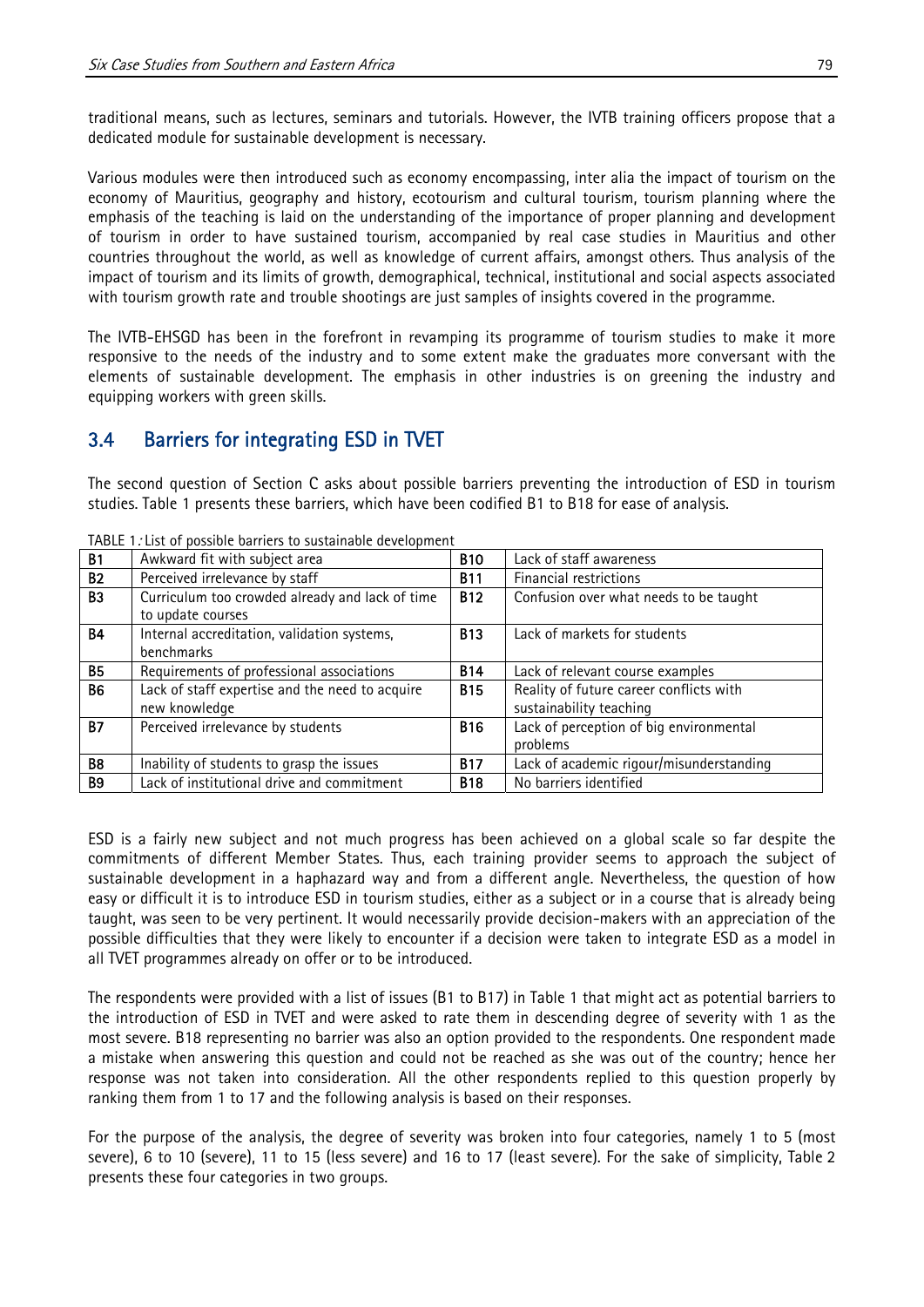| $\alpha$ the $\alpha$ . Sevently, or cannels to the million $\alpha$ |                        |  |  |  |
|----------------------------------------------------------------------|------------------------|--|--|--|
| Most severe to severe                                                | Percentage of response |  |  |  |
| Financial restrictions                                               | 95                     |  |  |  |
| Internal accreditation, validation systems and benchmarks            | 75                     |  |  |  |
| Reality of future careers conflict with sustainability teaching      | 75                     |  |  |  |
| Lack of staff expertise and the need to acquire new knowledge        | 70                     |  |  |  |
| Lack of labour markets for students                                  | 70                     |  |  |  |
| Less severe to least severe                                          |                        |  |  |  |
| Perceived irrelevance by students                                    | 65                     |  |  |  |
| Lack of academic rigour/misunderstanding                             | 55                     |  |  |  |
| Lack of perception of big environmental problems                     | 55                     |  |  |  |
| Lack of relevant course examples                                     | 50                     |  |  |  |
|                                                                      |                        |  |  |  |

#### TABLE 2: Severity of barriers to ESD in TVET

'Financial restrictions' came out strongly as the most severe barrier that might prevent the introduction of education for sustainable development in tourism studies. Indeed, 60% of the respondents indicated it as the most severe barrier and another 35% as a severe barrier. 'Internal accreditation, validation systems and benchmarks' as well as 'Reality of future careers conflict with sustainability teaching' and 'Confusion over what needs to be taught' have been indicated by 75% of the respondents as falling in the most severe to severe category. It has to be underlined that 70% of respondents also pointed to 'Lack of staff expertise and need to acquire knowledge' and 'Lack of labour markets for students' as the most severe to as a severe barrier for the introduction of ESD in tourism studies.

It is interesting to note that 65% of respondents rated 'Perceived irrelevance by students' as a less severe or least severe barrier, followed by 'Lack of academic rigour/misunderstanding', 'Lack of perception of big environment problems' and 'Lack of relevant course examples'. A further analysis of the responses might suggest that the biggest problems facing the introduction of ESD in tourism studies relate more to the means and system affecting the introduction of the subject and not the subject itself. There are similar fundamental issues to the introduction of any other subject that needs to be addressed. The necessary financial support together with the appropriate quality assurance system and clarification of what needs to be taught as spelt out in any curriculum to eliminate confusion are normal issues that should be addressed for the introduction of any module to be taught in any training institution or university. 'Lack of staff expertise and need to acquire knowledge' as well as 'Lack of markets for students' might no longer be major barriers in a few years time. Many Mauritians are specializing in environmental issues and businesses are becoming more concerned and involved in alleviating any socio-economic barriers through corporate social responsibility, most particularly in the tourism sector that depends to a large extent upon a sustainable 'green' Mauritius. Students specializing in sustainable development should not have problems in finding a job in the years to come.

It is not surprising that 'Lack of academic rigour/misunderstanding', 'Lack of perception of big environmental problems' and 'Lack of relevant course examples' have been placed as less severe to least severe barriers, since the questionnaire was answered by lecturers and training officers. But it is comforting to see that the latter rated 'Perceived irrelevance by students' as the least severe barrier. Thus, it should not be a major obstacle.

It may therefore be interpreted that most students are conscious of sustainable development issues, but need to be properly equipped through relevant training that will help them to be more responsible and address the issues professionally. This is in line with their answers to the next question where again the respondents mentioned right attitudes and responsibility towards sustainable development as one of the key factors that graduates might require to live and work in a sustainable way.

### 3.5 ESD skills development in TVET

Section D of the questionnaire deals with the types of knowledge, skills and attitudes that students might need to live and work in a sustainable way. The responses depict four main facets, namely 'relevant/on-the-job training', 'responsibility/attitudes', 'real/practical knowledge' and 'technical knowledge of sustainable development'. A high proportion of the respondents have identified right attitudes and responsibility towards sustainable development as one of the key factors that graduates might need to live and work in a sustainable way.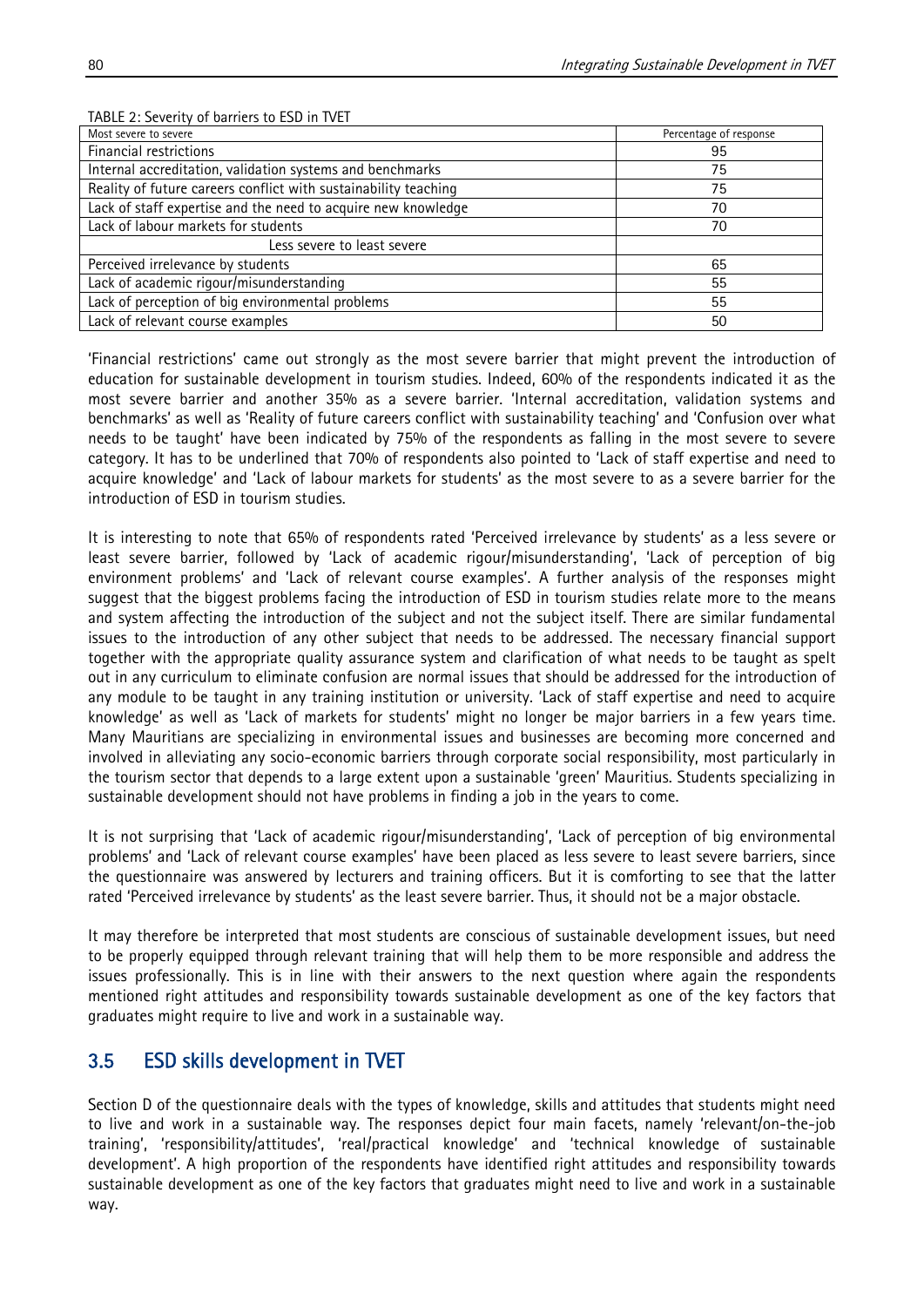Furthermore, another important proportion of the respondents, mostly academics, indicated that technical knowledge of sustainable development is of prime importance. However, some respondents (mostly the training officers) believed that a combined approach of equal emphasis on practical training as well as on theoretical knowledge is a must, while relevant/on-the job-training has been identified by a minority group. The analysis of this section is represented in Figure 2. Altogether it seems that 'right attitude and responsibility' is the most important facet to be developed by students if they want to live and work in a sustainable way.



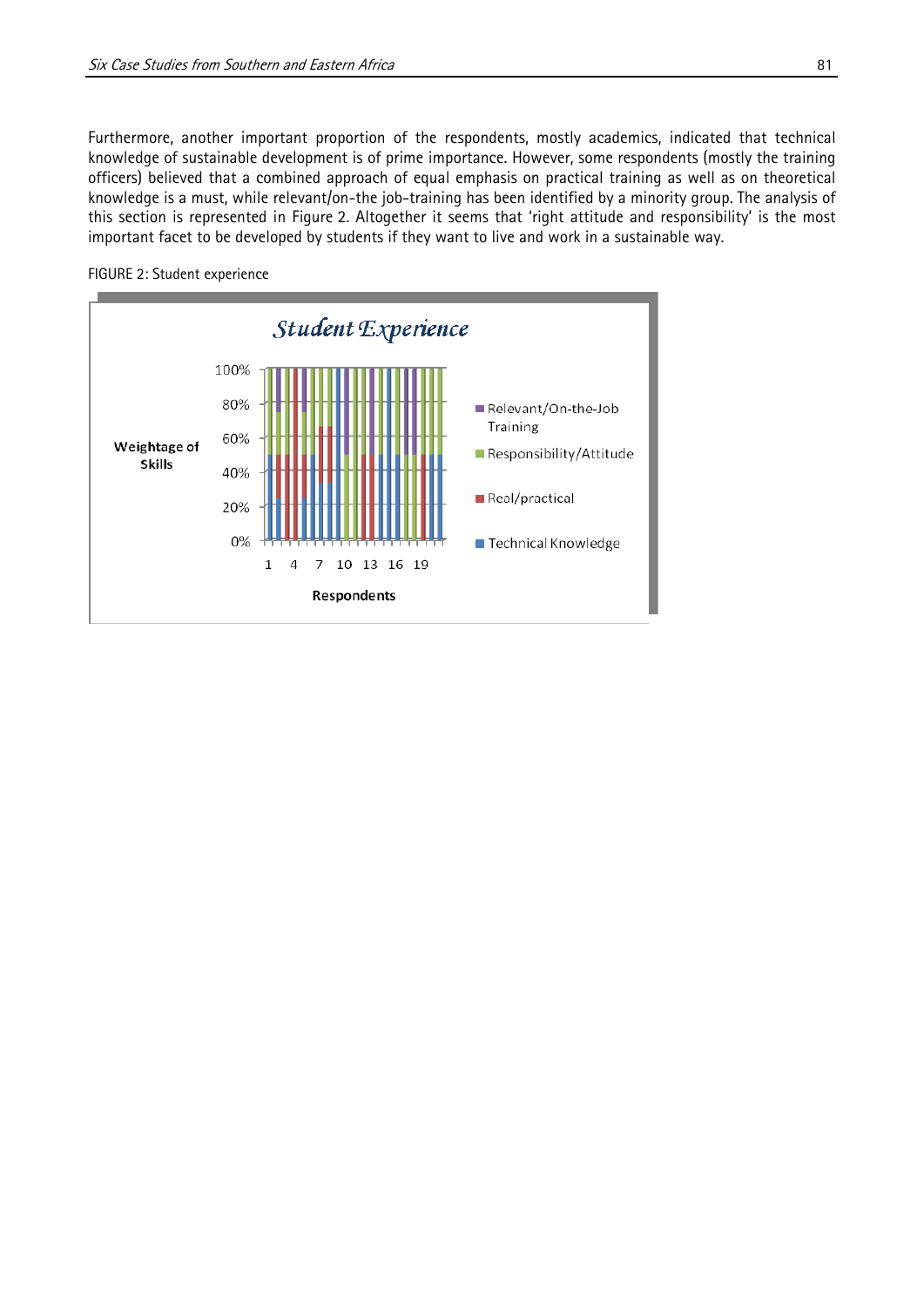## 4 Discussion

Sustainable development is catching on at an unprecedented rate at the present time. After the meeting on climate change in Barcelona in November 2009, the Siemens CEO said that green products are the leading technology for the twenty-first century. This will be the third wave of industrialization. The Green Revolution has started and by 2020 green technology will have surpassed the car industry as well as the engineering sector in Germany.

But are different countries prepared to be part of this revolution? Are we in Mauritius getting ready for this change? The government has come up with a series of measures in recent years to sustain a 'green' Mauritius, more so since Mauritius forms part of the Small Islands Development States (SIDS) that are predicted to be the worst affected by climate change. Recently, at the Commonwealth Heads of Government Meeting (CHOGM) in Trinidad and Tobago, it was decided to devote at least 10% of the US\$10 billion fund to deal with climate change and global warming towards vulnerable states. Other suggestions accepted were the transfer of technology and the appointed date to grant help to small States.

However, it is also being argued by the Mauritian Minister of the Environment that it is imperative that Mauritian consumers change their behaviour in order to achieve sustainable development in Mauritius. The editor-in-chief of the magazine *Eco Austral* argued that the sustainable development revolution must start first in our minds if it is to happen  $(L'Eco$  Austral, 2009).

This case study has in a small way tried to look at the status of our TVET system, most particularly our training approach to tourism studies which is one of the very first sectors to be impacted by climate change which will have repercussions on the socio-economic development of Mauritius.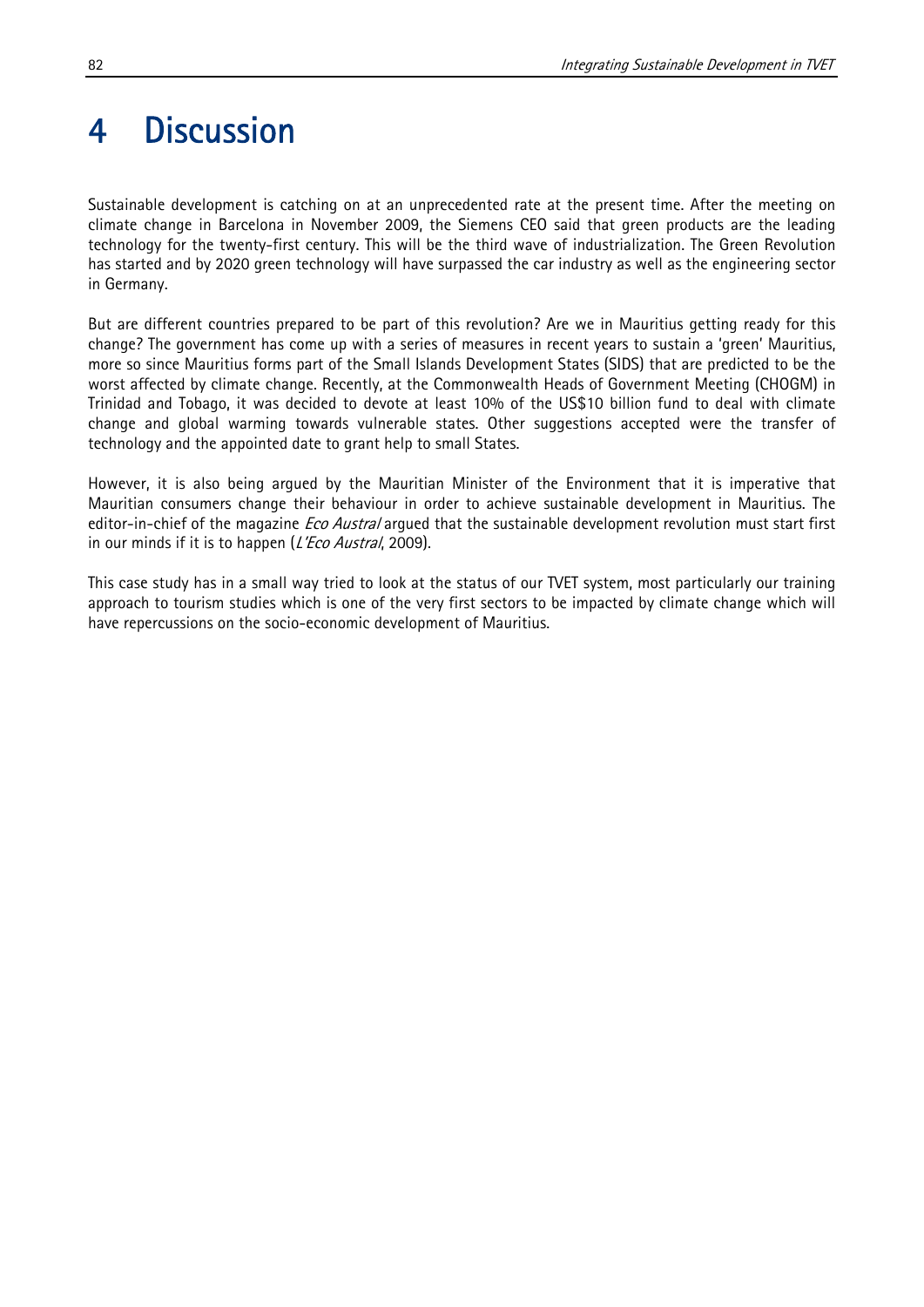## 5 Conclusion and recommendations

#### 5.1 Conclusion

The findings of this study confirmed the haphazard introduction of sustainable development as an element in the teaching of tourism studies at the various training institutions in Mauritius. This conclusion has been reached despite the commitment and leadership of the Mauritian Government in the struggle to protect our environment with a view to sustaining the tourism sector, a major contributor to the economy and an important employment provider. It is, however, interesting to note that virtually all of the definitions of sustainable development provided by respondents to the questionnaire were more or less consistent in one way or another with the definition of sustainable development provided by UNESCO. This shows the high level of understanding of the concept of sustainable development among lecturers and training officers from the two Mauritian universities, the IVTB and private training institutions.

However, when it comes to the type of knowledge and skills that might be required of graduates to be able to live and work well in a sustainable environment, unsurprisingly the academicians seem to place heavier emphasis on theoretical knowledge while the training officers preferred a combined approach of equal emphasis on practical training as well as theoretical knowledge. A similar artifice can be seen in the teaching of engineering at some universities, where focus is placed on an academic approach resulting in graduates who are not readily employable. A mixed approach combining theory and practice would be the best method to provide future students with the best skills to advance and sustain sustainable development. In fact, the IVTB-EHSGD has since 2004 introduced new modules in the Diploma in Tourism Studies that closely resemble ESD.

Though the concept of ESD was coined some ten years ago at the second UNESCO Congress on TVET in Seoul, it is unfortunate that up to now not much has been achieved regarding its inclusion in TVET, despite an action plan drawn up in 2004. In Mauritius, a tremendous amount of work has been done at the level of different institutions in a disorganized manner, as well as at the level of the Ministry of the Environment, to promote awareness with regard to the protection of our environment. It is in this respect that various awareness-raising campaigns have been initiated by the Ministry of the Environment. Similarly, research on solid waste and renewable energy has to a certain degree been initiated by professionals—too few though to make any significant impact on society.

The major barriers to the integration of ESD in TVET have been identified by respondents as financial ones, an appropriate quality assurance system, lack of staff expertise and the need to acquire knowledge, as well as a lack of markets for students. It is not surprising therefore to find out that many of our training officers and lecturers involved in delivering training/lectures in tourism studies, whether at universities or training centres, with the exception of those of the IVTB-EHSGD, have so far barely integrated any elements of sustainable development in their subjects. However, these are problems that could easily be resolved with further commitment, particularly if a coherent strategy was developed and accepted by all concerned. Already the government has shown the way by creating the 'Building a Green Mauritius' Project (GMP) with an appropriate budget. What is needed is a concrete and shared action plan that can be implemented according to a time frame. These are not problems that are difficult to grasp. A proper project proposal discussed and agreed by all partners should be prepared for consideration under the GMP.

Lack of staff expertise and the need to acquire knowledge as well as a lack of markets for students should not be major barriers any more in a few years time. Many Mauritians are now specializing in environmental issues. Students specializing in sustainable development should also not encounter problems finding work in the years to come as it seems that companies are getting more and more involved in the idea of a Green Mauritius through their corporate social responsibility actions. According to respondents, teaching of the subject itself might not pose problems as the perception is that it is neither a difficult subject to teach nor to grasp. It would certainly not be a major problem to arouse interest among the young students. However, it is its introduction and effective delivery that poses the biggest problem that needs to be addressed. Until and unless there is an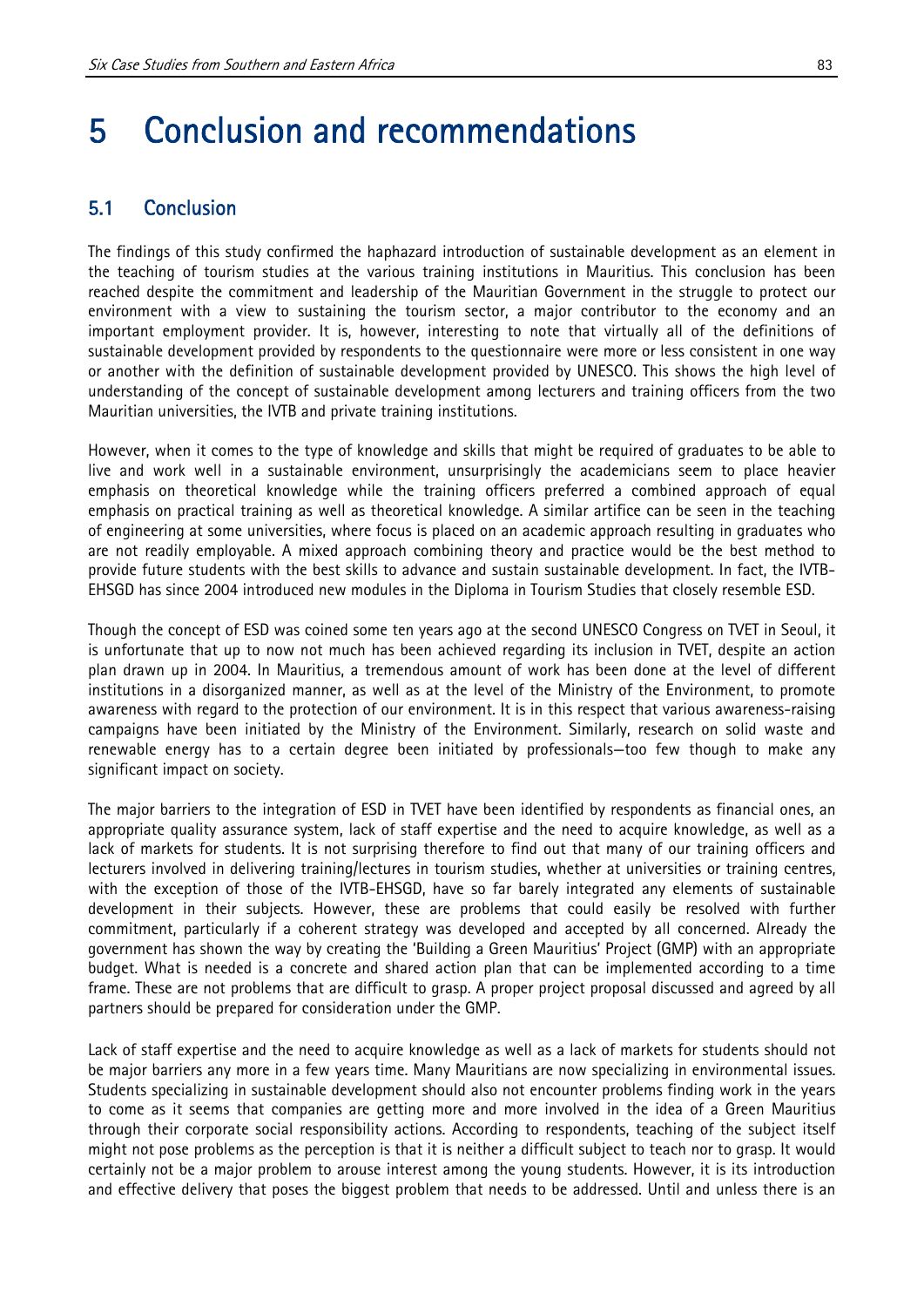accepted and shared strategy and action plan for the inclusion of ESD in TVET with its contents clearly defined together with full commitment on the part of policy decision-makers to support its introduction and delivery, integrating ESD into TVET might never be a reality.

To conclude, this case study has shown the true status of ESD in the teaching of tourism studies in Mauritius. The situation might be the same if not worse in other TVET areas. The possible barriers to its introduction have been identified and necessary recommendations to help integrate ESD into TVET have been proposed. We have no doubt that implementing them will be a step forward on the way to building a nation literate in sustainable development—to the benefit of our future.

## 5.2 Recommendations

Taking into consideration the findings of the survey, the following measures are recommended to facilitate the integration of education for sustainable development into technical and vocational education and training:

- An action plan for a national TVET sustainability policy should be developed at the level of each Member State. A model to integrate ESD in TVET should be developed urgently, agreed, tested in some institutions (a combination of training centres and universities in some selected countries), fine tuned and adopted. It is urgent to identify different countries to trial this process and to bring it to fruition. The key presenters could start working on this model in their respective countries with one person (such as Chris Chinien) co-ordinating the project. A pilot study could be launched in some selected countries. Mauritius could be one of them and the IVTB the lead organization in its implementation inviting university lecturers and private training centres to participate. A certain experience exists already at the EHSGD and it might not demand a great effort to come up with such a model. Mauritius has already distinguished itself at the Commonwealth Summit by the diplomatic prowess of the Prime Minister in facilitating a consensual agreement on the question of hosting the next summit and in securing 10% of the US\$10 billion Climate Change Fund for Small Islands Development States (SIDS). Thereafter, a workshop should be held bringing together all the pilot implementers for a debriefing session and to decide how best to include ESD in all TVET programmes, bearing in mind the potential barriers as indicated in the survey. An implementable action plan can then be prepared.
- In order to ensure implementation, ESD can be an item on the agenda of the Southern African Development Community (SADC) of Presidents/Prime Ministers. The policy-makers would be informed accordingly so that they can take informed decision. There must be political will to ensure the necessary systemic support.
- The necessary budget should be earmarked for the ESD as financial restrictions have been perceived to be the most severe barrier preventing the introduction of ESD by training providers. Funding could be obtained from the Green Mauritius Fund.
- As indicated by the UNESCO International Experts Meeting in Bonn in October 2004, there is a need to re-orient TVET curricula to better prepare students and trainees about the conservation and sustainable use of resources, social equity and appropriate development, as well as with competencies to practise sustainable tasks at the workplace (UNESCO-UNEVOC, 2004). Thus, training materials on ESD could be developed by UNESCO and the International Labour Organization (ILO). There should be a training-oftrainers programme on how to implement ESD incorporating:
	- An agreed definition of sustainable development;
	- The contents of sustainable development;
	- The methodology to integrate ESD in TVET;
	- A pedagogical approach to the training of ESD;
	- Case studies.
- Dedicated trainers should be chosen to teach ESD, since some respondents mentioned that their future careers might be jeopardized by the teaching of this subject.
- A sustained national campaign by the relevant authority about the importance of sustainable development should be initiated in different countries. In Mauritius the IVTB could try out sustainable development in its different training centres. It is probable that the necessary funding could be obtained from the Green Mauritius Fund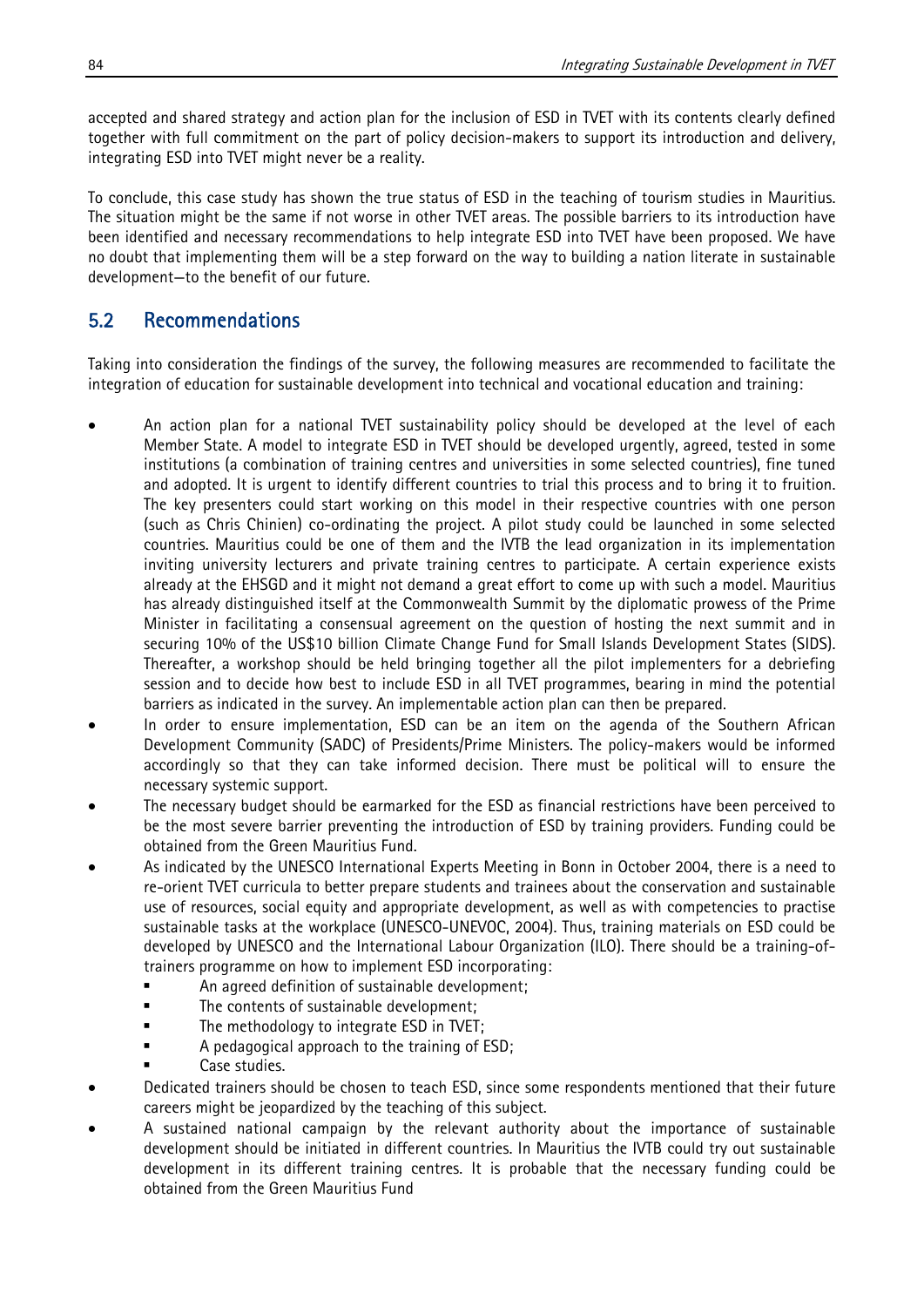## **References**

- Power, C.N. 1999. UNESCO's Programme on Technical and Vocational Education for the First Decade of the New Millennium. In: UNESCO. Final Report: Second International Congress on Technical and Vocational Education. Paris: UNESCO.
- L'Eco Austral. 2009. Le développement durable ne doit pas être l'opium du people. L'Eco Austral (Port Louis, Mauritius), no. 13, 2009.
- United Nations Educational, Scientific and Cultural Organization-UNESCO. 1999. Final Report: Second International Congress on Technical and Vocational Education. Paris: UNESCO.
- United Nations. General Assembly. 1987. Report of the World Commission on Environment and Development. New York, NY: United Nations. (Resolution 42/187, 11 December 1987. The Brundtland Report.)
- UNESCO-UNEVOC. 2006. Orienting Technical and Vocational Education and Training for Sustainable Development: A Discussion Paper. Bonn: UNESCO-UNEVOC.
- UNESCO-UNEVOC. 2004. Bonn Declaration: Learning for Work, Citizenship and Sustainability. Bonn: UNESCO-UNEVOC.

## Other sources

The challenge of TVET reform in Mozambique <www-wds.worldbank.org>

- Dawe, G.; Jucker, R.; Martin, S. 2005. Sustainable development in higher education: current practice and future developments. (A report for The High Education Academy, York, UK, November 2005.) <www
	- new2.heacademy.ac.uk/assets/York/documents/ourwork/sustainability/sustdevinHEfinalreport.pdf>
- Industrial and Vocational Training Board. 2010. *Diploma in tourism studies curricula*. Réduit, Mauritius: IVTB/EHSGD. <www.ivtb.mu/ehsgd/index.aspx>
- Mauritius. Government. <www.gov.mu/portal/site/cso>
- Mauritius. Ministry of Education and Human Resources. 2007. *TVET reform: contributing to shape the future of Mauritius*,. Port Louis.
- Mauritius. Ministry of Finance and Economic Empowerment. 2010. Budget speech, 2010.
	- <www.gov.mu/portal/site/MOFSite/menuitem.5b1d751c6156d7f4e0aad110a7b521ca/?content\_id=f979d9565e 005210VgnVCM1000000a04a8c0RCRD#\_portal\_goc\_mof\_files\_budspeech09\_pdf>
- TVET issues and debates <info.worldbank.org>
- United Nations Educational, Scientific and Cultural Organization—UNESCO. <www.unesco.org>
- United Nations Educational, Scientific and Cultural Organization-UNESCO. 1999. Final Report, Second International Congress on Technical and Vocational Education. Seoul, Republic of Korea. Paris: UNESCO.
- United Nations Educational, Scientific and Cultural Organization—UNESCO. 2010. UNESCO Strategy for the United Nations Decade of Education for Sustainable Development, 2005-2014. Paris: UNESCO.
- UNESCO-UNEVOC. 2006. *TVET for sustainable development: opportunities and challenges*. (Experts' meeting held in Ho Chi Minh City, Viet Nam, 2–5 July 2006.) <www.unescobkk.org/education/apeid/programme-areas/tvet/>
- United Nations. 2000. *United Nations Millennium Declaration*. New York, NY: United Nations. <www.un.org/millennium/declaration/ares552e.htm>
- United Nations. General Assembly. 2005. United Nations Decade of Education for Sustainable Development. New York, NY: United Nations. (A/RES/59/237.)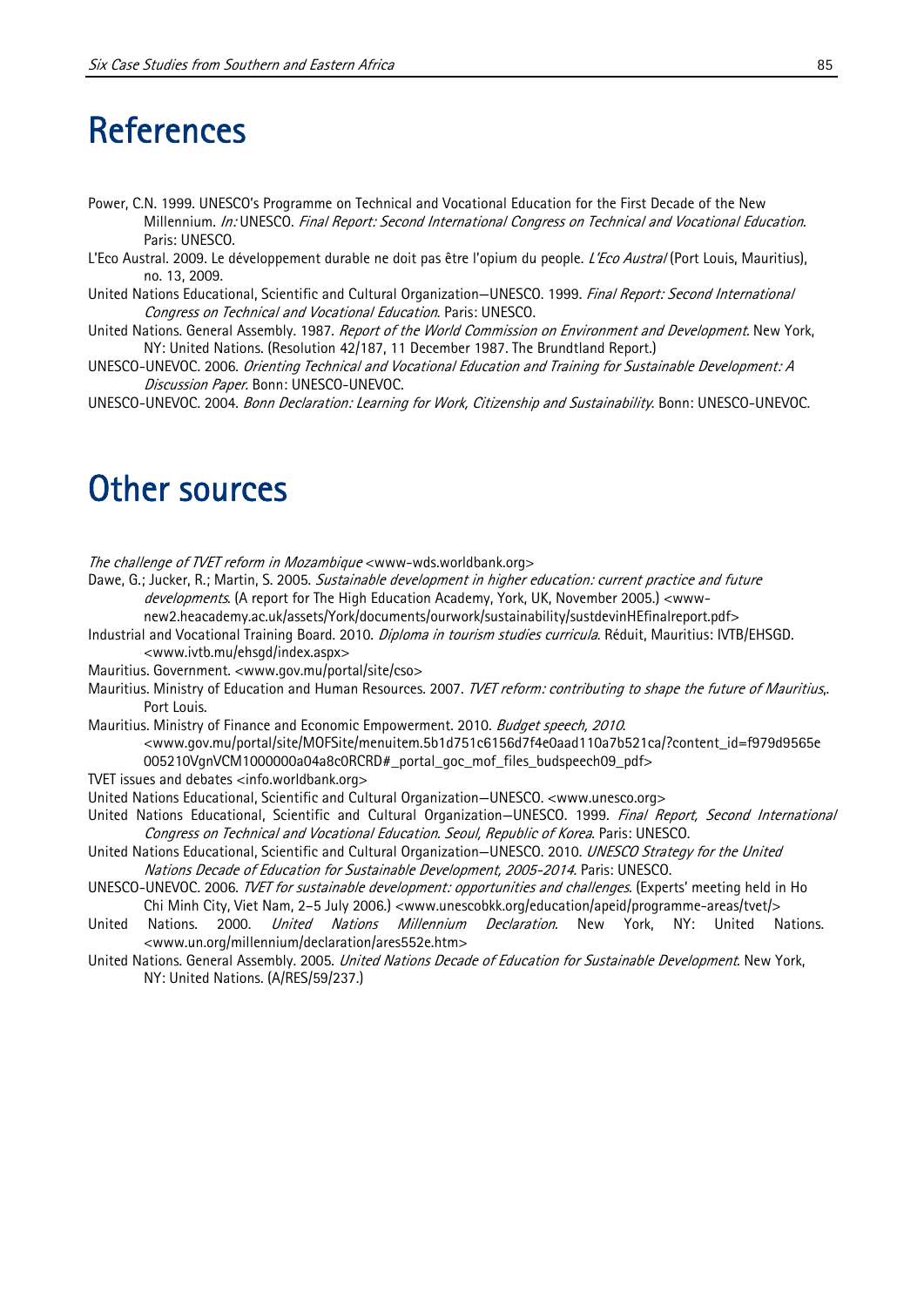## A CASE STUDY OF PRACTICES IN INTEGRATING SUSTAINABLE DEVELOPMENT IN TVET

# THE CASE OF MOBILE MISSION MAINTENANCE VOCATIONAL TRAINING CENTRE, NDOLA, ZAMBIA

Gabriel S. Konayuma Senior TEVET Officer, Ministry of Science, Technology and Vocational Training, Lusaka, Zambia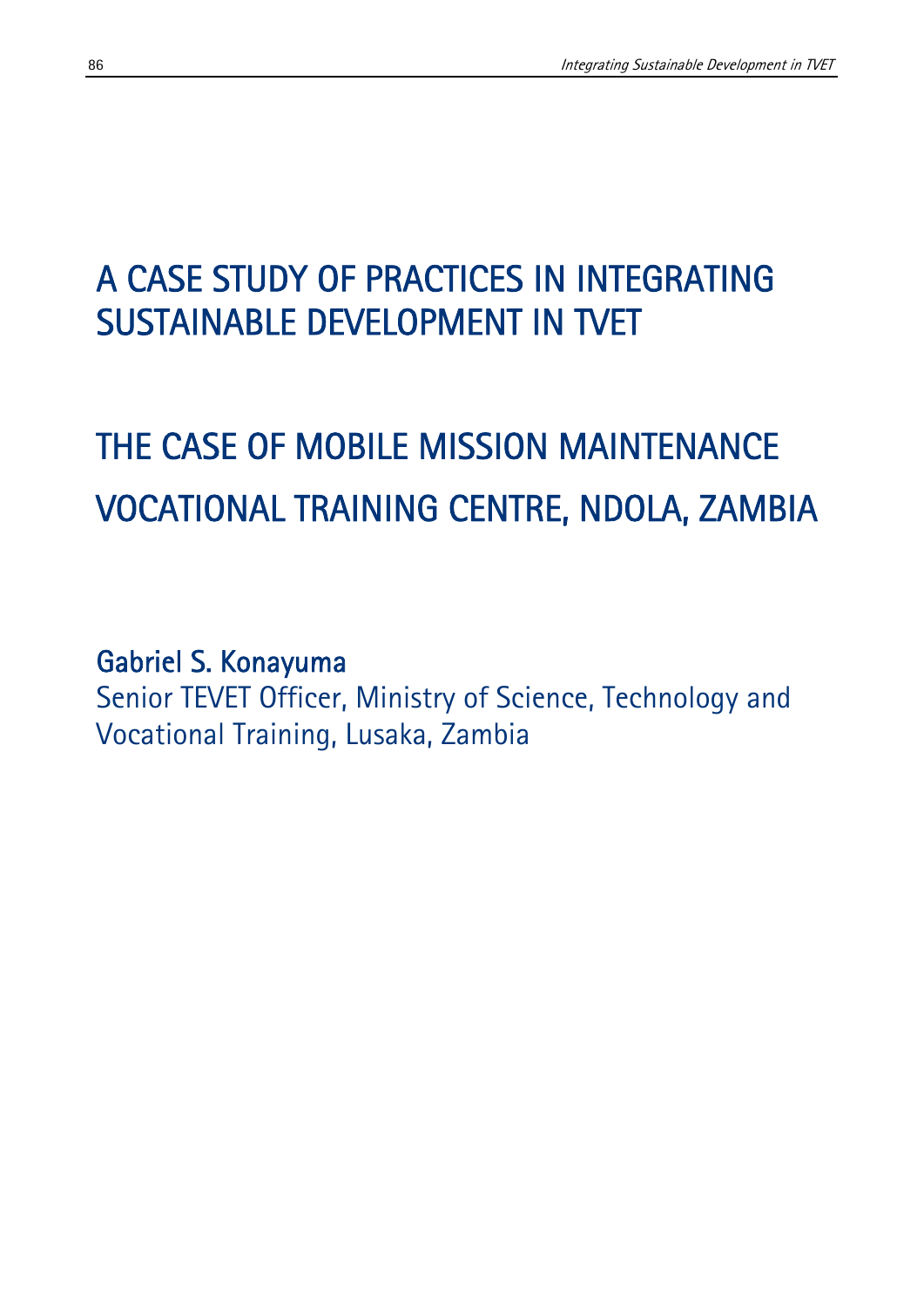## Acknowledgments

I would like to acknowledge the following persons and organizations, without whose assistance and support this case study would not have been completed.

The management (Leornard Mutono and Jane Banda) and members of staff of the Mobile Mission Maintenance Vocational Training Centre who took part in the study. Thank you very much.

Members of staff at the Ministry of Science, Technology and Vocational Training and the Technical Education, Vocational Education and Training Authority who provided useful literature for the study. Thank you very much.

John Simiyu, the study co-ordinator who provided useful guidance at each point of the study, as well as Chris Chinien and the team of evaluators who provided useful comments at critical stages of the study.

UNESCO-UNEVOC who provided the logistical support in the writing of the case study.

To everyone else—family, friends and workmates who rendered me support and gave me space—thank you all.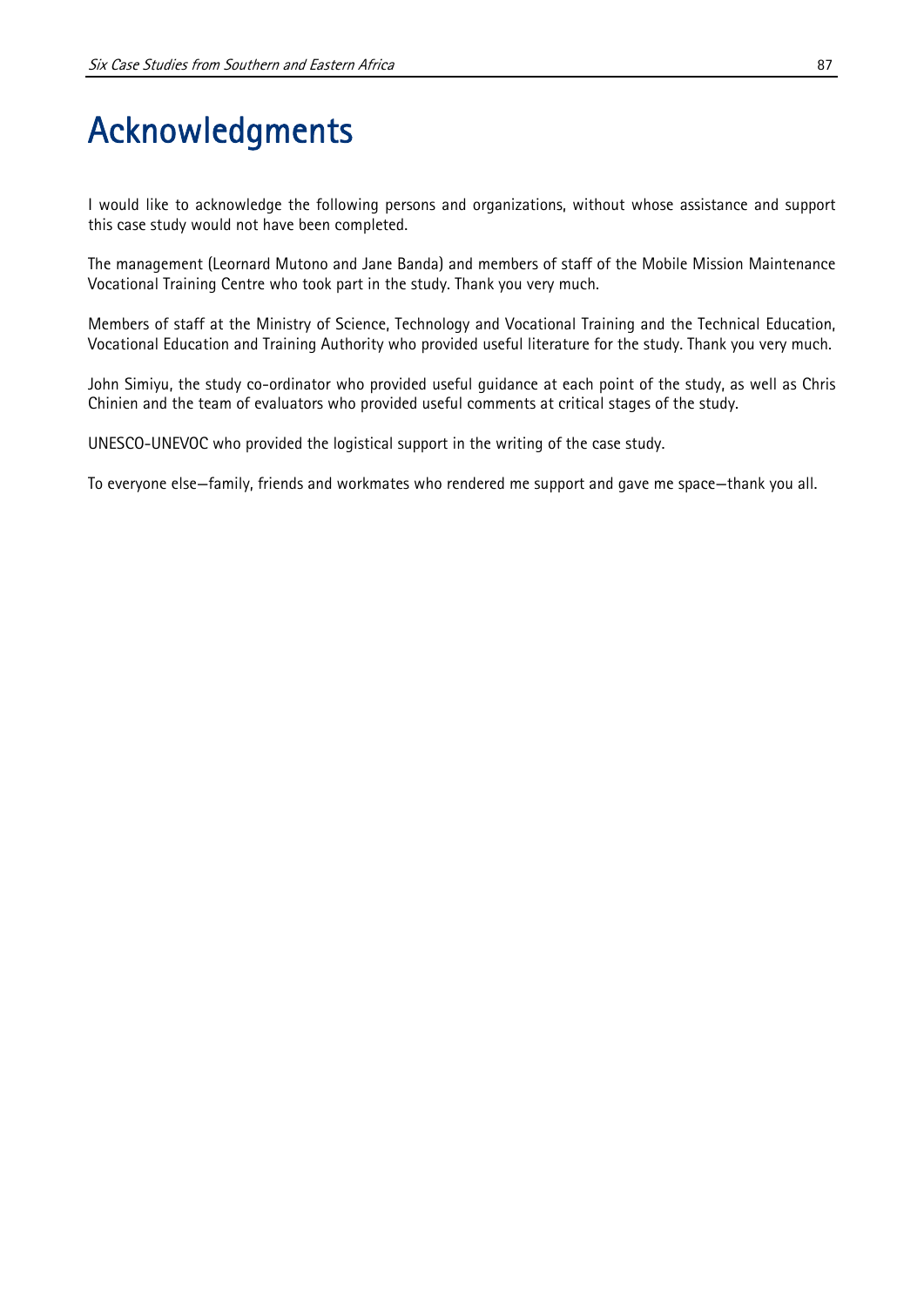## Abstract

In the technical and vocational education and training (TVET) sector in Zambia, some attempts have been made to apply sustainable development at the institutional level. This paper looks at the practice of integrating entrepreneurship in TVET carried out by the Mobile Mission Maintenance Vocational Training Centre (MMMVTC) in Ndola, Zambia. The purpose of the study was to examine the extent to which MMMVTC had integrated the principles of education for sustainable development (ESD) in its skills development programmes. The specific objectives of the study were:

- 1. To examine the definition of sustainable development as used by the centre;
- 2. To examine how entrepreneurship training in TVET has incorporated economic, social and environmental issues;
- 3. To identify methods that trainers use to deliver sustainable development;
- 4. To highlight some of the best practices that the MMMVTC employs in entrepreneurship training with respect to economic, social and environmental issues;
- 5. To identify barriers and challenges faced by the centre in integrating economic, social and environmental issues in entrepreneurship training;
- 6. To identify the business case for integrating ESD in the entrepreneurship training programmes.

The study used a series of interviews and a questionnaire to collect data. The first phase was a 45-minute interview conducted with the training manager of MMMVTC. The responses of the interview are included as an Appendix. The second phase was a questionnaire that was distributed to three members of staff: one from the administration and two from the teaching staff.

The study found that the staff at the centre defined sustainable development as 'development of both the social and economic areas that impact positively on citizens and the graduate applying their skills in society to reduce poverty'. Members of staff stated that the relevance of sustainable development was that 'the training was useful to the graduate and the community'. The methods used to deliver sustainable development in the training programmes are students carrying out projects, forming student companies and an emphasis on practical work. The study found that the most severe barriers were: financial restrictions; the requirements of professional associations; internal accreditation and validation systems; the reality of a future career conflicts with sustainability teaching; lack of staff expertise and the need to acquire new knowledge; lack of staff awareness; and lack of academic rigour/misunderstanding. The knowledge and skills identified by the respondents that could ensure that graduates lived and worked in a sustainable way included knowing about the relevance of sustainable development as a way to avoid conflicts in their future.

The study recommended that UNEVOC in Bonn, Germany, should collaborate with the Technical Education, Vocational and Entrepreneurship Training Authority (TEVETA) to hold awareness workshops and produce publications on sustainable development for training institutions and those involved in TVET. Technical education, vocational and entrepreneurship training policy and TVET curricula need to address issues of sustainable development.

It was also recommended that MMMVTC should employ different approaches in order to integrate ESD in TVET, such as plays, publications like magazines and talks by people from organizations that are implementing sustainable development effectively. To incorporate sustainable development in teaching programmes, MMMVTC also needed to procure materials on sustainable development available through UNEVOC and the Internet. These materials should provide simple and practical approaches on the incorporation of sustainable development in teaching programmes. It was also recommended that TEVETA should ensure that all curricula have aspects of sustainable development integrated in them. The Ministry of Science, Technology and Vocational Training, as the policy-maker, and UNEVOC need to ensure that sustainable development is popularized. They should also provide a policy framework for the integration of sustainable development in TVET institutions. Further, it was recommended that UNEVOC should identify the knowledge, skills and attitudes that are required for the development of ESD skills. These needed to be integrated in TVET documents, such as the policy documents, strategy papers and curricula.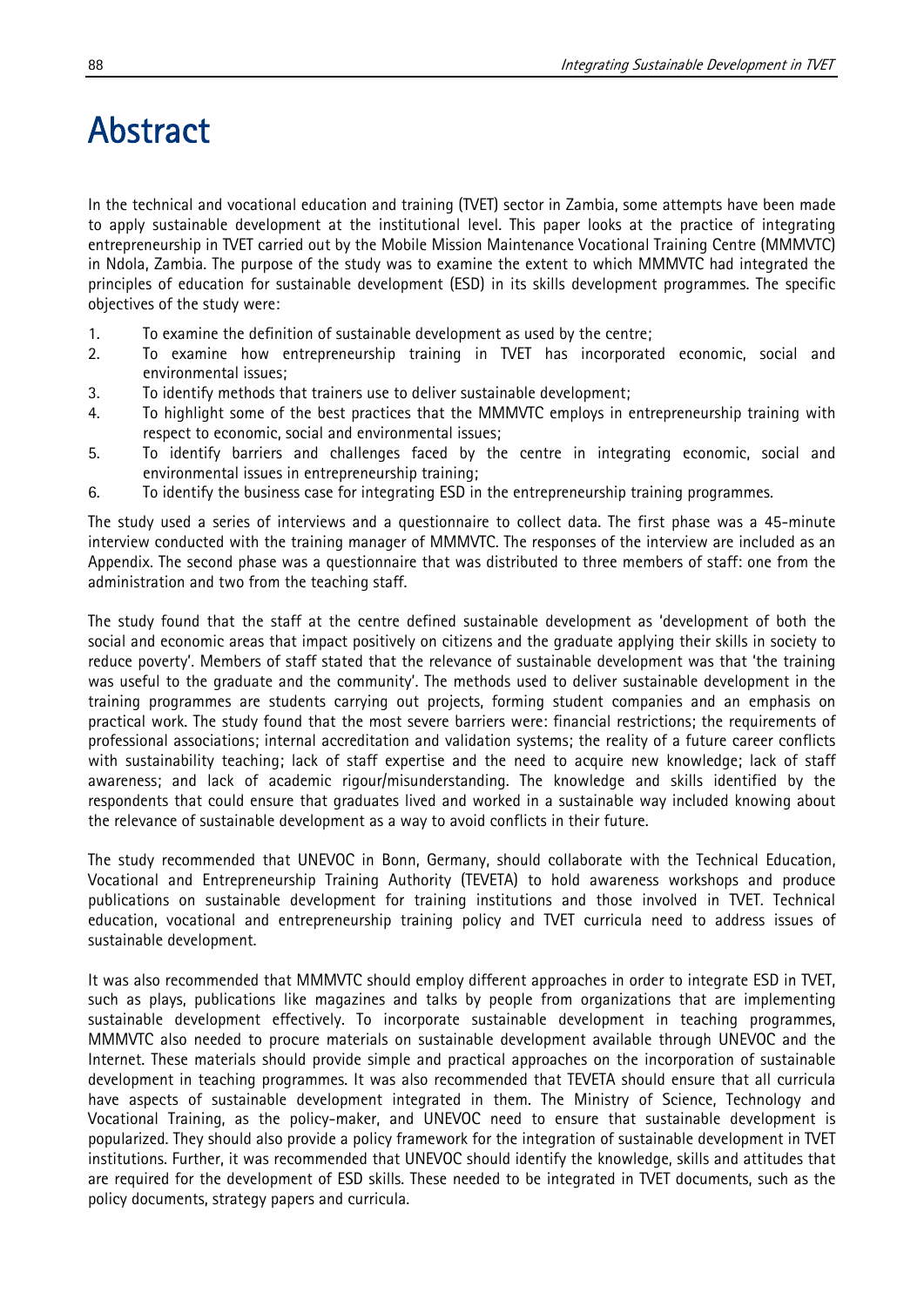## 1 Introduction

#### 1.1 Background

This article looks at the practice of integrating entrepreneurship in technical and vocational education and training (TVET) by the Mobile Mission Maintenance Vocational Training Centre (MMMVTC) in Ndola, Zambia. The purpose of the study was to examine the extent to which MMMVTC had integrated the principles of education for sustainable development (ESD) in its skills development programmes. The article outlines the problem statement and provides some background information to the study, as well as the objectives. The methodology of the study discusses how data were collected and analysed. This is followed by a presentation and a discussion of the results of the study. The paper ends with conclusions and recommendations on how entrepreneurship training can be improved in order to lead to sustainable development.

Entrepreneurship training has been offered in TVET institutions in Zambia since 1996. It was introduced in order to meet the challenges of a shrinking formal sector where TVET graduates could not be assured of jobs. A number of institutions started to offer entrepreneurship training as a stand-alone subject, while more recently they have integrated entrepreneurship training into various programmes. Entrepreneurship is the process whereby an individual or group uses organized efforts and means to pursue opportunities to create value and growth by fulfilling wants and needs through innovation and uniqueness, no matter what resources are currently controlled (Robbins & Coulter, 2004:43). In the pursuit of opportunities, it is important that issues such as environmental, economic and social sustainability are addressed in the training and practice of entrepreneurship. Sustainable development is a pattern of resource use that aims to meet human needs while preserving the environment so that those needs can be met not only in the present, but also by future generations.

UNESCO (2002:1) defines ESD as a vision of education that seeks to balance human and economic well-being with cultural traditions and respect for the Earth's natural resources. ESD is important in TVET because, although students need to acquire skills to earn an income and run a profitable enterprise, this should be done in a way that does not deplete the Earth's natural resources and should also take into consideration the wellbeing of present and future societies. Zambia has been represented at high-level sustainable development meetings, such as the World Summit on Sustainable Development held in Johannesburg, South Africa, in 2002. Sustainable development has been made one of the national priority programmes within ministries, some of whom have taken a leading role, such as those of Finance and National Planning, Foreign Affairs and Tourism, and Environment and Natural Resources. In the TVET sector, UNESCO has held seminars and conferences and produced publications on sustainable development as it relates to the TVET sector. African nations, including Zambia, that are Member States of UNESCO have signed agreements and protocols on sustainable development in TVET. The degree of implementation of sustainable development in TVET in African nations has varied with some nations attaining some progress while others have lagged behind.

In the TVET sector in Zambia, some attempts have been made to apply sustainable development in TVET. This is been carried out at the institutional level. One such institution is the MMMVTC, a TEVETA-accredited and Examination Council of Zambia certified institution. It is a non-profit Christian mission that seeks to empower, encourage and equip people. MMMVTC offers entrepreneurship training and has set up its own graduate companies where graduates have been able to form partnerships and create small business enterprises. Since 2006, in addition to training, the training centre has created initiatives that have seen graduates set up viable and sustainable work projects. These initiatives expanded the current training styles and mind sets of both trainees and trainers, thus helping graduates to start their own enterprises (Mutono, 2008:1).

Integrating sustainable development in TVET has its own challenges. Some of the challenges in integrating education for sustainable development in TVET include: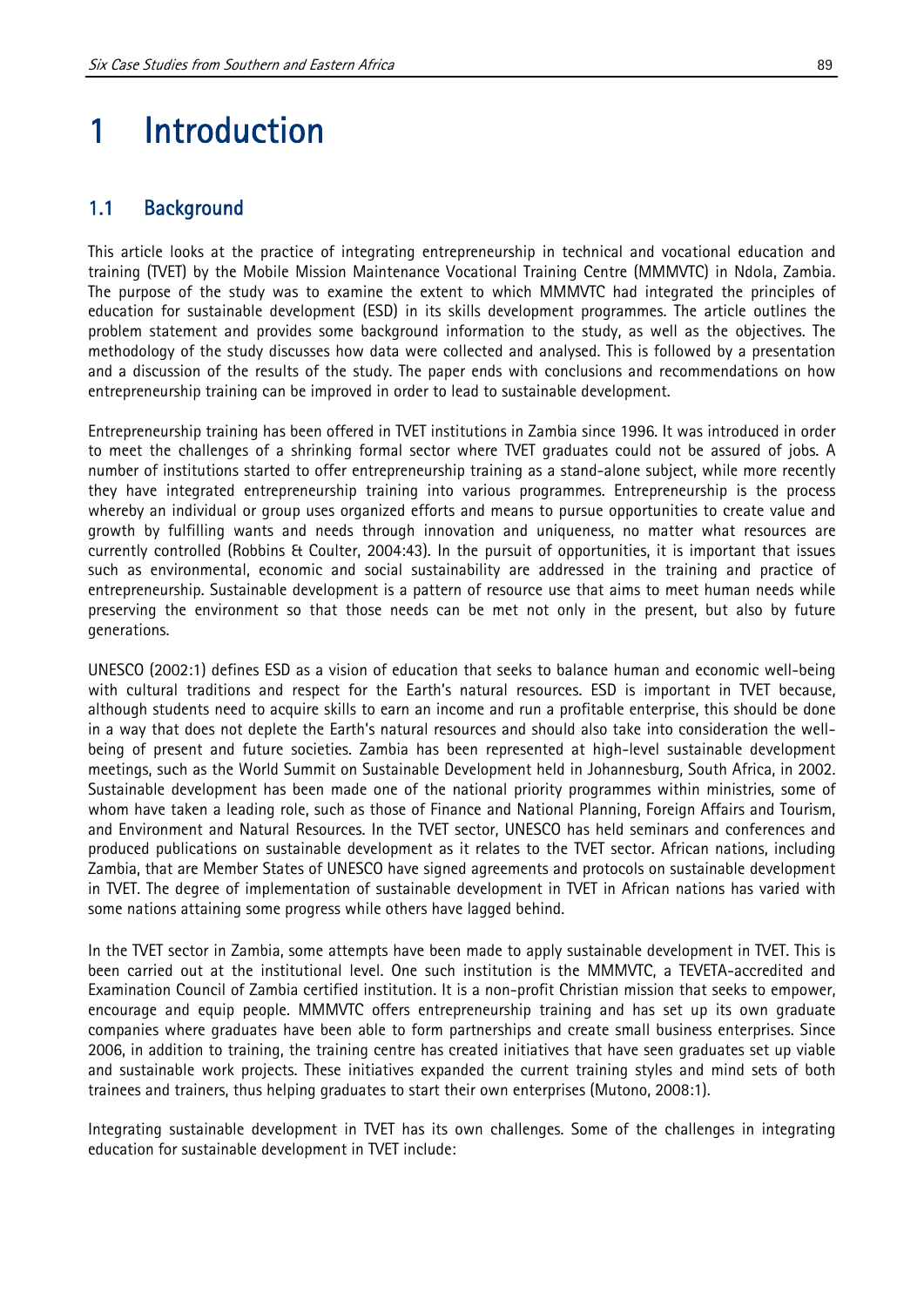- The general lack of cooperation both for TVET and teacher education for TVET across sectoral boundaries between and among NGOs, government, industry providers and international agencies.
- The division between theory and practice in TVET and TVET teacher education.
- The general lack of contextual responsiveness in both TVET and TVET teacher education –– their isolation from real work and employment contexts. There is a common failure to keep TVET and TVET teacher education abreast of changes in workplace practices.
- Educational approaches generated in developed countries may be unsuitable for transfer to developing countries and systems, given their association with unsustainable work practices.
- The lack of interactivity between TVET and ESD cultures and sectors.
- The lack of guidelines for sustainable development in TVET and TVET teacher education.
- The delivery of TVET and TVET teacher education uses traditional educational techniques and is driven by a supply-side culture.
- There is limited use of interactivity or networking among TVET teacher education practitioners (UNESCO-UNEVOC, 2007:5).

Other challenges include:

- The curriculum being already too crowded and a lack of time to update courses.
- Perceived irrelevance by staff and awkward fit with the subject area.
- Lack of staff expertise and the need for them to acquire new knowledge.
- Lack of institutional drive and commitment.
- Lack of staff awareness (Dawe, Jucker & Martin, 2005:28).

These barriers and challenges involve policy issues, curricula, staff awareness and cross-sectoral cooperation. In a developing nation like Zambia, these challenges are frequently encountered in the TVET system. This study will investigate this situation.

Some measures that could be used to improve the integration of ESD in TVET include drawing lessons from:

- 1. The 'sufficiency economy' project of Thailand, as an example of an integrated system for achieving sustainable development through TVET and lower-level TVET teacher education.
- 2. The sustainable VET modules developed in the Netherlands, as examples of creative approaches to engaging young learners in sustainable development issues.
- 3. The TVET curriculum revisions undertaken in Pakistan, as an example of revising TVET curricula to incorporate sustainable development.
- 4. The Australian Government's work to embed sustainability within TVET industrial training packages, through the National Centre for Sustainability at Swinburne University.
- 5. The National Institute of Science and Technology Education (NISTE) Entrepreneurship Resource Centre (NERC) in Pakistan, as an example of sustainable development in entrepreneurship programmes.
- 6. UNESCO Bangkok's programme of inter-agency consultations on TVET issues, as an example of how different stakeholders interact (UNESCO -UNEVOC, 2007:6).

The above recommendations can be applied to the Zambian situation once the barriers and challenges of integrating ESD in TVET have been identified. It is worth ensuring that transfer of knowledge is done after adequate consultation with different nations on best practices for ESD in TVET. Bhuwanee (2007:37) notes that:

If education is to be made sustainable in the life of the beneficiary, then it has to be delivered in an allinclusive, multi-disciplinary and holistic manner, using the Integrated Education Program approach. An Integrated Education Program approach will comprise, but is not limited to literacy, vocational and life skills (including critical-thinking skills, skills to organise and interpret data and information skills to formulate questions as well as the ability to analyse issues that confront local communities), ethics and civic education, environmental protection, HIV/AIDS awareness through family planning programs, peace and conflict resolution awareness, information and communication technologies (ICT), democracy and human rights (especially children's rights), and gender issues. For this type of program to be sustainable, it must be contextualised in the culture, language, value, habits and traditions of the people. It must also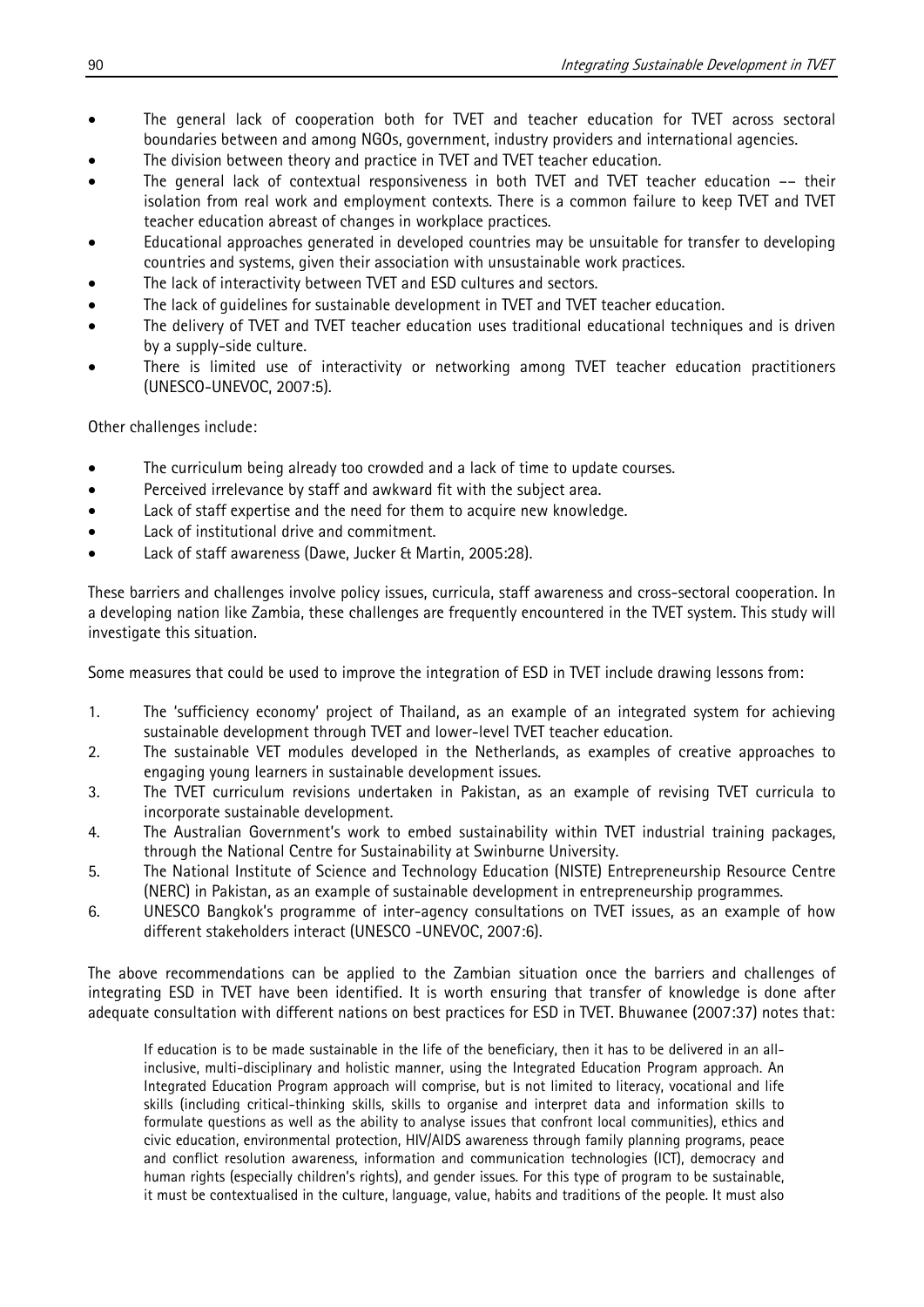be rural or community based, using a non-formal approach. There is also the need to create linkages between these initiatives in order to achieve results.

By investigating how entrepreneurship training at MMMVTC has integrated issues of sustainable development, this study provided strategies on how entrepreneurship training can be carried out in other TVET institutions so as to involve sustainable development. The study also identified ways in which the case study could be used by other UNEVOC centres so as to draw relevant lessons for their own institutions.

### 1.2 Objectives of the study

Integrating the principles of education for sustainable development in entrepreneurship training for TVET is not an easy task. In a number of cases, entrepreneurship is taught like any other course. The objective of education for sustainable development is that students should derive some benefits from their training that will encourage them not compromise the ability of future generations to meet their own needs. For entrepreneurship training to be effective and lead to sustainable development, there is a need to have good role models and a practical approach. The purpose of this study was to examine the extent to which entrepreneurship training at MMMVTC integrates the principles of education for sustainable development in its skills development programmes. The specific objectives of the study were:

- 1. To examine the definition of sustainable development as used by the centre.
- 2. To examine how entrepreneurship training in TVET has incorporated economic, social and environmental issues.
- 3. To identify the teaching methods that trainers use to deliver sustainable development.
- 4. To highlight some of the best practices that MMMVTC has in entrepreneurship training with respect to economic, social and environmental issues.
- 5. To identify barriers and challenges faced by MMMVTC in integrating economic, social and environmental issues in entrepreneurship training.
- 6. To identify the business case for integrating ESD in entrepreneurship training programmes;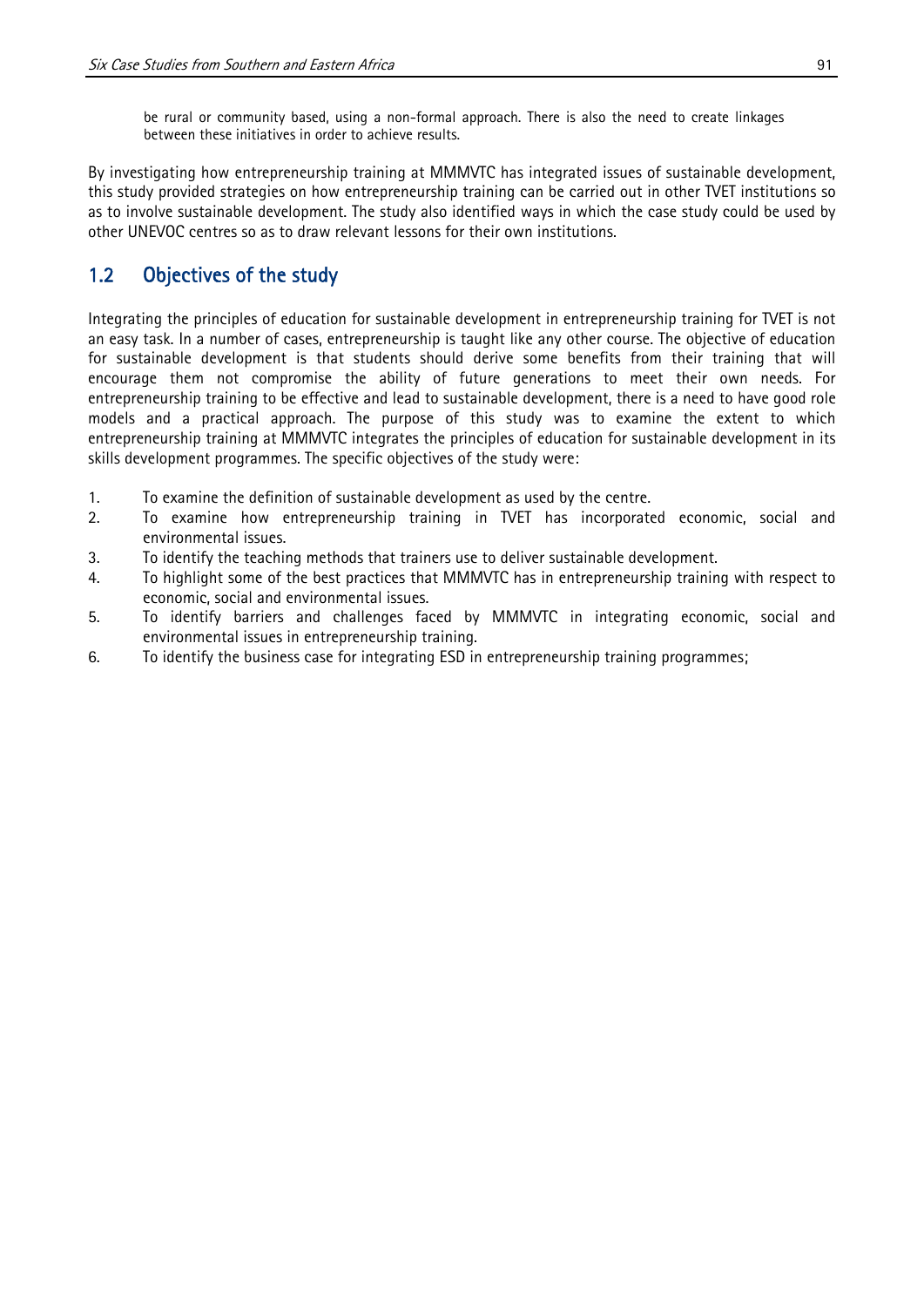## 2 Methodology

The study used an interview and a questionnaire to collect data. The first phase was a 45-minute interview conducted with the training manager of MMMVTC. The responses of the interviewee are included as an Appendix. The second phase was a questionnaire distributed to three members of staff: one from the administration and two from the teaching staff.

## 2.1 Data collection

Data were collected by a face-to-face interview with the training manager and by self-administered questionnaires to three staff members of MMMVTC. Out of these three staff members, one was an administrator. The college has a total of fifteen members of staff. The questionnaire used was adapted from Dawe, Jucker & Martin (2005:48). The instrument had four questions where respondents were expected to define sustainable development, explain the relevance of sustainable development as offered by the training centre, describe approaches used to deliver ESD in the learning programmes and recommend the knowledge, skills and attitudes that graduates may require to live and work in a sustainable way. One question required respondents to rate the severity of barriers to performing their work, starting with 1 as the most severe barrier and increasing in number up to 10 for the least severe barrier. The staff members were deliberately selected according to the TVET programmes that they teach. The target population of the questionnaire was members of staff teaching in each of the four study programmes of the college. The target population of the study was five; returned questionnaires totalled three (60%). The data obtained from interviews and discussions was reduced into interview summaries, while that from questionnaires was analysed in order to obtain common patterns. The data collected in Question 6 of the questionnaire (the severity of barriers) was displayed in tabular form for easier comprehension.

## 2.2 Data analysis

In order to analyse the data that were collected during the research, two major activities were undertaken. These were the categorization and unitizing of data (Saunders, Lewis & Thorhnill, 2003:381). The next level of the analytical process was to attach relevant units of data to the appropriate category or categories that would be devised. The responses given in questions 3, 4, 5 and 15 were analysed to establish common and different definitions of sustainable development, understanding of relevance of sustainable development within the discipline offered by MMMVTC, methods of ESD delivery (if any) and the student experience as it relates to ESD. The barriers to enacting ESD at MMMVTC were analysed by taking the mean of responses by the three staff members.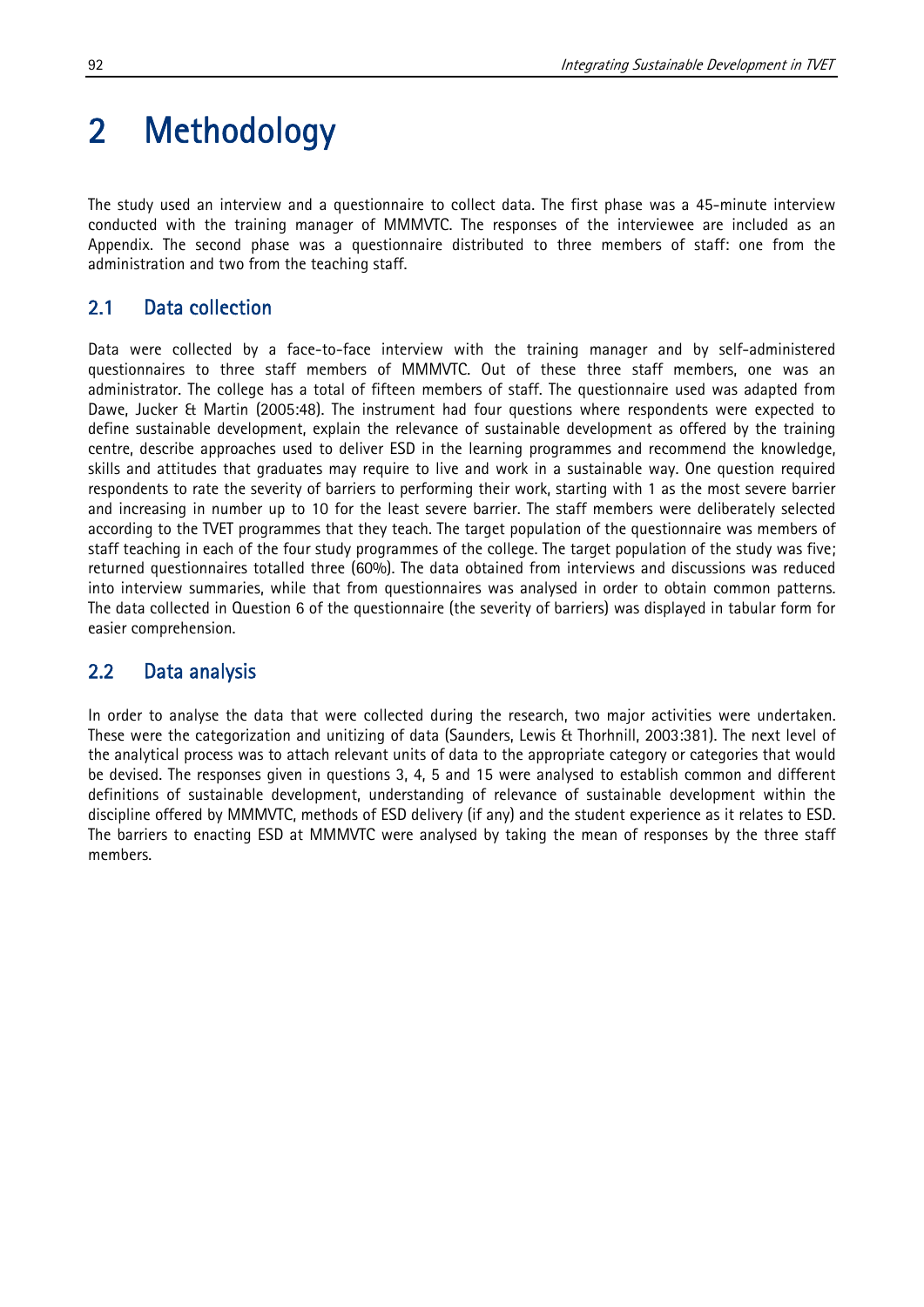## 3 Results

The results were presented in five categories according to the questions filled in by the respondents.

#### 3.1 Definition of sustainable development

The study found that staff at the centre defined sustainable development as 'development of both the social and economic areas that impact positively on citizens and the graduate applying their skills in society to reduce poverty'. This shows an understanding of the social and economic areas as being part of the definition of sustainable development. It can be noted that the staff are agreed on the social and economic aspects of sustainable development. However, surprisingly, the aspect of environment is missing from the definition. The United Nations (1987) defines sustainable development as 'meeting the needs of the present generation without compromising the ability of future generations to meet their own needs.' The definition of sustainable development by staff at MMMVTC is similar to the United Nations definition with regard to meeting the needs of the present generation.

#### 3.2 The relevance of sustainable development in TVET

Members of staff stated that sustainable development was relevant because 'the training was useful to the graduate and the community'. Further, the study found that entrepreneurship had to some extent incorporated economic, social and environmental issues with respect to society.

#### 3.3 Approaches for integrating ESD in TVET

The data on the various approaches of integrating ESD were collected by staff responses to a question on how ESD was delivered at the institution. Respondents wrote their responses which were summarized by comparing similarities and differences. The study found that the methods used to deliver sustainable development in the training programmes were the students doing project work, forming student companies and an emphasis on practical work. During the interview conducted with the training manager, it was found that MMMVTC blended practical and theoretical training in order to deliver sustainable development. The manager stated that practical training helped to reinforce theory and sharpen learners' vocational skills. It was also found that the formation of student companies enabled the students to work together, using entrepreneurship to create employment for themselves and others. The training manager mentioned that 'graduates used the income raised from their businesses to sponsor new students for programmes at the centre. This was done for vulnerable students who could not afford to pay tuition fees. This provides economic sustainability for the community as the graduates are using their skills to provide access to training for students'. The training manager also said that 'the centre was working with the community to provide special programmes for women. This addresses social aspects of sustainable development.' From the above, it can be noted that the MMMVTC is making efforts to integrate sustainable development in its training through the formation of graduate companies and special programmes for women. However, these efforts could be enhanced if the centre taught more about the integration of sustainable development through literature and training.

#### 3.4 Barriers to integrating ESD in TVET

The mean of severity of barriers rated by members of staff (as indicated in Table 1) was calculated so as to represent the average of the three respondents. The study found that the most severe barriers were: financial restrictions; requirements of professional associations; internal accreditation and validation systems; the reality of future career conflicts with sustainability teaching; the lack of staff expertise and the need to acquire new knowledge; the lack of staff awareness; and the lack of academic rigour/misunderstanding. To address these barriers there is a need to examine their root cause and to provide appropriate measures to address them.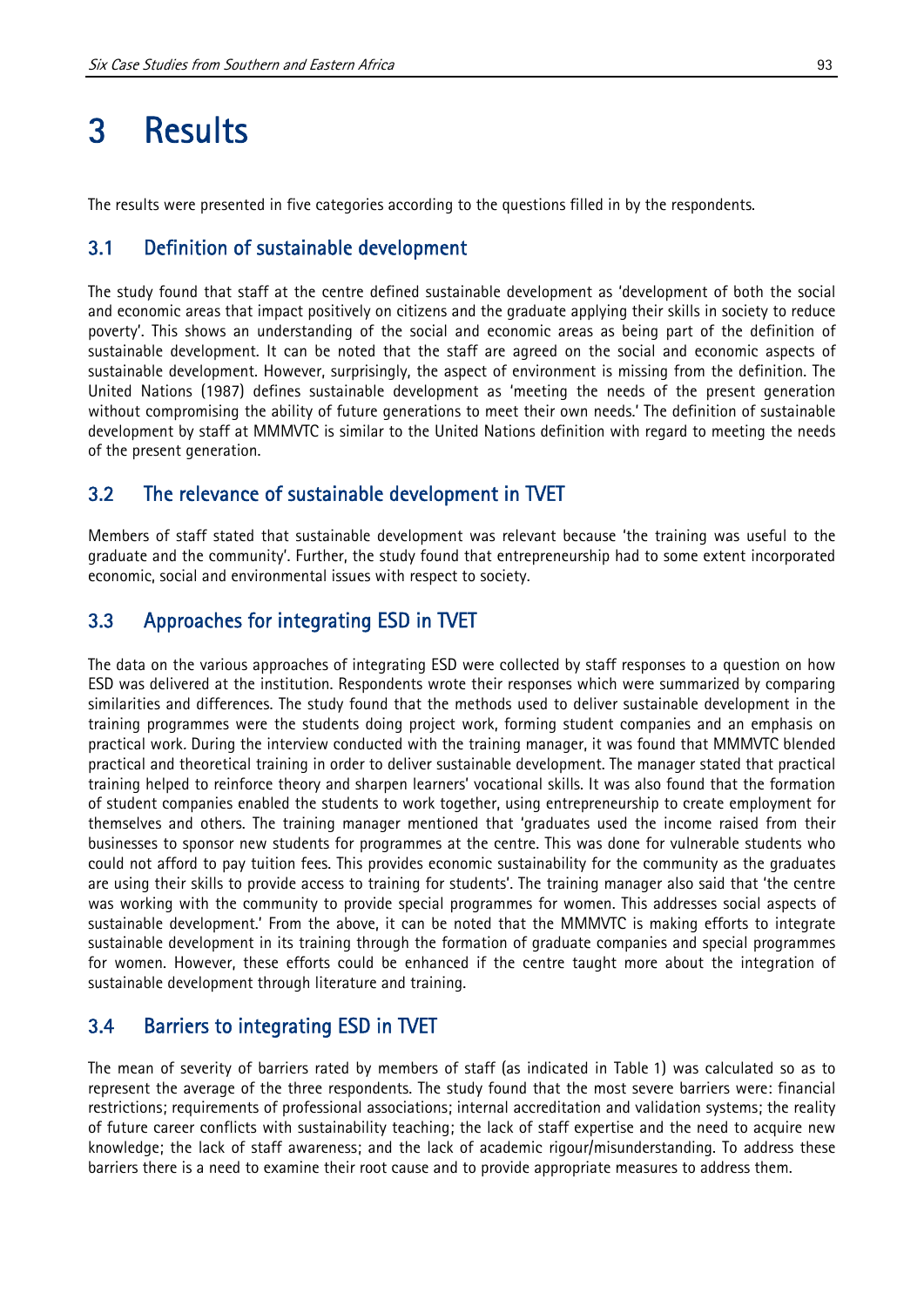| Possible barriers                                                 | Severity of the barrier |
|-------------------------------------------------------------------|-------------------------|
| No barriers identified                                            |                         |
| Financial restrictions                                            |                         |
| Requirements of professional associations                         | 3                       |
| Internal accreditation, validation systems, benchmarks            | 3                       |
| Reality of future career conflicting with sustainability teaching | 5                       |
| Lack of staff expertise and the need to acquire new knowledge     | 5                       |
| Lack of staff awareness                                           | 5                       |
| Lack of academic rigour/misunderstanding                          | 5                       |
| Perceived irrelevance by staff                                    | 6                       |
| Lack of market for students                                       | 6                       |
| Curriculum too crowded already and lack of time to update courses | 6                       |
| Perceived irrelevance by students                                 |                         |
| Lack of perception of big environmental problems                  |                         |
| Awkward fit with subject area                                     | 8                       |
| Inability of students to grasp the issues                         | 9                       |
| Lack of relevant course examples                                  | 10                      |
| Lack of institutional drive and commitment                        | 10                      |
| Confusion over what needs to be taught                            | 10                      |

TABLE 1: Hierarchy of possible barriers to sustainable development (1 being the most important)

## 3.5 ESD skills development in TVET

Data were collected using the question: 'What knowledge, skills and attitudes might graduates require to live and work in a sustainable way?' The following responses were given:

- 'By them knowing the relevance of sustainable development to avoid conflicts in their future'.
- 'By making the students very much aware of how to participate in sustainable development'
- 'They need to acquire skills that might help them with the issues on sustainable development'.

The responses focus mainly on the knowledge and skills required for ESD skills development in TVET. The respondents do not address the issue of attitudes, which is an important area if graduates are to live and work in a sustainable way.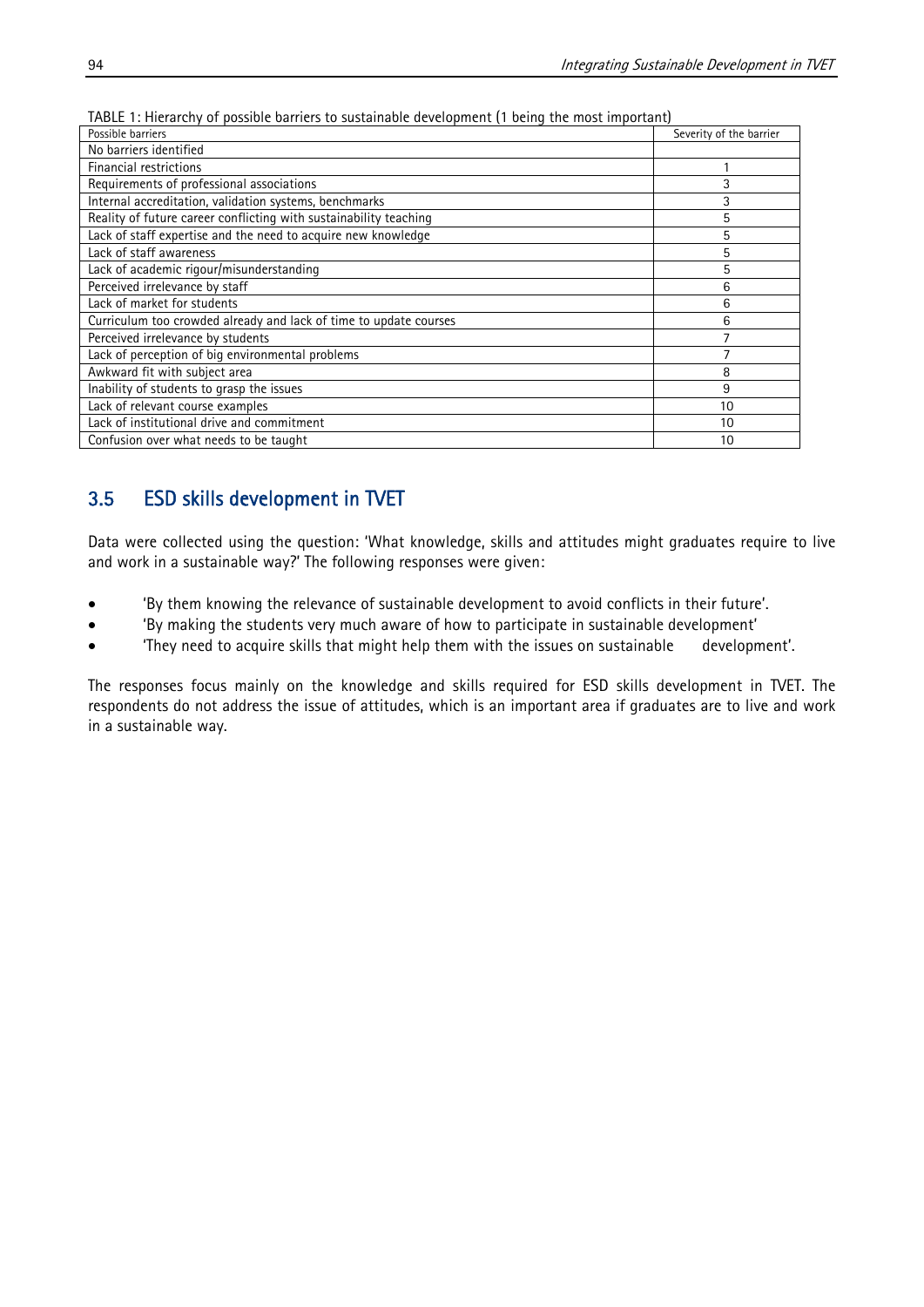## 4 Discussion of the results

The purpose of the study was to examine the extent to which entrepreneurship training at MMMVTC integrates the principles of ESD in its skills development programmes. The data identified some level of understanding that the definition of sustainable development includes aspects of social and economic development. The relevance of ESD to TVET was that it was 'useful to the graduate and the community'. The approaches for integrating ESD in TVET were not very well structured to the extent that they could not have been replicated in other centres. Barriers for integrating ESD in TVET were identified from the most severe to the least severe. For ESD skills development in TVET it was found that there was a need for graduates to be made aware of the relevance of sustainable development and how to participate in it.

### 4.1 Definition of sustainable development

The study found that staff at the centre defined sustainable development as 'development of both the social and economic areas that impact positively on citizens and the graduate applying their skills in society to reduce poverty'. This definition was supported by the existing literature in United Nations (1987) of meeting the needs of the present generation without compromising the ability of future generations to meet their own needs. It was understood that the social and economic areas are part of the definition of sustainable development. It can be noted that the staff agreed on the social and economic aspects of sustainable development. However, surprisingly, the aspect of environment is missing from their definition.

## 4.2 Relevance of sustainable development to TVET

The data found that sustainable development was relevant because 'the training was useful to the graduate and the community'. Further the study found that entrepreneurship education had to some extent incorporated economic, social and environmental issues with respect to society. In discussing the relevance of sustainable development to TVET, the Australian National VET Sector Sustainability Action group framework is used, which has developed four clusters on issues of sustainability:

- Developing a workforce skilled for sustainability;
- Providing VET system products and services that support skills for sustainability;
- Encouraging the adoption of sustainability values, principles and practices by VET leaders, partners and champions; and
- Reduce the VET sector carbon footprint (National VET Sector Sustainability Action Group, 2009).

These were used in the following paragraphs to analyse the responses given by members of staff when looking at the relevance of sustainable development in TVET:

### 4.3 Developing a workforce skilled for sustainability

To some extent MMMVTC has developed a workforce that is aware about sustainability due to the integration of sustainable development in the training programmes for students. However, this is not carried out in a structured manner by the MMMVTC and thus interventions are required that would lead to a more structured approach in the teaching of sustainable development. This would enable the students to have a mindset allowing them to apply the principles of sustainable development in the workplace.

## 4.4 Providing TVET system products and services

TVET system products are made up of the curriculum, the trainers, learning and assessment materials. From the responses given by the respondents, there is some effort at providing TVET system products and services that support skills for sustainability. However, this is not being performed in a co-ordinated manner. There is a need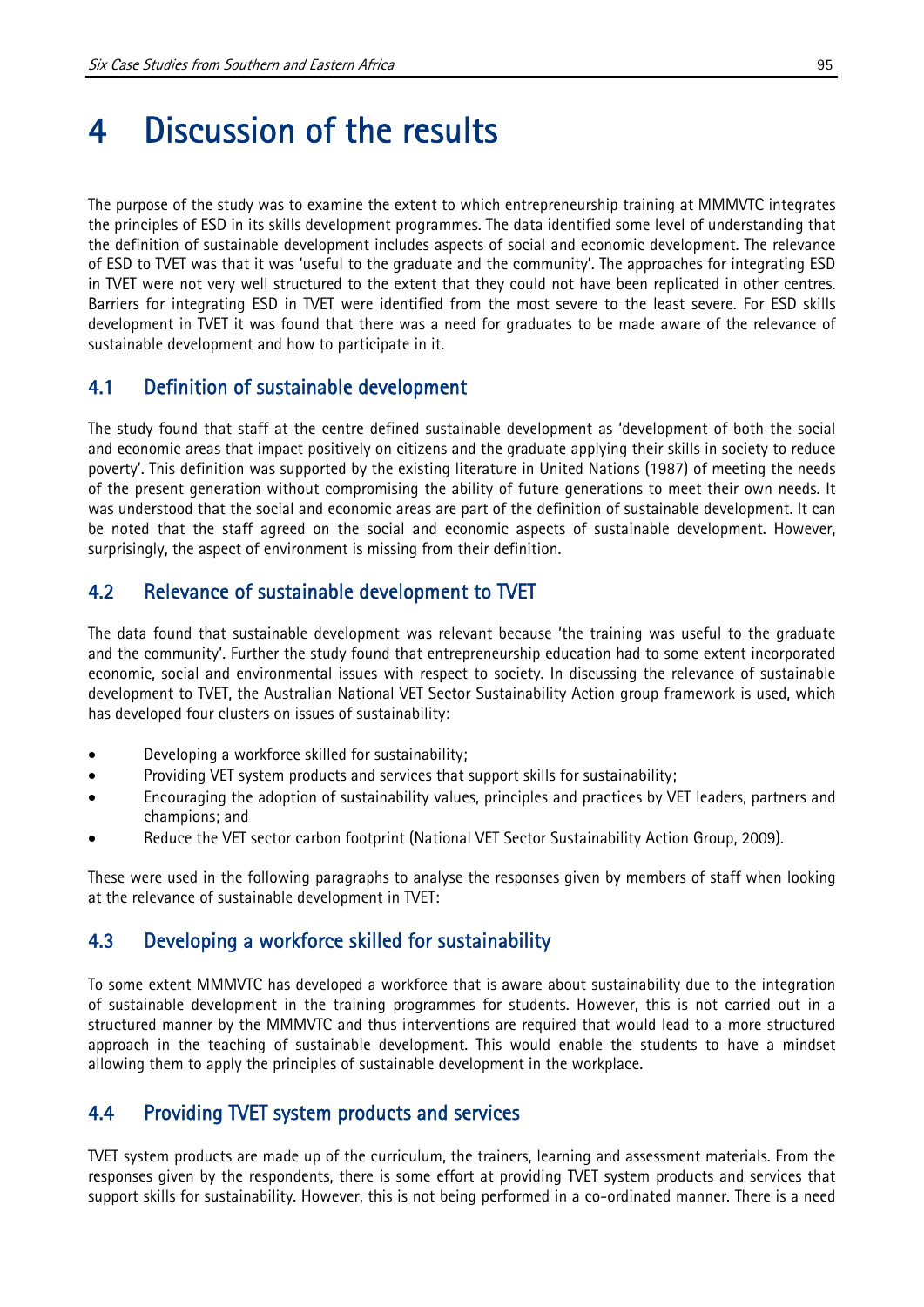for much clearer policy guidance on how the TVET system can provide products and services that support skills for sustainability.

### 4.5 Encouraging the adoption of sustainability values, principles and practices

In the case of MMMVTC, it would be expected that encouraging the adoption of sustainability values, principles and practices would be carried out by the director and the management team. From the outcomes of the study, it can be noted that there is a lot of work yet to be done on encouraging the adoption of sustainability values, principles and practices on the part of leaders, partners and champions. This needs to be promoted by MSTVT and TEVETA, who are the policy-makers and regulators.

### 4.6 Reducing the TVET sector carbon footprint

From the responses given by members of staff, it can be deduced that the issue of the TVET sector carbon footprint is not familiar to the administrators and members of staff. There is a need for advocacy of the TVET sector carbon footprint issues on the part of UNEVOC. This should be done for all TVET institutions.

### 4.7 Approaches for integrating ESD in TVET

The study found that the methods used to deliver sustainable development in the training programmes were: (a) students carrying out projects; (b) the setting up of student companies; and (c) an emphasis on practical work. During the interview conducted with the training manager, it was found that the MMMVTC blended practical and theoretical training in order to deliver sustainable development. The manager stated that practical training helped to reinforce theory and sharpen the learners' vocational skills. It was also found that the formation of student companies enabled the students to work together in co-operatives and use entrepreneurship to create employment for themselves and others. It can be noted, however, that the approaches for integrating ESD in TVET require further improvement to ensure that the concept of sustainable development is better understood and practised by members of staff and students. UNESCO (2007:12) recommends expansion of the knowledge-base where case studies should be researched in order to incorporate the experiences of small- and medium-sized enterprises and companies from developing nations and a learning network of those involved and interested in sustainable development be established. The relevance of sustainable development in TVET has been discussed in literature. Bulmahn (2004:3) states that:

Vocational education and training is an important lever to implement sustainability because it reaches people at the interface between learning and work. What is important is, on the one hand, imparting knowledge and skills which place what has been learnt in a theoretical context and, on the other hand, the specific implementation of acquired knowledge in vocational practice. And there is another issue: Vocational education and training does not only impart modern occupation-related skills and knowledge but also cross-occupational skills, such as independence and communication skills, the ability for networked thinking, openness towards other cultures and the ability to deal with contradictions and conflicts. In this sense, vocational education and training promotes the ability to recognise and use opportunities for sustainable action at the workplace. Furthermore, it enables people, as consumers and politically mature citizens, to take responsibility for other people and for the conservation of the environment.

### 4.8 Barriers to integrating ESD in TVET

The barriers identified in the study are similar to those found in the literature (Dawe, Jucker & Martin, 2005:28), such as 'curriculum being overcrowded, perceived irrelevance by staff, lack of staff expertise and lack of staff awareness'. UNESCO-UNEVOC (2007:5) also indicates the division between theory and practice in TVET and the lack of interactivity between TVET and ESD cultures and sectors as some of the challenges to integrating ESD in TVET.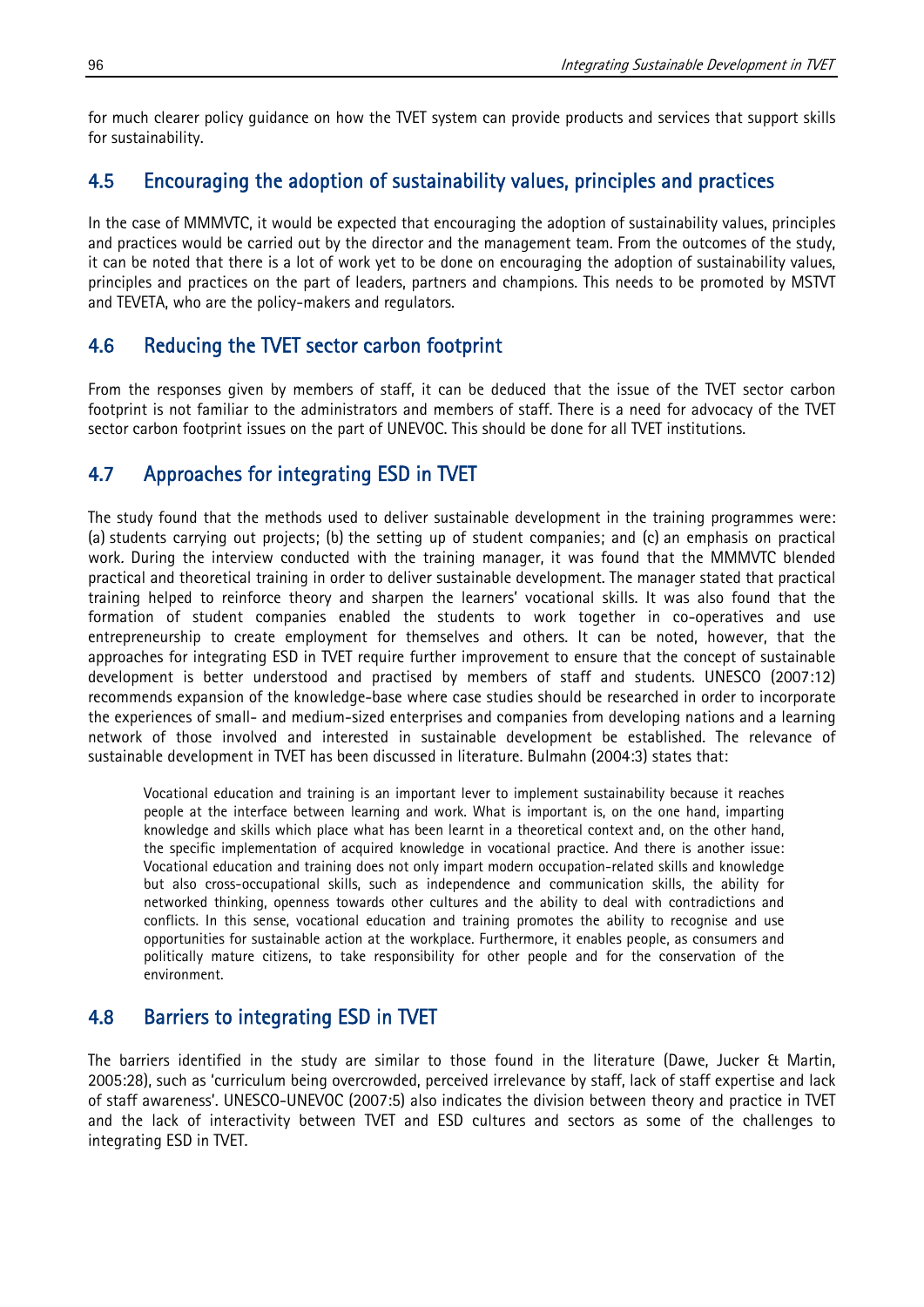### 4.9 ESD skills development in TVET

The findings in the study for this item revealed some understanding of what needs to be done to ensure that graduates have knowledge, skills and attitudes enabling them to live in a sustainable way.

- 'By them knowing the relevance of sustainable development to avoid conflicts in their future'.
- 'By making the students very much aware of how to participate in sustainable development'.
- 'They need to acquire skills that might help them understand the issues on sustainable development'.

The issue of attitudes is not addressed in these responses. Attitude or change of mindset is very important in any change programme. Sustainable development, being a relatively new area in TVET, requires a new mindset and attitude change in students if they are to live and work in a sustainable way. Examples of how to integrate ESD skills development in TVET include learning from Pakistan where TVET curriculum revisions incorporate sustainable development and Australia where sustainability has been embedded within TVET industry training packages through the National Centre for Sustainability at Swinburne University (UNESCO, 2007:6).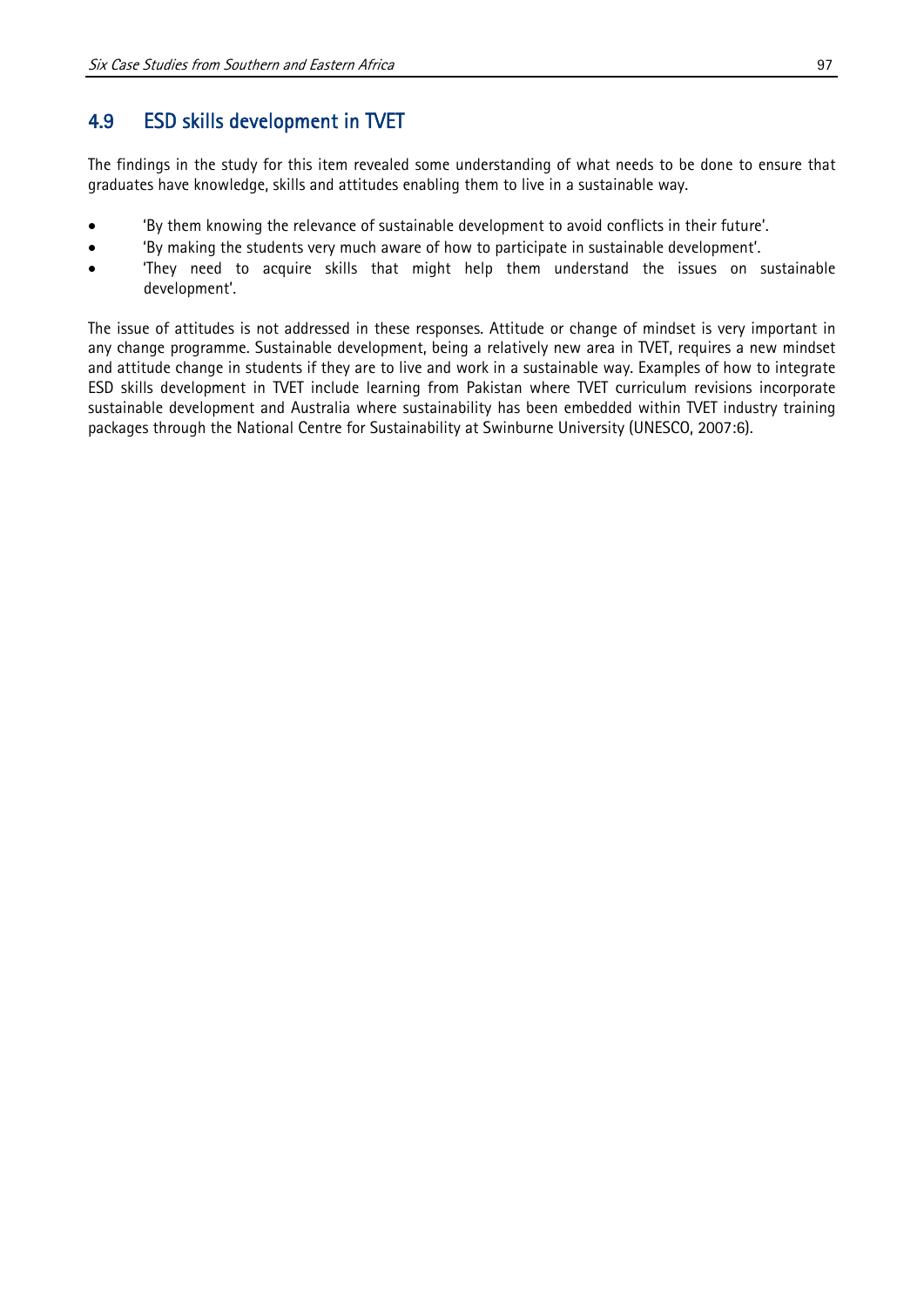## 5 Conclusions

### 5.1 The definition of sustainable development

From the definitions provided by administrators and members of staff, a certain understanding of sustainable development can be seen, except that the aspect of 'environment' is not mentioned.

#### 5.2 Relevance of sustainable development to TVET

The centre has seen the relevance of sustainable development to TVET. However, there is an incomplete understanding of the relevance of sustainable development to TVET by both administrators and members of staff. This calls for intervention from policy-makers and regulators of TVET.

#### 5.3 Approaches to integrating ESD in TVET

There seems to be a lack of a proper approach to integrating ESD in TVET. At present, integration is being carried out in a non-structured manner. Though knowledge of ESD may be limited, there is some measure of application of ESD in entrepreneurship training. The MMMVTC's special programmes for women in the community help in addressing social aspects of sustainable development. Women, young people and handicapped persons are among the vulnerable groups. Therefore, the community programmes which include literacy lessons, hygiene and basic skills such as tailoring, empower women with the knowledge, skills and attitudes to become self-reliant entrepreneurs and to generate income for themselves.

#### 5.4 Barriers to integrating ESD in TVET

The barriers that the centre faces in integrating ESD in TVET range from financial restrictions to confusion over what needs to be taught. If the most severe barriers are not addressed, it could lead to a failure to integrate economic, social and environmental issues in entrepreneurship training. There is therefore a need to ensure that these barriers are addressed by the MMMVTC, TEVETA and the MSTVT.

### 5.5 ESD skills development in TVET

MMMVTC identified the need for knowledge about the relevance of sustainable development among graduates and making them aware of how to participate in sustainable development programmes. Also noted was the need to acquire skills that might help them grasp the issues on sustainable development.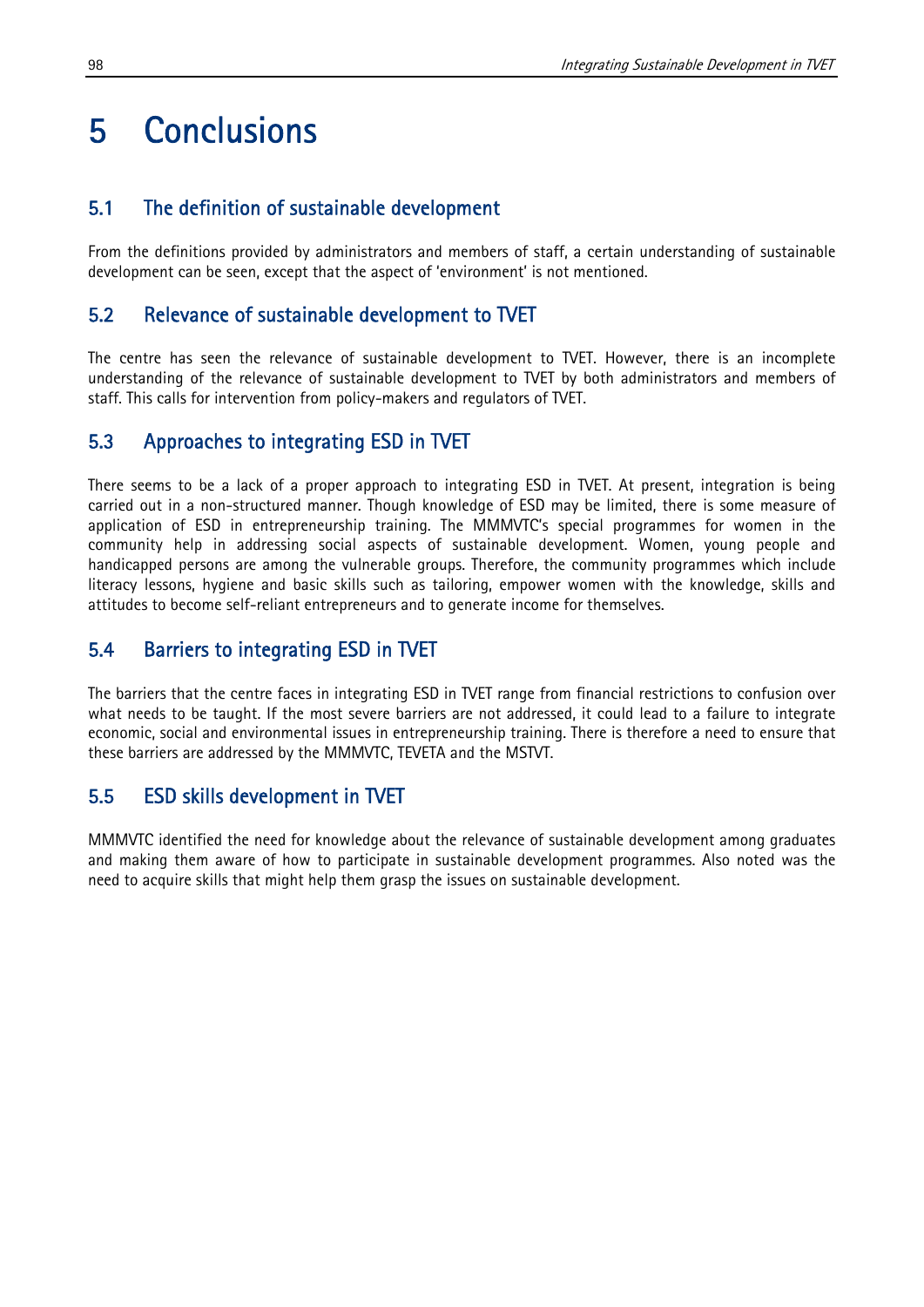## 6 Recommendations

Based on the above conclusions, the following recommendations to improve entrepreneurship training with regard to the integration of education for sustainable development in TVET are made.

### 6.1 Improving knowledge of sustainable development in TVET

There is need for UNEVOC, in collaboration with TEVETA, to hold awareness-raising workshops and to produce publications on sustainable development for training institutions and those involved in TVET. The TEVET Policy and TVET curricula need to address issues of sustainable development.

### 6.2 Expanding approaches for integrating ESD in TVET

In addition to the methods that the centre is using to deliver sustainable development, the institution could also use plays, publications such as magazines and talks by people from organizations that are implementing sustainable development effectively. In order to incorporate sustainable development in teaching programmes, the MMMVTC needs to procure materials on sustainable development through UNEVOC and the Internet. These materials should have simple and practical approaches on the incorporation of sustainable development in teaching programmes. The centre also needs to conduct annual reviews on how it is integrating sustainable development in entrepreneurship training. It needs to ensure that teaching and support staff are aware of the importance of sustainable development in training. This could be carried out through seminars (face-to-face and on-line), discussions and publications. TEVETA as a regulator of TVET needs to support these awarenessraising efforts through publications and ensuring that sustainable development is part of the minimum standards in training programmes. It is also recommended that TEVETA should ensure that all curricula have aspects of sustainable development integrated in them. MSTVT, as the policy-maker, and UNEVOC need to ensure that sustainable development is popularized and should provide a policy framework on the integration of sustainable development in TVET institutions.

### 6.3 Improving ESD skills development in TVET

There is need for UNEVOC to identify knowledge, skills and attitudes that are required for ESD skills development. These need to be integrated into TVET documents, such as policy documents, strategy papers and curricula.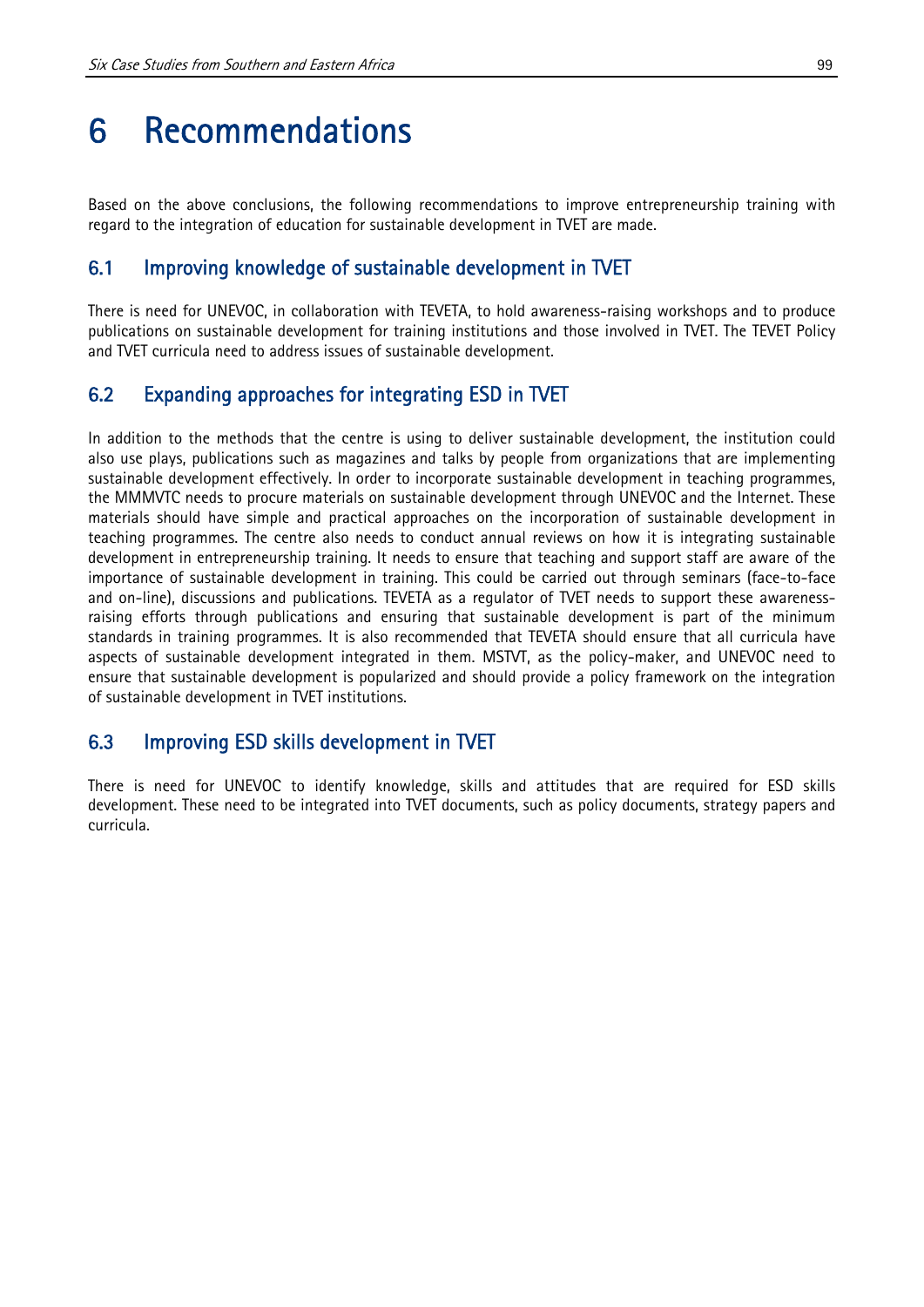- Bhuwanee, T. 2007. A strategic paper on the reform and renewal of secondary education in Africa. In: UNESCO.Reforming Secondary Education in Africa. Proceedings of a regional seminar. Addis Ababab, 21-24 November 2006 Pp. 17– 46 . Dakar: BREDA.
- Bulmahn, E. 2004. Speech by the Federal Minister of Education and Research at the UNESCO Conference on Vocational Education and Training, Bonn, Germany, 25 October 2004. <www.unevoc.unesco.org/fileadmin/user\_upload/pubs//SD\_Bulmahn.pdf>
- Dawe, G.; Jucker, R.; Martin, S. (2005). Sustainable development in higher education: current practice and future developments. Heslington, UK: Higher Education Academy.
- Mutono, L. 2008. Promoting skills training for employment and wealth creation. Kitwe, Zambia: Ministry of Science, Technology and Vocational Training. (TEVET Stakeholders Consultative Forum.)
- National VET Sector Sustainability Action Group 2009. National VET Sector Sustainability Policy and Action Plan (2009-2012). <www.vta.vic.edu.au/docs/170209%20NVSSPolicy%20&%20Action%20Plan%20Consult%20draft.pdf>
- Robbins, S.P.; Coulter, M. 2004. Management (7<sup>th</sup> ed.). New Delhi: Pearson Education.
- Saunders, M.N.K.; Lewis, P.; Thornhill, A. (2003). Research methods for business students, 3rd ed. Harlow, UK: Pearson Education.
- UNESCO-UNEVOC 2007. Final Report of the International Consultation on Education for Sustainable Development, Chiang Mai, Thailand, 19–24 August 2007. Bonn, Germany: UNEVOC. <www.unevoc.unesco.org/fileadmin/user\_upload/docs/Report\_TVET\_TE\_TowardsSustainability.pdf>

## Other sources

Hisrich, R.D.; Peters, M.P.; Shepherd, D.A. 2005. *Entrepreneurship* (6<sup>th</sup> ed.). New York, NY: McGraw-Hill.

- Konayuma, G.S. 2009. Relevance of entrepreneurship training in a market driven economy. Lusaka: Ministry of Education. (Curriculum Review Symposium.)
- Konayuma, G.S. 2006. *Challenges of shrinking formal sector in Africa.* Livingstone, Zambia: Commonwealth Association of Polytechnics in Africa.
- Mertineit, K. 2003. Berufsbildung fur eine nachhaltige Entwicklung: erfolgreiche Praxisbeispiele aus Betrieben, Berufsschulen und Bildungsstätten (Vocational education and training toward sustainable development: successful practical examples from enterprises, vocational schools and training centres). [In German.] <www.voced.edu.au/cgi-bin/get-iso8.pl?off=49746469>
- Technical Education, Vocational and Entrepreneurship Training Authority—TEVETA 2002. *Entrepreneurship curriculum chart.* Lusaka: TEVETA.
- United Nations 1987. Our common future: report of the World Commission on Environment and Development (WCED). Oxford, UK: Oxford University Press.
- United Nations Educational, Scientific and Cultural Organization–UNESCO. 2002. *Education for sustainable development*. Paris: UNESCO.
- Zambia. Ministry of Science, Technology and Vocational Training 1998. Technical education, vocational and entrepreneurship training policy. Lusaka: Ministry of Science, Technology and Vocational Training.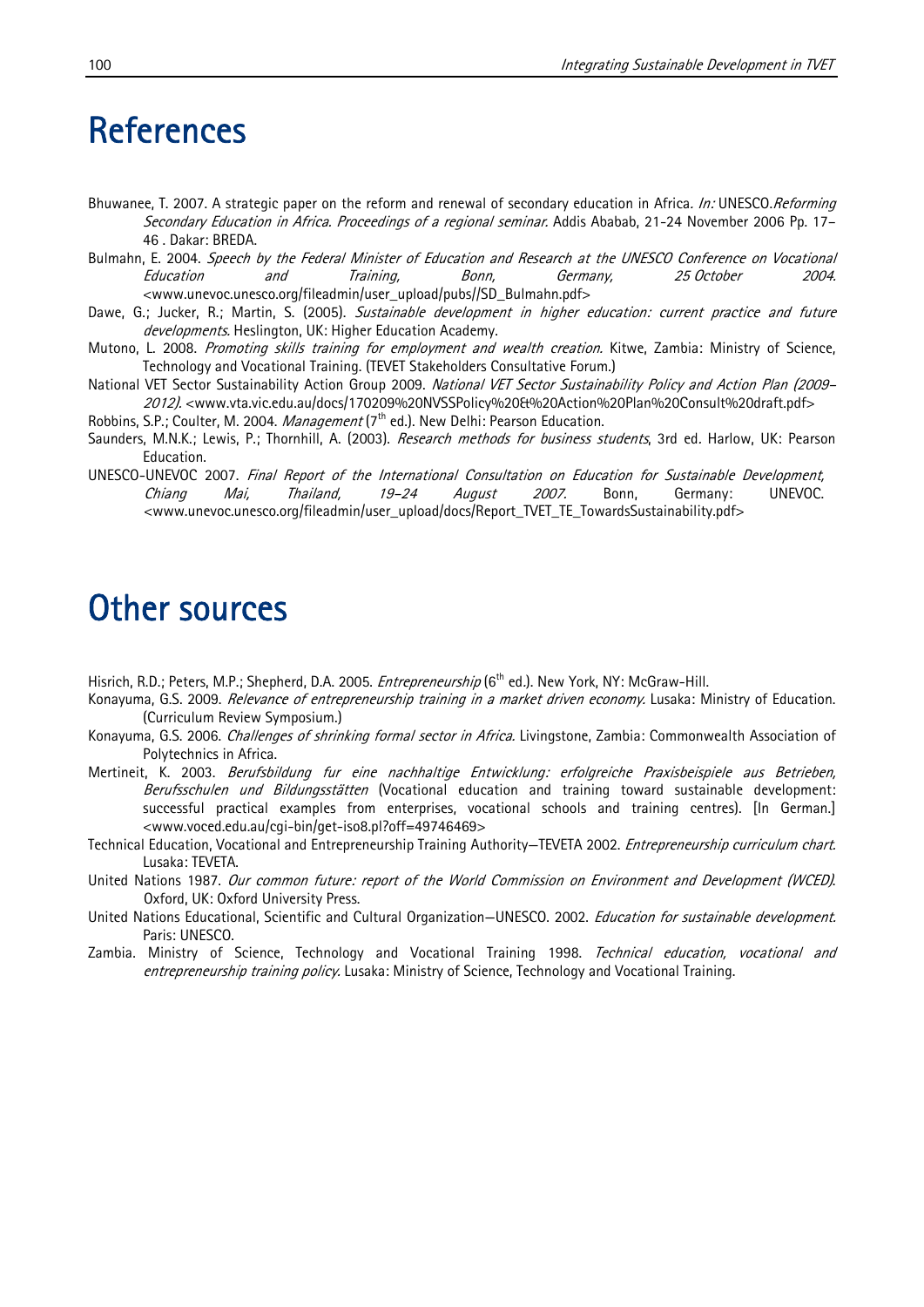# Appendix

#### Interview with the training manager

Interview of Ms. Jane Banda – Training Manager – Mobile Mission Maintenance Vocational Training College, Ndola by Gabriel S. Konayuma, Senior TEVET Officer (Entrepreneurship), Ministry of Science, Technology and Vocational Training on Friday, 9 October 2009.

#### Q: What courses are offered by the College?

The courses offered are:

- 1. Bricklaying;
- 2. Carpentry;
- 3. Tailoring; and
- 4. Construction management

#### Q: What is the level of training in these courses?

The level of training is Trade Test at Grade 5 and 6 levels.

#### Q: What is the duration of the training offered?

The duration is one year.

#### Q: How is entrepreneurship taught?

In the first two terms it is taught as a stand-alone subject while in term 3 it is integrated in the various courses.

#### Q: How are the graduates assisted to start graduate companies?

The graduates are attached to existing companies in Ndola and also encouraged to start their own companies as groups. The college has some projects which graduates take part in and part of the profit (30%) is paid to the college.

#### Q: What are some of the benefits of the graduate companies?

The benefits are:

- 1. Graduates have sponsored some students for training at the college.
- 2. The companies offer employment to graduates and others in the community.
- 3. Graduates are trained for self-employment.

#### Q: How does the college ensure issues of sustainable development are integrated in the curriculum and the courses?

The college buys finished wood for use in carpentry from a sawmill company that replants trees to replace those that are cut down. Students are assigned days to clean up the workshops and equipment used. This is meant to ensure a clean working environment. Students are also taught the importance of taking care of equipment and the workshops. In addition, the Tailoring and Construction Management courses have designated places for disposing of waste materials.

#### Q: How has entrepreneurship and graduate companies addressed economic issues?

This has been addressed through the graduate companies supporting and training graduates, thus creating employment in the community. Students are trained to be hard working and produce quality products.

#### Q: How does the college integrate cross-cutting issues such as HIV and AIDS, gender and disability in its curriculum?

The college teaches the students how to care for the infected and those that are disabled. Training in all the courses is open to any gender, although males tend to dominate the Bricklaying, Carpentry and Construction Management programmes, while females dominate the Tailoring programme.

#### Q: Could you talk about programmes that you run for the community?

The College runs a WIN (Women In Need) one-year programme for women in Kafubu block and George Compound in Ndola. These women are from the age of 28 upwards. The women are taught literacy, hygiene and tailoring. Some of the challenges of this WIN programme are:

- 1. Commitment is a challenge, especially for married women who are also breadwinners.
- 2. During the farming season attendance is poor.
- 3. Literacy levels differ among the women. The women are taught in English and Cibemba.

Some of the opportunities are:

- 1. Improvement in the skills levels in the community.
- 2. Women are able to mend clothes and thus improve the appearance of their families.
- 3. Women can make clothes for themselves and for sale.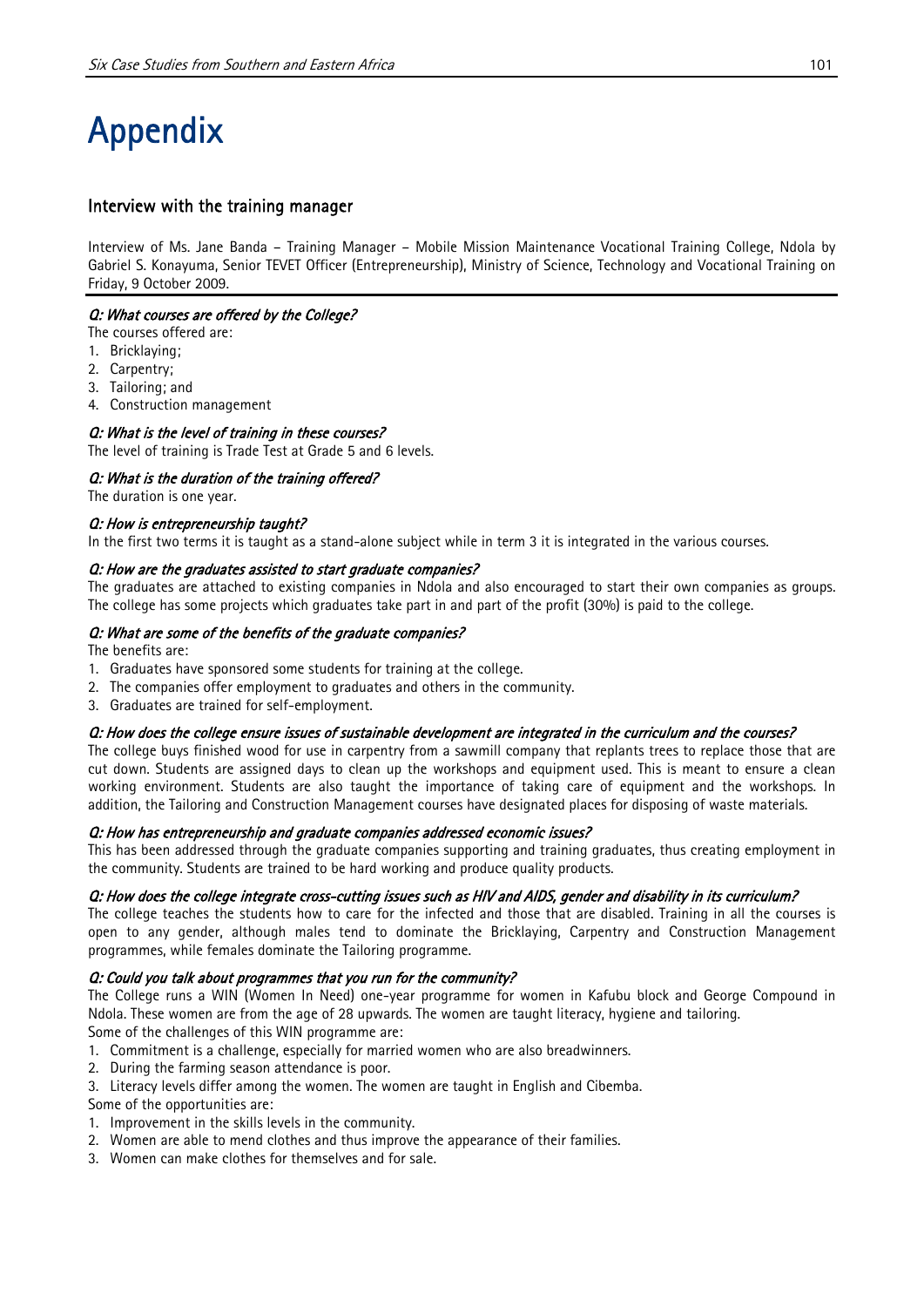## Acronyms

| AIDS            | Acquired immune deficiency syndrome                                                    |
|-----------------|----------------------------------------------------------------------------------------|
| APEID           | Asia-Pacific Programme of Educational Innovation for Development                       |
| <b>BOTA</b>     | <b>Botswana Training Authority</b>                                                     |
| <b>CBET</b>     | Competence-based education and training                                                |
|                 |                                                                                        |
| <b>CBTE</b>     | Competence-based education and training                                                |
| <b>CDF</b>      | Constituent Development Fund                                                           |
| <b>CHOGM</b>    | Commonwealth Heads of Government Meeting                                               |
| CS <sub>0</sub> | Central Statistic Office, Mauritius                                                    |
| <b>CSR</b>      | Country status report                                                                  |
| <b>CTVE</b>     | College of Technical and Vocational Education                                          |
| <b>DESD</b>     | Decade of Education for Sustainable Development                                        |
|                 | <b>Education for All</b>                                                               |
| EFA             |                                                                                        |
| <b>ESD</b>      | Education for sustainable development                                                  |
| <b>DESD</b>     | Decade of Education for Sustainable Development                                        |
| EHSGD           | Ecole Hôtelière Sir Gäetan Duval                                                       |
| GDP             | Gross domestic product                                                                 |
| GMP             | 'Building a Green Mauritius' Project                                                   |
| HIV.            | Human immunodeficiency virus                                                           |
| ICT             | Information and communication technologies                                             |
|                 |                                                                                        |
| IGA             | Income-generating activities                                                           |
| ILO             | International Labour Organization                                                      |
| <b>ISSDP</b>    | Informal Sector Skills Development Programme                                           |
| <b>IVETA</b>    | International Vocational Education and Training Association                            |
| IVTB            | Industrial and Vocational Training Board                                               |
| KIE             | Kenya Institute of Education                                                           |
| KTTC            | Kenya Technical Teachers College                                                       |
| <b>MDGs</b>     | Millennium Development Goals                                                           |
| MGDS            | Malawi Growth and Development Strategy                                                 |
|                 |                                                                                        |
| <b>MMMVTC</b>   | Mobile Mission Maintenance Vocational Training Centre                                  |
| MOYA            | Ministry of Youth Affairs and Sports                                                   |
| <b>MOYAS</b>    | Ministry of Youth Affairs and Sports                                                   |
| <b>NCCK</b>     | National Council of Churches of Kenya                                                  |
| <b>NISTE</b>    | National Institute of Science and Technology Education                                 |
| NGO             | Non-governmental organization                                                          |
| <b>NQF</b>      | National qualifications framework                                                      |
| QDA             | Quality data analysis                                                                  |
| SADC            | Southern African Development Community                                                 |
| <b>SIDS</b>     | Small Islands Development States                                                       |
|                 |                                                                                        |
| SD.             | Sustainable development                                                                |
| <b>SSTF</b>     | standard-setting taskforces                                                            |
| Tevet           | Technical, entrepreneurial, and vocational education and training                      |
| teveta          | Technical, Entrepreneurial, and Vocational Education and Training Authority            |
| <b>TIVET</b>    | Technical, industrial, vocational and entrepreneurship training                        |
| <b>TSMTF</b>    | Technical School Management Trust Fund                                                 |
| <b>TVET</b>     | Technical and vocational education and training                                        |
| UN              | <b>United Nations</b>                                                                  |
| <b>UNESCO</b>   | United Nations Educational, Scientific and Cultural Organization                       |
|                 |                                                                                        |
| <b>UNEVOC</b>   | UNESCO-UNEVOC International Centre for Technical and Vocational Education and Training |
| <b>UOM</b>      | University of Mauritius                                                                |
| UTM             | University of Technology of Mauritius                                                  |
| VTI             | Vocational training institute                                                          |
|                 |                                                                                        |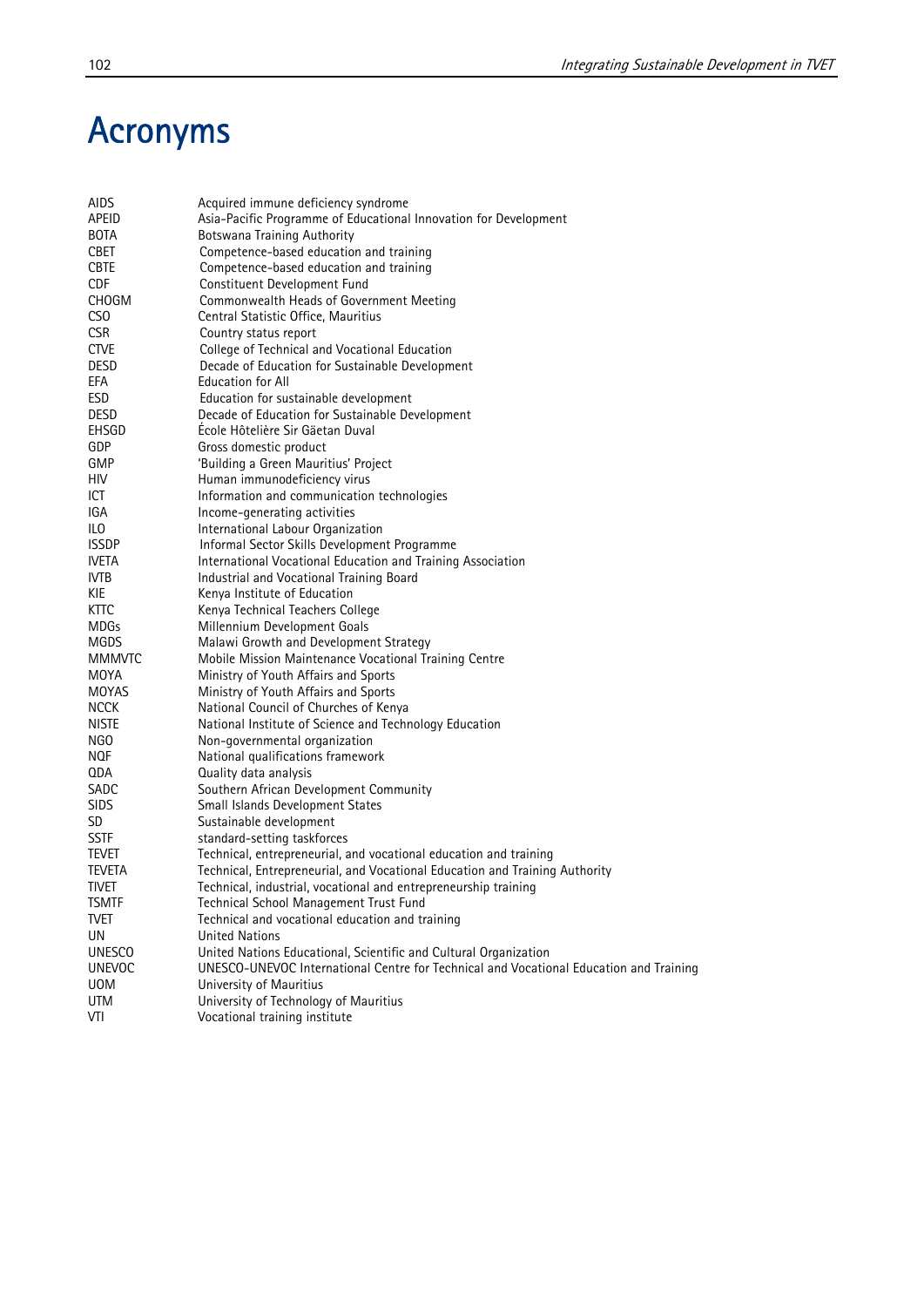# Appendix: Data collection instrument

#### Questionnaire on ESD for training providers

#### A. Introduction

1. Subject centre name:

2. Name of person filling out the questionnaire:

Status of person: E-mail address: Contact telephone number:

#### B. Defining sustainable development for your training centre

3. What is your definition of sustainable development?

…………………………………………………………………………………………………………………………………………………………………………………… 4. What is the relevance of sustainable development within the [discipline being investigated] as offered by your training provider?

……………………………………………………………………………………………………………………………………………………………………………………

#### C. Pedagogy and resources

5. How is ESD delivered within your area?

Through traditional means of delivery in lectures, seminars and tutorials………........ Yes/No

Other approaches Yes/No

If the answer is yes, kindly spell out the approaches used:

#### …………………………………………………………………………………………………………………………………………………………………………………… 6. What are the barriers to enacting ESD within your training centre in order of priority? (Using 1 AS THE MOST SEVERE BARRIER and 10 FOR THE LEAST SEVERE BARRIER)

| Possible barriers                                                 | Severity of the barrier |
|-------------------------------------------------------------------|-------------------------|
| Awkward fit with subject area                                     |                         |
| Perceived irrelevance by staff                                    |                         |
| Curriculum too crowded already and lack of time to update courses |                         |
| Internal accreditation, validation systems, benchmarks            |                         |
| Requirements of professional associations                         |                         |
| Lack of staff expertise and the need to acquire new knowledge     |                         |
| Perceived irrelevance by students                                 |                         |
| Inability of students to grasp the issues                         |                         |
| Lack of institutional drive and commitment                        |                         |
| Lack of staff awareness                                           |                         |
| Financial restrictions                                            |                         |
| Confusion over what needs to be taught                            |                         |
| Lack of market for students                                       |                         |
| Lack of relevant course examples                                  |                         |
| Reality of future career conflicts with sustainability teaching   |                         |
| Lack of perception of big environmental problems                  |                         |
| Lack of academic rigor/misunderstanding                           |                         |
| No barriers identified                                            |                         |

#### D. The student experience

7. What knowledge, skills and attitudes might graduates require to live and work in a sustainable way?

#### E. Focus group

Please consider the questionnaire just distributed and comment in general about your understanding of sustainable development and how you relate it to training in your institution and to Botswana as a country?

……………………………………………………………………………………………………………………………………………………………………………………

Please return the completed questionnaire to: